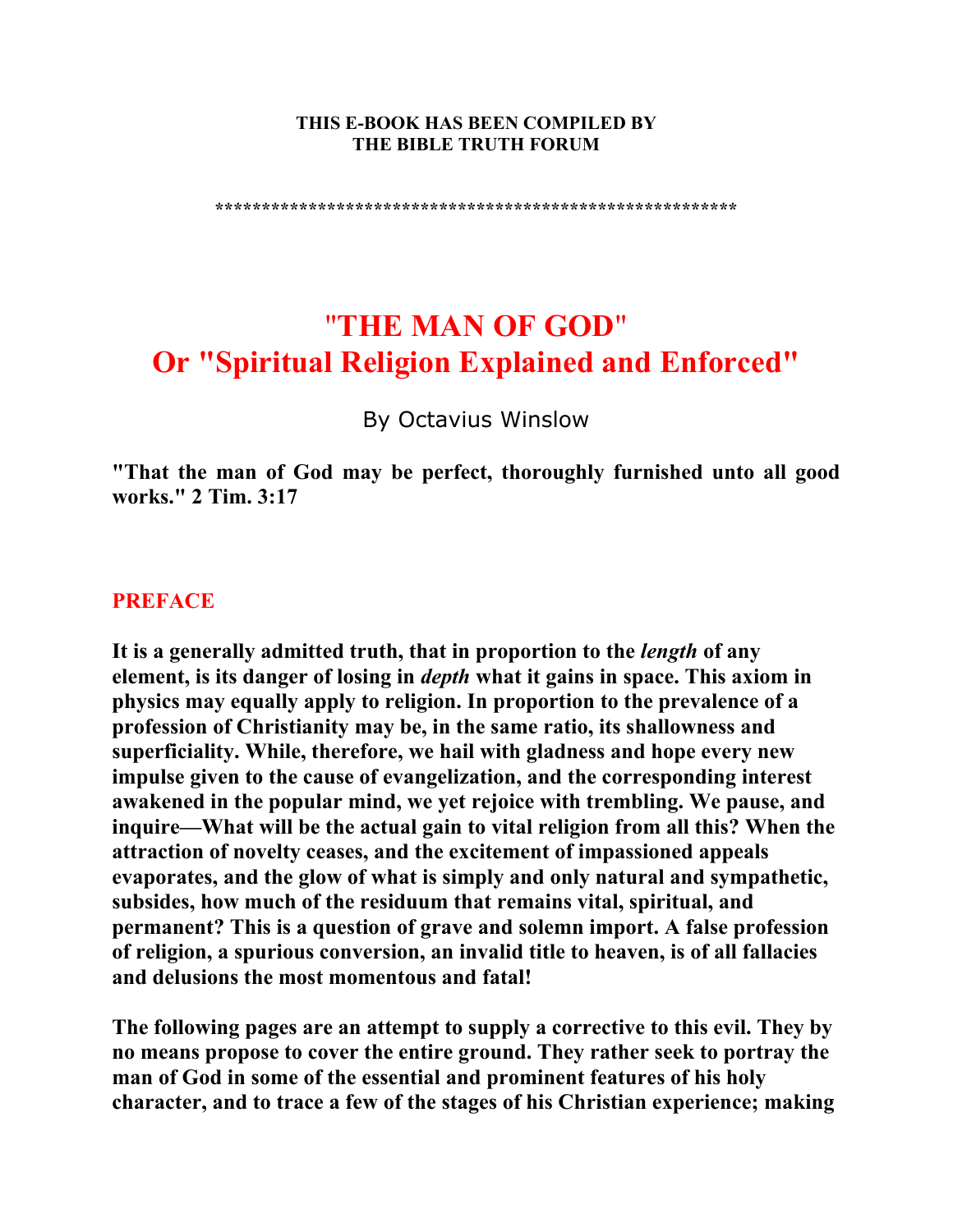**the Lord Jesus Christ—the Divine Man—the central object of the picture. Brevity in the unfolding of each subject has been studied, with the view of introducing, into so limited a work, as great and rich a variety of topic as possible. To the blessing of the Triune God, and to the prayers of the man of God, this small volume is devoutly commended. (April 1863)** 

# **"The Man of God"**

**Then the woman said to Elijah, "Now I know that you are a man of God and that the word of the Lord from your mouth is the truth." 1 Kings 17:24** 

**It is admitted by all conversant with Christian evidence that the** *internal* **proofs of tithe truth of Christianity surpass all others. This is undoubtedly so as to the evidence of experience. An individual may not be able thoroughly to understand either the external or the internal evidences of Christianity, but let him have** *the evidence of personal experience* **and he is convinced. No reasoning can overthrow, no sophistry can weaken, no assertions can remove it. A man that has** *the experience of the truth in his heart* **is armed with a mighty weapon with which to confront and confound his foes.** 

**We do not say that there will not arise occasional mental difficulties and spiritual despondencies, casting a momentary cloud-veil upon the luster of his hope. But this we affirm, and affirm it fearlessly, that as it is impossible to admit the sun within a room and then sanely question its light, so is it impossible for Christ to take up His abode in the heart of a poor sinner unattended by clear and demonstrable evidence. Nor is this evidence confined to himself; others are compelled to acknowledge that he is a man of God, that he has "passed from death unto life that his Christianity is more than a**  *symbol***, that it is a** *fact***; more than a resemblance, that it is a** *reality***. Such is the truth we are about to demonstrate.** 

**The narrative which suggests it will be familiar. The prophet Elijah enters the abode of mourning. The heir and hope of the house was a corpse—the young child lay dead. And the prophet, prompted by the instinct of humanity, as of gratitude for the hospitalities of that home, cried to God for the resuscitation of the child. And the Lord answered the prophet: "And the soul of the child came unto him again, and he revived." In view of prayer so prevalent, and of a divine answer so immediate, the gladsome mother exclaimed, "Now by this I know that you are a man of God, and that the word of the Lord in your mouth**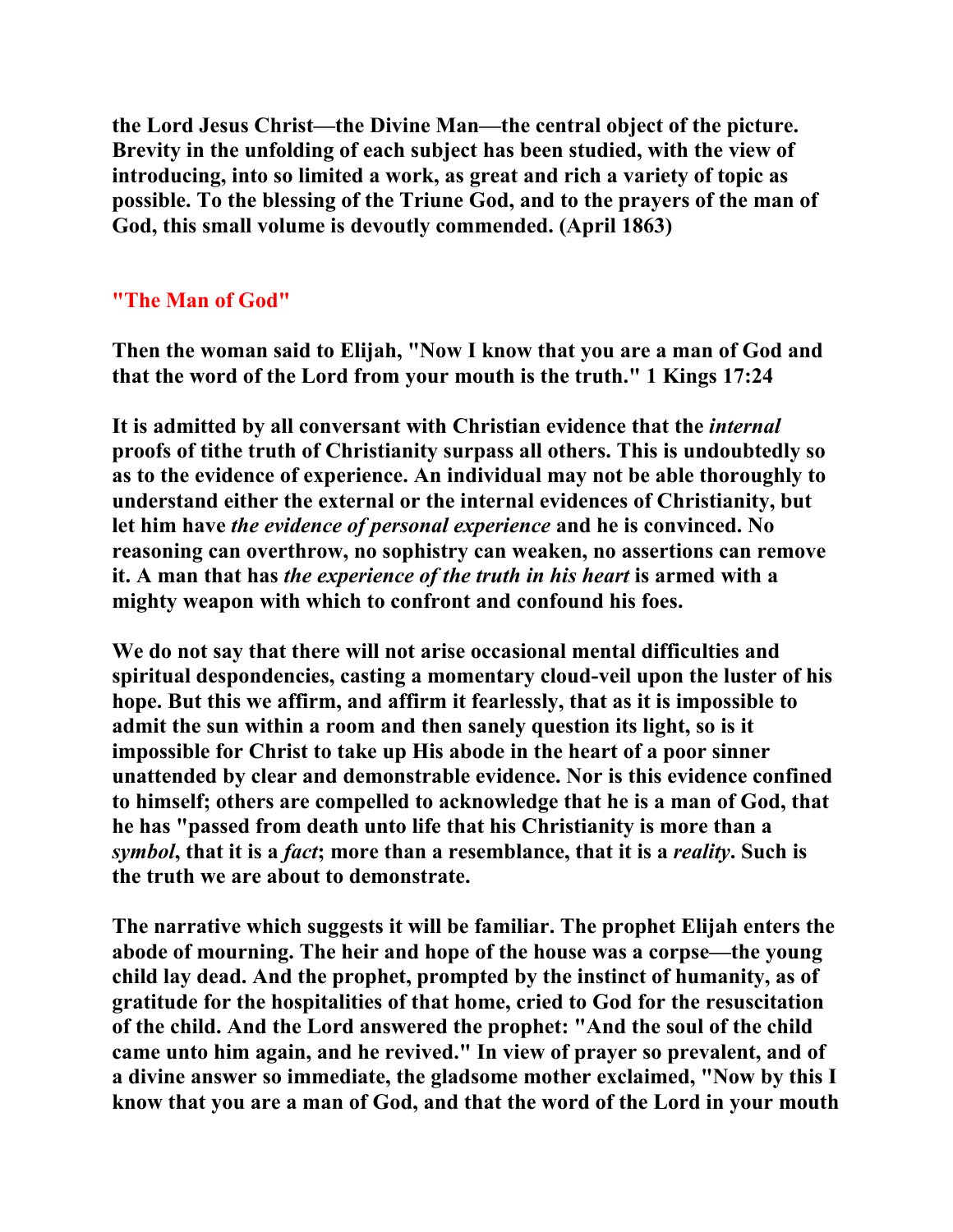**is truth."** 

**This touching incident in the life of the prophet is highly suggestive. The truth we propose to illustrate by it is—the visibility of Christian evidence, as authenticating divine grace in the soul of man. A Christian should be known as such by every act of his life. He should be as a city set upon a hill; a lighthouse planted on a rock-bound coast, whose light is as luminous and unmistakable as its influence is welcome and salutary. His principles, his practice, his spirit, his whole carriage and life should be such as to inspire the exclamation, "By this I know that you are a man of God."** 

**Let me first direct the reader's attention to the dignity of the Christian character—the Man of God. The world has its men of mark. There is the man of intellect, and he is known as such. The world looks upon him as a learned man, admires him as a man of culture. We may here venture the remark, that**  *one of the popular sins of the age is the deifying of human intellect.* **It is an age of the worship of** *Reason***. And one of the natural and fatal results is the bold, unblushing exaltation of human philosophy over revealed truth.** 

**There is, too, the man of rank. It is true it is an empty title that he wears, still he has a right to wear it, for God gave it to him. His Christianity—if he is a Christian—does not demand its surrender. He should use his coronet for God, and remain in the calling wherein grace has called him. There is the man of wealth. Money is, perhaps, his god, and there are not lacking those who worship the man as the impersonation of the deity. We do not assert that wealth is in itself a crime—it is the abuse of wealth that is the sin. To love it,**  *hoarding* **it on the one hand penurously, or** *squandering* **it on the other prodigally, are both abuses wealth, and both are an abomination in the sight of God.** 

**Then there is the man of taste and pleasure. Music, painting, sculpture, sensual delights, are the absorbing objects of his pursuit; and the world admires and cheers him on, for the world loves its own. Thus the world has its men of mark, its men of distinction whom it delights to honor.** 

**But the Church has its men of distinction too. They are styled, "men of God." Who and what is a man of God? The world cannot match him—we challenge it, and say, "Bring out your man of** *intellect***, measure him with the renewed mind, the intellect taught and disciplined by God the Spirit, trained in God's school, on whose faculties the light of heaven has shone—he is in comparison but a dwarf! Bring forth your man of** *rank***, the coronet glittering upon his**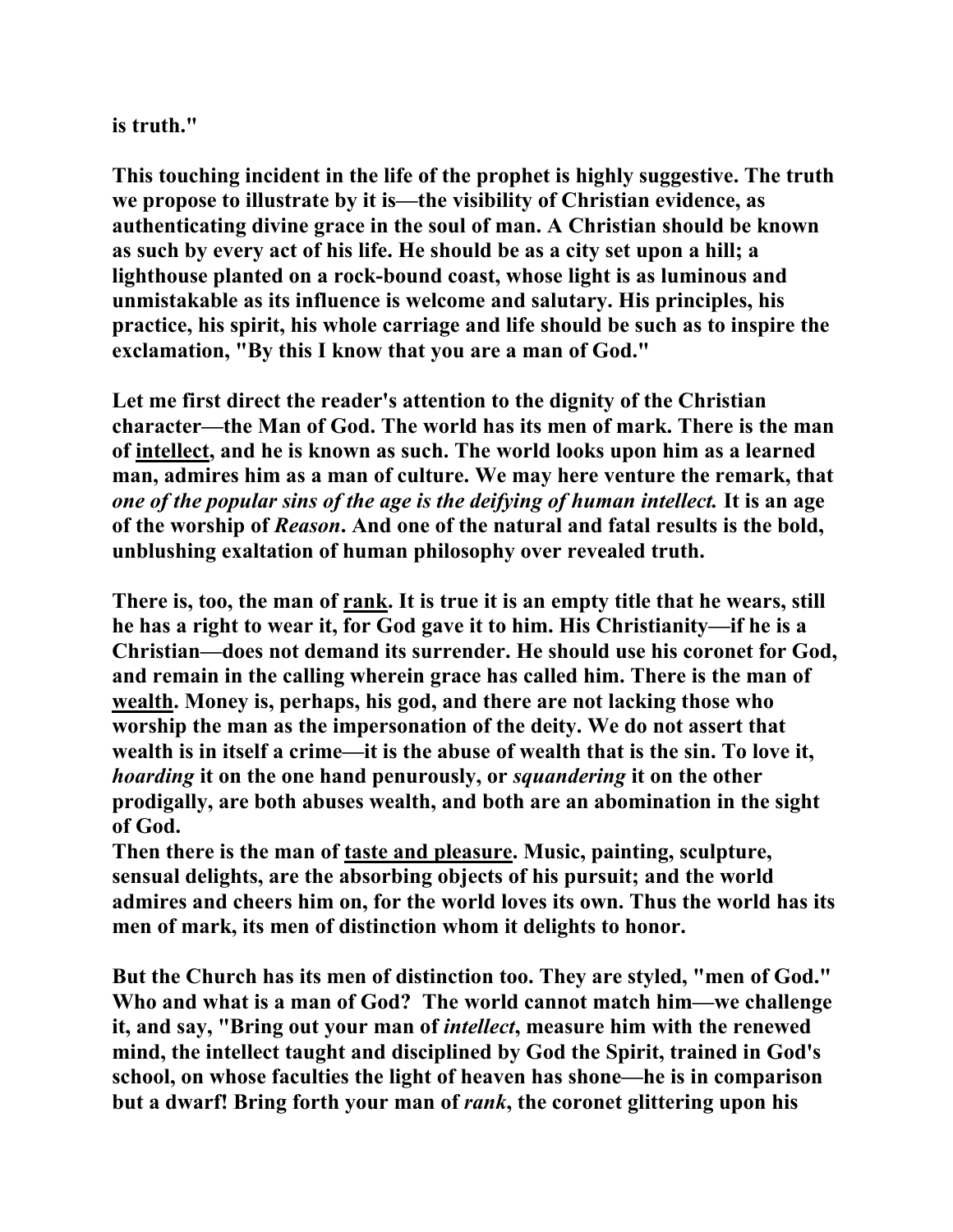**brow, the ermine gracefully enfolding his form—compare that rank with the rank of a believer in Christ, with one who can claim a filial relationship to God, calling Him "Father"—with one who belongs to the blood-royal of Him who is "King of kings and Lord of lords," who belongs to the Royal Priesthood, and his earthly order, his human titles, pale into impressive insignificance. Bring out your men of** *pleasure***—what are their highest, purest delights, contrasted with the joys, delights, and pleasures of the child of God? The pleasure of the one is but a "name, a mock, a sham; the joys and delights of the other are real, substantial, satisfying.** 

**But these are general remarks only; it may be proper that we attempt to show, who the man of God is—what are the essential elements, the great attributes of his character. In the first place, a man of God is a partaker of God's nature. It is this that ennobles and exalts him, and gives him a character so distinctive, a dignity so lofty. He possesses another nature than his own. It is not of earthborn royalty, nor is it of angel-birth, it is nothing less, it could be nothing more, than** *the nature of God himself!*

**God's** *essential* **nature is, of course,** *incommunicable***. But the believer is, through grace, and in virtue of His spiritual regeneration, made a partaker of the divine nature. He is born of God, begotten of God—a holy principle is implanted in his heart, and he is thereby united to God in a nature in which he towers above the highest angel in heaven, enshrined in deathless glory. Thus he becomes a man of God. The divine image is restored, the lost link is found, the filial relation is discovered, and man once more walks with God in all the renewed faculties of his soul in the sweetest, closest fellowship.** 

**He is also a man of God by divine adoption. God has taken him into His family, and made him His child and His heir. "Behold what manner of love the Father has bestowed upon us, that we should be called the sons of God!" That he does not always** *clearly discern* **his adoption, does not invalidate in the slightest degree the fact that he is so. Nor are the** *chastenings* **of God to be interpreted as signs militating against the divine relation. He may not always have the direct witness of the Spirit, and he may often pass under the discipline of the rod; and yet, for all that, be a child of God still. No,** *the very chastening is a sign and seal of his adoption***. "If you endure chastening, God deals with you as with sons; for what son is he whom the Father does not chasten?"** 

**Acceptance of Christ's salvation enters essentially into this character of a**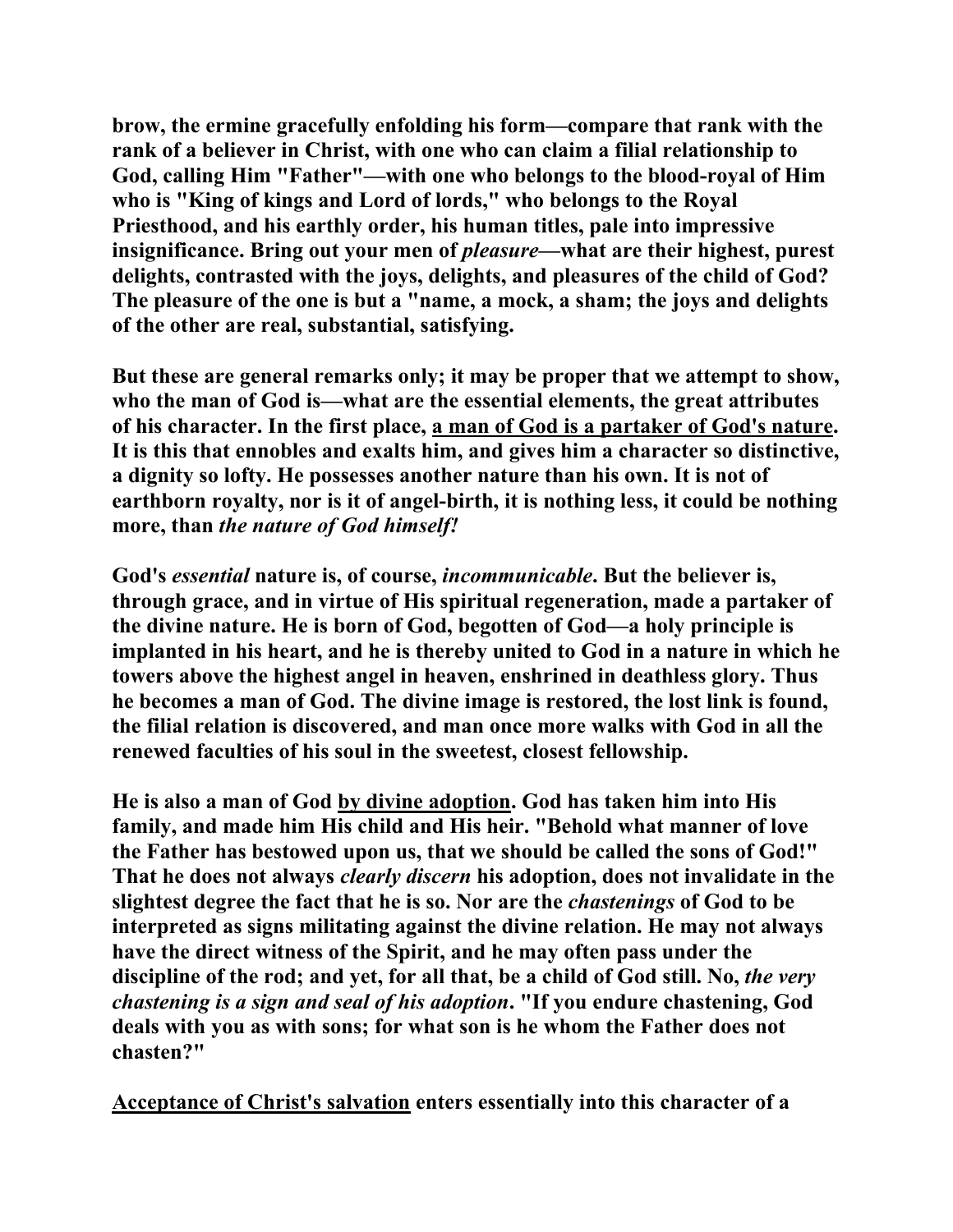**"man of God." It is astounding how far the unrenewed man will go in high admiration and approval of God, and yet be at variance with His Son. There is, there can be, no real love to, or spiritual relation with God, apart from a believing reception in the heart of His dear Son Christ Jesus. A man may respect and admire, adore and worship God, and yet hate, despise, and reject God's beloved Son. But what did Jesus say? "He that hates me hates my Father also." Thus, there can be no real love to God in our loftiest, most sublime conception of His loving character and works, when the heart is closed and barred in its deep, intense hatred of Jesus. A true man of God, then, is one who loves the Savior, believes in the Savior, has received the Savior in his heart, and has accepted His blood and righteousness as his one sole ground of justification here, and hope of glory hereafter. Oh, how precious is Jesus to a true "man of God!" How he prizes the 'unspeakable gift', and loves the Divine Giver!** 

**In view of the statements thus far made, may we not indulge in a holy soliloquy something like this?—"If I am a partaker of the divine nature—if the Spirit of God has renewed my mind, God has made me—once an enemy and an alien, a child and an heir of glory. Oh, the dignity to which I am exalted, the glory to which I am chosen! God has 'set apart him who is godly for Himself,' and I am so set apart as His peculiar treasure! I am one upon whom God has set His heart—has taken out of the world to be His witness, to reflect His image, and to be a monument throughout eternity of His electing love, sovereign grace; and mighty power to save."** 

**What an unfolding is here of the love of God! Who can tell how God loves "the man of God?" Does God love His own image? Then He loves it wherever He sees it. It may be, so to speak, but faintly engraved, imperfectly carved, obscurely and feebly exhibited; yet He loves it, be it the spiritual lisp of a child, the silent tear of a mourner, the gentle sighing of a contrite spirit, the tremulous touch of the believing hand, the filial uplifting of the eye—yes, wherever God sees His own holiness reflected, around that being His deepest affections cluster. Oh, how dear is that soul to God! "He who touches it, touches the apple of His eye."** 

**What are some of the evidences which authenticate the character of "the man of God?" "By this I** *know* **that you are a man of God." Let it be remarked that**  *it is a thing known***. It is a fact which cannot be contradicted, a character which cannot be concealed. And God, too, will have it known, and will make it known. He will not have His mighty work concealed in the darkness and**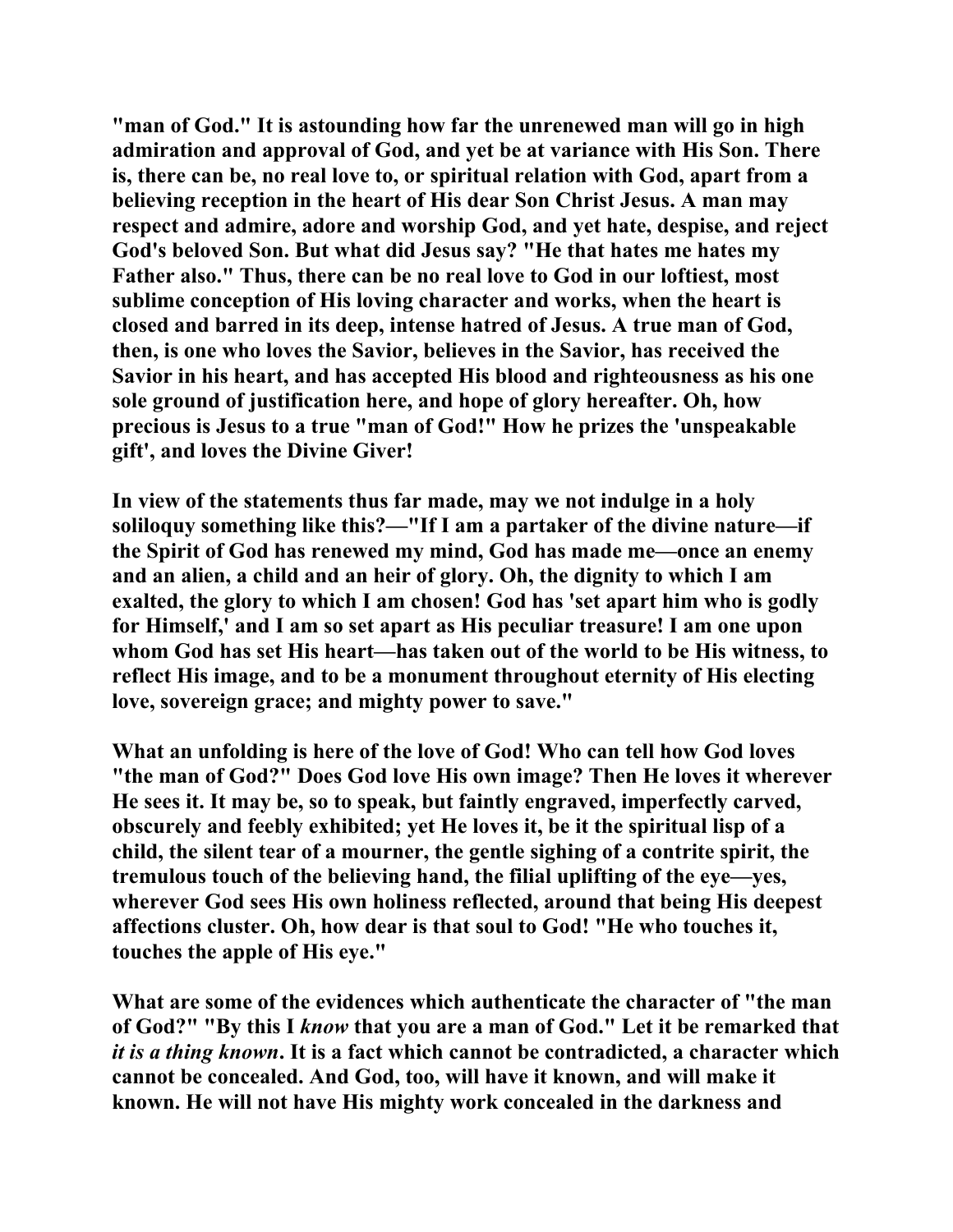**confusion of a moral chaos. When He created the world, He said, "Let there be light," that His work might be** *seen***. So when He spiritually re-creates the soul, He bathes it in light, that His work and His power may be manifested. Now what are some of the evidences?** 

**The first adduced is, the work of grace in his heart. By this we know he is a "man of God." This is God's own seal—His Divine attestation that he is "a man of God." He is taught—and this is his first step—by God the Spirit his own sinfulness; he is made to know the plague of his heart. There is the first evidence. A man once brought to see his sinfulness, in a moment prostrates in the dust all the lofty ideas of human merit, self-salvation, of legal obedience the Babel of his own righteousness topples and falls. Blessed state! Oh, do not substitute any other! Think not of the healing until you know the wounding. What do you know of sin, indwelling sin, your own sin? "Sin is the transgression of the law," and you are that transgressor! And** *until you know the sin of your heart, you know nothing of true Christianity.* **I speak not now merely of sin** *formally acknowledged***, of sin** *slightly felt***, of sin** *felt but loved***,**  *confessed but cherished***; but of sin mourned over beneath the cross, sin hated, sin separated from, fastened to the cross, crucified and slain.** 

**This work of grace in the heart also includes what we have already adverted to—a reception of Jesus. He has been brought to the great rest to which God brings all his sons—a rest in Jesus Christ. Oh, at what a vast expense has God provided this rest for a weary soul, this Savior for the lost! Where will you final such spiritual repose as this? Christ is a divine rest, perfect rest from the works, the curse, and the condemnation of the law, from the guilt, the accusations, and the tyranny of sin! Oh, what a Savior is Jesus! Not the Savior of the** *saint***, but of the** *sinner***; not the Savior of the** *righteous***, but of the** *guilty***; who saves us just as we are—lost, guilty, helpless; fully and freely. Here, then, is an unmistakable mark of a man of God. He has no other rest but Christ, acknowledges no other salvation but Christ's, stands in no other righteousness but Christ's. Christ is his all and in all.** 

*The growth of this work in the heart authenticates his Christian character.* **To behold the seed bringing forth fruit, the kingdom of grace in the heart enlarging, the man of God growing in a divine knowledge of God, in a deeper knowledge of his own heart, pressing after higher degrees in personal holiness, higher rounds in his heavenly ascent—oh, this marks him to be a man of God! Do you see one thus battling with inbred sin—thus foiling the foe, breaking the spell, overcoming all opposition to his spiritual course? Then you see a**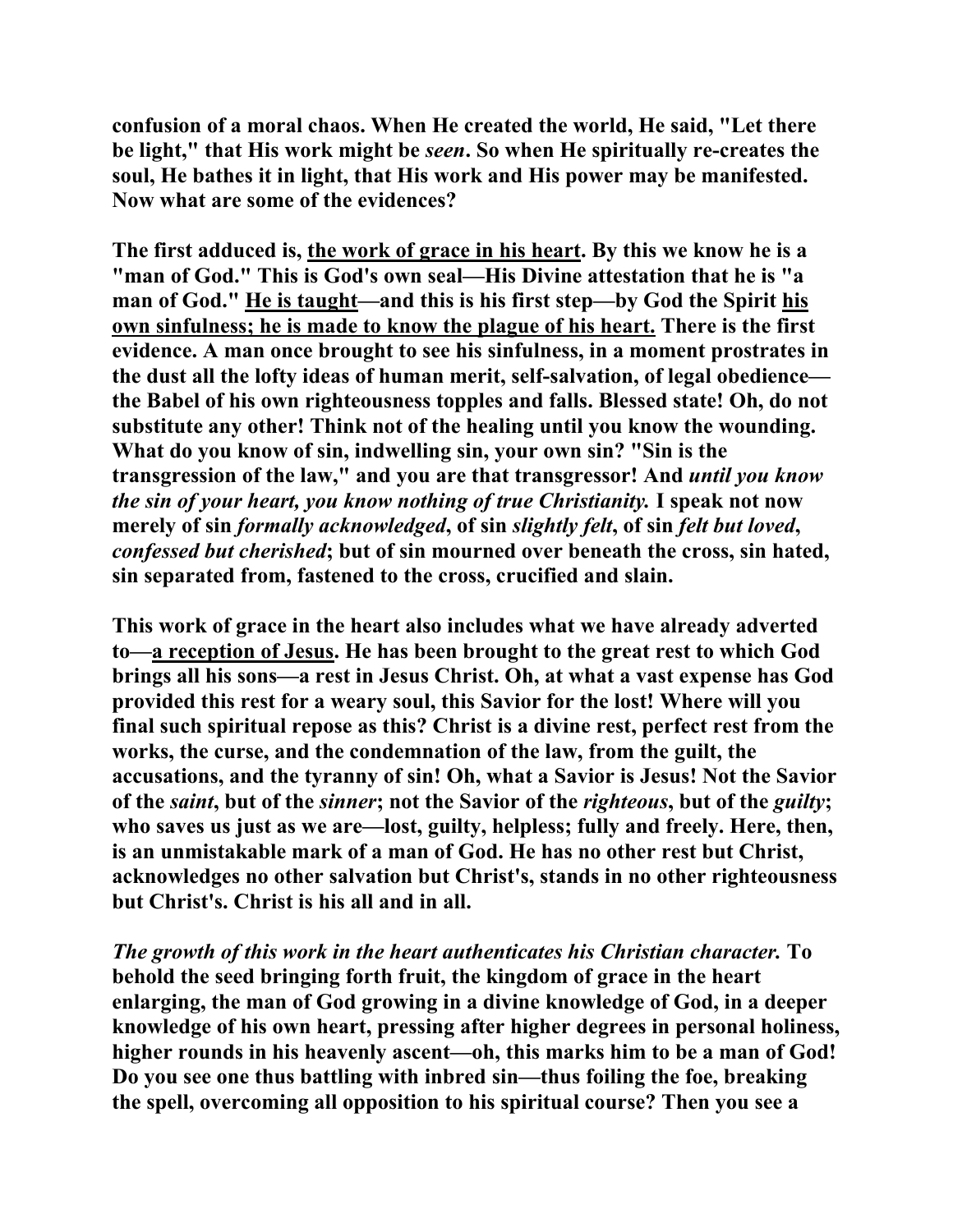**man of God.** 

**But there is another general evidence—the reflection of that grace in the life. If there was any truth on which our Lord laid especial stress in His teaching, it was** *the holy life of the believer.* **The imagery He constantly employed taught and illustrated this truth that His followers were everywhere to be known as such, His disciples to be recognized as such. How striking are His words! "You are the salt of the earth;" as if there were nothing savory in the world but what is found in the man of God. Again, "You are the light of the world. A city that is set upon a hill." Then comes the exhortation, "Let your light so shine before men that they may see your good works and glorify your Father who is in heaven."** 

**With this harmonizes the apostolic teaching—"That you may be blameless and harmless, the sons of God in the midst of a crooked and perverse generation, among whom shine you as lights in the world." Solemn words! Oh, the dignity of the Christian character! The believer is to shine—as a lighthouse—for that is the original idea—throwing its beams over the dark, stormy billows, guiding the watery pathway of some storm-tossed voyager. Every man of God is so to let his light so shine that others, bound to eternity, and, perhaps, exposed to many a peril, may find the true haven of eternal rest.** 

**And what are some of these brilliant rays by which the divine grace of the soul is reflected? Take that most eminent one—a walk regulated by the fear of God. It is a distinctive mark of the ungodly that the fear of God is not before their eyes. But to see a man of God walking in this fear, saying, with Nehemiah, "So I did not do so, because of the fear of the Lord," is to trace one of the most essential and authentic evidences of his high and holy relationship. Nothing stamps him to be a man of God like it. Walking softly, circumspectly, with a tender, blood-sprinkled conscience, shaping his course so as to please God in all things, setting the Lord always before him; here we have the Divine evidence of a man of God. "By this I know that you are a man of God."** 

**Another ray of this light is the reflected image of Jesus—the meek, lowly, gentle Savior.** *His conversation is Christ-like, his spirit is Christ-like, all his actions savor of the religion, the spirit, and the example of Jesus.* **Look at him as**  *a tried man.* **See him as one called to endure losses and crosses for Christ. Oh, how much is there in the sanctified spirit and deportment of a tried believer that reflects the character of a gracious man, that marks him indeed a man of God. When God chastens and corrects, instead of repining, rebelling, and**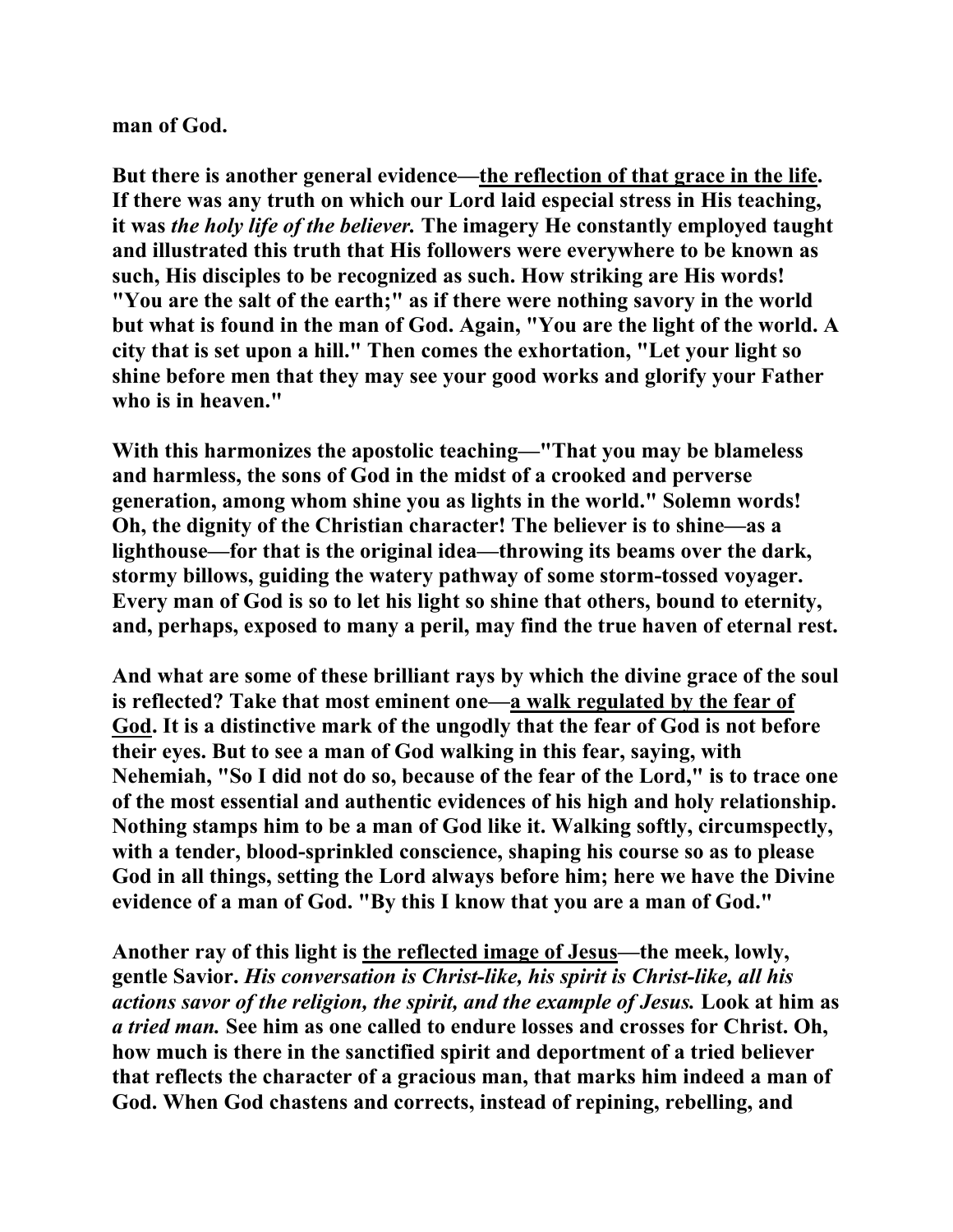**fretting against the Lord,** *the man of God is mute under the rod, submissive and resigned to the will of his heavenly Father.* **He will plead, "I was dumb; I opened not my mouth, because You did it." Oh, there is nothing in his whole Christianity that more marks him a man of God than his spirit and carriage when passing under the hand of God. By this meek, gentle submission of spirit under God's most heavy chastisement, "I know that you are a man of God."** 

**See another reflected ray in his separation from the world, standing out a solemn witness against its ungodliness and worldliness. His principles, his joys, his consolations, all the very opposites of the world that lies in wickedness. He dare not tread where they tread. He dare not do as they do. He has upon his brow the impress of God's image—not marked in baptism away, away with that fiction!—but his Father's name written upon his forehead, his adoption and regeneration and calling visible, as the noontide light, in his whole demeanor. "By this I know than you are a man of God."** 

**A few instructions and exhortations growing out of the subject will close this chapter. Let it not be supposed that the continuous and constant maintenance of this character is an easy thing; that it requires on our part no thought, vigilance, and anxiety. It is not an easy matter to keep the garment white and unsullied, the hands clean, the heart pure, passing through this ungodly, polluted, and polluting world.** 

**In the first place, be exhorted to get a proper sense of the dignity of your character. Remember, by a most solemn and sacred profession, you are "a man of God." You have a relation and a dignity to maintain; interests confided to your keeping, an honor entrusted to your hands, to which angels cannot aspire. You will be essentially and mightily aided in this, by walking in a sense of your adoption. Get the clear witness of the Spirit that you have "passed from death unto life;" then the thought will never be absent from you—"I am a Christian, a man of God, a follower of Christ; an heir of glory; a royal priest. So let me order my conversation that I do not compromise my dignity as a Christian, or dishonor my Father as His child."** 

**To this must be added prayerful vigilance. That is, watchfulness and prayer combined. The separation of these two precepts will neutralize them both. They must, to be influential and successful, be united. We must watch and pray; pray and watch. Satan knows our weakness, our most frail and exposed part, and there will he marshal his hosts. Keep within the chamber of prayer; and when you go forth to the scene of battle, keep your heart with all**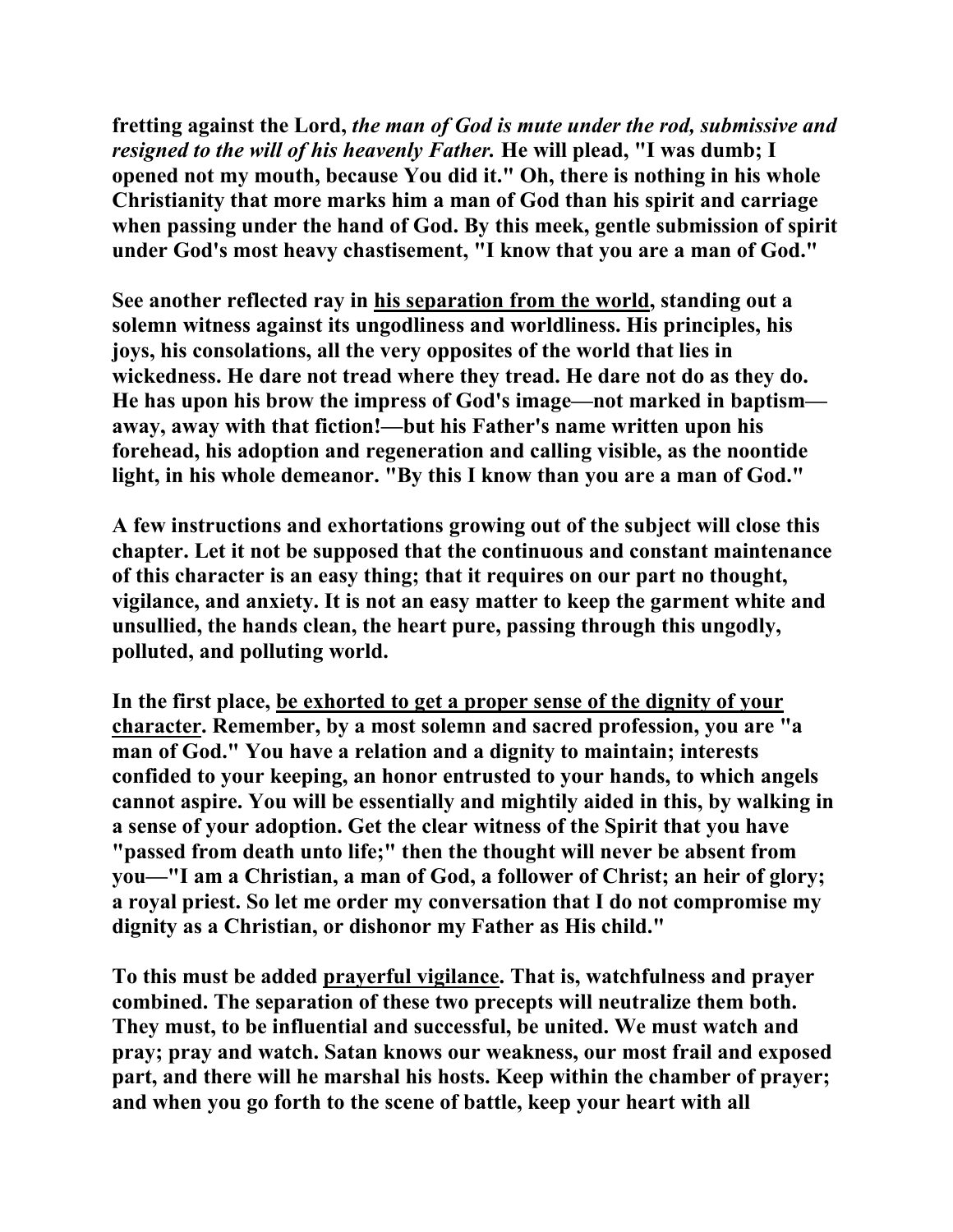**diligence, for there the first spiritual declension in the divine life begins.** 

**Above all, live on Christ's upholding grace—on Christ's inexhaustible fulness: "Without me you can do nothing." In Christ, God has laid up for you all strength, all sufficiency, all grace. In your weakness connect yourself to God's omnipotence; in your poverty, avail yourself of Christ's wealth. Draw largely from His grace, that you may be enabled, wherever you go, to extort, even from the scornful lip of infidelity itself, the exclamation, "By this I know that you are a man of God." Oh, receive the exhortation! Be a man of God wherever you are. As a man of rank, be the man of God—using that** *rank* **and the influence it gives to advance the glory of your Lord and Master. As a man of** *wealth***, be the man of God—writing "holiness to the Lord" on all the worldly substance He has loaned you, and, with a large and benevolent heart, with an eye single to God's glory, counting it your highest honor to consecrate your property to Him.** 

**As** *a professional man***, be the man of God—adorning and hallowing your profession by your stern and unbending Christianity. As a man of** *business***, be the man of God—conducting your worldly calling, not upon the infidel principles of the world, but, as a Christian man, upon the divine and unearthly principles of the gospel. As the** *head of a family, as a parent, as an employer, as a guardian, as a domestic***, be the man of God; let your example before your children, your dependents, your servants, your employers, elicit the honored testimony, "By this I know that you are a man of God."** 

**So let our light shine before men, that they may glorify our Father in us; so let us live, and so may we die, that our pathway may be trailed with light so luminous, undimmed, and deepening in its brightness and splendor, that when our sun sets it may go down in an unclouded effulgence—the glorious and holy sunset of "A MAN OF GOD."** 

# **Spiritual Life**

**"You are dead, and your life is hid with Christ in God."—Col. 3:3** 

**It must be the desire of every child of God to stand complete in all the will of God. His aim is, not only that his justification may be complete in Christ, but that his sanctification may be ever tending towards perfectness. He desires not only that he might have an external righteousness to present him without spot**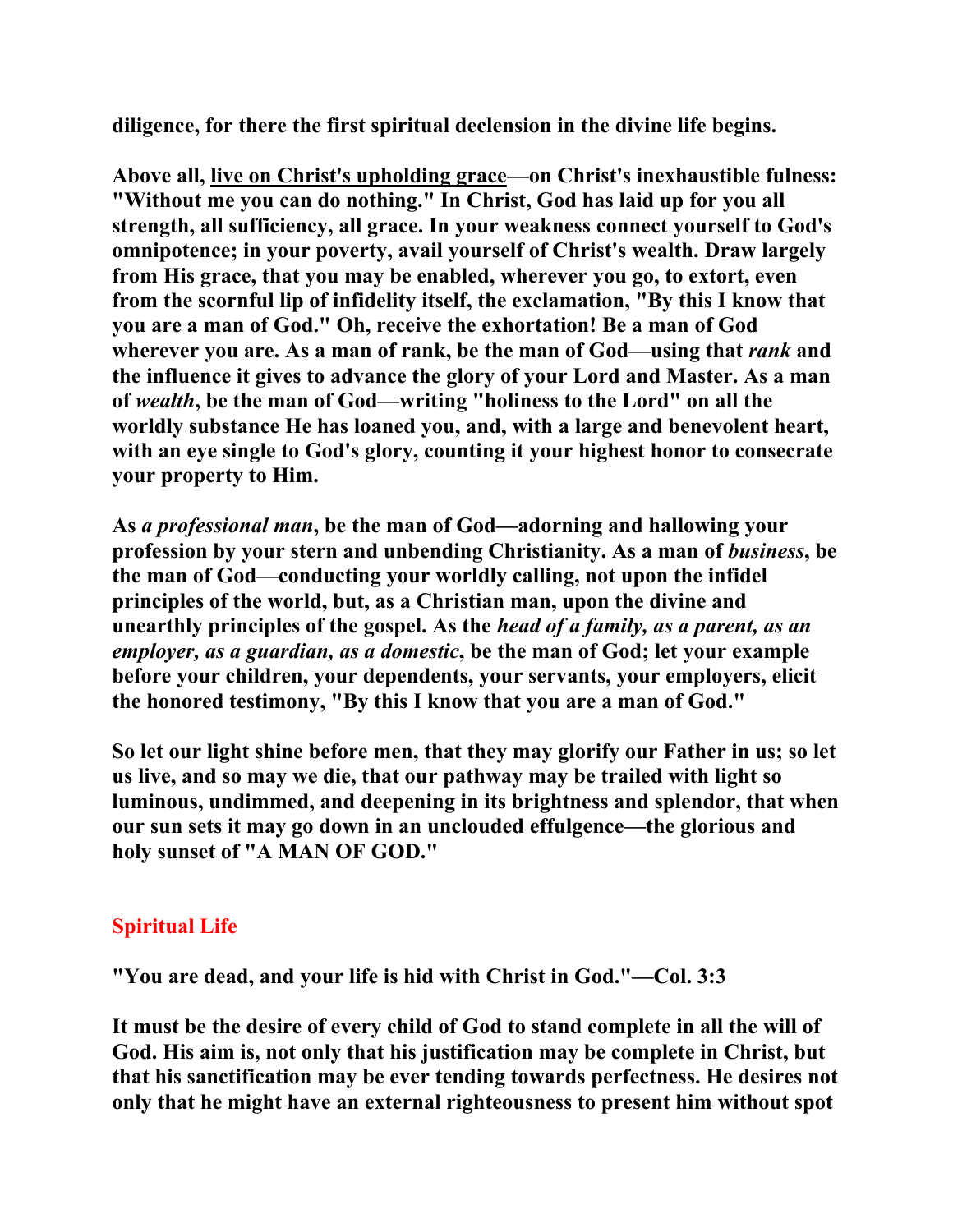**to God, but also that the inward righteousness of the Holy Spirit might abound in him. If he places not before him the highest standard of holiness, his soul is in a sickly state. It was the end and aim of the apostle to build up a spiritual house; How high is the standard here placed before us! Christ enthroned at the right hand of God—there our affections are to center, and nothing lower than this. There are three points of consideration in this wondrous subject: the believer as DEAD; as POSSESSING LIFE; and as having that LIFE "HID WITH CHRIST IN GOD."** 

**My dear reader, how can we close, our eyes to the solemn fact that spiritual death meets us at every turn? The world is one vast charnel house—a universal cemetery, well-near every dwelling represents a tomb, well-near every individual a corpse. This the Word of God most clearly affirms: "You has He quickened who were dead in trespasses and sins." This is not a figure of speech, nor a flower of rhetoric, but it is the declaration of a solemn fact the description of a real state. The natural world is in a state of spiritual death. Our Lord alludes to this—A disciple came to hint and said, "Lord, allow me first to go and bury my father." What does Jesus say? "Let the dead bury their dead." That is, let those who are unconverted, or spiritually dead, perform that which is in harmony with their own nature.** 

**In John 6 our Lord refers to this truth, "Except you eat the flesh of the Son of man, you have no life in you." Does the natural man eat the flesh of the Son of man? Does the world live on Christ? No, the natural mind hates that which is spiritual. It lives on the pleasures and pursuits of the world. It is a stranger to the blood and flesh of Christ, consequently there is no spiritual life in it. Oh, what an awful state is that of every unconverted man and woman who ponders this page! Those who live in pleasure are dead while they live. Sometimes your natural conscience seems alarmed, but the world comes in your business, your family, your pleasures enter, and everything that did seem to have the semblance of life vanishes. You are dead to prayer, dead to faith, dead to love, dead to a life of holiness, and, your present death is but the prelude to that death that never, never dies.** 

**But in a far different sense is the believer here spoken of as one DEAD. He is quickened that he may die. He dies that he may live. He is brought to life that he may know what death is. A man knows nothing of this spiritual death until he is brought to life. This is a unexplainable mystery to the carnal mind. See how the apostle states this truth: "For I was alive without the law once: but when the commandment came, sin revived, and I died. For sin, taking**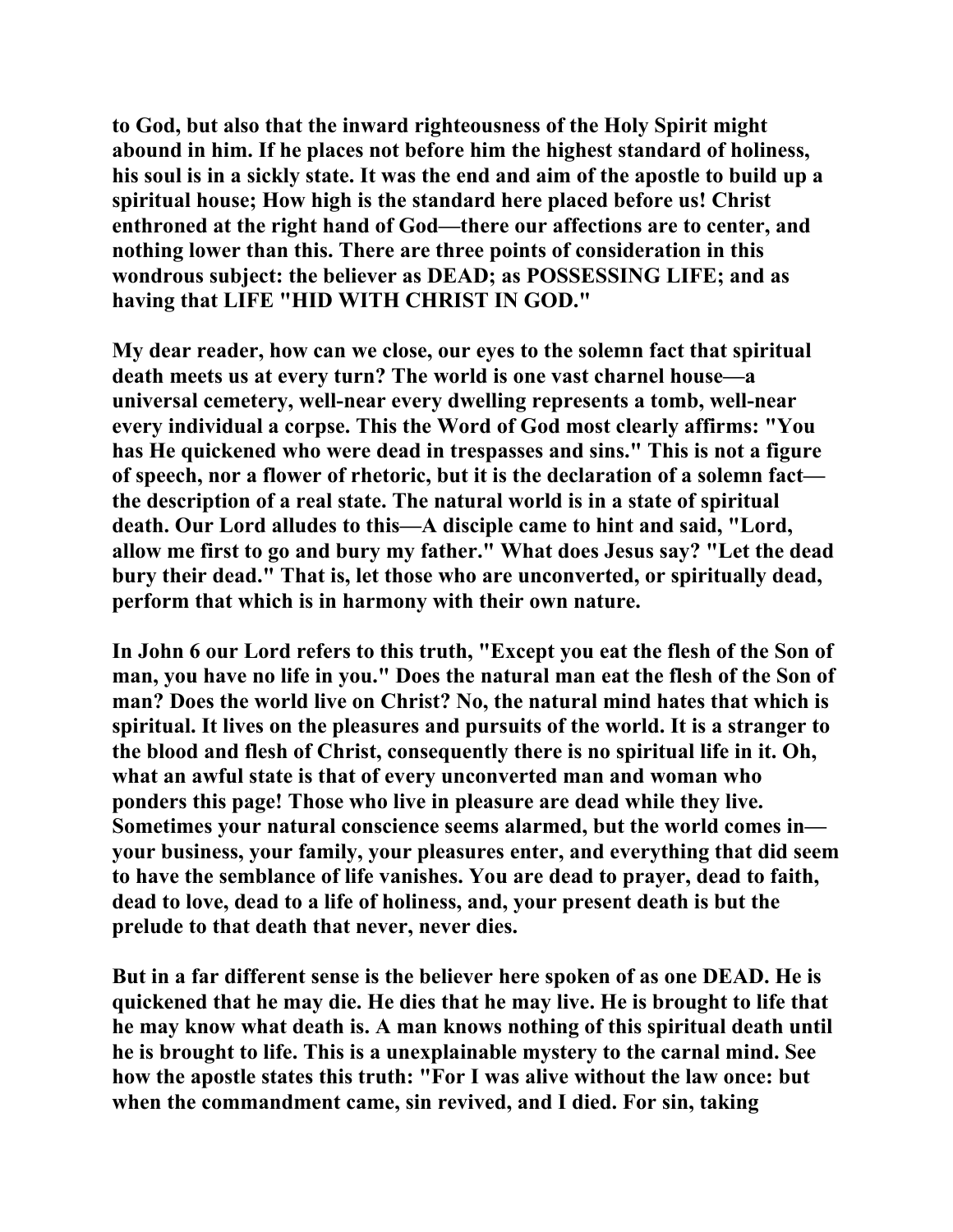**occasion by the commandment, deceived me, and by it slew me." The law, brought into his conscience by the power of the Holy Spirit, came with a slaying power.** 

*To what did he die?* **To all the fond and wretched conceits of salvation by the law. In this sense the believer in Christ is dead. He dies to all his former hopes of acceptance with God by a righteousness of his own. It is a grand idea thrown out by the Holy Spirit, the believer's death with Christ. "I am crucified with Christ." Clear, then, is this truth, that the believer is mystically dead with Christ.** 

*In what sense is the believer in Christ dead to sin?* **Is he dead to the indwelling of sin? Far from it, for the apostle speaks of "the sin that dwells in me." He is dead to the love of sin, to the reigning power of sin, to the condemnatory sentence of sin. Sin has no longer its former dominion over him. Though it dwells in him, he is so dead to it, that it no longer reigns over him with unsubdued and unbroken tyranny.** 

**The believer is also dead to the world—"crucified unto the world." What a word is that! It ought to be ever before us! It is not necessary that the believer should go out of the world to be crucified to it. For a man to be in the world, filling up his station in life in which God's providence has placed, and God's grace finds him, yet to be crucified to it, to have his affections set on Christ, to be diligent in his lawful business, yet to have his treasure in heaven, and then to desire to have his affections soar and center, even in Him who is on the right hand of God—this it is to be crucified to the world.** 

**But the believer is ALIVE. "Your life." It is spiritual life. It is a life from God: "You has He quickened." Who can quicken a poor, dead soul but God? O wretched doctrine, that makes man's will the turning-point of his divine life! God breathes it into the soul, and man becomes a spiritually living soul. The divine life is a new, spiritual, and deathless life. It is nothing less than the life of God. Guard this precious truth. If you do live, it is because God said, "Let there be life." This life, thus** *from* **God, is** *in* **and** *through* **Christ Jesus. He is set forth as having this life deposited in Him** *mediatorially* **for all His members. "For as the Father has life in Himself; so has He given to the Son to have life in Himself." Not for Himself, but for His people, (1 John 4:9.)** 

**No truth in God's Word shines out more clearly than this, that** *Christ is the life of the believer.* **We do not so much live by Christ, or through Christ, as**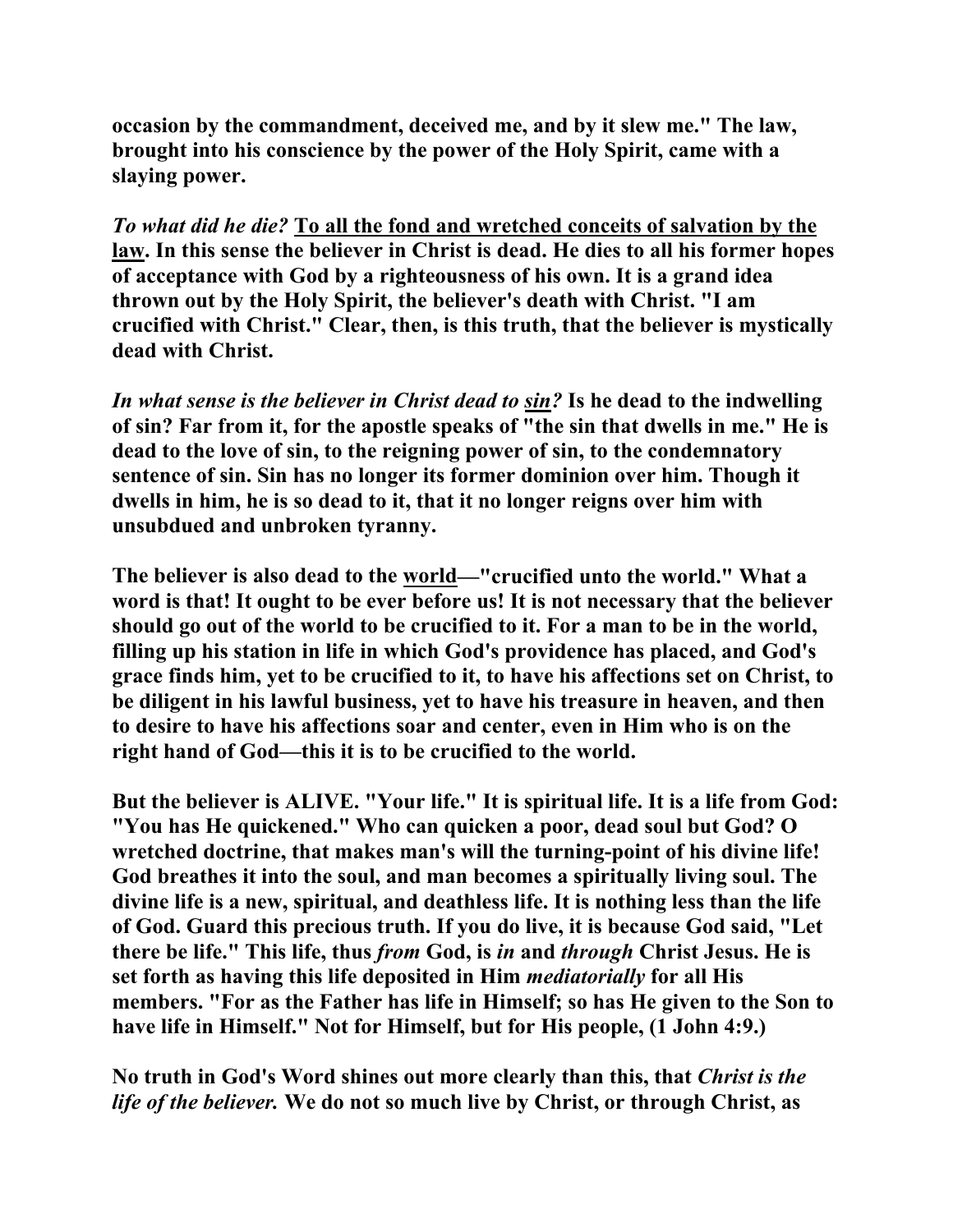**that Christ lives in us "Christ in you the hope of glory." This life that comes from God, through Christ, is breathed into our souls by the blessed Spirit. "It is the Spirit that quickens." Mark this feature in the spiritual life of the believer. It is "YOUR life." It is their precious and priceless gift. It is theirs now. They have the germ in their hearts of that life that shall never die. Ask the carnal man, What is your life? "It is even a vapor which, appears for a little time, and then vanishes away." Oh, to think that your life is but a vapor soon gone!** 

**But** *what is the believer's life?* **Poor, heartbroken sinner, hanging on Jesus your Life, moment by moment, your life springs from God himself; and because its source and its nature are divine, it shall survive the wreck of your frail humanity, and shall live on forever. It may be you are a poor, tried believer, hastening to the grave; but look at this spiritual life—***it is as indestructible as God.* **You can say safely, "I have Christ dwelling in my heart, my portion and my all; and though my natural life is but a vapor which vanishes away, I have a life with Christ immortal as its Sire."** 

**But we turn to the concealed character of this life. It is a HIDDEN life. The seat of this life is hidden. It is in the soul of man. It comes not with observation. It is invisible and intangible. It has its lodgment in the hidden, profound depths of the soul. Its existence and its workings are sealed from human eye. Is it any marvel, then, that his life is a concealed one? What does the Lord say of the hidden glory of the Church? "The King's daughter is all glorious** *within***." Hers is not an external and visible glory. That mere external glory is left for those who call themselves followers of Christ, but who, in the doctrine and precepts and spirit of His gospel, deny Him.** 

**But the true glory of the Church consists in nothing external. It is a hidden, concealed glory; therefore the world does not, and cannot, see it. What can the world see of union with Christ, of regeneration, adoption, love, joy, and peace? It does not know God, and is not competent, therefore, to know and judge of His saints. The apostle beautifully states this—"The world knows us not, because it knew Him not."** 

**And how much, too, is** *the life of God hid from the believer himself.* **Its existence, its evidences, and its workings are often obscure; but yet blessed are they who know what it is to sit in judgment upon themselves. But, veiled to us, it often is clear and manifest to others. They see it in the lowly spirit, in the tender conscience, and in the growing hatred of sin. Believers are trees of**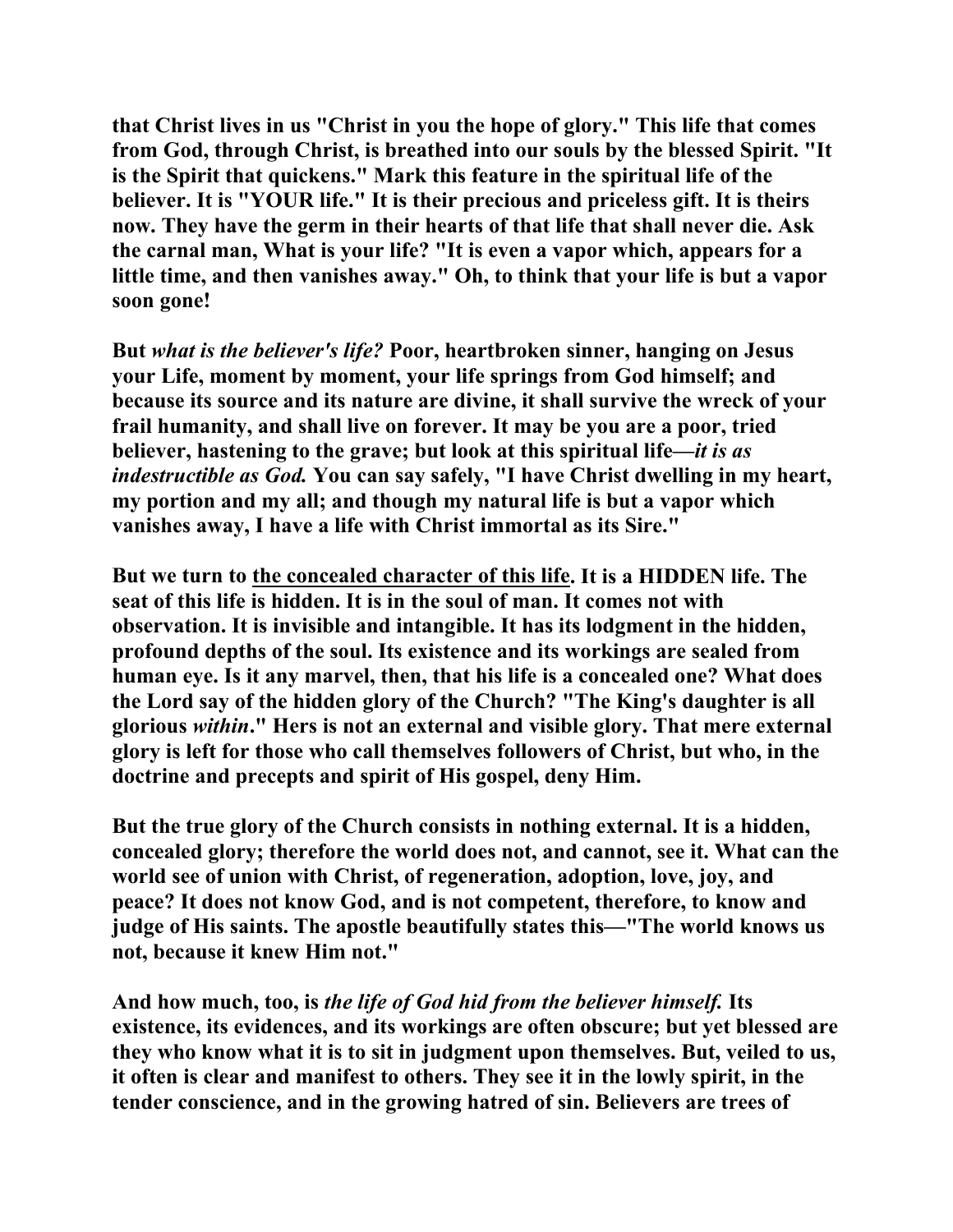**righteousness; and the analogy here is striking. I go into my garden, I mark the growth of the tree; but I see not the secret of its growth—it is hidden. How like this are hidden all the vital actings and supports of this heavenly life.** 

**This should caution us how we sit in judgment upon the Christianity of our fellow-saints. We do not know how that little spark is kept alive: the inward conflict, the struggling, the mourning over sin, how hidden! But who keeps it alive? Who nourishes that hidden root? Christ, by His hidden manna, feeds it; and faith, traveling daily to the fountain, and living on His inexhaustible fulness, is the secret of its support.** 

*Mark its twofold security***. It is "hid with Christ."** *Our Christ is a hidden Christ.*  **The world sees Him not, but the believer** *by faith* **sees Him. "Whom, having not seen, we love." Christ is not hidden from the child of God. Seeing Him, He is admired and adored, He is loved and followed. It is bound up in the very existence of Christ himself. He is the Head, we are the body; and are thus essentially and inseparably one. As the Head lives, so lives the body. Christ Himself says—"Because I live, you shall live also." Thus most truly is this life "hidden with Christ in God." "I give unto them eternal life; and they shall never perish. My Father, who gave them me, is greater than all." I and my Father are one."** 

**The subject thus briefly unfolded suggests some important reflections. In the first place, it brings us to the touchstone of truth. You are my reader, either dead or alive. Which is your state? What do you know of this hidden life? Test your real condition by this truth. For eternity decide it. It is of little moment what 'man' thinks of you. Are you alive, or are you dead? What are your pursuits? They shall testify. Can you say, "For me to live is Christ." Mistake not the evidence of this life. The tendency of this life is upward, heavenward. Is it thus with your affections, thoughts, and hopes?** 

**This life, too, will find its level. What is its level? Nothing short of God himself. It comes from God, it rises to God. Can you say—"God, the Searcher of hearts, knows that the aim and tendency and desire of my soul is to Himself?" What a quiet yet solemn reproof is the nature of this life to the religious worldling! You are professedly dead. How then can you mix up with that to which you profess to be crucified by Christ? How can you be worldly, loving the world, and imitating the world, while partaking of a life that is essentially and forever heavenly?**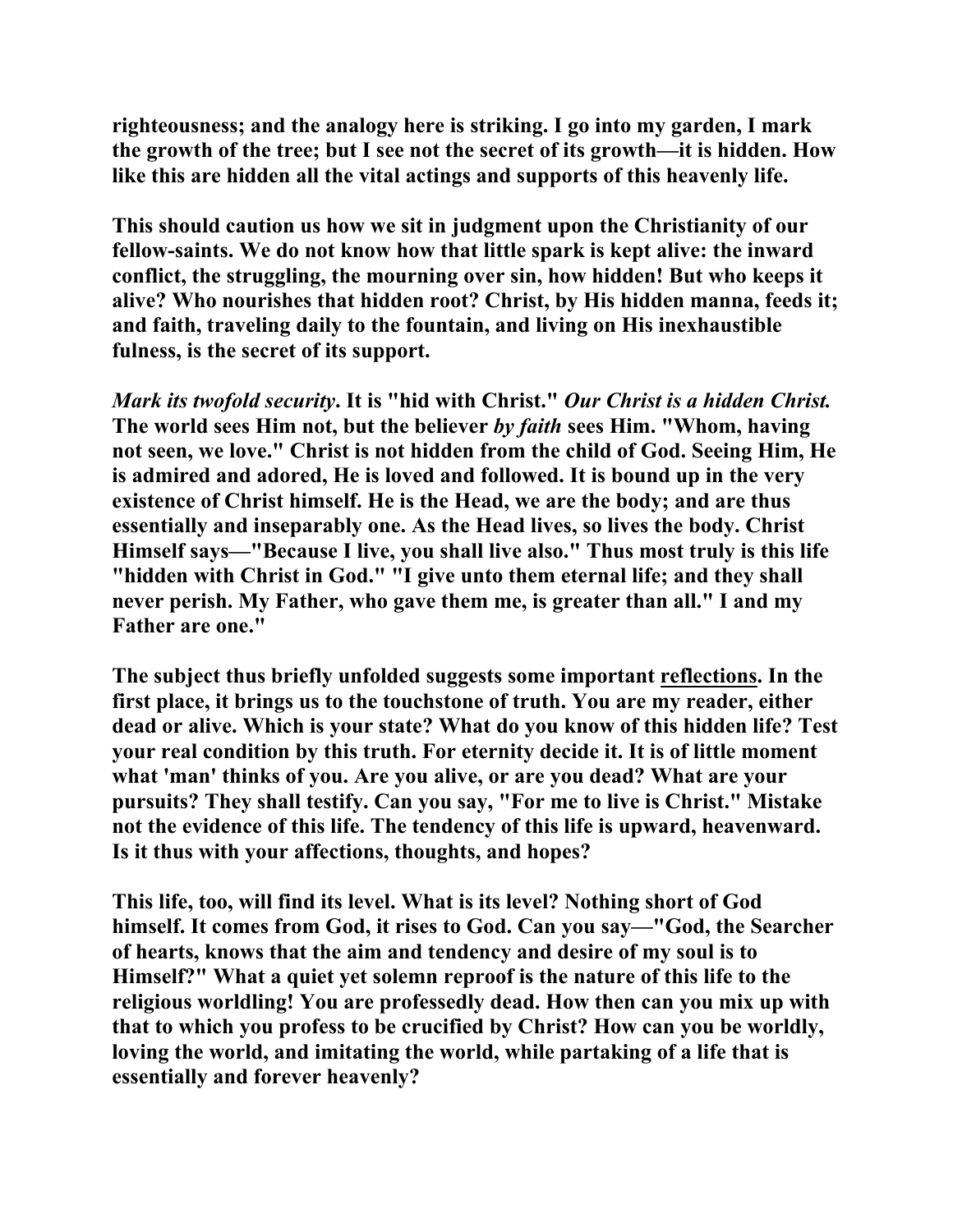**Do not forget the great truth, that, though dead, yet you live. You are justified in expecting great and especial quickenings of this life in all seasons of trial. This was David's prayer: "I am afflicted very much; quicken me according to Your word." He did not make his affliction an excuse for his slothfulness or spiritual deadness. Affliction ought to be no lullaby to your soul. Our prayer in trial ought to be, "Now, Lord, quicken me. Though I walk in the midst of trouble, You will revive me."** 

**Seasons of sanctified trial are seasons of revival. See, then, tried believer, see that your afflictions and troubles are seasons in which the life of God receives a new impulse in your soul. Let your desire be that your soul may be quickened afresh. Be it your desire—"I want to know more of the power of this life in my soul. I desire to walk closer with You, my Lord—nearer to You, my Savior."** 

**I close with this remark—You can not give a stronger evidence that you are a partaker of this spiritual, hidden life, than that, in all God's dealings with you, the great importunate desire and prayer of your soul is, "Quicken me." This is the upward tendency of the life of God in your soul. Thus it mounts higher and higher, until it loses itself in God. And God becomes its perfect joy, and eternity its endless duration. "The water that I shall give him shall be in him a well of water** *springing up into everlasting life***."** 

# **The Sinking Disciple, the Rescuing Savior**

**And beginning to sink, he cried, saying, "Lord, save me!" And immediately Jesus stretched forth his hand and caught him." Matthew 14:30-31** 

**There are few instances recorded in the Bible more strikingly illustrative, of**  *the deep soul exercises of the believer, and the interposition of Christ's compassion and power in those exercises***, than that which the present chapter seeks to improve. It was at the** *bidding* **of Christ, Peter threw himself upon the water to come to Him. It was by the** *power* **of Christ, he was upheld many steps in his miraculous walk. It was by the** *permission* **of Christ that sight was allowed to triumph over faith. And it was by the divine and gracious**  *interposition* **of Christ, that, at the moment the victory seemed complete, the faltering, trembling, sinking disciple rose above the proud waters that went over him, and found refuge and salvation in the arms of his Divine Lord.**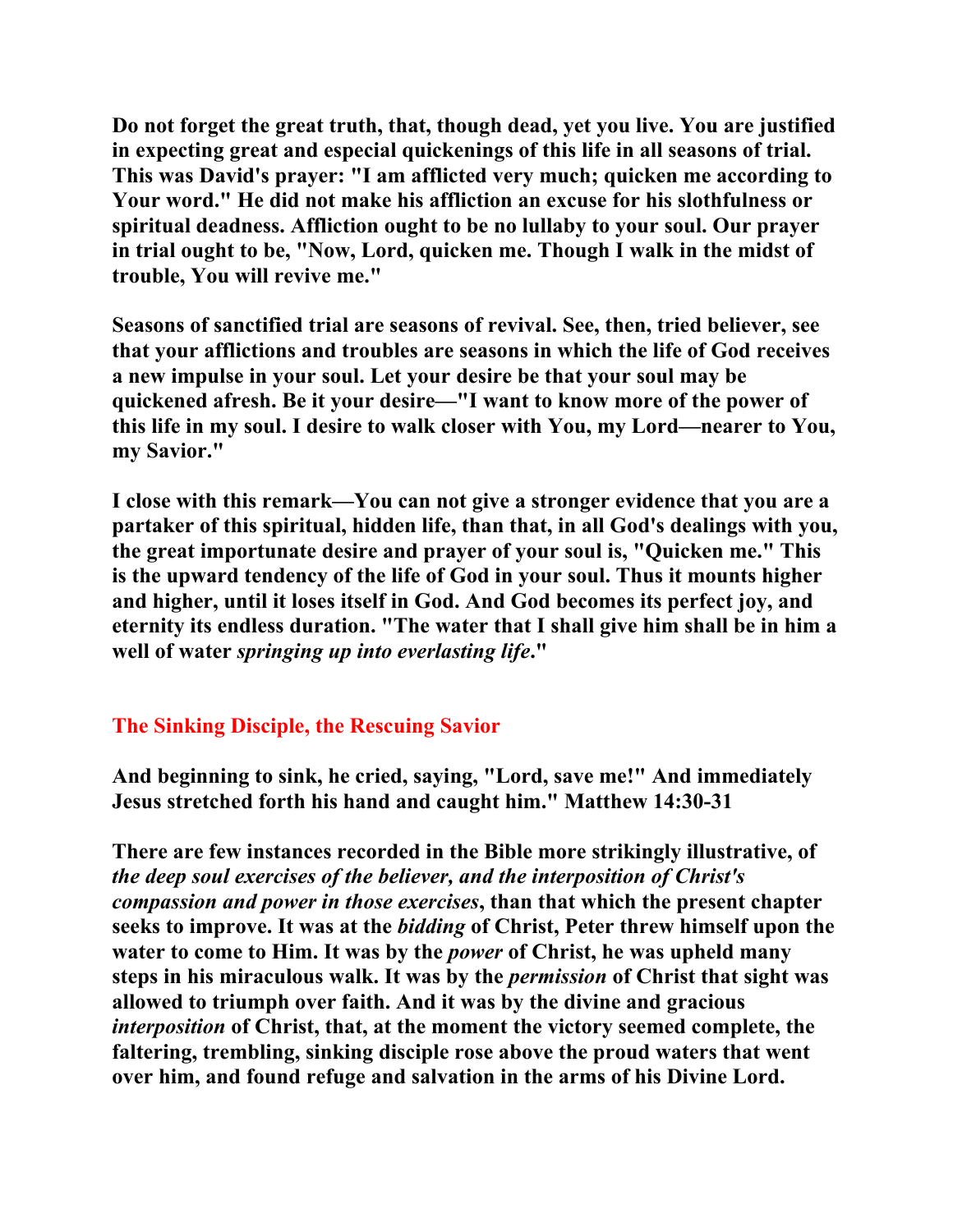**The whole incident is replete, with, the deepest spiritual instruction to the man of God. First, consider the circumstances in which this disciple is placed. He was "beginning to sink." Let us illustrate by this some of the** *spiritual depths and entanglements into which gracious souls are often placed***, and which, because they are so little understood, beget, trembling and distrust, wrong notions of the character of God and of Christ, and thereby rob the believer of immense blessings, and God of much glory.** 

**That these soul-exercises are common to the most eminent saints is clear from David's experience: "Out of the depths have I cried unto you, O Lord." "Bring my soul out of prison, that I may praise your name." To what may we trace some of these depths, these sinkings, these imprisonments of soul, to which, more or less, the most gracious are exposed?** 

**There is, for instance, the suspended sense of God's love in the heart. The experience of God's love by the believer is twofold. There are** *extraordinary manifestations* **of the love of God to his soul, as almost to compel him in rapture to exclaim, with the holy Payson, "Lord, withhold now Your hand, for I cannot endure more." Such manifestations are rare. We look upon them as a kind of cordial tasted only at broken intervals; else, were they constant, the believer would, in a measure, necessarily be unfitted for the daily duties of life.** 

**The second experience of God's love we may term the** *ordinary manifestation***—continued and abiding, from having the eye fixed upon Jesus, whose love enables him to bear up against the difficulties in his path with composure, to rise beyond the daily cares and anxieties of life, and to separate himself, as a man of God, from the snares of the world and the attractions of the creature, which otherwise would absorb too much of his affection and his thoughts.** 

**What sinkings of soul, too, are felt, when the sensible presence of God is suspended for a time when, in consequence, a whole host of corruptions struggle for the mastery: old and strong infirmities, over which he had thought he had long since gained the victory; and, like David, is ready to exclaim, "Remember not the sins of my youth!" These infirmities, weaknesses, and frailties, are permitted again to appear, accompanied, it may be, by a sense of God's wrath on the soul. And, added to this, a deep, overwhelming conviction of his uneven carriage before God.**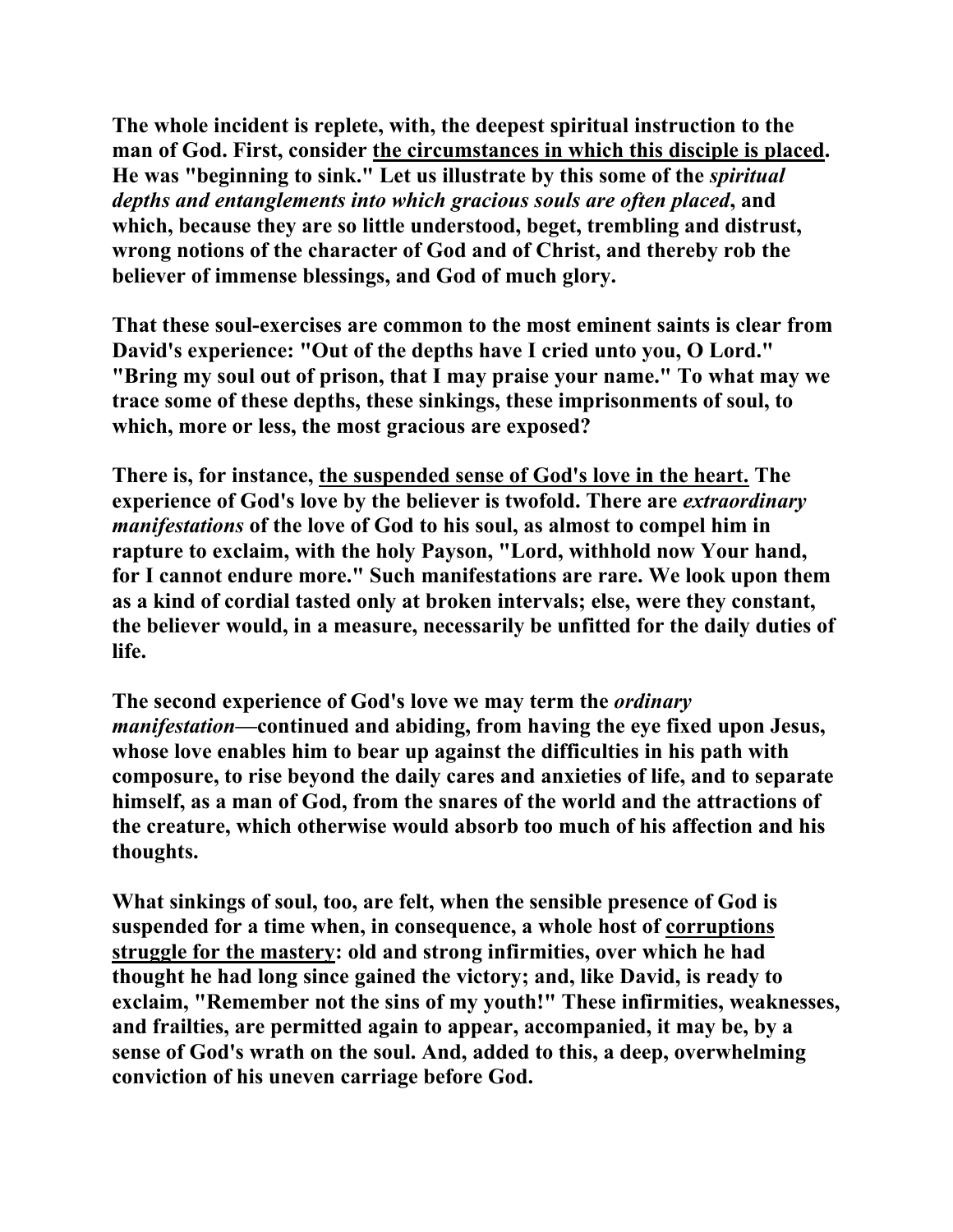**When, upon self examination, in the calm, quiet hour of the closet, shut out from the world and from the flattery of friends, oh, how deep have been the convictions sometimes of the countless imperfections, the 'little fruit' that is seen after so much profession, the unkind requitals of all the Lord's goodness, the base returns which we have yielded back to God for mercies countless as the sands! What baseness, what vileness, what wretchedness! Oh, how the soul often sinks into these spiritual depths!** 

**We will only add, the dark and distressing providences, the mysterious dispensations of God's government, almost bringing His own people to their wit's end; when their plan is thwarted, and their hope is disappointed, and our heavenly Father seems to be angry—oh, these are times when the man of God sinks, and cries, "Lord, I perish."** 

**Here let us pause and propose the question to the unconverted reader—If judgment thus begins at the house of God, what must be your condition, whose lives are a constant sinking in the dark waves, having no rock to cling to, no bright hope to sustain you, whose whole life is downward, downward, until the final waves engulf you! Day after day, and month after month, you are satisfied to live without God, and without Christ, and without hope. Ponder, oh! ponder your condition; and before the last billow closes over your grave of eternal woe, send to heaven the cry, "Lord, save me, or I perish!"** 

**We now turn to the prayer of the sinking disciple, "Lord, save me!" How illustrative is this of the Christian's experience. Where does the believer go when corruptions are strong, when sin is powerful, when providences are dark, and God hides His countenance from him for a season, but to Jesus? There is that in the renewed soul which cannot be destroyed, which not all the power of indwelling sin, nor the seductions of the world, nor the machinations of Satan, can stand against. As the magnetic needle, when disturbed, will yet tremulously retrace its steps; so the saint of God will turn to Jesus, notwithstanding the storms above and the billows beneath him—the false attractions of sense, or the deep discoveries of sin.** 

**Let us for a moment analyze this petition of the disciple, and thus trace some of the characteristics of true prayer. Mark its earnestness. God often places His people in great emergencies, to rouse them from their lethargy, to test the sincerity, earnestness, and importunity of their supplications at a throne of grace. Why is it that there are so few answers to your prayers? Because you are so cold, so faulty in your desires for the "sure mercies of David." You**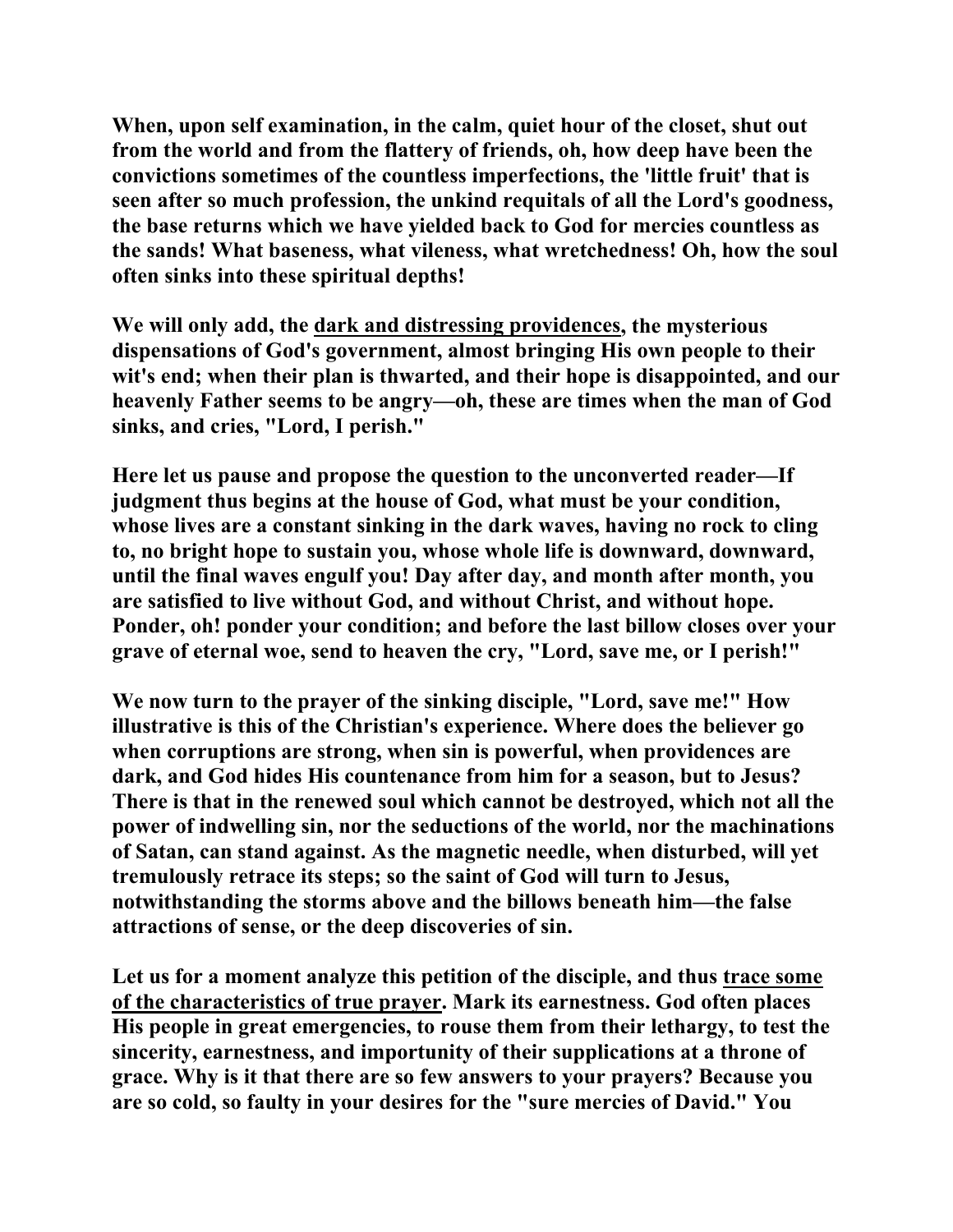**think the faintest whisper will do. Your prayers are restrained before God; so God sends waves of tribulation upon you, and then prayer becomes urgent, and you seek, as it were, to take heaven by storm, and then you get the blessing.** 

**Because there are no wrestlings in prayer, and so much indolence, the inordinate encroachments of the world and the creature absorbing your feelings and thoughts, God sends upon you, it may be, some heavy stroke some fearful wave surges over you, for God loves you too well to allow you to walk at a distance from Him. He may permit you, for a time, to have your own way, until you fancy you can walk the waters of trial and sorrow in your own strength. But eventually He will cause you to exclaim, "Lord, I sink; without You I can do nothing." Oh, whatever way God takes to stir you up to earnestness of prayer, receive it meekly, thankfully, joyfully.** 

**There was also faith in Peter's prayer. Perhaps your circumstances may be such that no human being can fully sympathize with you. What do you do? You turn to Jesus as He who alone can meet your case. You exclaim—"Every step I take, I get deeper into trouble; my fears are heightened, my courage fails me." Well, be it so. In all your strugglings, faith still clings to Jesus. "Save me, Lord," is the cry of simple faith and what does this involve? The desire for salvation: The world has its attractions, joys, and delights, but one thing only the spiritually-awakened sinner thinks of, and that is, "How may I be saved?" Is it then for salvation you long and pray, my reader? Ah, every other blessing sinks into insignificance in comparison with this momentous question—"What must I do to be saved?"** 

**Has this earnest cry been awakened in your heart? Do you feel yourself sinking beneath the dark waves of sin, and guilt, and woe? Then lose not a moment in uttering this cry of faith to Him who is ready to save. "You shall weep no more: He will be very gracious unto you at the voice of your cry; when He shall hear it, He will answer you."** 

**Another striking feature of this prayer was its directness to Jesus. Do not say that Christ is to be ignored as an object of prayer; that prayer is only to be addressed to the Father. Here is a direct refutation of a notion so unscriptural, of an error so God-dishonoring. Peter prayed to Christ, addressed his appeal to the Savior; and so may, and so must you! You need to be saved from sin, from guilt, from hell, from the waves of adversity and sorrow, from the snares, the evils and the power of the world; from your corruptions and**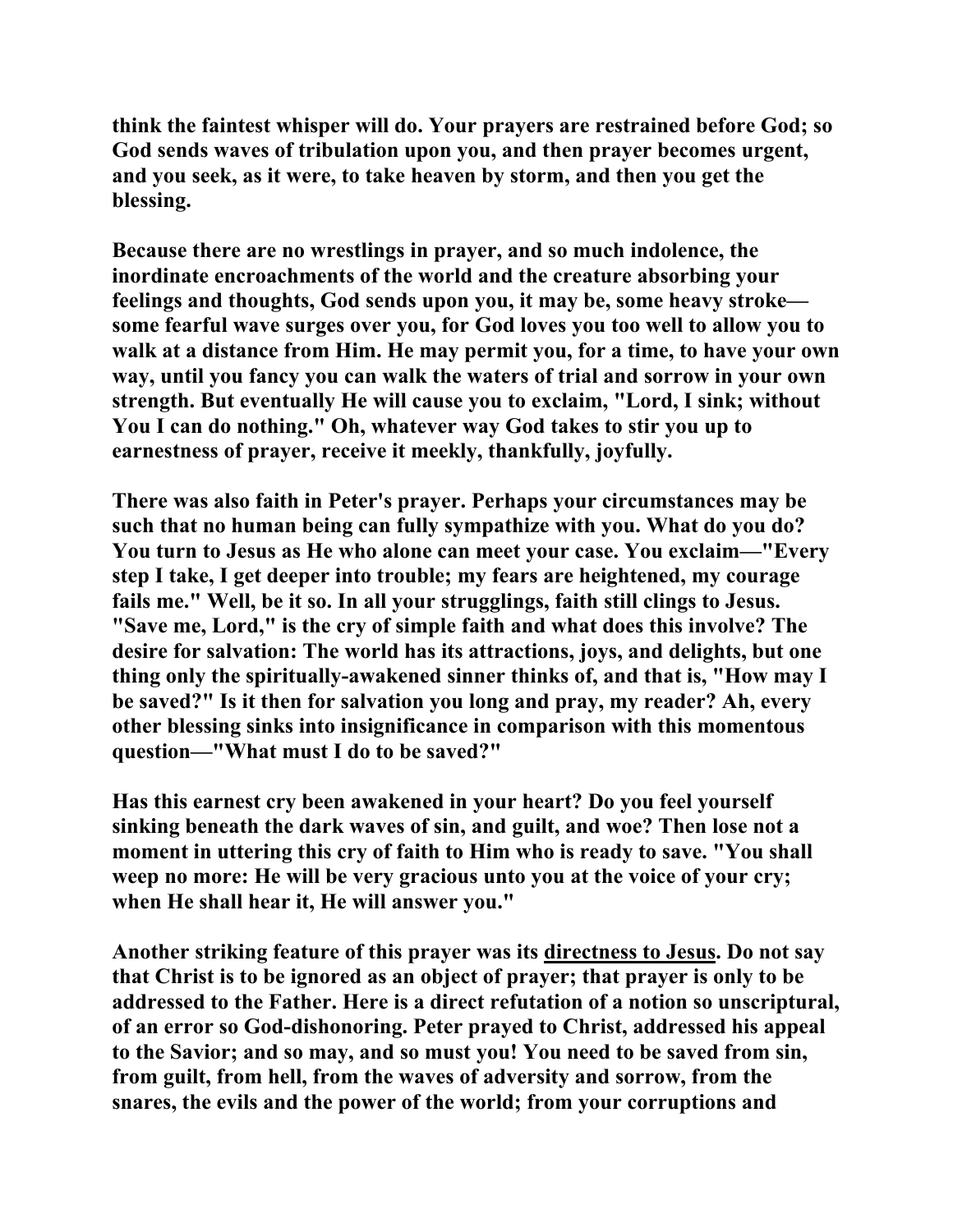**infirmities. To whom can you more appropriately address your petitions than to Jesus, the Savior. Look and cry to Christ as the sinking disciple did, for He is able to save to the uttermost all who appeal to His compassion, His grace, and His power.** 

**Let us now mark THE SAVIOR'S RESPONSE: "And immediately Jesus stretched forth His hand, and caught him." It was** *immediate***. The cry had scarcely been uttered when the hand of the Savior was outstretched. Oh, what a Savior is Jesus! How ready is He to respond, how prepared is He to sympathize, how mighty is He to deliver! The interposition was timed to the moment of danger and alarm. Thus the Lord reserves the resources of His grace, compassion, and help to our time of need. When the billows swell, when the trouble comes, when the need presses, when the sorrow overwhelms; then, when the timid, fearful disciple begins to sink, the Lord interposes, blending His tender chiding with His gracious deliverance: "Jesus caught him, and said unto him, O you of little faith, why did you doubt?"** 

**Such, my reader, is the savior now! He is just as** *near* **to you, just as** *loving***, just as** *powerful***, just as** *ready* **as when He snatched Peter from the waves, quelled his fears, and brought him through the billows in safety to the shore. Did God ever permit a child of His love to sink? Oh no! The waters of tribulation may roar and be troubled, the mountains of human support may shake with the swelling thereof; nevertheless, "God is our refuge and strength, a very present help in trouble therefore will we not fear."** 

**Tribulation, conflict, and trial, go to make up much of the life of the Christian. But then it is he must look to** *the promises for his comfort, and take the precepts as his guide.* **Sinking times should be praying, trusting times; and when the heart is overwhelmed and bowed down with sorrow, yet pray on, and trust on, and so praying and so trusting, not a wave of sorrow can engulf you. But you will be led through the surges unto the Rock that is higher than you.** *See how near Jesus is.* **He is a very** *present* **help—near, when you cannot trace Him and at your side when you cannot perceive Him.** 

**And finally, at the hour of death, when the billows of Jordan swell around you, when heart and flesh fail, trust the faithful Promiser—a present Christ will bear you through, and bring you out into a wealthy place. "In Your presence is fulness of joy; at Your right hand there are pleasures for evermore."**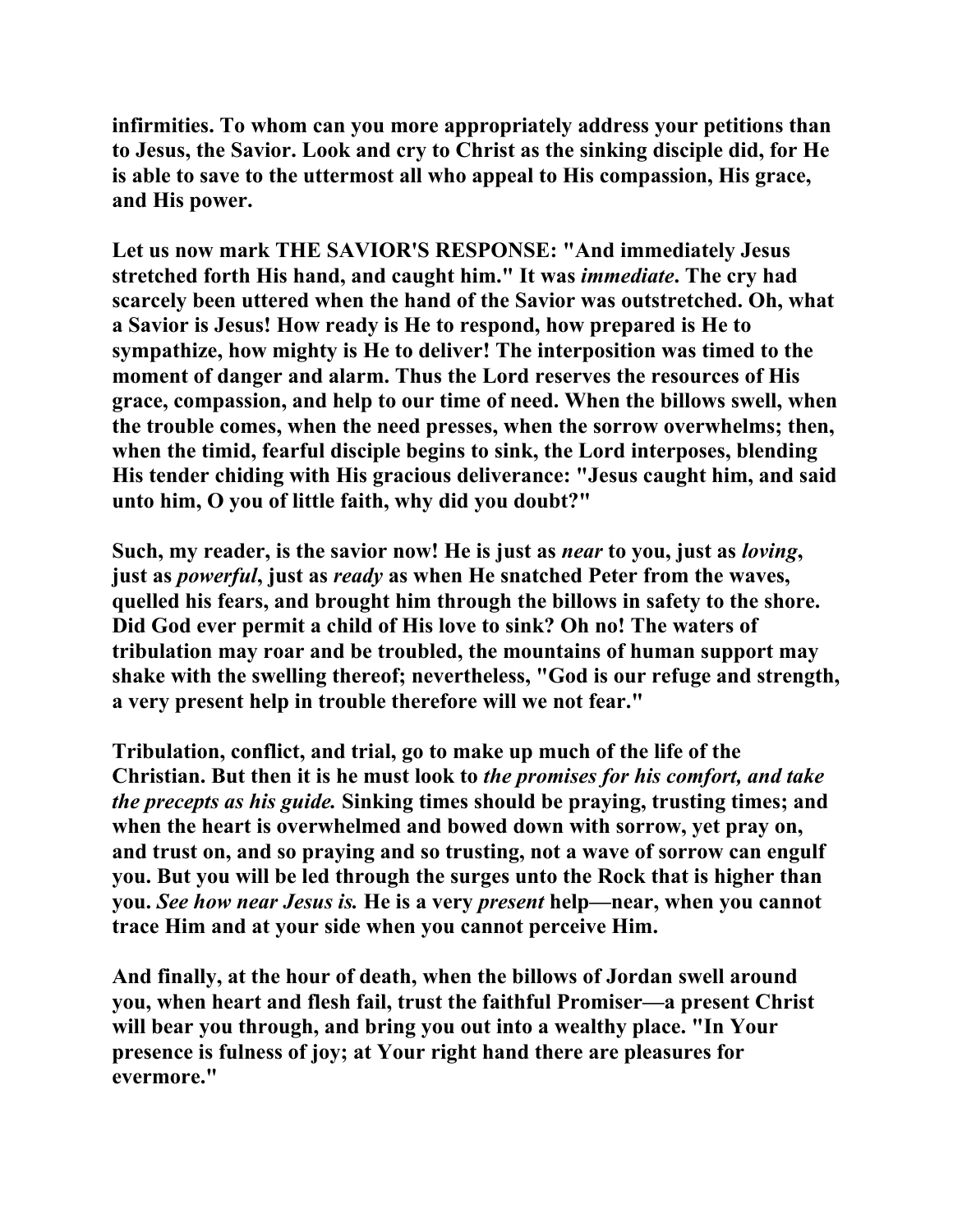**"Why those fears? behold, it is Jesus Holds the helm and guides the ship; Spread the sails, and catch the breezes Sent to waft us through the deep, To the regions Where the mourners cease to weep."** 

**"Though the shore we hope to land on Only by report is known, Yet we freely all abandon, Led by that report alone; And with Jesus Through the trackless deep move on."** 

**"Led by that, we brave the ocean; Led by that, the storms defy; Calm amid tumultuous motion, Knowing that the Lord is nigh, Waves obey Him, And the storms before Him fly."** 

**"Rendered safe by His protection, We shall pass the watery waste; Trusting to His wise protection, We shall gain the port at last; And with wonder, Think on toils and dangers past."** 

**"Oh! what pleasures there await us! There the tempests cease to roar: There it is that those who hate us Can molest our peace no more Trouble ceases, On that tranquil, happy shore."—Kelly** 

#### **Christ's Gracious Words**

**"All who were there spoke well of him and were amazed by the gracious words that fell from his lips." Luke 4:22**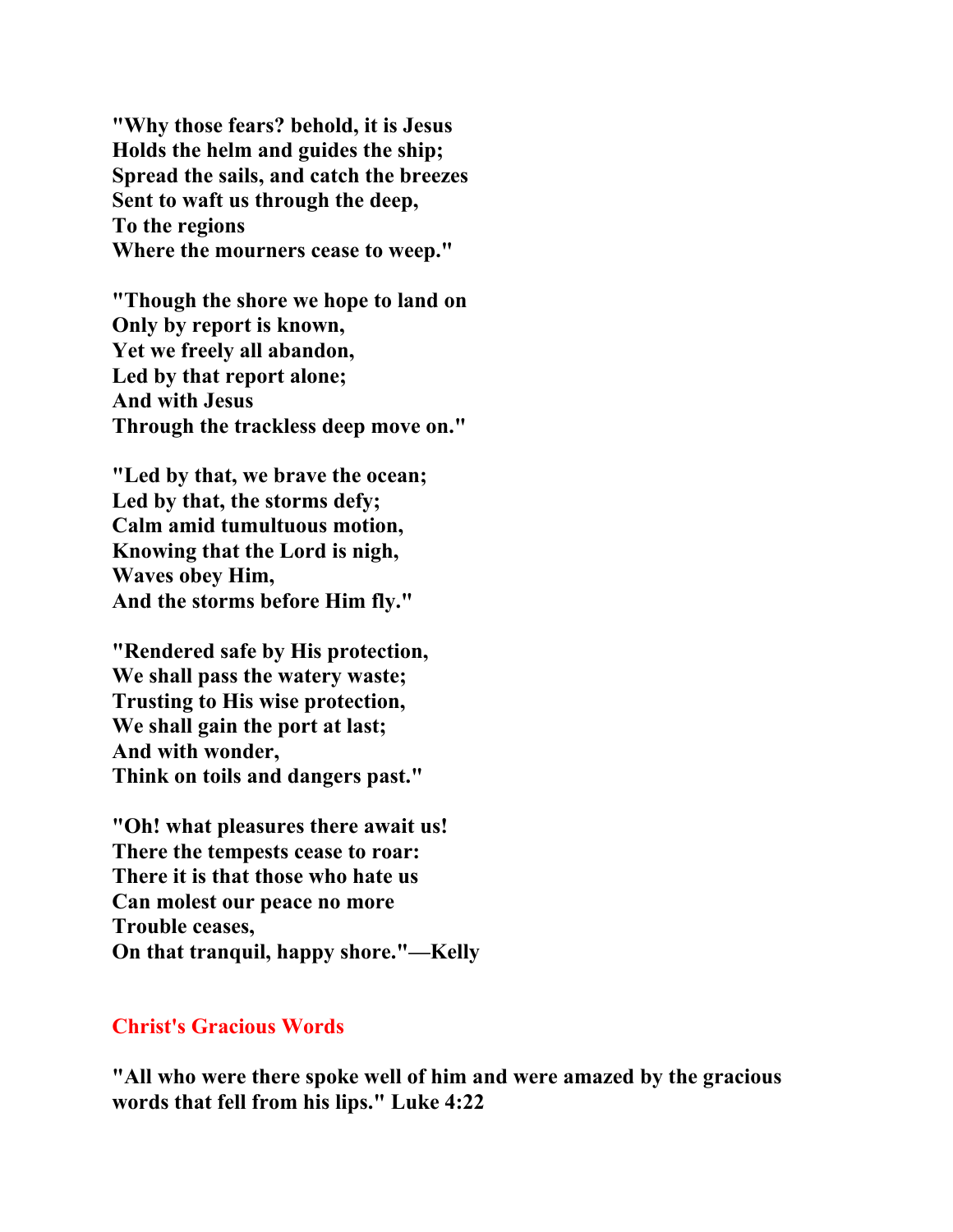**"And all bore him witness, and wondered at the gracious words which proceeded out of his mouth."—Luke 4:22** 

**It was one of the grand and peculiar characteristics of our Lord's preaching, that** *He Himself was the great theme***. Without entrenching upon His Father's glory, or arrogating to Himself an honor not His own, He could embody in His teachings all the truth of which He himself was the subject. As He came down from heaven to reveal heaven, as He came from the bosom of His Father to unveil that bosom, as He was one with the Father, it was impossible that He could faithfully and fully proclaim His gospel unless He Himself were its one grand and holy theme. The passage at the head of this chapter presents to us a view of the subject, character, and glory of the Lord's preaching. Indeed, it was most glorious for it was** *a proclamation of grace to fallen, sinful man.* **It is a testimony wrung from the lips of His unwilling witnesses, from individuals who had no sympathy with the grand theme of His mission, who rejected His person and His preaching, because of the humiliating character of both; yet they stood amazed at the words with which that ministry was unfolded.** 

**The first truth that the passage suggests to us is that** *the Lord Jesus is one into whose lips God's grace is poured***; and the second is** *the gracious words that proceeded out of those lips***. In Psalm 45 we have this truth beautifully exhibited: "My heart is inditing a good matter [the matter is always good where Christ is the substance,] my tongue is the pen of a ready writer. You are fairer than the children of men;** *grace is poured into your lips***." You who have a spiritual eye to discern spiritual things will find another striking unfolding of this truth in Cant. 5:13,16: "His cheeks are as a bed of spices his lips like lilies, dropping sweet smelling myrrh; His mouth is most sweet." It is a description by the Church of the superlative excellence and preciousness of her Lord. This is one of the marked excellences His anointed lips. The great truth here set forth is the plenitude of grace poured into the humanity of our adorable Lord not into His lips merely.** 

**Alas! how many of us have cause to mourn over the shallowness of our grace, it going no deeper than the lip yet of how many professors it may be said, "they have no grace even in their lips; their lips utter no words of grace." We speak not of volubility, for little confidence do we place in much talking and in long prayers. It is an easy matter for a man to talk fluently of divine things, and yet live a most unholy life. We know that the deepest water is the most quiet, and the brook that is the most shallow is the most noisy. The grace that**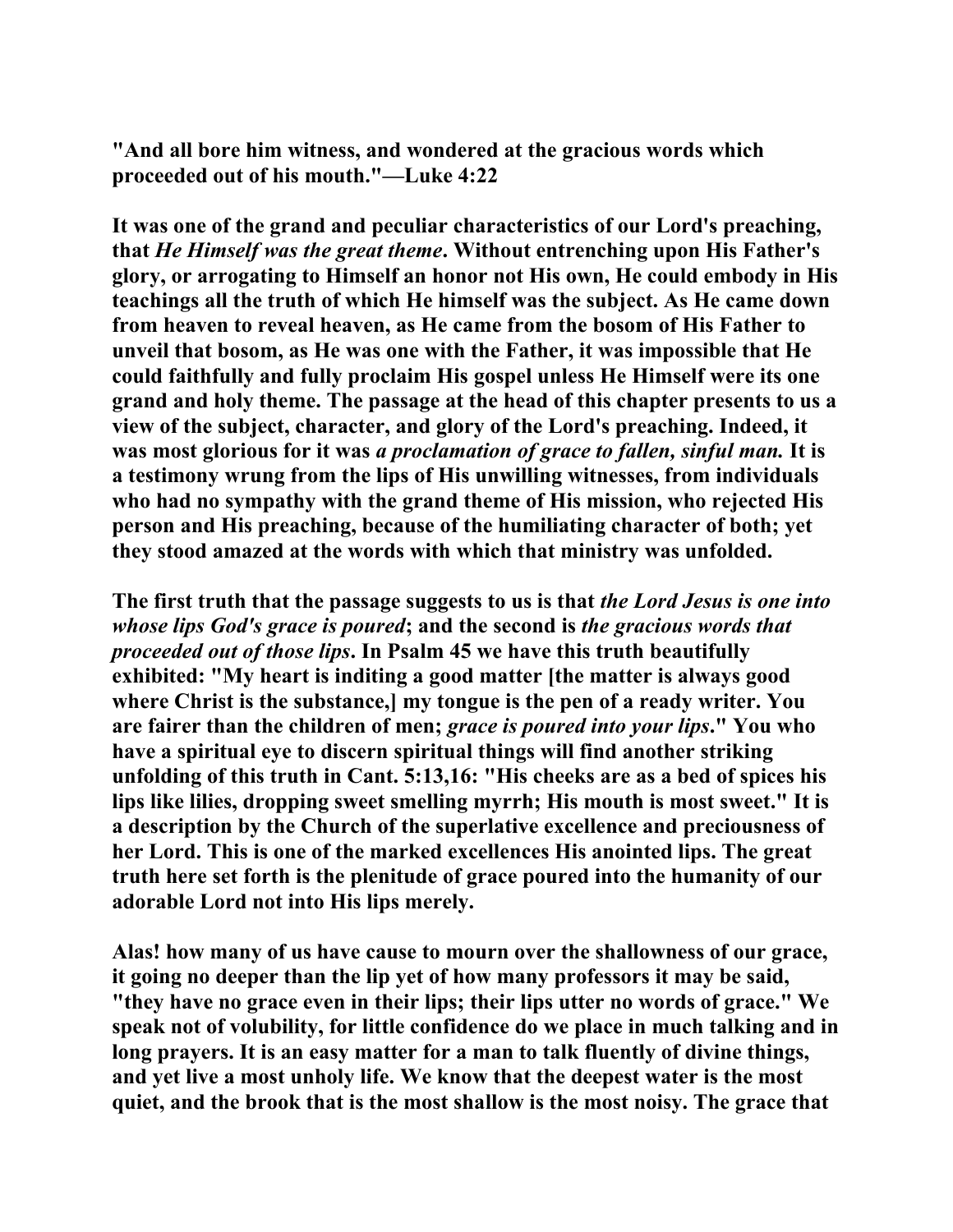**is welled the deepest in a man's heart will be exhibited in the most humble walk with God. He will talk like a man deeply feeling the power of the truths of which he speaks. As Hart quaintly expresses it, "not loud talkers, but, lowly walkers." Blessed is the man in whose lips grace is poured, who can talk of Christ, the King in His beauty—who can testify he has felt God's love in his heart—that there is grace in Christ to break the strongest corruption, consolation in Christ to lift the soul above its sorrow—that there is that in Jesus that can make a man happy in the midst of the wreck of all created good!** 

**The grace that was poured into the lips of Christ welled up from the depths of His manhood. There was a blessed necessity that our Lord should be endowed with all grace. He stood as the Head of His Church. Adam was originally its head and all the grace of the Church was deposited in him. —But the grace was deposited in a mere creature; that creature, left to itself, fell; and when it fell, the beautiful vessel in which the sacred treasure was deposited was destroyed, and the Church became a bankrupt and necessitous Church. In order to her recovery, it was necessary there should be another vessel of grace into which the grace of the Church should be deposited. Where would God look for that vessel? He would not look for it in angels, for they were but creatures, and God had tested the creature; and why may not angels fall, as they had already fallen? Where would He then look for the vessel? He saw one dwelling in His bosom. His own beloved Son, one co-equal with Himself, essential with Himself; and in that Son He deposited the grace of the Church. He made Him the Vessel in which He placed it, and from which every vessel of mercy shall be fully and eternally replenished. Now, that part of our Savior's complex nature into which this grace was deposited was** *His humanity***. It could not possibly be His deity. The Spirit without measure was poured upon Christ; and as man, He was made the depositary of this rich grace, yet all derived from His Godhead—the fountain, where it flowed.** 

**We proceed now to consider the gracious words that proceeded out of those lips. It will be difficult to imagine any other than gracious words flowing from Christ, whose heart was the overflowing fountain of grace and love. Our Lord was** *the great Prophet of His Church.* **A greater than He never appeared, to whom His hearers bore witness, "Never a man spoke like this man." What, for example, are His doctrines but** *doctrines of grace***? Our Lord was a doctrinal preacher. He made doctrine the basis of precept, and precept the basis of promise. It is the foundation of all truth. Did He propound the everlasting love of the Father? Did He set forth the great doctrine, the election**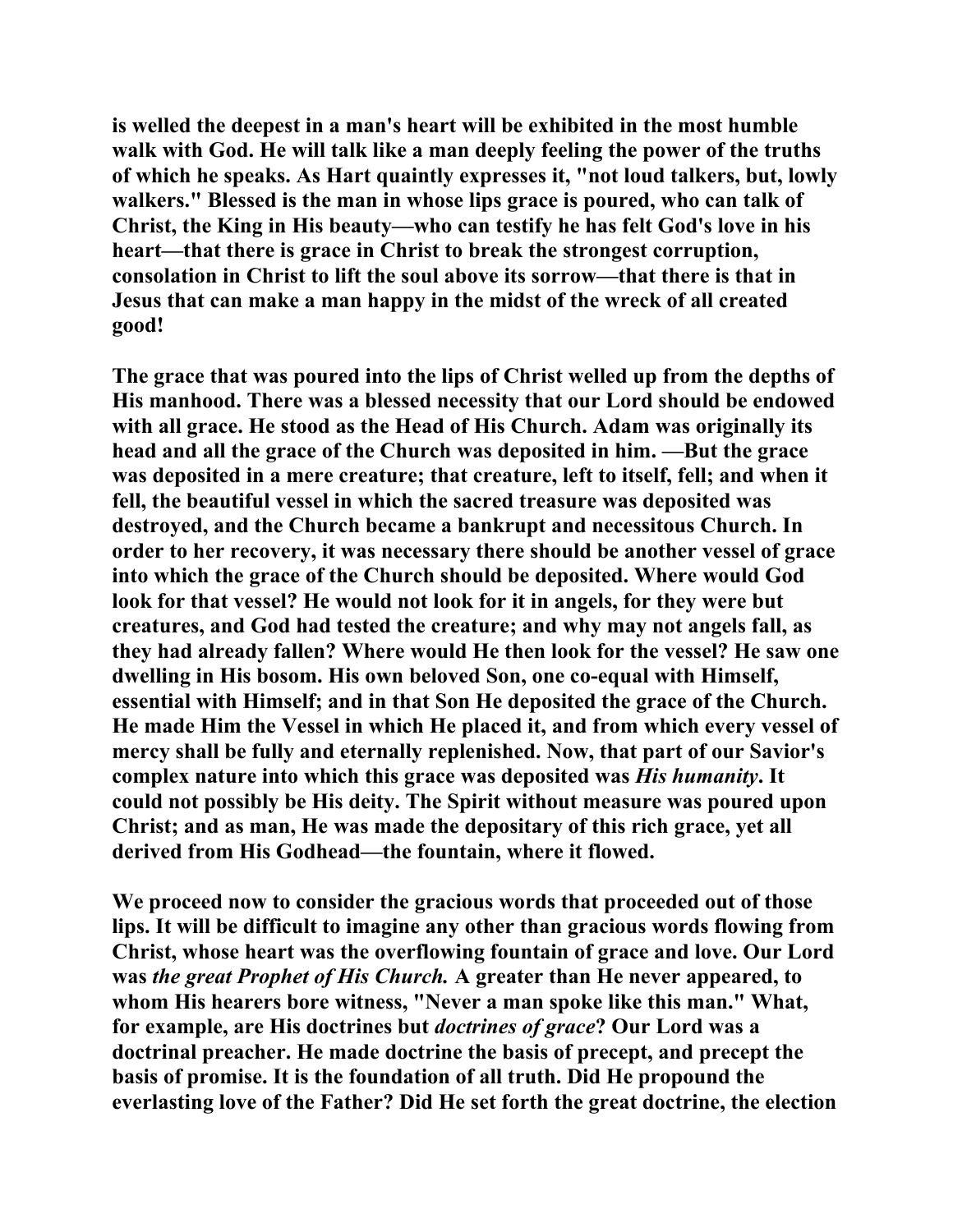**of grace? Did He exhibit the sovereignty of God's mercy? Did He unfold the perpetuity of God's covenant? They were all exhibited as doctrines that laid man's pride in the dust, and exalted the grace and mercy of God. There is not a doctrine in Christ's ministry that does not tend to abase the creature.** 

**We know that these doctrines are by some abused, awfully abused nevertheless, the abuse of a doctrine is no valid argument against the truth or holiness of a doctrine. But we know there are those who do use them to the glory of God's name, and can bear this testimony, "I never saw my heart so sinful, I never was so weaned from self-confidence, as when these glorious doctrines of grace were opened up to my mind by the power of the blessed Spirit, and I saw that God's everlasting love, God's choice of me, the effectual calling of the Spirit, sprang from the fathomless depths of His most full and sovereign grace."** 

**And was not this free, unconditional grace the charm of Christ's preaching? Did He not reiterate the glorious truth, "You have destroyed yourself, but in Me is your help." Was not His one blessed theme, the announcement of God's matchless love and pardoning grace to the vilest sinner, drawn by the Spirit to avail himself of the divine and precious boon?** 

**The promises that fell from His lips, were they not gracious Words? Were they not such as met the circumstances of man's deep necessity as a sinner, based upon the free mercy of God in Christ? Oh, if the promise of a Savior's blood had waited until it saw in its recipient some virtue, some merit, then that promise of sin-forgiving grace would have never saluted our ear. But they are promises of free, rich grace; and it is a humiliating reflection, had God dealt with us after our dealings with Him, He would have withdrawn every promise of grace which now cheers and sustains our pilgrimage.** 

**What, too, are the invitations of Christ but gracious words? Truly, "His lips are like lilies." When He invites the weary and the burdened to come to Him for rest; when He stretches out His gracious hand to the vilest sinner, to the man who has lifted his arm against God; when He heals the broken heart, lifts up the dejected spirit, and with the skillful tongue of the learned, speaks a word in season to him that is weary; are they not gracious words? The invitation that bids me to throw down the weapons of my rebellion before the cross, and meet the embrace of a reconciled Father—is not that gracious? The invitation that bids me come and slake my soul's deep thirst at the well-spring of free salvation—is not that gracious? The invitation that bids me reason the**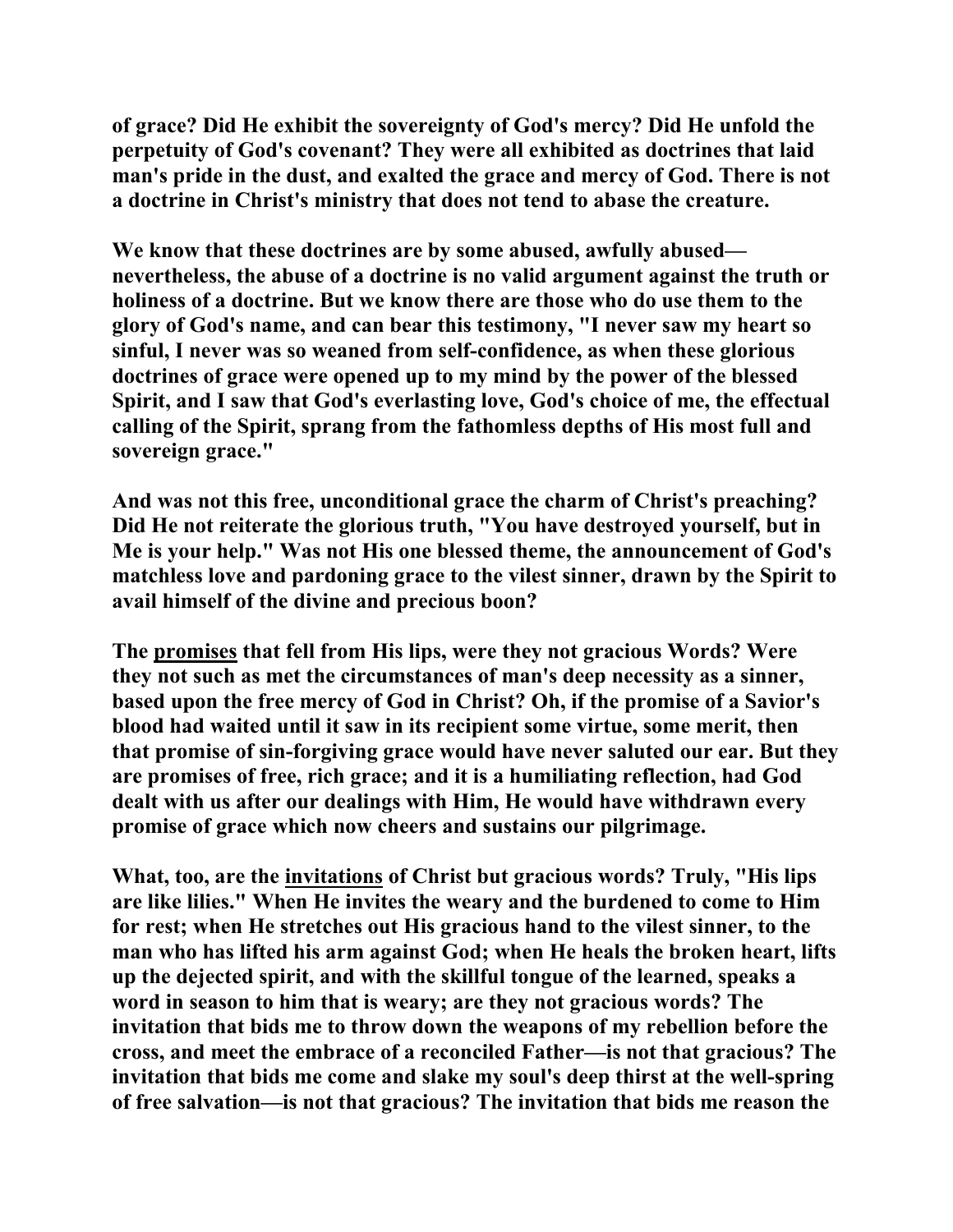**matter with God, and tells me that "though my sins be as scarlet, they shall be white as snow; though they be red like crimson, they shall be as wool"—is not that gracious? The invitation that bids me lay my deepest sorrows on His heart, and my heaviest burdens on His arm; is not that gracious? O beloved! the words of Jesus are full of grace and there is nothing in the gospel of Christ that wakes one harsh note upon the ear of a poor, sin-burdened, guiltdistressed soul.** 

**There may be an allusion here to the manner of our Lord's teaching—He spoke gracefully. There was that in His mode of stating the gospel like Himself. There was nothing harsh or severe in His unfoldings of truth. He spoke like one who had authority. "I am the light of the world," "I am the way, the truth, and the life," "I am the bread of life," "I am the good Shepherd," "I have come that they might have life, and that they might have it more abundantly," "You call me Master and Lord; you say well, for so I am." With what authority He preached, with what boldness He enunciated His own gospel! And it is no small comfort to a child of God to know that He has authority to announce salvation, to declare the mind of God, and that, if we believe His testimony, and cast ourselves upon His word, we shall be saved. There is no view of the Lord's ministry more blessed than this. With what dignity and skill did He speak! His enemies sought to entangle Him in His conversations. Did they ever succeed? No, did He not foil them with their own weapons, and send them away abashed at their folly?** 

**Let us for a few moments trace the different effects which the words of Christ have upon some. In all cases it is not the same. This unfolds an instructive feature—that the same gospel some times produces almost opposite effects. In some, the emotion of wonder is produced. It was so with regard to the hearers in the present instance. There they rested. What was it prevented a deeper impression upon their minds? We have it in the question they asked—"Is not this Joseph's son?" They knew Him from early life, knew His parents and His avocation, and they stumbled at the external lowliness of the great Prophet of the Church. May we not detect the workings of similar feelings in the minds of men in the present day?** 

*Why do men ignore Christianity?* **Why do they reject the Savior? They are confounded at the philosophy, and are amazed at the depth of thought there is in Christianity! They are lost in admiration at its morality, and are enchanted with its purity and sublimity; and yet they reject the salvation and refuse the Savior, and rest in the mere emotion of wonder; and thus the truth of Christ**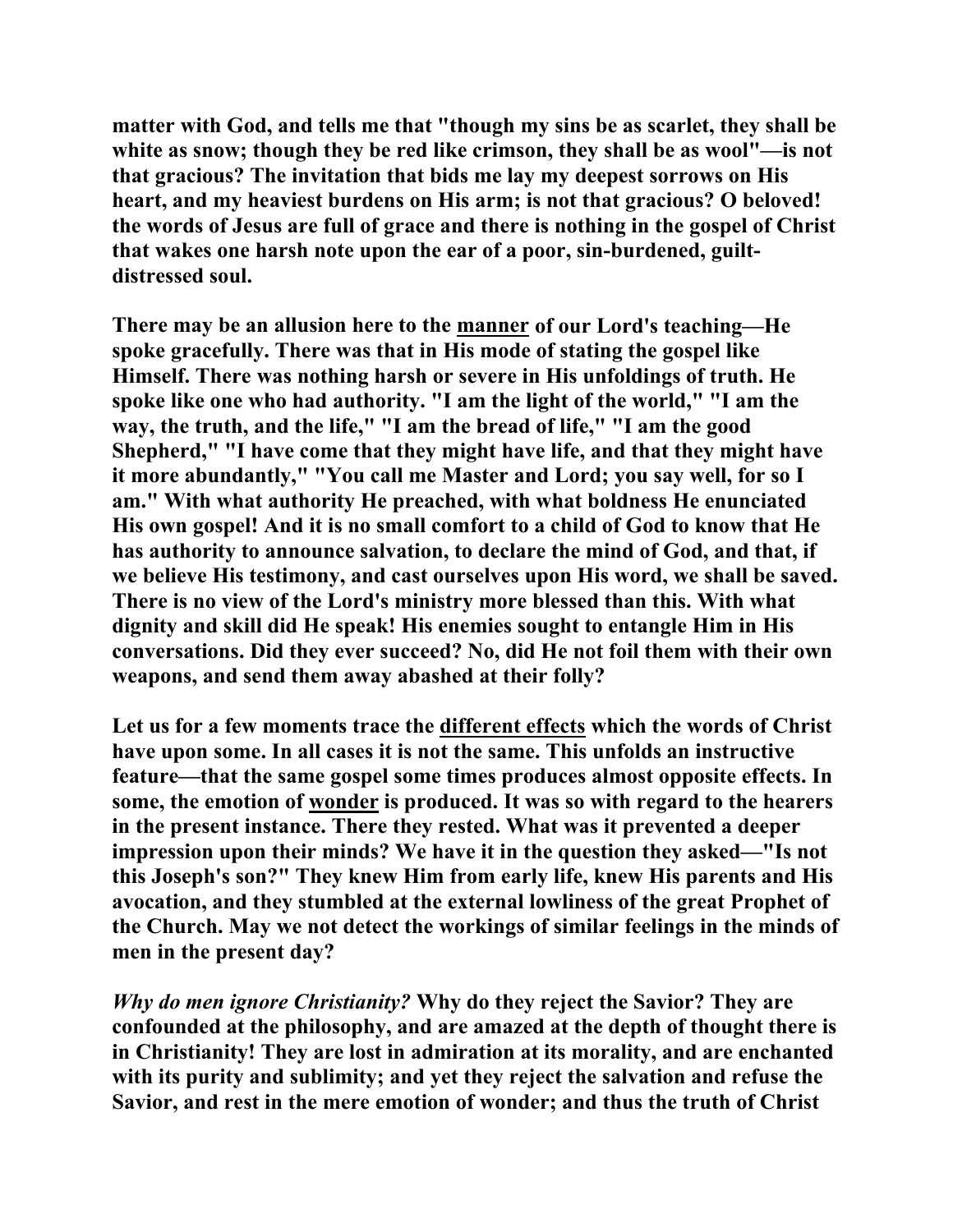**produces no permanent and saving impression. Their condition is graphically described in Ezekiel, "They come unto you as the people come, and they sit before you as my people, and they** *hear* **your words, but they will not** *do* **them: for with their mouth they show much love, but their heart goes after their covetousness. And, lo, you are unto them as a very lovely song of one that has a pleasant voice, and can play well on an instrument: for they** *hear* **your words, but they** *do* **them not."** *Eloquence attracts them, intellect delights them, gracefulness charms them, and they go away but to hug more closely the chain that binds them to the service of sin* **and Satan, to live ungodly, and to die hopelessly.** 

**My reader, is it possible to evade the solemn conviction that there will be summoned up at the last day a record of all these means of grace—the sermons you have heard, these pages that you read—as witnesses against you before God's tribunal? See how far you may go, and yet stop short of doing the will of God. Do not be deceived! Is your** *judgment* **informed?—it is not religion. Is your** *taste* **pleased?—it is not religion. Is your** *imagination* **feasted?—it is not religion. True religion is to break the thraldom of sin and Satan. Religion constrains us to walk humbly with God, to live for an eternal world, to receive Christ as the Savior and Redeemer, laying our own righteousness beneath the cross as vile and worthless, and stretching out the hand of faith for the righteousness of God's dear Son.** 

**With others, it is the emotion of gratitude, love, and praise. They heard the gracious words of the gospel, and they were just the words they needed. They came as poor bankrupts, with the pressure of guilt upon their hearts, with the great inquiry, "How may I be just with God?" The Savior met them, bade them bathe in the fountain of His precious blood, cast from them their own righteousness, and rest in His finished work, yes, to rest in Himself; and they were saved!** 

**So, my reader, may you be found hanging upon the lips of the Savior, into which grace was poured, and from which words of grace abundantly flow. And may the Spirit of all grace enable you not to stop at** *admiration***, but pass on to** *acceptance, imitation, and obedience***, that Christ Jesus may be formed in your heart the hope of glory! Oh, do these pages speak to one heart-broken sinner? It is their mission to tell you that the Lord Jesus has not in His lips one harsh expression for your ear. He invites you to receive salvation. He bids you come and sit down at His feet, and hear the gracious words that flow from His anointed lips. Precious Son of God! at Your feet we will sit, on Your lips we**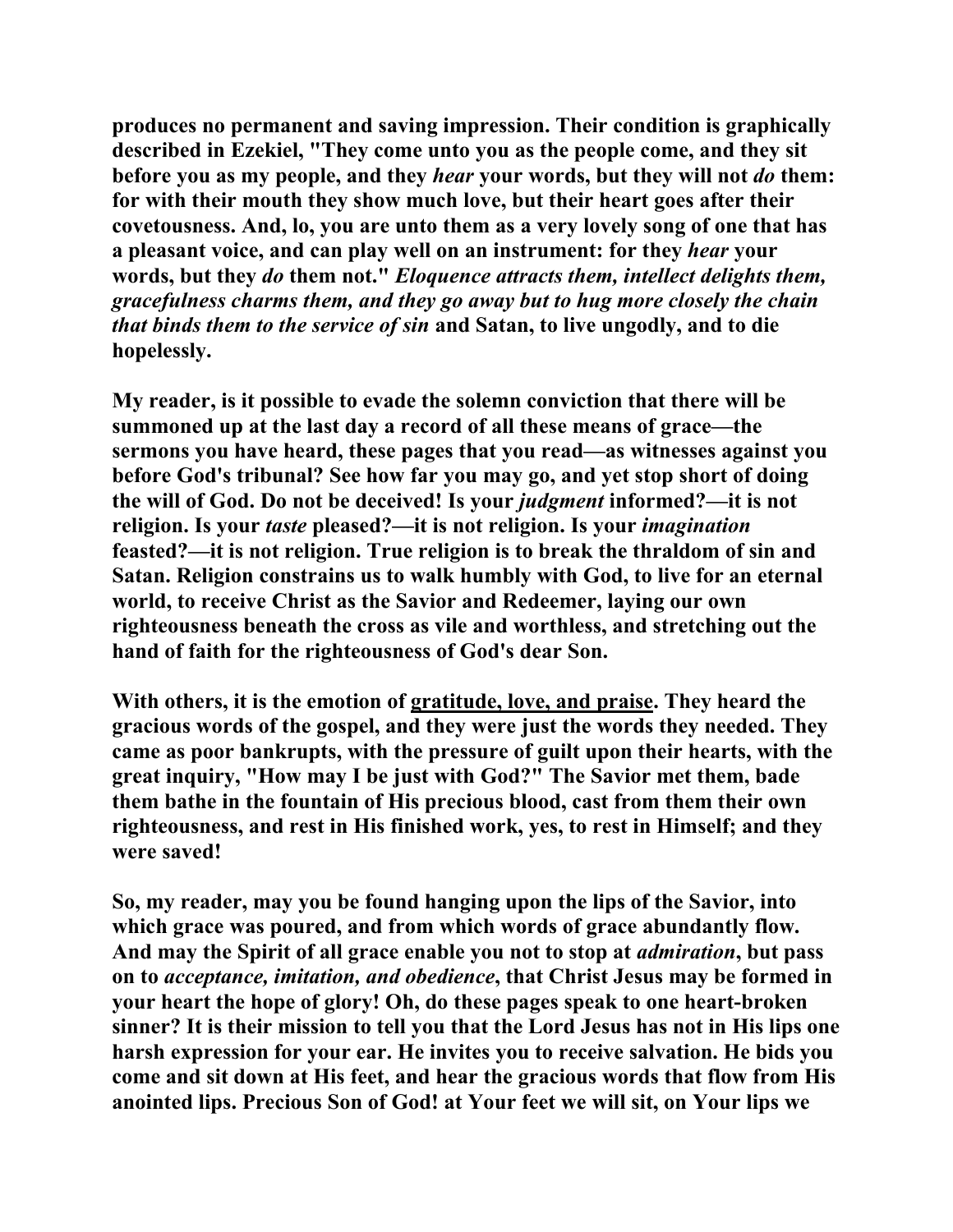**will hang—You alone shall be our Teacher, our Prophet, Priest, and King.** 

**"Encouraged by Your word Of promise to the poor, Behold a beggar, Lord, Waits at Your mercy's door No hand, no heart, O Lord, but Thine, Can help or pity wants like mine."** 

**"The beggar's usual plea, "Relief from men to gain, If offered unto Thee, I know You would disdain; And pleas which move Your gracious ear Are such as men would scorn to hear."** 

**"I have no right to say, That though I now am poor, Yet once there was a day When I possessed more You know that from my very birth I've been the poorest wretch on earth."** 

**"Nor can I dare profess, As beggars often do, Though great is my distress, My faults have been but few If You should leave my soul to starve, It would be well what I deserve."** 

**"It was folly to pretend I never begged before, Or if You now befriend, I'll trouble You no more You often have relieved my pain, And often I must come again."** 

**"Though crumbs are much too good For such a dog as I, No less than children's food**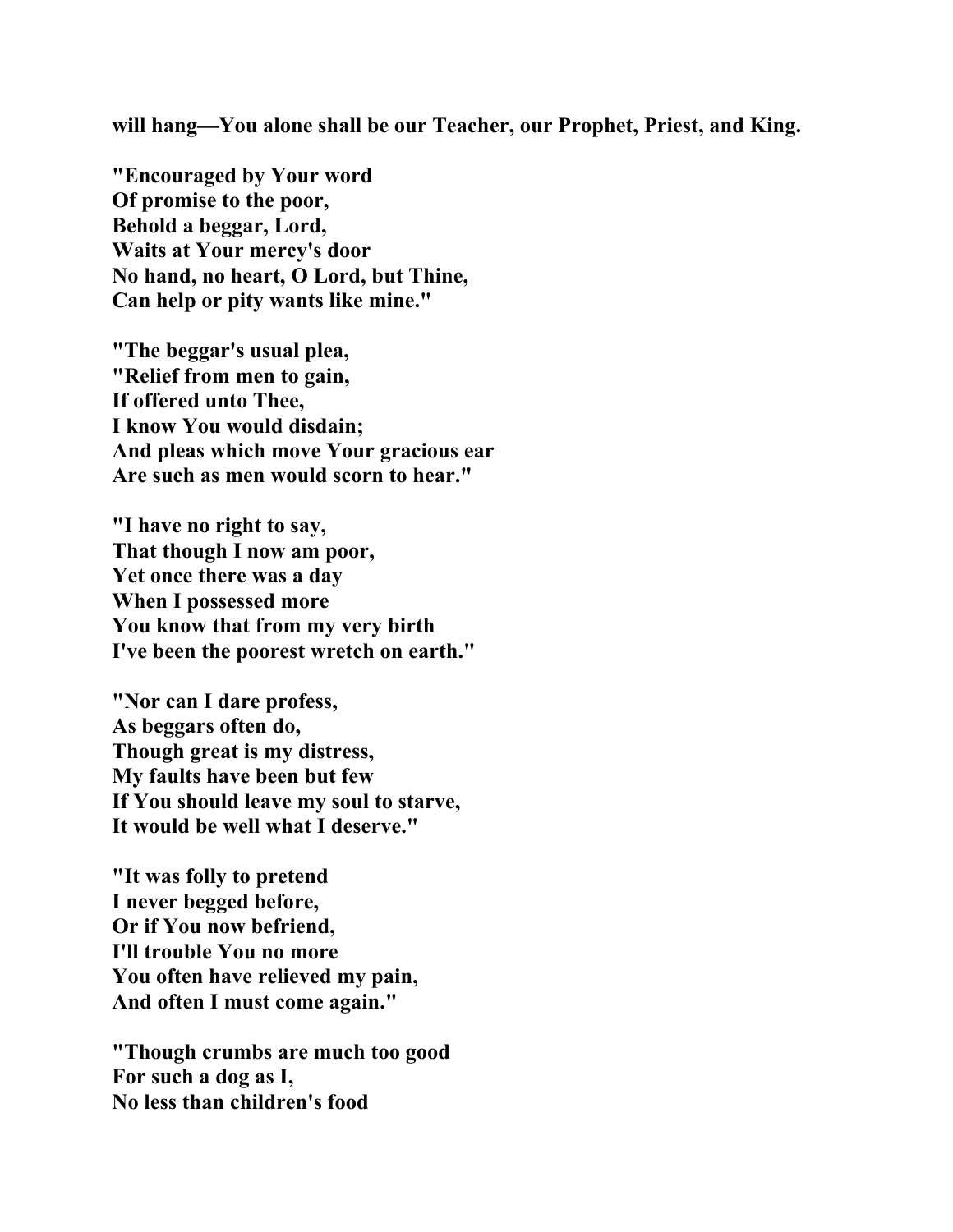**My soul can satisfy. Oh, do not frown and bid me go! I must have all You can bestow."** 

**"Nor can I willing be Your bounty to conceal From others, who, like me, Their needs and hunger feel. I'll tell them of Your mercy's store, And try to send a thousand more."** 

**"Your thoughts, You only Wise! Our thoughts and ways transcend, Far as the arched skies Above the earth extend Such pleas as mine men would not bear But God receives a beggar's prayer."** 

# **"Learning of Jesus"**

**"Learn of me; for I am meek and lowly in heart: and you shall find rest for your souls." Matthew 9:29** 

**Our blessed Lord, the Prophet come from God, differed in this particular from all other teachers—He designed that His disciples and followers should not only believe in His person, embrace and follow His doctrine, but that** *they should be assimilated to His image.* **He came not merely to inform the judgment with truth, but, penetrating into the innermost recesses of the soul, He sought to transform His disciples into His own moral nature, so that He presented Himself to His people as the Model they were to imitate, as the Teacher from whom they were to learn.** 

**Such are the truths embodied in these beautiful words of our blessed Lord, in considering which, as we trust the Holy Spirit will teach us, we shall direct the reader's attention, to the PORTRAIT of Christ; the EXHORTATION of Christ; the PROMISE of Christ.** 

*Our Lord Jesus alone could draw His own moral portrait***. His own person was so mysterious, His name so wonderful, His character so lofty; there was such a**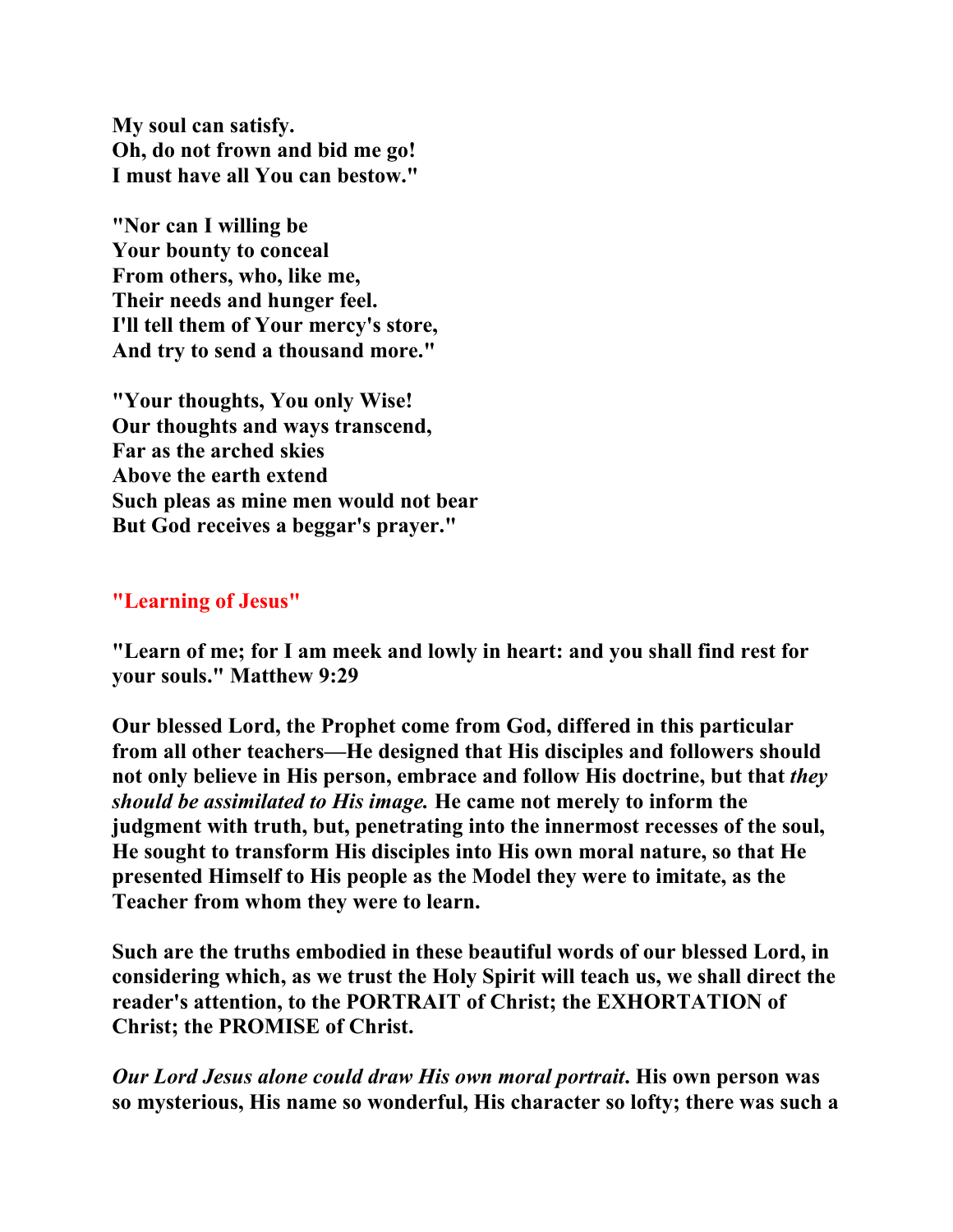**blending of the two extremes of being in their highest perfection, the absolute God and the perfect man, that it would have been utterly impossible for any finite mind to portray Him in original perfection.** *Christ alone could reveal Himself.* **As no one knows the Father, but Christ the Son, so no one knows the Son, or has an understanding of the character of Christ, or can trace the fine delicate shades of the portrait, but those to whom Christ himself reveals it. Now here is our blessed Lord portraying His own character, drawing His own image. It was no vain pride, no self-conceit in Jesus, when he thus portrayed Himself.** 

**We deem it one of the profoundest acts of humility in the saints of God gratefully to acknowledge the grace which God gives them. It is false humility to conceal any measure of grace which Jesus has vouchsafed; and to deny any part of the work of the Lord Jesus in our soul. Oh, beware, in the deepest confessions of your unworthiness, of abjuring the grace of God in you. If the Lord has given you the smallest degree of knowledge, the least measure of faith, and the weakest portion of love, acknowledge it, to the praise and glory of His sovereign grace who has made you what you are.** 

**Let us, then, contemplate this portrait of the Lord Jesus, "I am meek and lowly in heart." We trace it in the first great condescension when He assumed our nature. What an unfolding was this of the lowliness and meekness of Jesus! For we must ever bear in mind that it was not a finite being descending to a lower scale in the finite. Were an angel to become human, it would be but a finite being coming down in the scale of the finite. And where would be the profound stoop, the marvellous condescension and humility? But here was the Infinite stooping to the finite! Here was the Divine assuming the human, between which there existed no comparison! You may weigh one finite thing with another. There is some comparison between a grain of sand and an Egyptian pyramid. But there is no comparison between the finite and the Infinite, so vast and immeasurable is the difference.** 

**Now mark the great condescension of Jesus. Though He was Infinite, He stooped to the finite. Though He was "God over all blessed forevermore," He became "bone of our bone and flesh of our flesh." Contemplate in some of its features this exhibition of the lowliness and meekness of Him who though He was in the form of God, and thought it no robbery to be equal with God, yet assumed our nature and became man. Study His filial reverence to His earthly parents—it forms one of the loveliest traits of His human character. He placed Himself under parental law, recognized parental authority, and was subject to**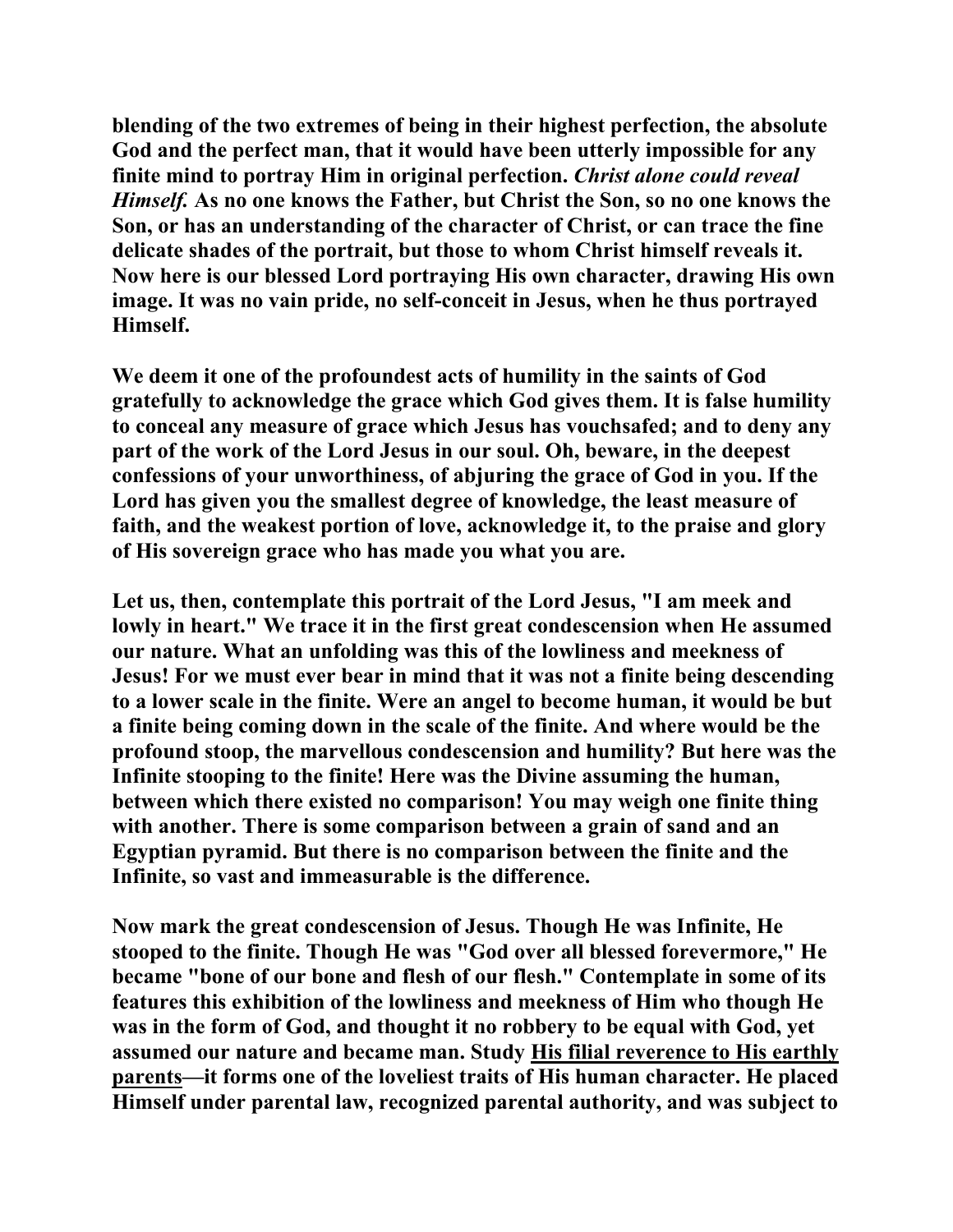**His parents in all things. What an example for the young! Christ honored His parents—imitate Him in this, and He will honor you.** 

**Look at His baptism. It was an astonishing exhibition of His condescension and lowliness. One marvels not, when He appeared on the banks of the Jordan, and asked the rite of baptism at the hands of the evangelist, that John should have said, "I have need to be baptized by You, and do You come to me? Allow it to be so now," said the lowly, condescending Jesus; "for thus it is necessary to fulfil all righteousness." Then, descending into the stream, He was baptized, illustrating His precept by His own act, thus leaving us an example that we should follow in His steps.** 

**Then travel to His cross; see Him emerge from the gate of Jerusalem bearing the wood upon His shoulders—see Him travel with it to the hill of Calvary; there behold Him like a sheep, dumb before His shearers, so He opened not His mouth. See Him resigning Himself into the hands of His murderers, offering no resistance, breathing no reply, threatening no vengeance, but, like a lamb led to the slaughter, meekly bowing His blessed head to the stroke, with no words breathing from His lips but forgiveness to His enemies.** 

**Trace the Savior's whole carriage while on earth—meekness and lowliness marked every act. Look at His deportment with His disciples—washing their feet, administering to their necessities, looking after their comfort, bearing with their infirmities, and in a thousand nameless ways blending the dignity of the God with the condescension, tenderness, and lowliness of the man. Well might He say, "Learn of me; for I am meek and lowly of heart." "Behold the Lamb of God,"—the God-man enduring all this without a murmur, "who, when He was reviled, reviled not again."** 

**Trace the same character of Christ in all His dealings with a poor, tried, sinburdened, heartbroken sinner. Is there anything in the spirit of Christ, or in the conduct of Christ, with a soul who feels his poverty and emptiness, contrary to this character of condescension, meekness, and lowliness? No! my reader, no! If there is one who, if we may use the expression, draws out this character more than another, it is that poor soul who, bowed beneath its burden of sin, sues for pardon and mercy at His feet.** 

**I see the smoking flax—the bruised reed; not a spark visible in the one, no strength apparently in the other. It is the image of that weak faith, that little grace, that bruised and bowed spirit with which the Savior delights to come in**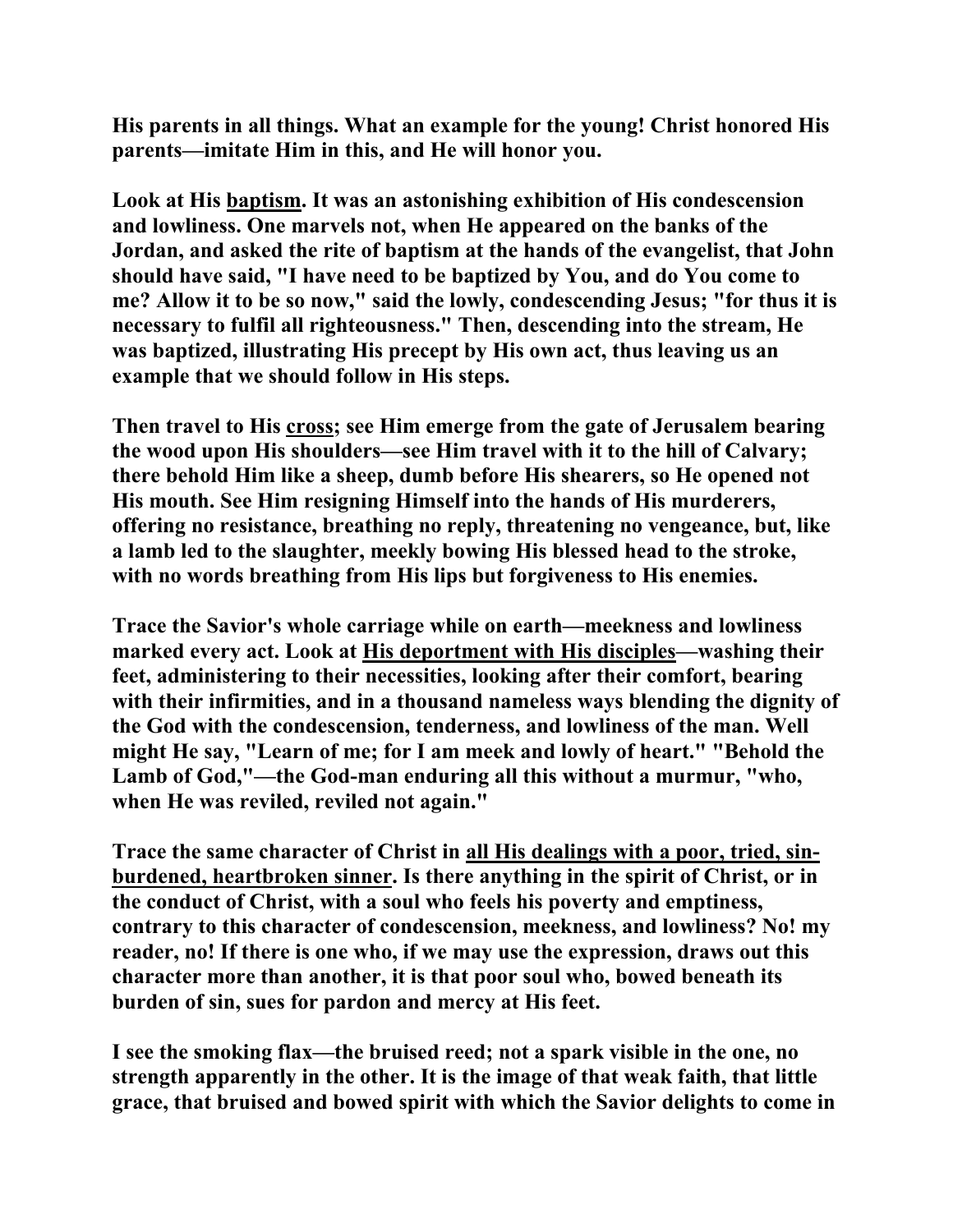**contact. "A bruised reed He shall not break, and smoking flax He shall not quench." Oh, no! His love, grace, and power will mend the one and fan the other.** 

**What shall I say of His dealing with a poor afflicted believer? Ah, we little know what the** *sympathy* **of Jesus is for His sorrowing ones; what His**  *compassion* **is for His afflicted ones; what His** *condescension* **is for those who, are treading the steps He trod—the path of suffering, of trial and adversity; that leads to the kingdom. Can He look coldly at our case? Can He deal harshly and unsympathisingly with our sorrow? Can He sport with our grief and trifle with our woe? Utterly impossible! Are you afflicted? Are you in sorrow? Are you tempted? Are you in poverty? Think of the kindness, the gentleness, and sympathy of Jesus; hear Him say, "Learn of me; for I am meek and lowly in heart: and you shall find rest unto your souls. My heart is the home of meekness and lowliness, kindness, sympathy, and love. I am prepared to embosom myself in your grief, and make it all My own."** 

**Now, observe, appended to this character and portrait is AN EXHORTATION, "***learn* **of me; for I am meek and lowly in heart." "***Learn* **of me." We are to come to Jesus as learners. There are two characters in which our Lord is represented to us in this exhortation. First, He appears as a Teacher. "Learn of me—sit at my feet—become my disciple." The only authoritative Teacher in the Church of God, the only true Prophet, is the Lord Jesus Christ. Why is it there is so much error in the Church of God? Why is there is so much darkness and crudeness in the books we read, and in the sermons we hear? Why is it that we see so much ignorance and obscurity in setting forth the truth of God? It is because men will not sit at the feet of Jesus and learn of Him. Men would rather learn of their fellow men than of the God-man; they prefer human writings to the Divine—the school of man, to the school of God. And this is one reason why there is so much false doctrine, the teaching that causes to err, both from the pulpit and from the press. We may be carried away by great learning, brilliant genius, and apparently profound piety; but if we place ourselves at the feet of Jesus as a lowly disciple, and there receive our views of truth, we shall then understand those profound mysteries of God's revealed Word, which are hidden from the worldly wise and prudent, but revealed to those who become learners of Christ.** 

**Secondly, Our Lord also would have, us learn of Him as our Pattern and Model. "Learn of me, for I am meek and lowly in heart," that is, "Imitate me,**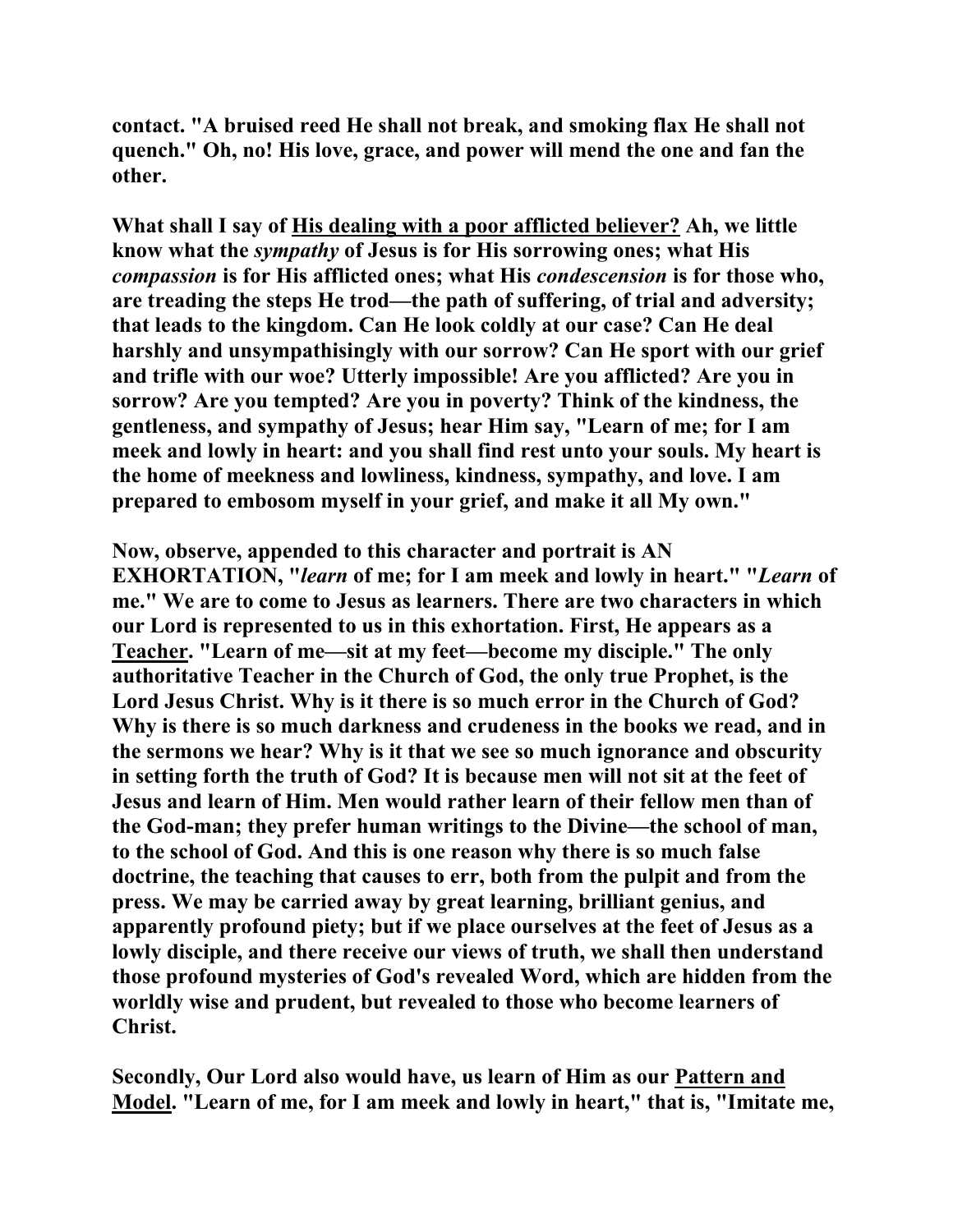**resemble me, learn to be like me." Jesus was a living epistle of His own gospel—the impersonal embodiment of His own truth. There is not a doctrine He expounded, or a precept He enjoined, that He did not exemplify in His own life. Learn of Him in His submission to the Divine will. Oh, what perfect blending of the will of Christ with the will of God! Not more perfectly blended are the hues of the rainbow than was the will of Jesus with the will of God. Come, learn submission to the Divine will.** 

**Do you find it hard to bow to that will at this moment? Perhaps the bitter cup trembles in your hand. Perhaps a dark cloud overshadows you. Perhaps the path in which by the providence of God you are called to walk, is rough. Perhaps the surrender you are called to make is painful. Perhaps you feel your will in painful antagonism to God's will. There is a controversy between God and you; you cannot drink that bitter cup, you cannot enter into that dark cloud, you cannot tread that thorny path, you cannot take up that heavy cross, you cannot make that sad surrender. The cup is too bitter, the cloud too dark, and the road too rough. Come, sit at His feet, and learn a lesson of submission to the Divine authority, and to the Father's will. Hear your Lord and Master say, "The cup which my Father has given me, shall I not drink it?" "O my Father, if this cup may not pass away from me unless I drink it, may Your will be done."** 

**Look, too, at His patient endurance of suffering! Are you a sufferer, suffering from God, or suffering from the world? Or, it may be, suffering from your fellow-saints; for of all the sufferings the saints of God endure from man, the deepest wounds, the heaviest trials, alas! are often from our fellow-believers. Even like our blessed Master, no hand smote Him so heavily, He felt no sorrow so severely, as that which came from the disciples whom he loved.** 

**But, beloved, learn of Jesus. Learn patient endurance under suffering. Learn to receive it with meekness, silence, and lowliness. Learn to breathe a blessing for a curse, and to give a look of love for a frown of anger. Learn from Him when reviled, to revile not again. Imitate Him in His meekness and lowliness, in His carriage and deportment, as He traveled through this world, in all the acts of kindness He performed, the words He spoke, and the whole spirit He exemplified. See how holy, and condescending, and humble He was. Imbibe His temper and spirit, remembering that pride, malice, and revenge, are improper in the disciple of the meek and lowly Jesus. Learn of Christ, who was meek and lowly in heart.**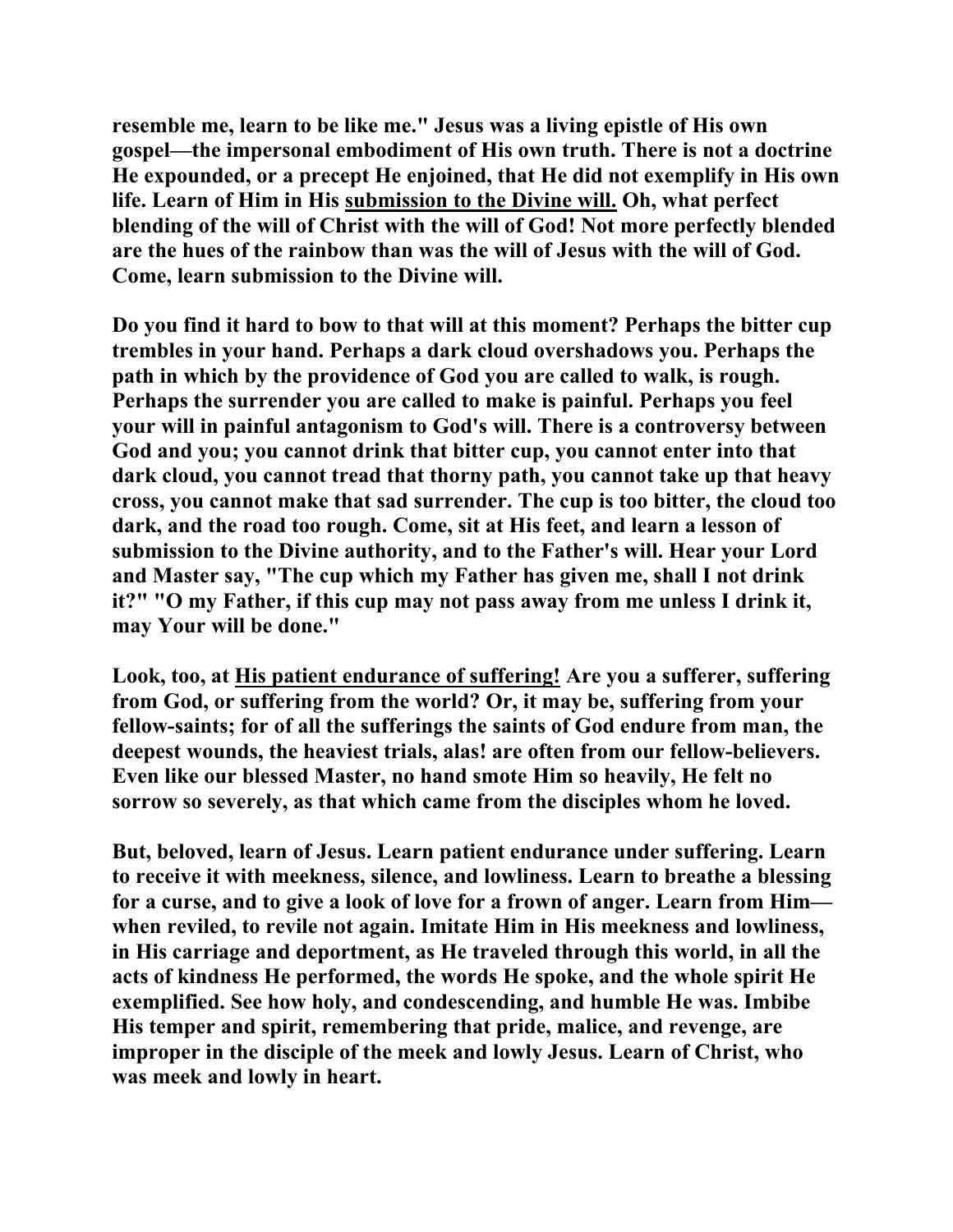**Beloved, the great thing is to have the heart right in the sight of God.** *God looks at the heart.* **Men may mistake sometimes, and suppose such a one is harsh, and unsympathizing, and proud, and all the while God may see within a heart that will at any moment stoop to the lowliest and most menial service for Christ's sake.** *It is the heart that God looks at.* **Others may misinterpret the state of your heart, and may misconstrue your words and actions; but if the Lord sees that yours is a humble and condescending heart; a heart which, if need be, would prompt you to go to the obscurest saint of God and discharge lowly offices of kindness and love for Christ's sake; such a heart and such conduct is acceptable in the sight of God. Many a man may appear to be humble and meek, but in heart there may be pride and covetousness—a spirit of which God has said, "I cannot bear with." Lord, search** *my* **heart!** 

**I desire for you, my reader, and for you, O my soul, to walk worthy of the vocation with which you are called; to act, to live, to speak, as under the allobserving eye of the heart-searching God. Then you can endure meekly man's erroneous interpretation; and with dignity, blended with the profoundest humility of soul, can act independently of your fellow's opinion, presenting your heart to God's inspection, and saying, "Lord, my heart is not proud, nor my eyes lofty, neither do I exercise myself in matters too high for me." "Search me, O God, and know my heart; prove me and know my ways, and see if there be any evil way in me, and lead me in the way everlasting." "Oh, learn of me," says the Savior, "for I am meek and lowly in heart."** 

**Then comes the gracious promise—the blessed repose found only in sitting at Jesus' feet as learners and imitators: "And you shall find rest for your souls." What an expressive word is this! Beloved, have you found this rest? How few are there who know it by experience! This is a restless world.** *Where is real rest to be found?* **Only by sitting at the feet of Jesus, and learning of Him. Look at the mental rest a man finds, who gives up his own reason, and, as a pupil, repairs to the feet of Jesus for instruction. The moment a man goes to the feet of Christ, and submits his judgment to the judgment of Christ, he finds mental rest. The moment he receives the truths of the gospel from Christ, he finds repose.** 

**He has, perhaps, been tossed on the sea of speculation and false doctrine; driven from teacher to teacher, from book to book, from church to church, from school to school, knowing not what mental rest is. He finds human opinions conflicting, and knows not where to search for the truth. But giving up his research, and sitting as a little child at the feet of Jesus, with the prayer**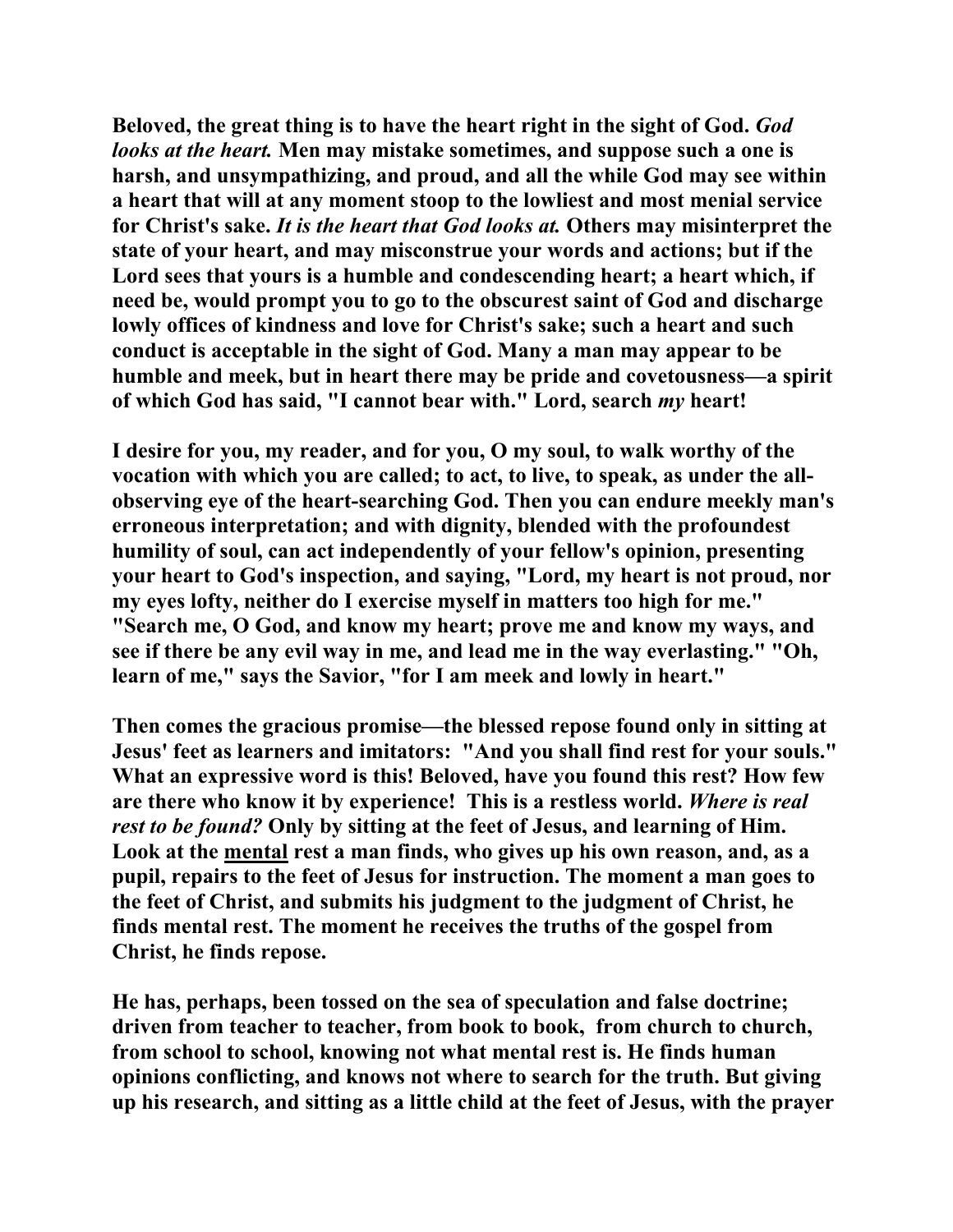**breathing from his heart, "Lord, what I know not, teach me; I am ignorant, instruct me; I am in darkness, illumine me; I am but as a child in knowledge, give me understanding. I give myself up to Your teaching; I cast myself upon Your instruction; be my Teacher and my Prophet;" soon he will receive that divine illumination, and that mental rest which is experienced only in a childlike reception of the truths of the gospel from the lips and at the feet of Jesus.** 

**There is rest, too, for the soul in the atoning work of Jesus: rest from sense of guilt, from fear of condemnation, and from the terrors of the law. Perfect rest does that soul find that comes to Jesus' feet, and receives in childlike faith the atonement He has made for the chief of sinners.** 

**Rest of heart, too, does he find who takes his place at the feet of Jesus in the spirit of obedience to Christ. "Take my yoke upon you," says the Savior, "and learn of me." Take my commands, take my precepts, take my cross, take my example, and bow your neck to my yoke—the yoke of my truth, the yoke of my precept, the yoke of my commands, the yoke of my example, the yoke of my love. And in wearing it, you shall find rest unto your soul.** 

**This rest is found only in obedience to Christ's command. Many a saint of God sees some especial and positive command of Jesus; but, because the yoke is irksome and requires some little sacrifice, he shrinks from it and finds no rest. Ah, my reader, if you see a positive command or precept of Jesus to be obligatory upon you as a professed disciple, your heart will be restless and agitated until you bow with obedience, meekness an d lowliness, to the command, "Take my yoke upon you, and learn of me." "If you love Me keep my commandments."** 

**Oh, what a privileged place is this to which Jesus invites you!** *It is at His blessed feet!* **Favored spot! The feet that trod many a weary mile for you! The feet that were transfixed to the cross for you! Take all your sorrows, all your trials, all your sins there—your schemes frustrated, your cisterns broken, your heart's loneliness, your dark providences, the deep problems in your Father's dealings—study and solve them in Christ's school, at Christ's feet. Be willing to learn, whatever the school in which Your Lord and Savior may see best to place you in. Oh, study to be Christ-like in your spirit, deportment, and actions.** 

**Ask yourself in all that you do, "Is this Christlike?" Did He ever expose the infirmity of a brother, or of a sister? Did He ever trample in the dust any**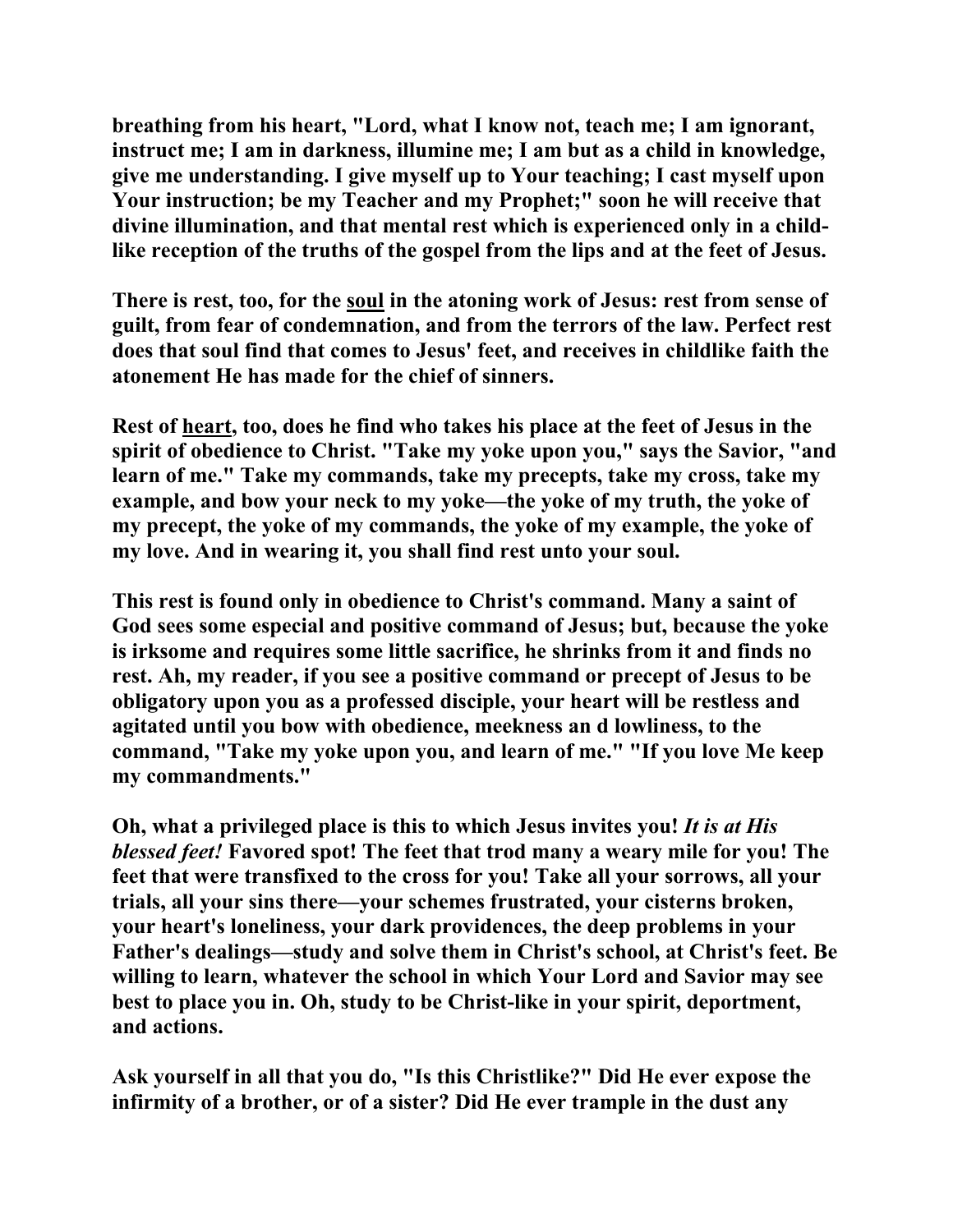**individual, be he foe or friend? "Lord, at Your feet a learner would I be, a disciple, a little child. Teach me; fashion me into Your own lovely image, for I would transcribe the lineaments of Your perfect character to myself, that when others see me, they may take knowledge of me that I have been with Jesus, and have learned of Him."** 

# **"The Mute Sufferer"**

**"He was oppressed, and he was afflicted, yet he opened not his mouth." Isaiah 53:7** 

**There is** *a state of soul-quietness* **which is the peculiar privilege of the saints of the Most High, and which, in fact, can only be experienced by those who are in a state of friendship with God. Yet notwithstanding this, in a world of turmoil, and even in the excitement of what is termed the religious world, there is great danger of impairing, if not losing, this precious and holy state. We therefore desire, in this chapter of our work, to strengthen your faith; by placing before you the** *Lord Jesus Christ, as illustrating and exemplifying in His own conduct; amid circumstances the most trying and painful, that state of quietness of soul, of mute submission to the will of God, which it is the high privilege of the believer to possess and imitate.*

**We shall never so value, or so deeply feel the force of any single precept as**  when we see it embodied in the example of Jesus Christ, as the *personal illustration* **of all the precepts which are to be exemplified in the Christian's life. Just as no motive or action can be properly seen or studied but in the light of the cross, so no principle of conduct can be evangelical and potent but as drawn from the teaching and life of Emmanuel. "He was oppressed, and He was afflicted, yet He opened not His mouth." This wonderful passage leads us to study Christ's burden—soul-depression, and the mute deportment He exhibited.** 

**Such an extraordinary state of soul-distress must have its adequate cause. Upon what principle are we to account for the oppression of the Son of God? What shall give us anything like a reasonable clue to it? "He was oppressed." The word "oppressed" is sometimes employed in the sense of exaction. It is used when tribute is claimed; when a debt is enforced, the payment of which is exacted. Now what was exacted of Christ? What claim is enforced? When Divine Justice traveled to the cross of Calvary, she found the Son of God, suspended there in the character of a Substitute. He suffered as standing in**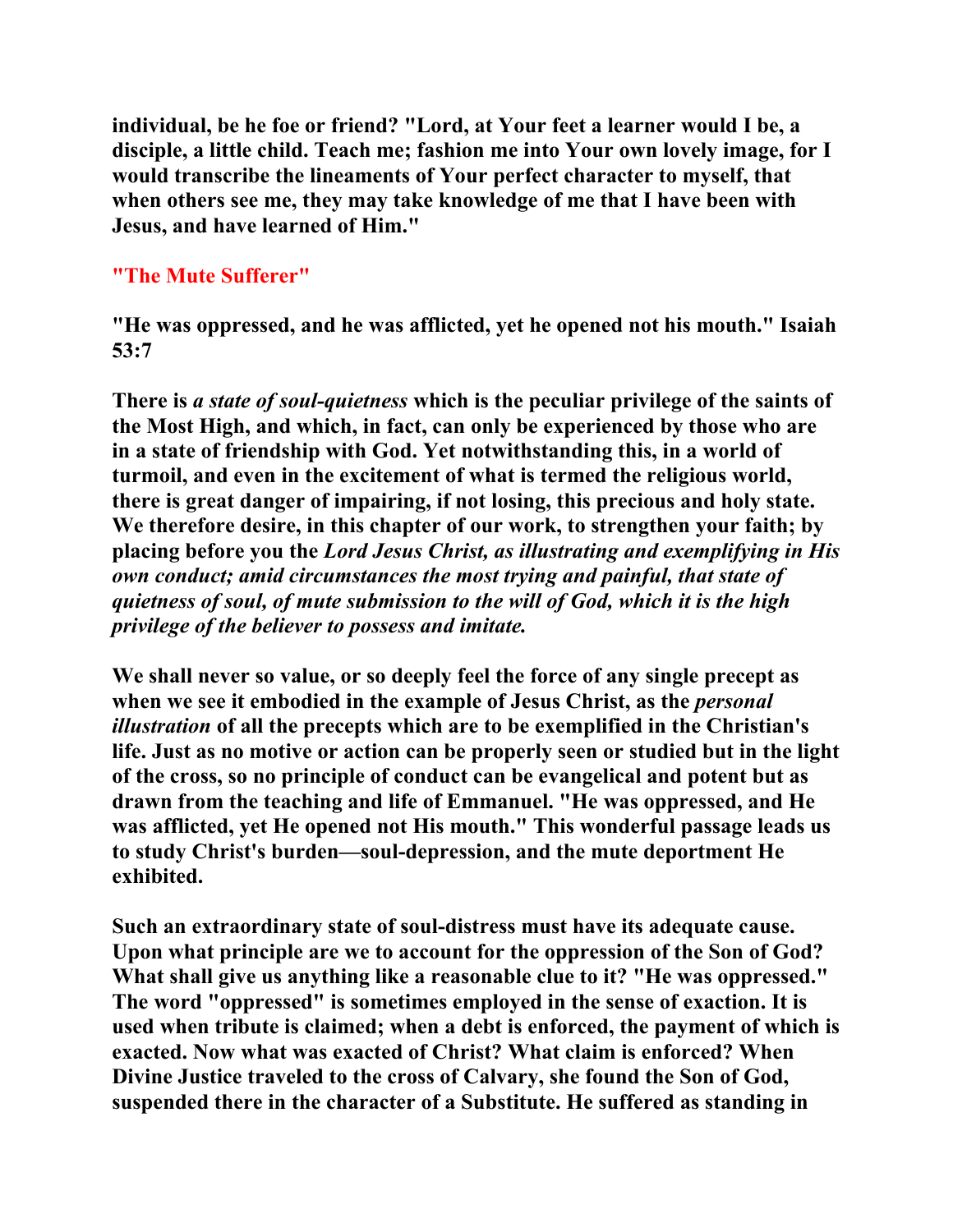**the place of His Church, as the substitute of His people. When an individual affixes his name to a bond in commercial transactions, he becomes responsible for the payment of that bond. It is as though he had exchanged places with the original signer of the document. He becomes legally bound to honor that bond whenever exaction shall be made.** 

**Precisely in the same light the Son of God stood as the Surety of His Church. By a divine act of love, He placed Himself in her condition, and undertook to discharge all that great debt which she owed to the moral government of God. In a word, Christ became the Substitute of His people, took the place of the fallen sinner, and undertook to discharge the stupendous claim, for the payment of which he had signed the bond in the eternal counsel of the Triune Jehovah. And now, what is the nature of the burden which Jesus bare? He was standing beneath the sins of His people: He was bearing the transgressions and iniquities of His elect. He was paying the bond to which He had affixed His name. In a word, He was cancelling the great debt.** 

**He was discharging the tremendous obligation which His people lay under to the justice and holiness of God. The payment of that debt was exacted of Him because He became the Sinbearer of His people. Hence, we have the meaning of those prophetic words of Christ "Then I restored that which I took not away." What was it that Christ restored which He did not take away? Oh, it was the glory of God's government, the honor of God's law, the perfection of the Divine precept, the great debt to the moral government of Jehovah! Christ, by His obedience to the law, and by His paying the penalty to justice, restored to the divine government of God, the glory and honor which He took not away. And oh, what a glorious and perfect restoration was that which the sinless Son of God gave, standing as the Surety and Head of His Church! Now, this is the doctrine of the text.** 

**But what is the comfort and consolation which this doctrine is so calculated to bring to our souls? It is the richest in its nature that the gospel can give, and without which all other comfort and consolation is but an empty name. If all our sins were laid upon Christ our Surety, then 'they were taken off' from us; and consequently, sin shall never bring into condemnation the believer in Jesus, for whom He was thus oppressed and afflicted.** 

**We now pass to a consideration of the soul-depression which the Son of God endured beneath this burden. All sin brings its consequent sorrow. Sin is a violation of the law of God; and so obnoxious is it to the holy God, that, as we**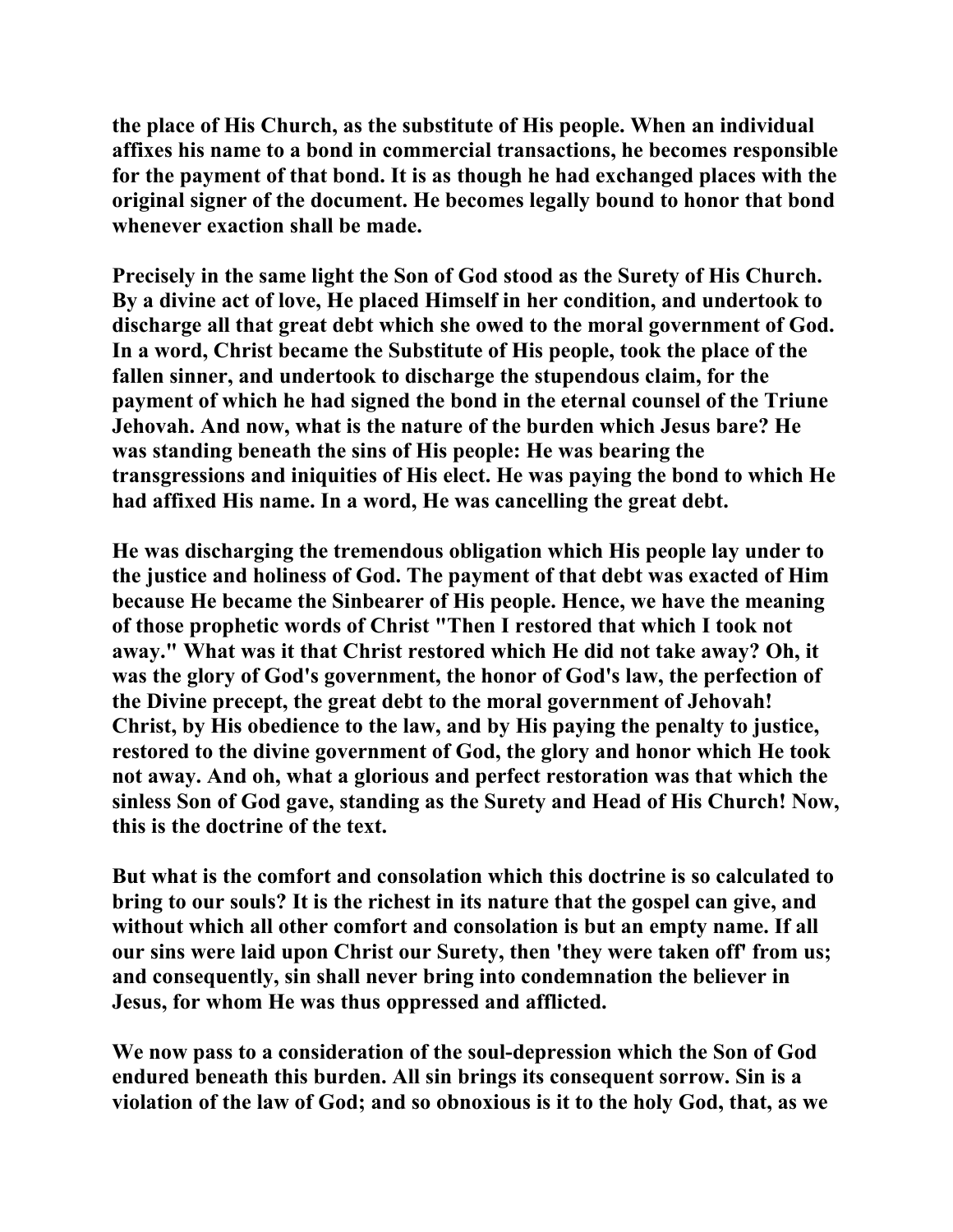**cannot cast the smallest pebble into a tranquil lake without disturbing its repose, so we cannot in the slightest degree run counter to God's law without dishonoring God and compromising the peace of our own soul. Now, from this passage we may argue—What must have been the soul-sorrow of the Son of God when He stood, as the Surety and Substitute, beneath the weight of all the sins and transgressions of His people?** 

**My reader, what is it that darkens the spirit? What is it that gives the bitterest ingredient to the cup of sorrow? Is it not your daily** *conflict with sin?* **And yet your sins are pardoned; they are blotted out, and forever cancelled. We should do injustice to you, and a still greater wrong and dishonor to Christ, were we to conceal or shade the fact in our deepest distress for sin, that we have to deal with sin, the commission of which is forgiven, the guilt of which is cleansed, the curse and condemnation of which are entirely and forever removed.** 

**But what must have been the soul-distress and oppression of Jesus when there were made to meet upon Him the accumulated sins of the whole family of God? Truly might it be said, "He was oppressed, and He was afflicted." This, then, was the cause of Christ's sorrow He was oppressed. And who can tell what deep mental and heart oppression the Savior endured while passing through that scene of trial? Oh, what is our oppression compared with the oppression of the Savior's holy soul, when paying the penalty of our transgressions and sins? Divine Justice was exacting from Him the utmost farthing of the great debt.** 

**But He was afflicted too. Yes, His whole life was a life of affliction. Every step He trod, from the lowly manger to the ignominious cross, was marked by affliction. He was "a man of sorrows, and acquainted with grief." He was born to trial and conflict. It is well for us that it was so. Who could enter into our oppression but the Lord! Our Savior in His distress, knowing there was no creature that could help Him, cries up God. And to whom could you flee in your oppression, to whom could you repair in your affliction, if not unto Him whose spirit, whose heart, was so afflicted? O you sons and daughters of sorrow, affliction, and trial; press the comfort and consolation of this truth to your hearts—Jesus Christ was oppressed and afflicted, and He knows how to enter into all your oppressions, your mental and spiritual dejection and sorrow. The gloom that often broods around your soul, the nervousness which often unhinges your whole frame, the affliction that embitters your cup of sweets, He passed through, that He might be able to support us. He was oppressed, and He was afflicted,** *that He might know how to sympathize with*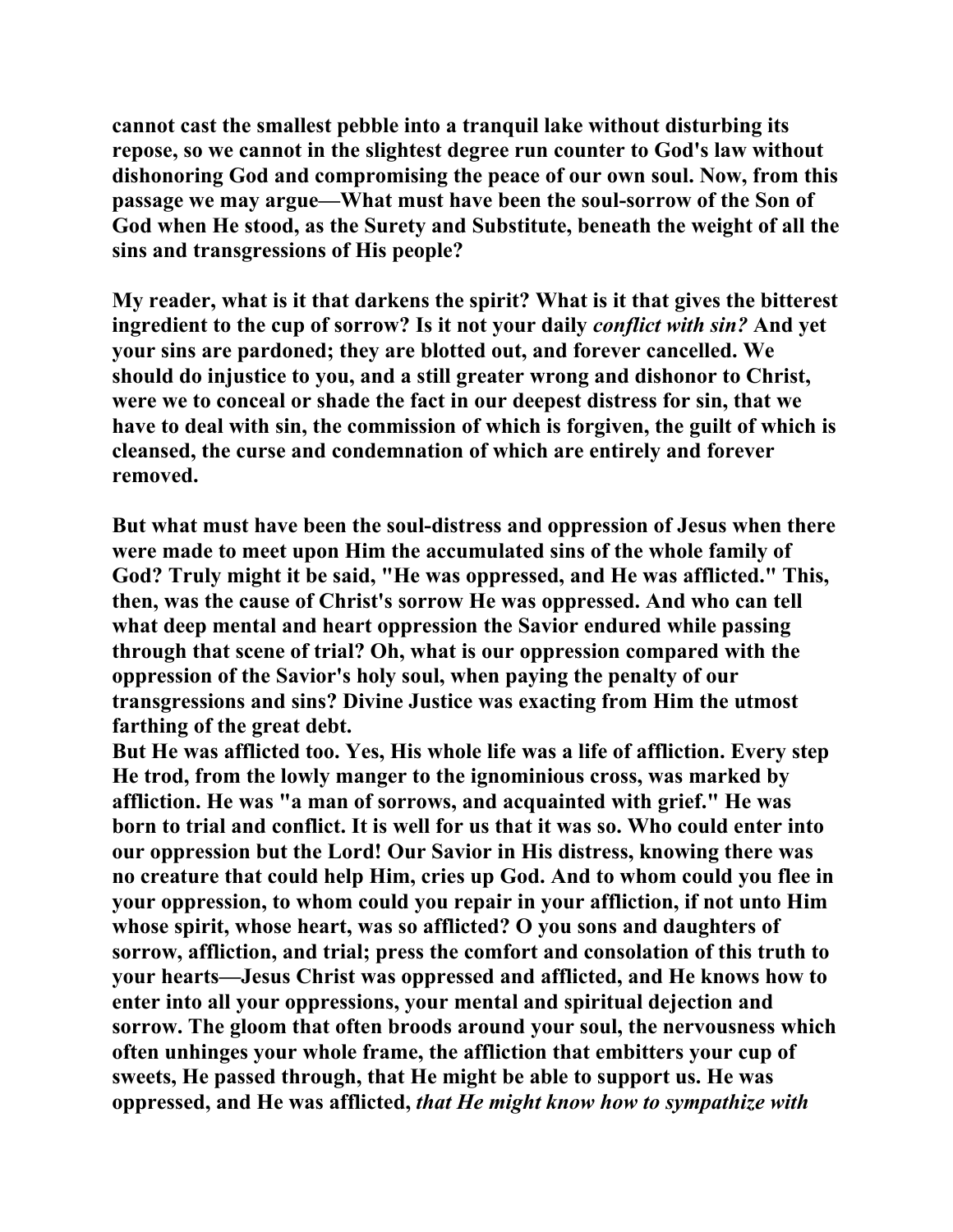# *the afflictions of His suffering family***.**

**We would now direct your thoughts to the deportment of our blessed Lord while passing through this season of oppression and affliction. "He was oppressed, and He was afflicted, yet He opened not His mouth." Here is a great truth for us to consider, an important lesson for us to learn, and a bright example for us to study: "He opened not His mouth." There was a deathlike silence, a mute, yet not a sullen, submission of the soul beneath the sorrow He was enduring. Not a word was spoken; not a sentence was uttered; not a whisper was heard. "He was oppressed, and He was afflicted, yet He opened not His mouth."** 

**And now, may the Spirit of God enable us to understand something of the deep spiritual significance of these words, "Yet He opened not His mouth." In the first place, our suffering Messiah, our afflicted Surety,** *did not impeach the justice of God in the soul-discipline through which He was passing***. There was no arraignment at His bar of the righteousness of the judgment. He saw it to be equitable, just, and holy. He seemed to say, "Why should I complain of this bitter cup? Why should I murmur at this terrible affliction? I became a Surety for my Church. I gave myself up as a Substitute. It is an equitable obligation to which I bound myself; and I have not a word to utter impeaching the righteousness of my Father in the trial through which I am passing."** 

**And is God less just in His dealings with you, my reader? Is there anything in His conduct that can give you cause to impeach the Divine equity? What, will you dispute the holiness and integrity of the Judge of all the earth when He blows upon your beautiful flower, when he cuts down your tall cedar, or when He wounds you in the most sensitive part of your nature? Is God unrighteous, unjust, unholy, in any of His dealings with you? "Shall not the Judge of all the earth do right?" Bitter may be the cup you are called to drink, dark the cloud that flings its shadow upon your path, and most beloved the "Isaac" of your heart you are compelled to surrender; yet, you may exclaim with David, "I was dumb; I opened not my mouth, because You did it. You are too wise to err, too good to be unkind, too righteous, too just, too holy, to do wrong."** 

*He did not open his mouth to impugn the goodness and love of God.* **He felt it was the conduct of Him who is essential goodness and essential love; therefore, He did not question these perfections of His heavenly Father. And shall you, shall I impugn the goodness of God when He sees fit to chasten and afflict? What? is He less kind, is He less good, when He touches your health, when He**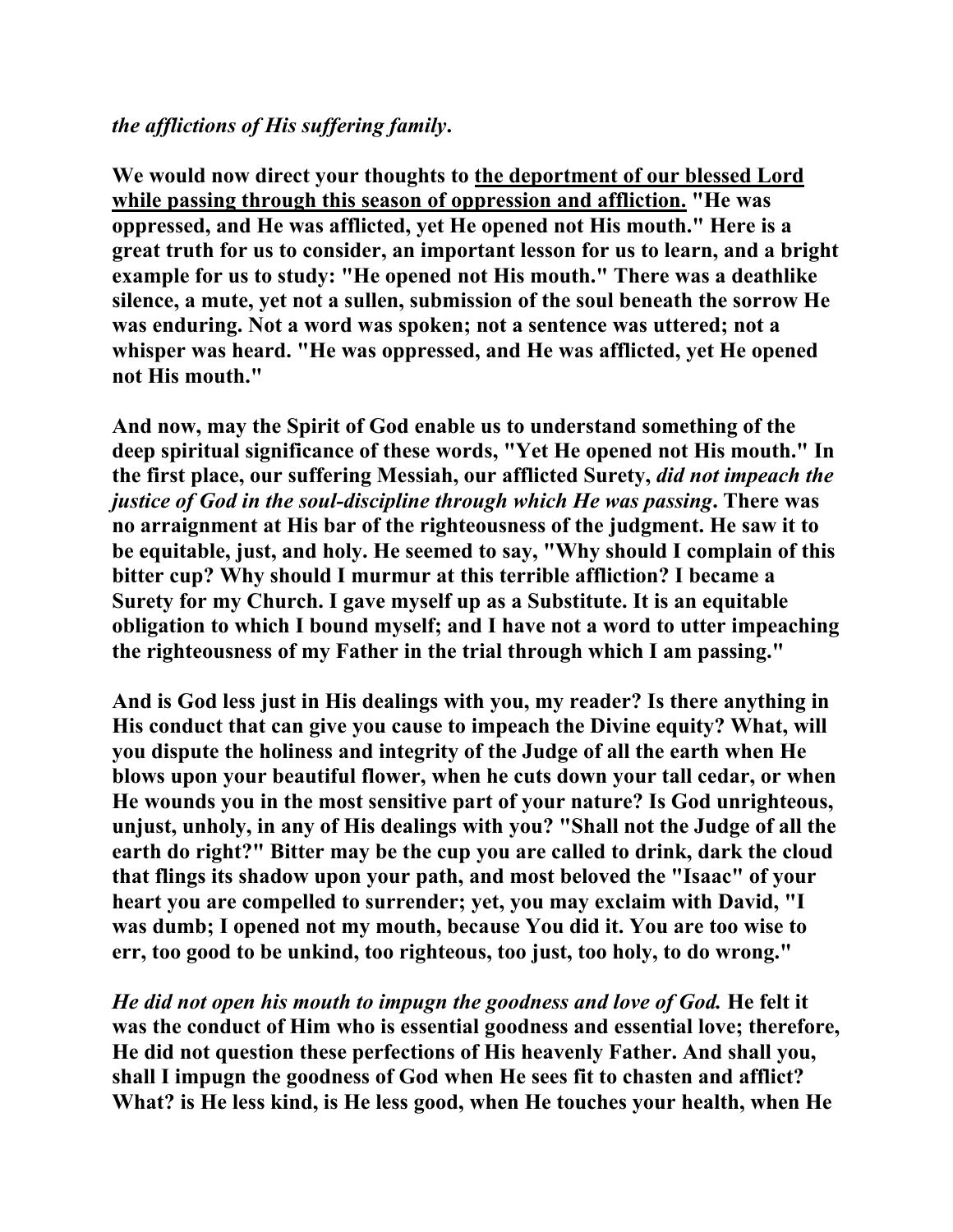**blows upon your enterprises, when He scatters your riches, bereaves your heart, places you in circumstances that are trying to bear, and deprives you of mercies which once you enjoyed? Is He less good, and kind and loving then?** 

**Oh, forget not that it is said of your Lord and Savior, "He opened not His mouth." He did not question the goodness and love of His Father though He was oppressed. Oh no; God your Father is not less kind, is not less good, or less loving, even when you may be oppressed and afflicted. If you would be like Christ, you must be dumb and open not your mouth—a mute and patient sufferer.** 

*Christ did not murmur at the affliction* **that lay upon Him. Not a word of rebellion or of fretfulness breathed from His lips. No thoughts were in His mind which, if uttered, would say, I could have arranged this more wisely and justly. I could have formed, and fashioned this or that with more skill and ingenuity than He has done it. If it had been left to my own choice, I would have selected for myself a better position than this" Oh no; "He opened not His mouth." He uttered not a murmur; no unhallowed fretting broke from His sealed lips. Oh, learn, you saints of God, to be like Jesus, repining and murmuring not when the hand of God is heavy upon you. Be still, and know that He is God.** 

**Again, when He was falsely accused, maligned, insulted, and traduced; spat upon, scourged, and degraded; yet "He opened not His mouth" to threaten and denounce. There was no complaining, no threatening, no returning evil for evil. "When He was reviled, He reviled not again." Learn, oh you who suffer from the world, who endure reproach and ignominy for Christ's sake learn to suffer all that God sees fit; willing, if need be, that your actions and motives shall be misunderstood and misinterpreted by others;** *willing to confide your character into the hands of Jesus, your Surety.*

**When man falsely accuses you, when the world maligns you, oh, learn to be quiet beneath it all; leave it with Him who judges righteously, and who has left you an "example" of meekness, patient endurance, and silence under accusation, and bids you, "follow His steps." He opened not His mouth. to vindicate His own innocence; He was falsely accused and slandered by malignant foes, though He was holy, harmless, undefiled, and, separate from sinners. But He opened not His mouth in self-vindication. He committed Himself to Him who judges righteously.**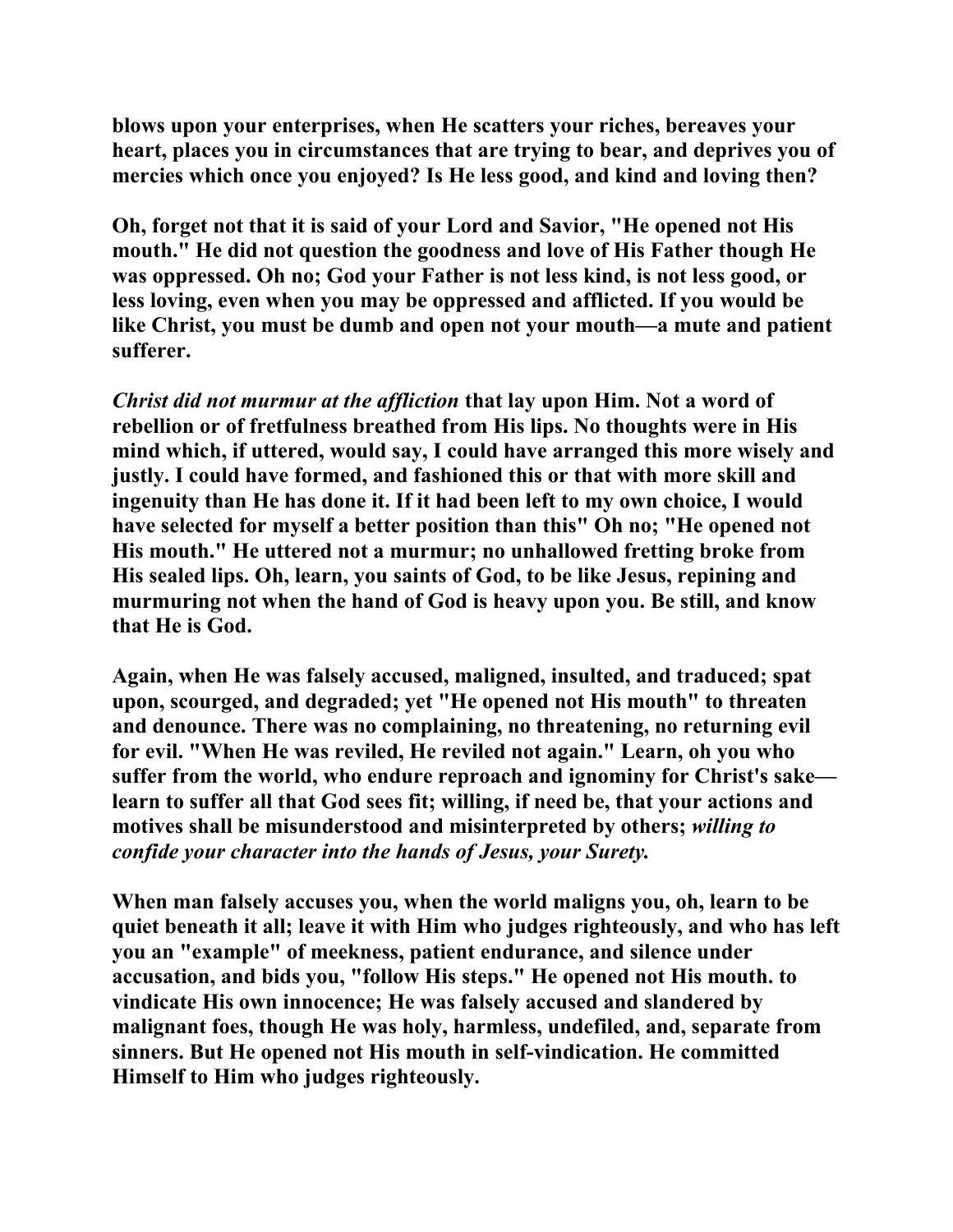**What a lesson do we learn here! If you act from right principles, and your character is approved of God, you need not be anxious to vindicate it before men.** *Leave it with the Lord.* **Your Counselor and Advocate is Jesus Christ. "Commit your way unto the Lord; trust also in Him, and He shall bring it to pass. And He shall bring forth your righteousness as the light, and your judgment as the noonday."** 

**There may be occasions when, to rebut a false accusation, and to vindicate our integrity and uprightness, we may meekly assert and establish our innocence. But this need not transgress the spirit of Jesus, who, "when He suffered, He threatened not, but committed Himself to Him who judges righteously."** *It were best not to take our cause out of Christ's hands into our own.* **In spiritual, as in worldly litigation, it were wise not to be our own counselor, but to remember that the believer has an "Advocate with the Father, Jesus-Christ the righteous," a powerful and ever-successful Pleader.** 

**I would remind you, in concluding the chapter, that** *this quietness of spirit under all circumstances produces a peaceful, happy mind.* **A quiet mind is a happy and peaceful one—a mind firmly stayed upon God under all those circumstances which are calculated to produce mental disquietude and distress. Such a believer feels that God is doing right whatever He does. His mind is kept in perfect peace, being stayed upon God. It is calm, tranquil, peaceful, whatever the stormy billows that ruffle and agitate life's surface.** 

**A state of mute submission is also a most** *instructive* **state to the mind. I believe we learn more in a state of quietness than in a state of excitement. God may teach you in the quiet more deeply than in the turmoil and bustle. Look at Jesus in His teaching of His disciples. He propounded to them some great and precious parables which He would explain and unfold as they were able to bear it. How did He this? Was it amid the din and confused noise of the world? No; He took them apart from the multitude, and in the quietness and repose of the desert, he expounded to them the deep mysteries of the kingdom of God. "And when they were ALONE, He explained to them the parables."** 

**Then, shrink not from the privacy of the closet, from the quietude of the sick chamber, or from the stillness of some remote scene; where, perchance, you may be deprived of the privileges of the house of God.** *Shrink not from solitude and retirement.* **God has put you there to teach you what He would not teach you amid the noise and tumult of the world. He has led you to close searchings of heart, to a more attentive and a more prayerful reading of His blessed**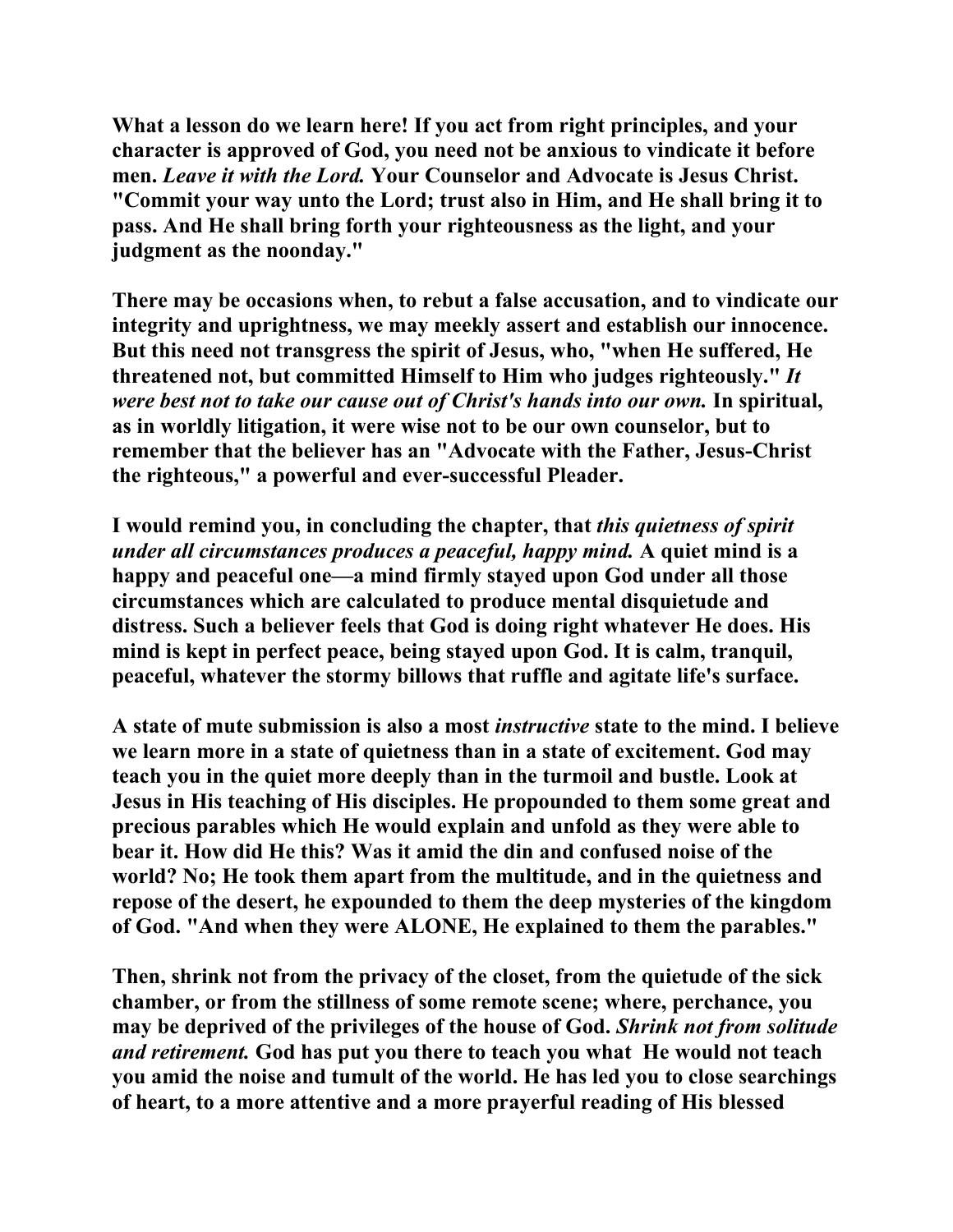**Word, and more deeply into the secret of His covenant, and taught you more experimentally and perfectly, the all-important truths of the gospel of Christ.** 

**Oh then, cultivate still more this quietness, this muteness of soul in suffering. We live in an age of** *action* **rather than of** *thought***; of external excitement rather than of calm, meditative retirement.** *There may be much self-denying labor for others, while yet leanness may steal into your own soul, and the love of God wane within your heart.* **Study to be quiet, and cultivate communion and close communion with God, and commune with your own heart and be still.** 

**Oh, cultivate the habit of self-examination! Look well into the state of your own soul. Sitting in lowliness and quietness at the Savior's feet, let your silence be a profound meditation upon your own heart as upon His; and let your mouth be sealed with perfect submission under the dealings of your heavenly Father, feeling that all those dealings are** *right***, and** *all in love***. Then, oh! then you will know in some degree what that repose and quietness of soul is which the Savior felt when oppressed and afflicted for your sins. "Yet He opened not His mouth."** 

**"Be still, my soul! Jehovah loves thee; Fret not, nor murmur at your weary lot; Though dark and lone your journey seems to be, Be sure that you are never by Him forgot. He ever loves; then trust Him, trust Him still, Let all your care be this—the doing of His will."** 

**"Your hand in His, like fondest, happiest child, Place you, nor draw it for a moment thence; Walk with Him, a Father reconciled, Until in His own good time He call you hence; Walk with Him now, so shall your way be bright, And all your soul be filled with His most glorious light"** 

**"He comes with His reward; it is just at hand; He comes in glory to His promised throne; My soul rejoice before long your feet shall stand Within the city of the Blessed One Your perils past, your heritage secure, Your tears all wiped away, your joy forever sure"**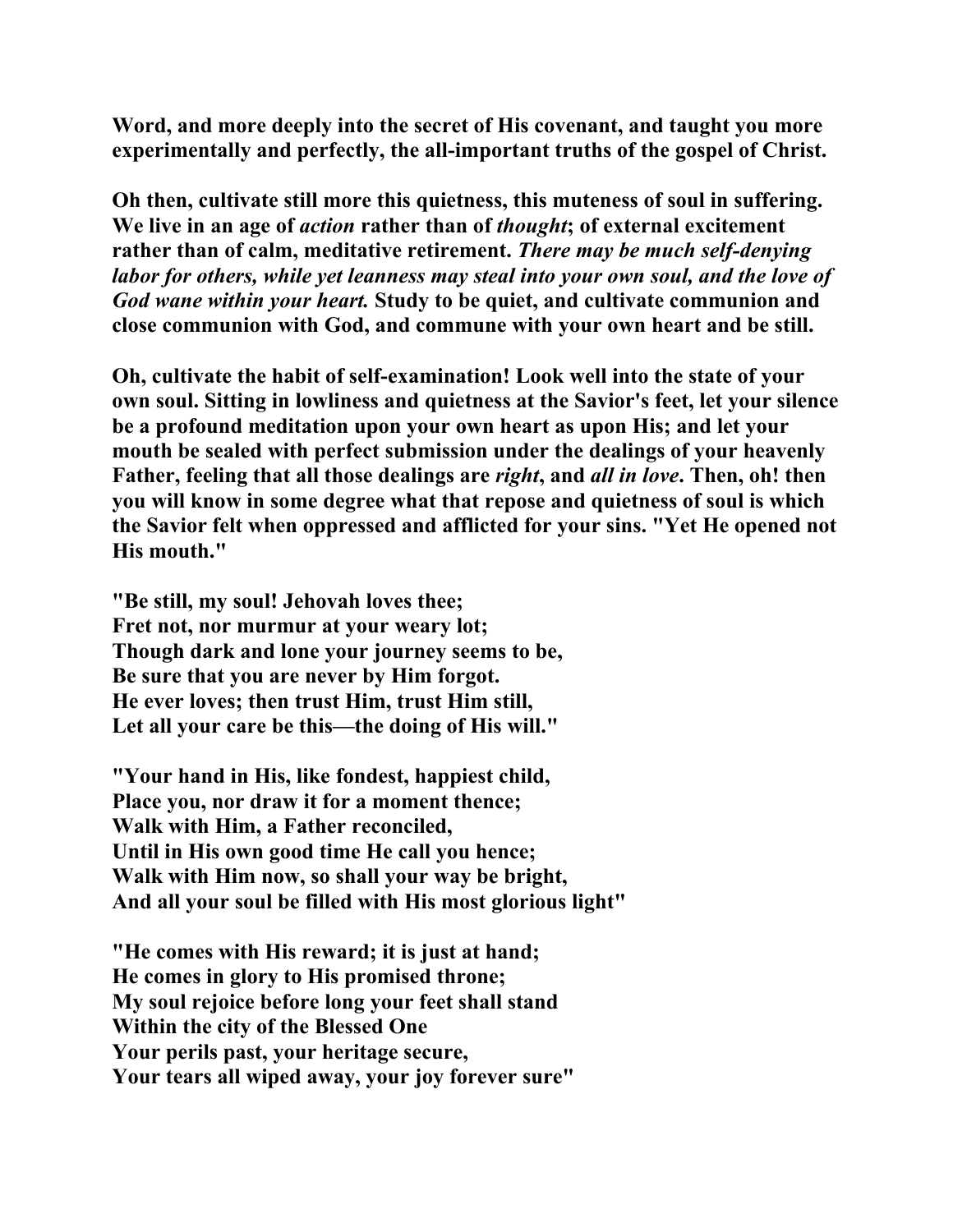### **The Believer's Consecration to Christ**

**'But first gave their own selves to the Lord."—2 Cor. 8:5** 

**It is not only the** *design***, but it is the** *effect* **of the gospel of Christ in the heart of man to diffuse itself. Implanting a new principle of love, and subjugating the renewed powers of the soul to the glory of God, the believer from that moment ceases to be his own. If our professed religion has not done this, it has done but little for us. There was this great distinguishing characteristic in the religion of these Corinthians, notwithstanding the many defects of some, and the unholy walk of others, for,** *though the most gifted, they were the least sanctified of all the apostolic churches***; it is recorded that, before they gave themselves to one another in church-fellowship, "they first gave themselves to the Lord."** 

**Let us consider this ACT of consecration to Christ—the MOTIVES which urge it—and some of the BLESSINGS which are its holy result. A casual survey of the world will convince any reflecting mind, that the great mass devote and lend themselves to any and every thing but to Christ. The world consecrates itself to itself, to mammon, to the creature, to ambition, to pleasure. Each individual weaves a garland for himself, that fades even while the hand entwines it on the brow. Such is the nature and such the end of all worldly honor! What an awful world! How ought we to look upon it with a tearful eye, with a compassionate, prayerful mind! Although beyond our power, except instrumentally, to convert, yet ought we not to regard it with that spiritual sensibility with which the Savior wept over Jerusalem?** 

**But there are those who devote themselves to a higher and nobler object. We are to speak, in this chapter, of a few who are consecrated to the Lord— "They first gave their own selves." I must assume, and rightly too, that the subjects of this holy consecration have received Jesus as made unto them of God "wisdom, righteousness, sanctification, and redemption." Upon this foundation they dedicate their lives by an act of unreserved consecration unto the Lord. Mark** *what* **they consecrate—"their own selves." An individual may give a portion of his property, and a measure of his time, and yet withhold that from God which alone is acceptable—himself. Will God accept any other offering while the sacrifice of the heart is withheld? Impossible! "My son, give me your heart."**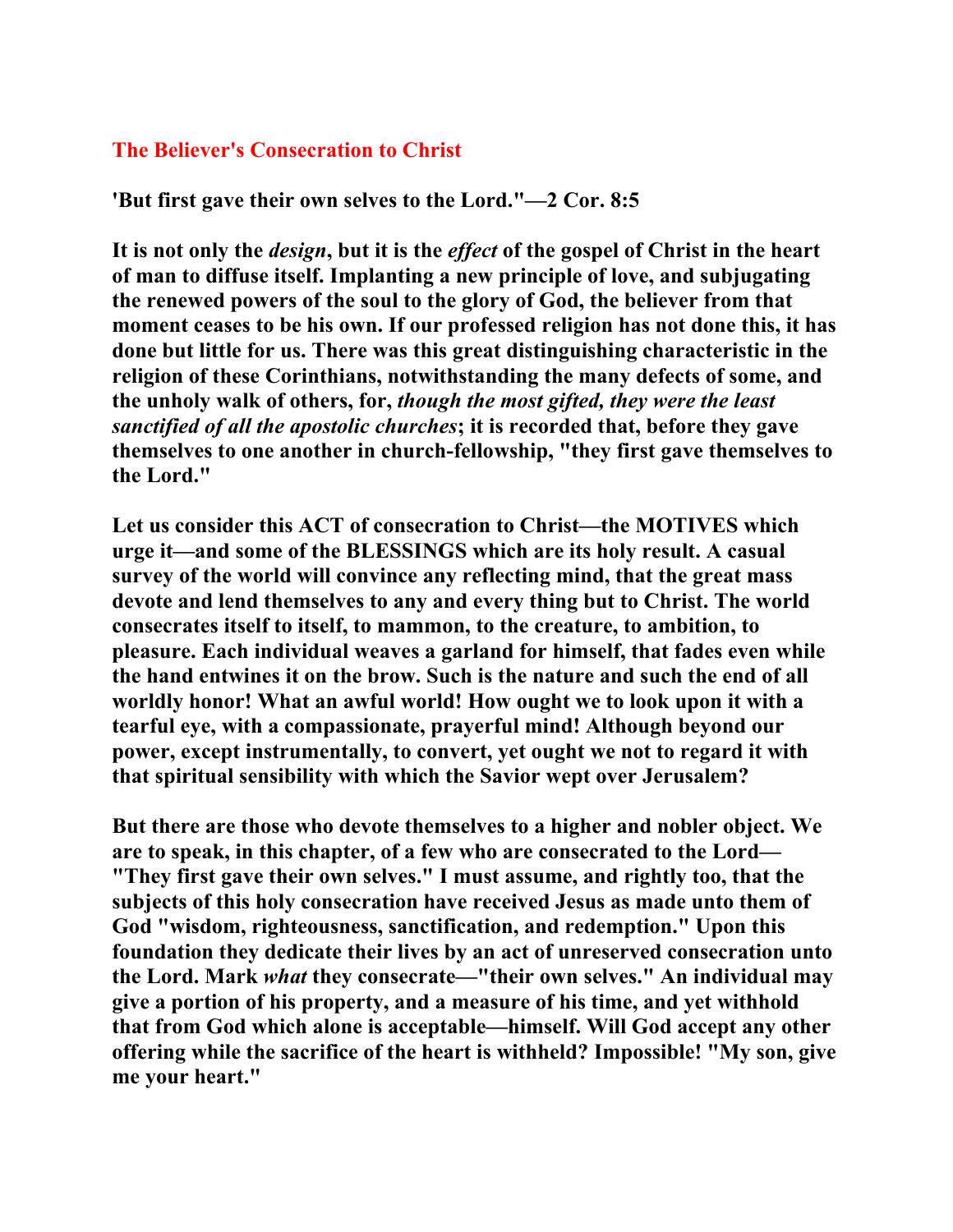**"God is love," and God has attached an importance and prominence to love that He has not done to anything else. "You shall LOVE the Lord your God with all your heart, and with all your mind, and with all your soul, and with all your strength." This is God's first and great commandment. A man may stud the land with synagogues, and yet retain a heart of deadly and unsubdued enmity against God. But this is not the case with the true Christian; he has brought himself to the Lord. "Lord, this is all that I can do—I cast my own self on You. Splendid gifts I have none, gold and silver I have none; but I have a heart to love you; and now, Lord, I take that heart, just as it is, and I consecrate it to You."** 

**Beloved reader, this is the sacrifice—this the homage of a true Christian. This is what God looks at, even the** *consecration of a man's self***. Oh, lay that heart on His altar just as it is! It may be a broken heart; it may be a bleeding heart; a heart still conscious of infirmity and sin; yet you cannot lay a more precious or acceptable offering upon God's altar. "The sacrifices of God are a broken spirit: a broken and a contrite heart, O God, you will not despise." Oh, what a lovely spectacle is it to behold a young believer just emerging from the world, and traveling to Calvary with a trembling yet decided step, and there consecrating himself to the Lord to be no longer is own, but Christ's. He consecrates his** *soul* **to the Lord, that the Lord may sanctify and mold it to His own image. He consecrates** *himself* **to Christ, that Christ may instruct, counsel, and guide him; and thus, by that act of consecration, he acknowledges and crowns Christ as his Prophet, Priest, and King.** 

**Observe the priority of this consecration: "They first gave themselves to the Lord." What right has an individual to dispose of himself to any one before he gives himself to the Lord? My dear reader, your first act must be a personal, voluntary, and solemn dedication to the Savior. With what justice can you unite yourself, either to an individual or to the Church of God, before you have given yourself personally to Jesus?** 

**Glance, now, at some of the motives which should move us to this selfconsecration to the Lord.** *Christ will not receive a reluctant, an unwilling heart.* **It must, be a voluntary and loving surrender—a heart wrought upon by grace, and constrained by love. The right of priority which Christ has, weighs powerfully upon a renewed heart—"All souls are mine." Ah! it is a solemn thought, my unconverted reader, that God has a right of proprietorship in you, a and will not forego that right for any individual in the universe. He has a right to your faculties, to your property, to your influence, to all you possess,**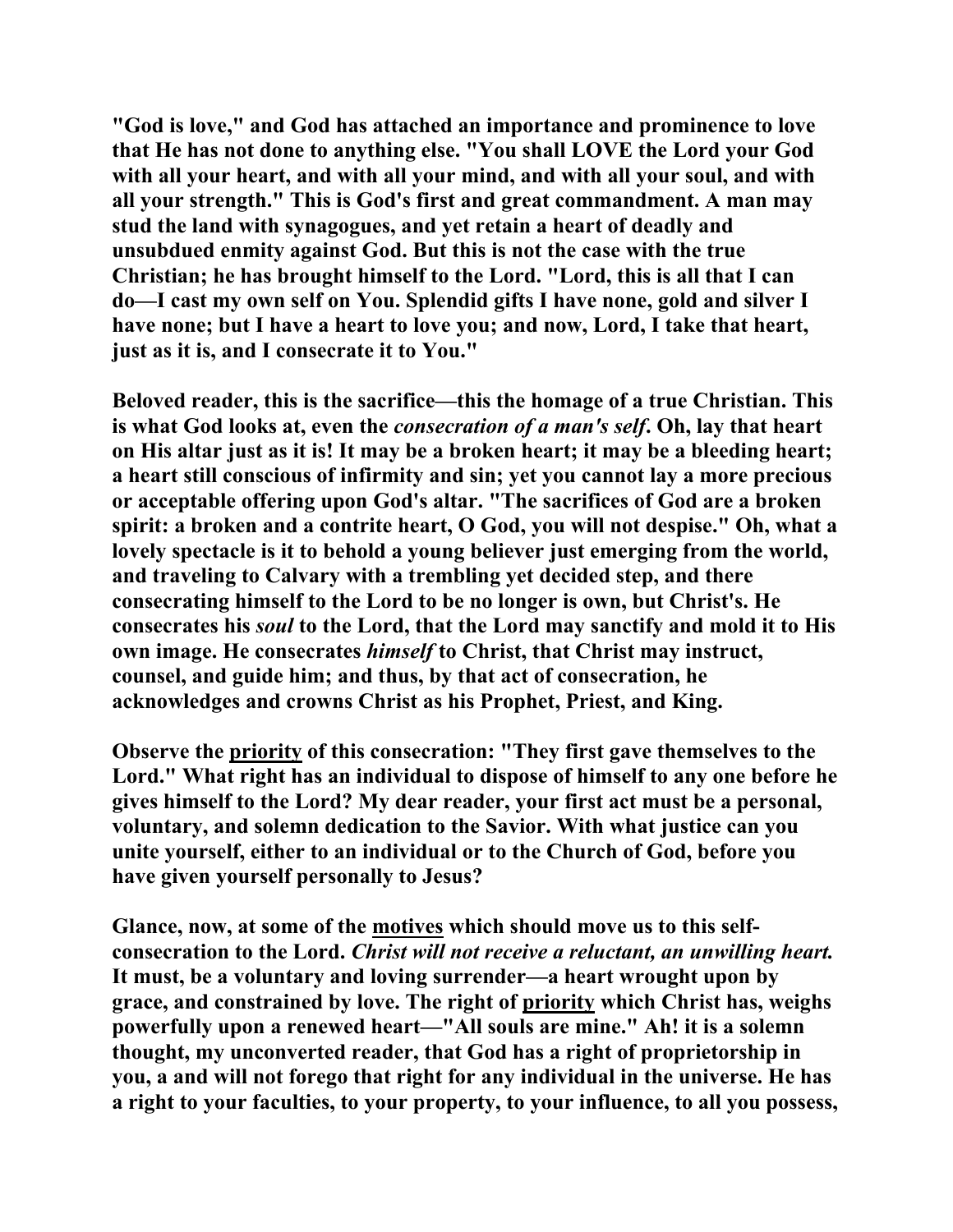**and to all you are; nor will He release you from your obligation to glorify Him through all eternity. But oh, with what holy delight does a believing soul recognize the obligation—"Lord, I acknowledge Your right; I yield to it obedience, and henceforth I dedicate myself to You."** 

**There is the feeling, too, of gratitude to Christ prompting the soul. When the believer considers what Christ has done for him—how the Savior went after him in the wilderness—drew him. to Himself—took all his sins—wept, suffered, and died for him; when he remembers what a fulness God has provided for him in Christ—"all fulness;"—when he thinks of all the glory He has laid up in heaven for him, his heart exclaims, "Lord, I am bound by the greatest obligations, the deepest gratitude, to dedicate myself to You."** 

**But the greatest motive of all is, the love of Christ shed abroad in his heart. "The love of Christ constrains us," said the apostle; and** *the love of Christ forms the great, all-persuasive motive for a believer to yield himself to the Lord.* **Touched by the Savior's pardoning love—were it through fire or through water—he exclaims, "Lord, I will follow You wherever You lead—to service, to suffering, to death, if need be, for You have bought me with Your blood." "Here, Lord, I give myself away It is all that I can do." And if, my reader, these motives have been brought to bear, in any degree, upon your heart by the Holy Spirit, you can no longer refrain from giving yourself to Christ.** 

**Trace some of the blessings which flow from this consecration to Christ. The first we quote is rest. The heart of the Christian, which has so long been a truant, wandering heart, at length finds rest, consequent upon this act of selfdedication to the Lord. After giving itself to God, the heart experiences** *a repose, a peace* **found nowhere else. Oh, the sweet repose the spirit is conscious of when it feels that the great question of possession is decided, and decided in favor of Jesus! It is a rest which must be** *felt* **to be understood. That peace passes all understanding—the peace of knowing that now Christ possesses His own, that I no longer live to myself. It might have been at the cost of plucking out the right eye, the severing of the right band; but oh, the peace it has brought! Now, Christ is loved supremely, and the heart is at rest from itself because at rest in Jesus.** 

**Another blessing is safety. Speak of safety! There is no safety but that which is found in Christ. The individual who is consecrated to the Lord is safe. He has taken Christ as his counselor to guide him—as his shield to cover him—as his hiding-place to shelter him—as the Captain of his salvation to fight for him.**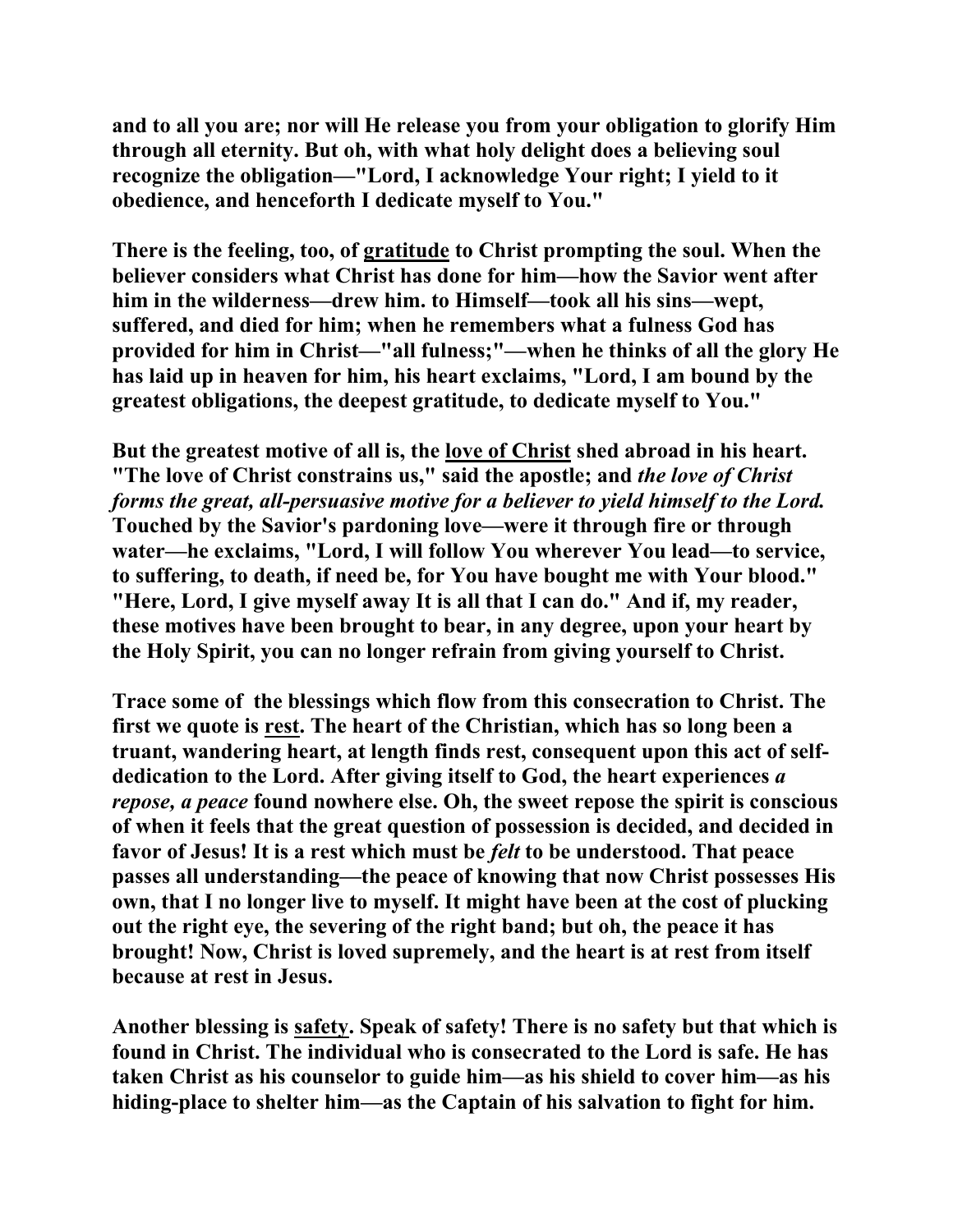**Not a being in the universe so secure as he! He has become a subject of that kingdom which can never be moved.** 

**In conclusion, let me ask, my reader, to whom are you consecrated? Think not that you occupy a position of neutrality. You are either consecrated to the Lord or you are antagonistic to the Lord. "He that is not with me is against me." Then, to whom have you consecrated your youth? your manhood? your hoary hairs? To whom have you consecrated yourself? Let the question haunt you until it has received a solemn and firm decision. But oh, let that decision be on the right side! "Henceforth I am the Lord's." The Lord loves an early consecration—a youthful consecration. He loves the young, the firstling of the flock. Let the young, then, ponder the question, "To whom shall I consecrate myself? to the creature or to Christ?" Descend, blessed Spirit, upon, the young, and constrain them to give themselves first to the Savior and then to His Church! Let the Christian give his whole heart to the Savior.** 

**Are you so consecrated, saints of God? Then remember that all your concerns are the Lord's concerns. They more deeply concern Him than you. You have consecrated yourself to the Lord, and the Lord has accepted the offering, and has promised to take care of you, and at last will bring you to your eternal home. May we be enabled henceforth to renounce all our idol-rivals, and yield the throne supremely to Jesus. "For what agreement has the temple of God with idols? for you are the temple of the living God."** 

**The vows of God are upon you. God give you grace to fulfil them! You have given yourself to the Lord; let nothing influence you to draw back. Oh, press onward! Christ's grace is sufficient for you. When tempted to stray, it will keep you; when you fall, it will raise you up; when weary and faint, it will restore and revive you. Distrust, yourself, abide in Christ; and if His chastening cleanses you from your idols, it will be but to reign Himself without a rival in your heart.** 

#### **Christ's Consecration to the Believer**

**"The Son of God, who loved me, and gave Himself for me."—Gal. 2:20** 

**In the preceding chapter we directed the reader to the subject of selfconsecration to Christ, enforcing this duty by the example of the early Christians, who "first gave their own selves to the Lord." We pass, in the**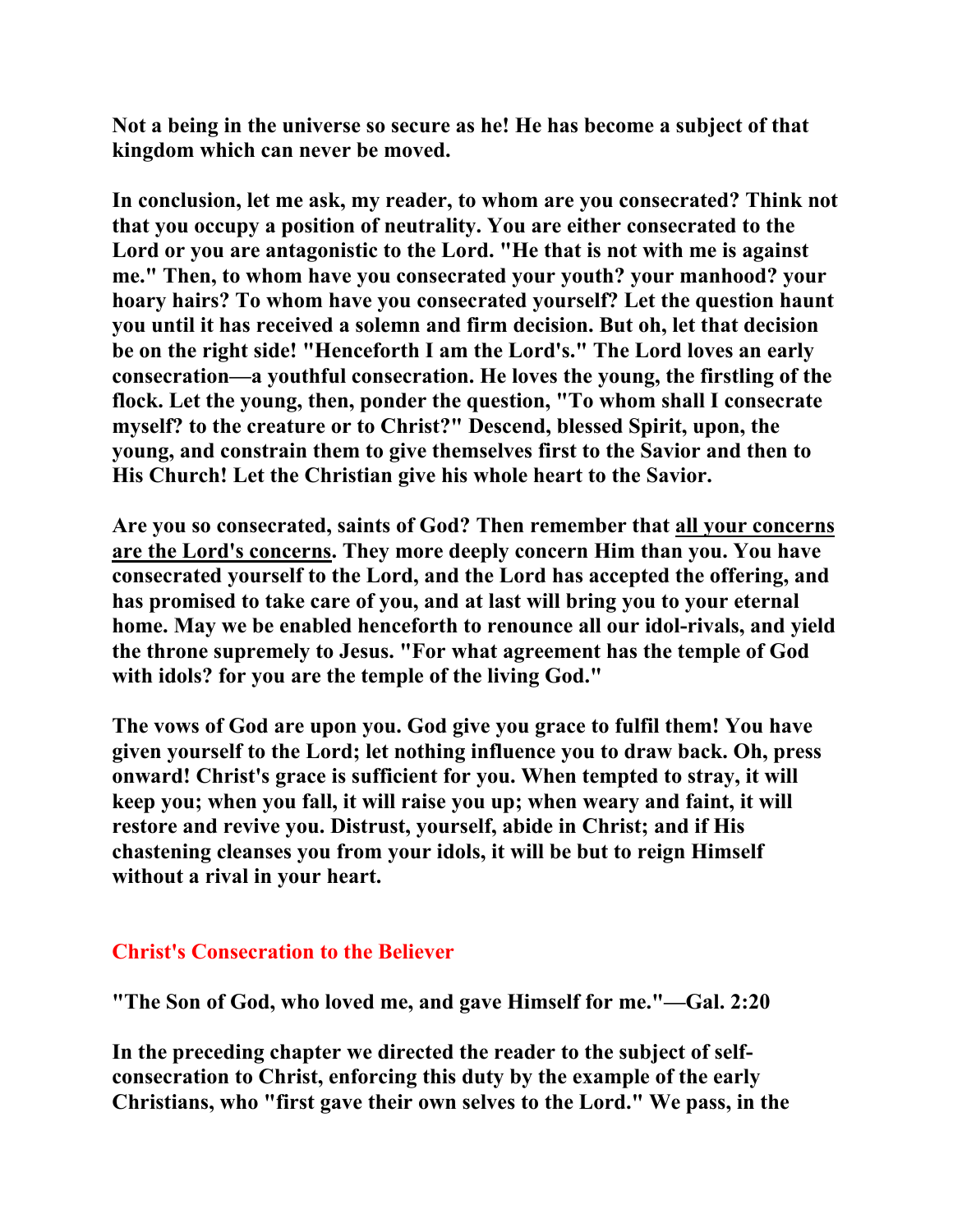**present chapter, to a higher contemplation than this—the consecration of Christ to the believer. "The Son, of God, who loved me, and GAVE HIMSELF for me." The first thought is, the love of the Son of God: "who loved me."** 

**The love of any being, human or angelic, possesses a value which those who feel its magic power cannot resist. In proportion to the station of the individual, is our estimate of the condescension and greatness of his love. We are now to consider the affection, not of a mere created heart, but of the heart of a Divine Being, flowing in all its redundancy into our finite, sinful heart. The Being here represented to us is "the Son of God."** *He* **loved us.** *He could have no motive for loving us but what He found within Himself, seeing nothing in man but wretchedness and guilt***. If, therefore, the Lord set His heart upon man, He must find the motive, not in the creature, but in Himself. Such, then; is the love of God.** *He loved man because He set His heart upon man.* 

**But how shall we adequately describe this love? The love of Christ is a divine affection. It is the love of Him who is essential love—of Him who is the infinite Fountain of all love, the love that dwells in every heart. From this one fact we may infer, that it is an** *everlasting* **love. We must travel back to the beginning for this love of Christ to His Church, if, indeed, a beginning it had. It is an everlasting love: "I have loved you with an everlasting love." It is also a** *free***,**  *unpurchased* **love; a love flowing spontaneously from the heart of God spontaneous in its act, and unconditional in its bestowment. Oh, how will this truth lighten and cheer the believer's dying hour! Then will the everlasting love of God, and the free grace of Christ, neutralize every doubt, quell every fear, and float the spirit on a sea of sunshine to glory.** 

**If the Son of God loves us, it follows that the Father loves us. There are some who look so exclusively at the love of the Son as to overlook the love of the Father. Precious as is the love of our Savior, we must not rest in that, but pass on to the equal love of the Father. Oh, how it expands, how it exalts, how it ennobles our conception of this love to behold in every action that the Savior performed but the reflection of the love of the Father who gave His Son to die for us. The love of God to the Church is a love worthy of Himself. Beloved, when God metes out His love to His people, He metes out an affection which has** *no bound***. Man is a dependent and limited being. No creature can give out of itself without expending and soon exhausting itself. The very love with which** *we* **love has a limit. But not so the love of God.**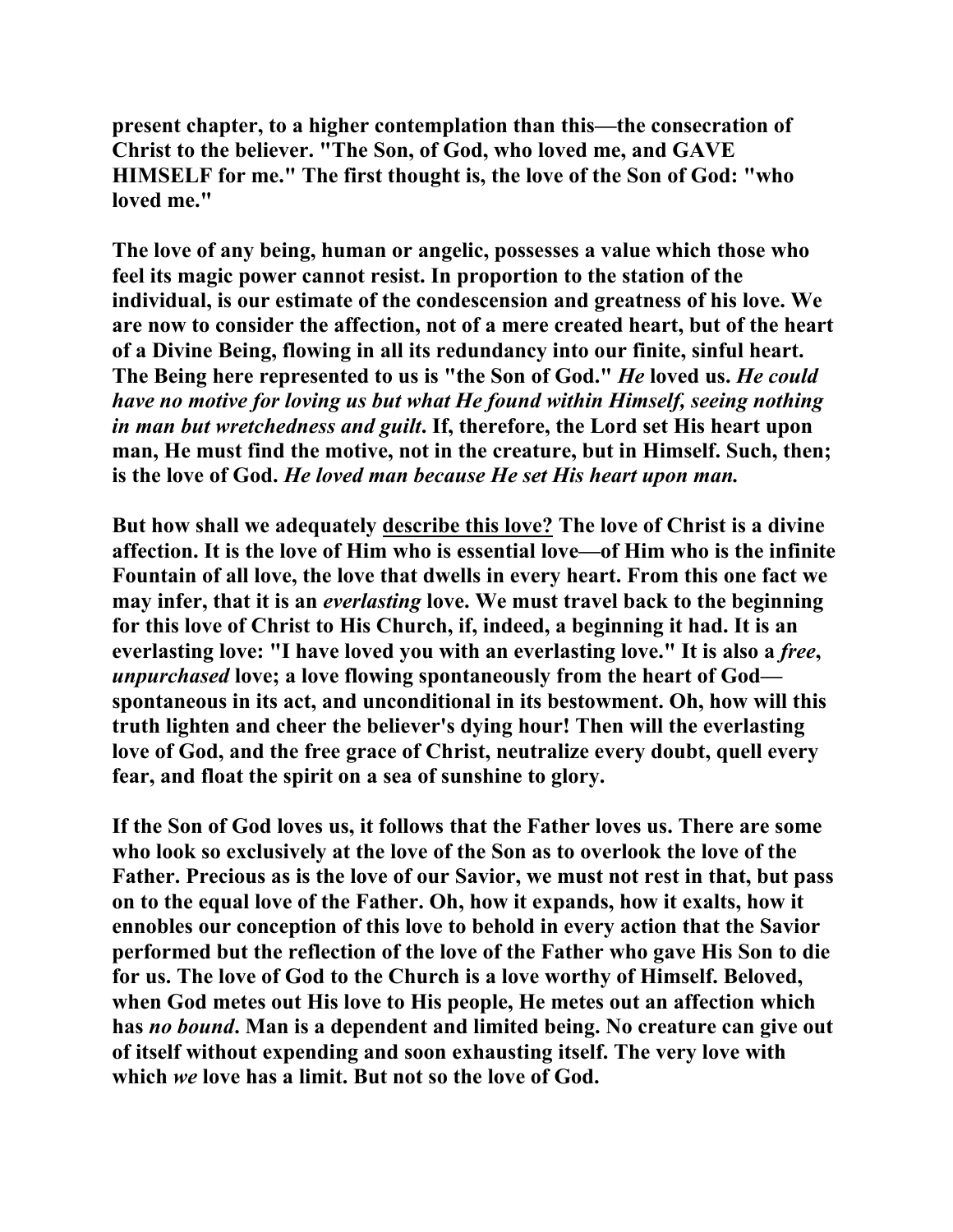**Consider, now, the evidence of the love of Christ to His Church. The evidence is, "He gave Himself." What greater proof of His love could He give than this? "Who gave Himself for our sins, that He might deliver us from this present evil world, according to the will of God and our Father." Also, "Even as the Son of man came not to be ministered unto, but to minister, and to give His life a ransom for many." "Who gave Himself for us, that He might redeem us." A climax to this, "Husbands, love your wives, even as Christ also loved the church, and gave Himself for it."** 

**"Gave Himself!" Look for a moment at the immensity of the gift. What did our Lord give? Rather, what did He not give? He gave the merit of His obedience; and on the broad basis of that merit, the vilest sinner, believing in Christ, may draw near to God with boldness. Why is it that so many, whose Christianity we cannot question, are yet ever living in the region of doubt and fear? It is because they do not see that the Son of God has given His merit for their sins. Here is that which just meets our case, and which answers every objection. The righteousness that He wrought was not for His, but for our justification—a righteousness for our guilty soul. He gave, then, His merit. He gave His life. He gave His death.** 

**That death was not for Himself. He gave His LIFE for you, and His DEATH for you. "He was bruised for our iniquities." He died that agonizing, that ignominious death, for you, O believing soul! Child of God, there is a place in heaven for you—a vacant seat—a mansion, which will remain until you rise to glory, and occupy it forever. That crown of glory none shall wear—that palm of victory none shall wave—that mansion of repose none shall occupy but you! Oh, was ever love like this! Herein, beloved, is love, and only here, that the Son of God gave Himself for us—to cancel our curse, to bear our sins.** 

**But not only this, He gave Himself as our Brother born for adversity, as a Counselor, as a Guide, yes, as all that a poor, tried, tempted, needy saint requires on his way to heaven.** 

**Then follows the believer's personal assurance of this great and blessed truth: "The Son of God, who loved ME, and gave Himself for ME." Here the apostle seems to forget the Church of God, and to think only for the moment of himself. "The Son of God, who loved ME, and gave Himself for ME."** *Saving faith converts a general, into a personal and particular truth.* **It firmly believes the general fact, that Christ Jesus came into the world to save sinners; and that belief imparts the assurance of a personal interest in the fact. I do not say**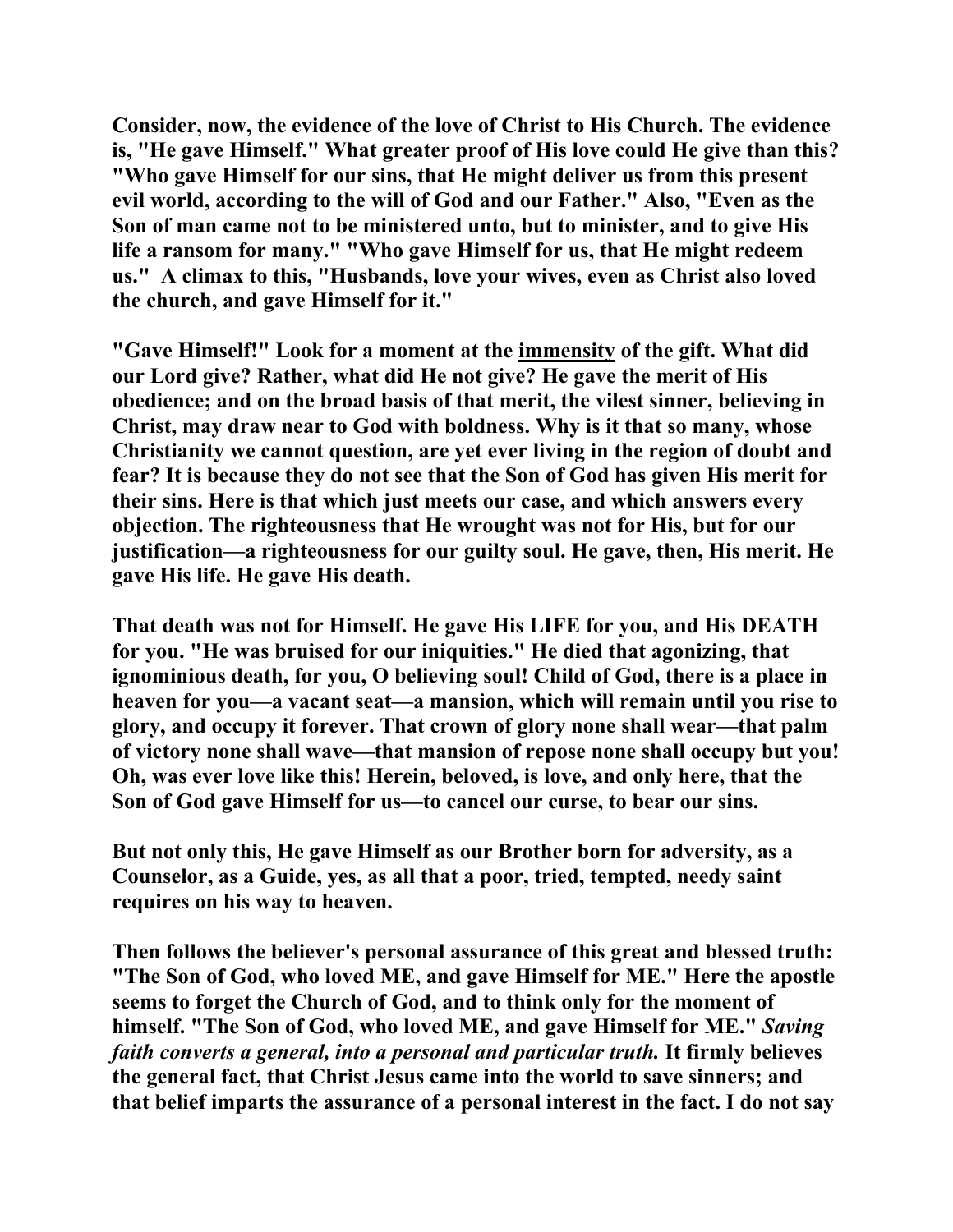**that assurance is essential to our Salvation. But I do say that it is essential to a holy life and a happy death. If you earnestly desire both these, seek this assurance, and seek until you find it.** 

**And now, in view of this most blessed theme, ought there not to be a renewed consecration of ourselves to Him who gave Himself for us? Shall we not, beloved, at the foot of the cross, yield ourselves afresh, to God? Saints! Priests of Christ! Are you so consecrating yourselves to the Lord? Are you writing "holiness to the Lord" on all you are and on all you have? I repeat the question, "To whom have you surrendered yourself?" If to Christ, then to Christ be your life devoted—living or dying, let it be Christ's. With the noble, magnanimous apostle let us exclaim, "FOR ME TO LIVE IS CHRIST, AND TO DIE IS GAIN."** 

### **Not Comfortless**

**"I will not leave you comfortless: I will come to you." John 14:18** 

**When Jesus spoke these words, the hearts of His disciples were filled with sadness. The anticipation of His departure from them flung a cold, dark shadow over all their future. What was the world to them now that their Lord and Friend was about to leave it? They were conscious of the grief and desolateness of orphans. They felt themselves alone; but how timely and how tenderly He had met their case: "I will not leave you comfortless "—orphans. With a heart like His, how could it be otherwise? His withdrawment was the occasion of their sorrow—could meet that sorrow but Himself? And how opportunely and effectively He came to their help! Will our Lord impose upon us a cross—lay upon us a burden—inflict a sorrow, and then leave us unsustained by His grace, unsoothed by His sympathy, uncheered by His love? Never! "I will come to you" is His precious declaration.** 

**There are periods in the Christian life when comfort is especially needed; for these circumstances the Lord reserves His cordials. Thus, if Christ appears more loving and sympathizing at one time than another, it is not that there is any increase in His heart's tenderness, but simply a more timely and full unfolding of it. If, therefore, there should be any lengthened suspension of the comforts of the Holy Spirit, let us not infer that the heart of Jesus is chilled in its affection. He best knows our need and how to meet it.** *Like a skillful and watchful physician, He adapts the remedy to the case.* **We may imagine we**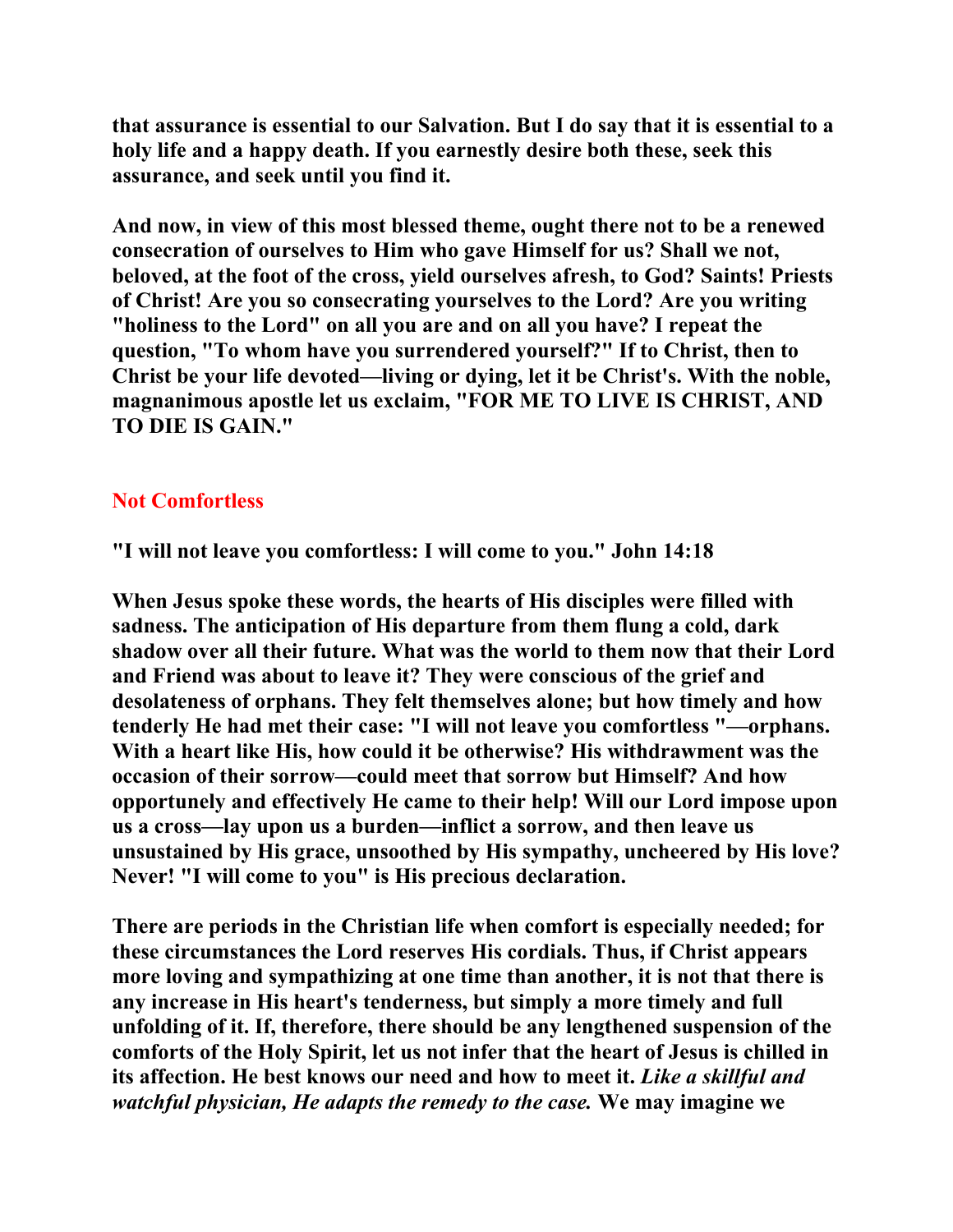**needed a word of comfort, when we needed a word of rebuke; a promise, when we required a warning; a check, when we looked for an impulse.** 

**We are best in the Lord's hands, assured that He will administer no stimulant or corrective, no discipline, be it humbling or exalting, but it will be just that which the state of our soul demands. If we need** *reproof***, He will send it; if**  *comfort***, He will impart it; if instruction or guidance, there shall be no delay and no lack on His part. Oh, to enter more deeply into the Lord's love to His people.** 

**We now turn to this sorrow of His disciples, which, He so timely and tenderly sought to comfort, and in which we shall find much analogous to our own. Their grief and despondency arose from the fact of Christ's withdrawment from them. They prized His presence too well to part with it without regret. What is the darkest shadow upon the heart of a believer in Jesus? Is it not the eclipse of the Sun of Righteousness in his soul—the withdrawment of the sensible presence of his Beloved? If we know what it is to lean upon Him, rest in Him, converse with Him, to walk in the light as He is in the light, it is utterly impossible that even its momentary suspension should not leave its shadow.** 

**My reader,** *the greatest good, this side of glory, is the sense of the presence of Jesus.* **What, then, must its withdrawment be to the believer but an occasion of the deepest sorrow? Sometimes that sorrow is rendered more acute from the recollection of** *the cause of Christ's withdrawment:* **His Beloved was** *forced away***. His** *ingratitude* **and** *backslidings* **caused Him to withdraw; and this fact imparts intensity to the grief of a child of God. "Had it not been for my waywardness, He had not left me comfortless. My soul! it was your sin, your coldness, your neglect, which drove the Savior from your arms; and this is the bitterest ingredient in my cup of sorrow."** 

**Perhaps the grief arises from the actual sense of the loss. He feels as if life were bereft of its sweetest, holiest charm. To this is added the fear, the haunting fear, that the Lord will not return to him again—that there will be no more such bright hours, no more sunny days—that now his Beloved, grieved and wounded, has taken His farewell, to return no more forever.** 

**But now remark how graciously the Lord Jesus has anticipated, and how blessedly He has provided for this sorrow.** *The Lord will not leave His children orphans—that is, comfortless.* **A state of** *temporal* **orphanage is desolate—**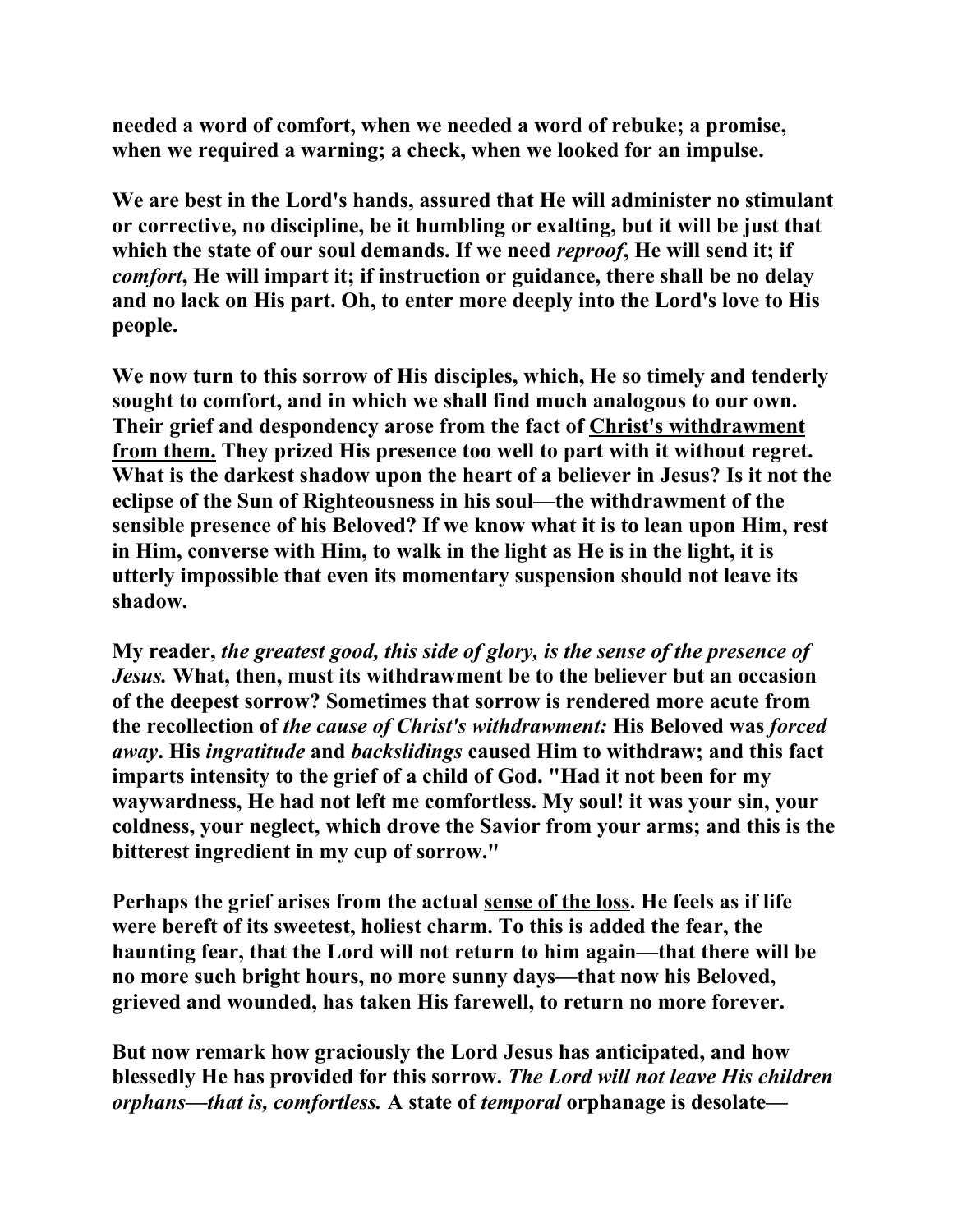**infinitely more a state of** *spiritual* **orphanage. "I will not leave you orphans. You shall not be lone and desolate, unshielded and comfortless. I know the shadow on your path, the sorrow of your heart, and I will, before I go hence, make provision for its need. I will not leave you comfortless."** 

**And how does Christ meet this case? By teaching us to look up to God as our Father. He has put the words into your lips, "OUR FATHER, who is in heaven." Oh, remember, that when the consciousness of your desolate and lonely path fills you with gloom and despondency, it is your highest, sweetest privilege to draw near to God as to your heavenly Parent, and lean upon His heart as upon the heart of a loving Father; for God has not left you orphans. "Because you are sons, God has sent forth the Spirit of His Son into your hearts, crying, Abba, Father." "Behold what manner of love the Father has bestowed upon us, that we should be called the sons of God." Oh, this is our highest comfort—our filial relation to God, and to His parental relation to us. If, then, He is your Father, honor Him by going to Him as a loving, trustful child for all the supplies you need.** 

**For one moment let us refer to the crowning promise of the text, "I will come to you." Observe, the great comfort with which Jesus sought to solace them was, His certain and personal return. "I will not leave you comfortless: I will come to you." See how** *the Lord adapts His comfort to our sorrow.* **These disciples were mourning His absence from them. He assured them of His return.** *Oh, there is a beautiful and touching delicacy in Christ's comfort!* **He knows how to comfort.** 

**Observe, again, the promise, "I will come to you." What a glorious light upon their gloomy path was this! "I will come to you." And does He not now come to us, beloved? Oh yes. He hastens to His people—comes to them in their sorrow. "For a small moment have I forsaken you; but with great mercies will I gather you." He returns to His wandering children, and heals their backslidings. He comes and dispels the clouds, and once more the sun shines upon their path. I may speak to some who have no light. My reader, Christ will not leave you comfortless; He will come to you. The light shall return, and the darkness withdraw.** 

**But there is a reference in this promise to the Lord's Second Coming. "The coming of the Lord draws near." Personal and visible, He will appear the second time without sin unto salvation. It is but a little while and His glorious Advent will transpire. God is, by His providence, preparing the way of the**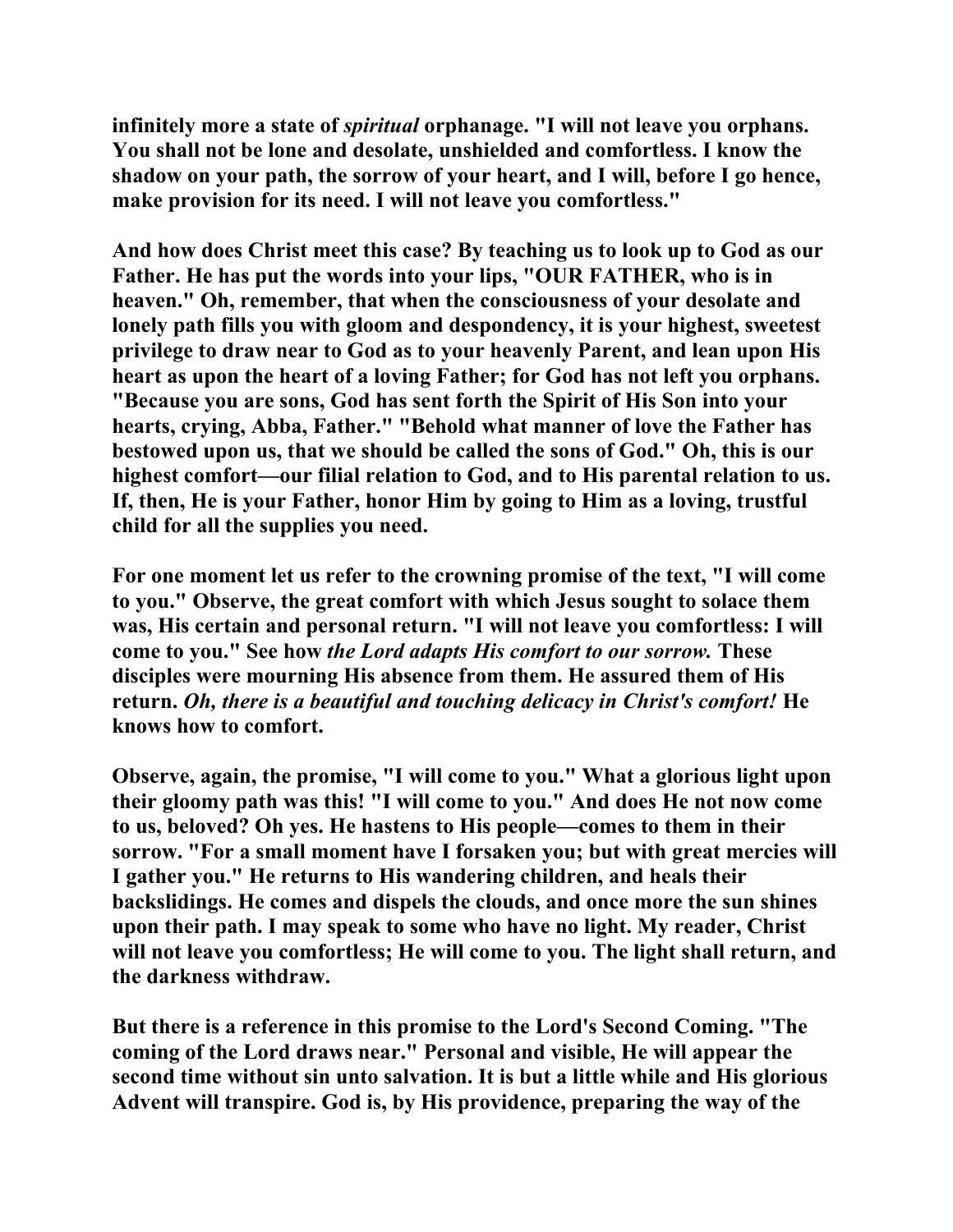**Second Coming of the Lord. All the signs indicate its near approach. Oh, may we be found looking for, and hastening unto His coming.** 

**In conclusion, receive the exhortation—let Jesus Christ be all in all to You! Oh, let nothing keep you from Christ and His comforts! Let no creature, or church, or ordinance, veil Him from your eye. Press through all to Christ! Cleave to Him, for He alone can cheer, guide, sanctify, and comfort you. Draw all your supplies from Christ, and press the precious promise to your heart, "I will not leave you comfortless; I will come to you."** 

### **"The Man of God Sifted"**

**"For, lo, I will command, and I will sift the house of Israel among all nations, like as corn is sifted in a sieve, yet shall not the least grain fall upon the earth."—Amos 9:9** 

**God's Church has ever been a separate and scattered people. The apostle Peter recognizes this in the dedication of his First Epistle, "To the strangers**  *scattered* **abroad." And yet, separated and dispersed though they are, like the Jews, they have never lost their peculiar and distinctive character. The "holy seed," mingled though it has with the world, growing up side by side with the tares, has ever maintained its essentially divine and holy character uncorrupted and incorruptible—the precious seed of God's own right-hand planting. More than this, they have never been dispersed beyond the eye and the heart of the Lord their God. We may trace this truth in the history of nations. When God is about to bring some signal judgment upon an ungodly people; it has invariably been accompanied with an especial provision made on behalf of His elect. The subject we are about to consider is a remarkable illustration of this.** 

**God was about to visit the Jewish nation by a process severely searching. And yet, the words which announce the judgment bring with it the mercy. While He sifts, He spares—while He searches, He protects. "Lo, I will command, and I will sift the house of Israel among all nations, like as corn is sifted in a sieve, yet shall not the least grain fall upon the earth." In considering this subject, the points for our study are—THE PRECIOUS SEED—THE SIFTING—and THE SECURITY.** 

**THE PRECIOUS SEED—**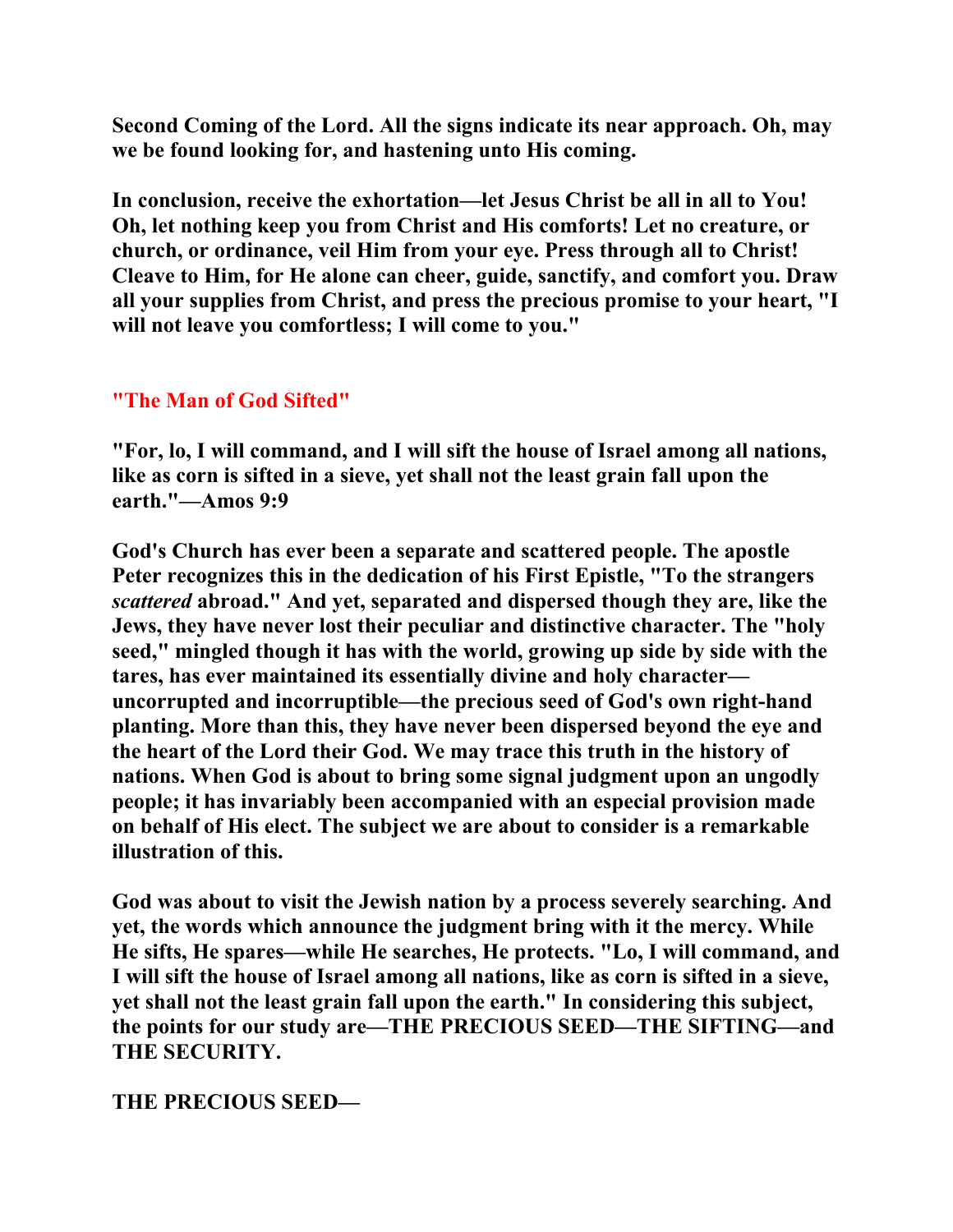**There are various reasons why this figure should be employed to designate God's one Church, divided though it may be, into separate and distinct branches. It is not the least one, that God will put a marked difference spiritually between the Israelites and the Egyptians. It is the grand effort of Satan to counterfeit what is good, and blend it with evil. There is a striking passage bearing upon this in Isaiah 5:20, "Woe unto those who call evil good, and good evil; that put darkness for light, and light for darkness; that put bitter for sweet, and sweet for bitter!" There is that principle in our fallen and corrupt nature that is perpetually calling good evil, and evil good. Ah! it is a solemn thought, and it should cause us to tremble how we decide any point of doctrine or practice whatever for which we have not a "Thus says the Lord." But the Lord has put an essential and palpable difference between the Israelites and the Egyptians—the Church and the world. We have to do in this matter not with ministers, but with God; not with churches, but with the judgment-seat of Christ; and the moment is coming—oh, how fast it speeds! when we shall have to test our creed, test our principles, test our Church, by God's unerring Word.** 

**The figure, also, sets forth the beauty and excellence of the Church of God. By nature it is as others. There is a sinnership as well as a saintship in the character and history, of every believer. God forbid that we should merge the one in the other! We would never forget, in the highest view the Spirit of God gives us of our saintship, no, nor even when "Abba, Father" is but lisped by our lip,** *the horrible pit from which sovereign grace has taken us.* **From the highest pinnacle in heaven we shall look down, and remember that we were once "children of wrath, even as others." But** *the Church of God is His especial treasure:* **"You only have I known of all the nations of the earth."** 

**But the figure also illustrates the preciousness of the believer. No language can adequately set this forth. A precious Jesus has died for them—precious blood purchased them—a glorious righteousness covers them—the Holy Spirit dwells in them—and the mark of God is upon them. Who can compute the value of a soul that has upon it the blood of God's dear Son? Who can portray the beauty and holiness of a soul that stands before God complete in the righteousness of Christ, and enshrines God, the Holy Spirit? Truly they are the precious seed of the Lord.** 

**The figure is also expressive of their fruitfulness. The chaff is not fruitful; it is only the true grain that has in it the germ of fruitfulness. We look for no spiritual fertility in an ungodly man. We do not expect to see the graces of the**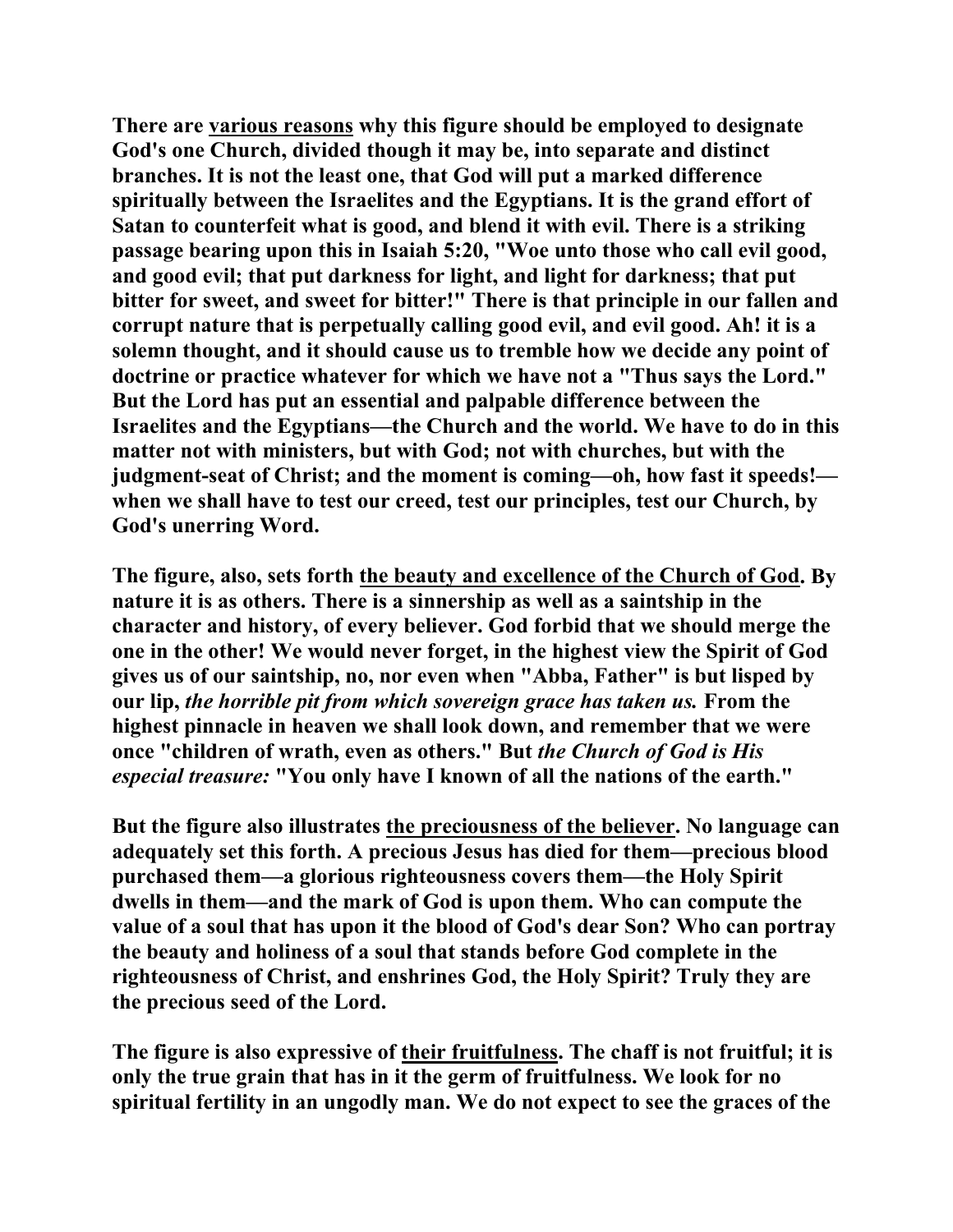**Spirit engrafted on a dead stock. We go to the living branch, to the soul that has union with Jesus, for the fruit of the Spirit. There alone will you find holy contrition, lovely lowliness, precious faith, divine love, high principles. There alone can we trace the evidence of that Divine grace that changes the heart, and imparts a new and a heavenly nature.** 

#### **THE SIFTING—**

**But observe,** *God sifts His people like corn***. We need scarcely remark upon the necessity of this process, it seems so palpable and self-evident. Take the holiest man of God for illustration. There is such a mixture of contradiction in him, that he needs to be winnowed. It has been remarked, "The best of saints are exposed to the worst of sins." Look at Job. Study his character, and then his sifting. "And the Lord said unto Satan, Have you considered my servant Job, that there is none like him in the earth, a perfect and an upright man, one that fears God, and shuns evil." What a precious grain of wheat was here! yet, see how God put that grain of wheat into the sieve!** 

**Who could have thought there would have been so much self-righteousness in Job, such hard thoughts of God? Who could have thought there had been so much chaff mixed with the wheat? But God sifts His wheat. The first great sifting is when the Holy Spirit separates a man from himself—when He dissolves his covenant with the law, and shows him the worthlessness of his own righteousness. The first step in conversion is not separation from the world, but from 'self'. We may carry our own righteousness into the loneliest desert. A man may separate himself from others, and may never be separated from himself. So long as we stand in our self-righteousness we are an offence to God.** *I do not hesitate to say, that a self-righteous man, a man going about to establish a righteousness of his own in opposition to the righteousness of Christ, is, with all his works, with all his charities, a greater offence to God than the poor outcast whose life is one mass of sin. A self-righteous man denies the holiness of Jehovah, turns his back upon the great work of God's dear Son, and expects to get to heaven on the basis of a human righteousness. But the Holy Spirit sifts a man, as corn is sifted; uproots his love of self, his trusting in good works, and lays the soul prostrate at the feet of Jesus.* 

**See how the apostle was thus separated from himself: "What is more, I consider everything a loss compared to the surpassing greatness of knowing Christ Jesus my Lord, for whose sake I have lost all things. I consider them rubbish, that I may gain Christ and be found in him, not having a righteousness of my own that comes from the law, but that which is through faith in Christ--the righteousness that comes from God and is by faith." My**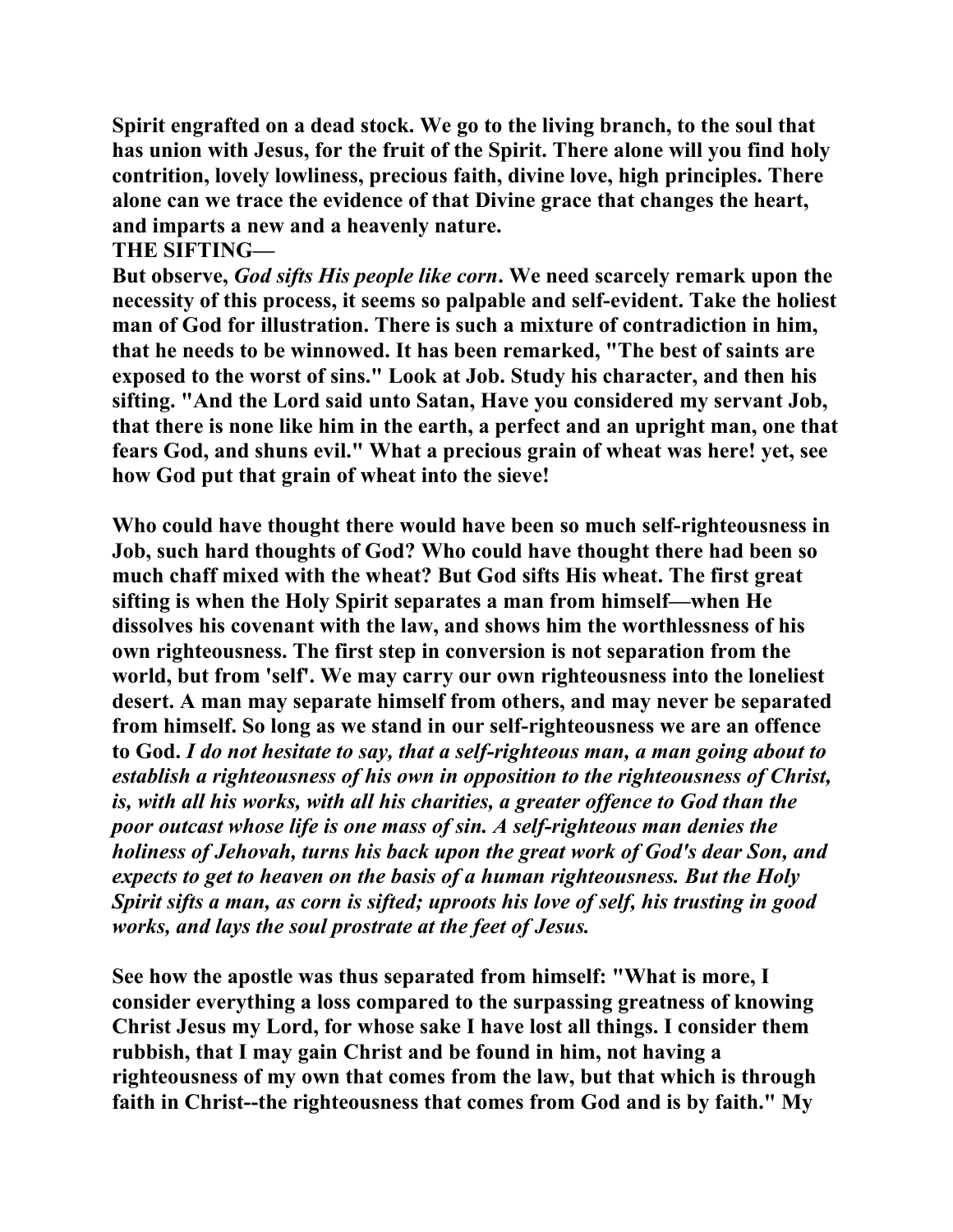**reader, have you been so separated from a righteousness to which you are so closely wedded by nature, but from which, if saved, you must be entirely divorced by grace?** 

**With regard to the methods which the Lord adopts in this sifting process, we would first mention the Word. Oh, how searching and sifting is the Word of God! Who has not found it so? How it detects the latent principle of evil in the heart! The Word of God shows a man what he is—it rebukes, searches, and sifts him. Blessed is that man who knows what the siftings of God's Word are; who is willing to have his principles and conduct tried by it, and whose ardent desire is, "Lord, sanctify me through Your truth."** 

**Sanctified trial is another mode. Ah, what a mighty fan is this with which God winnows His people! He leads them about, sends cross providences, dark dispensations, thwarted designs, blasted hopes, and the precious grain is driven about, wondering what will be the issue. Messenger follows messenger; bearing tidings of woe still more lamentable than the former, and the poor afflicted believer stands appalled, and marvels what the Lord means by all this trial and sifting. But oh, what a blessed result!** 

*Seasons of trial are searching, sifting, and separating seasons.* **God designs by that trial not to wound you; oh, no! there is too much love in His heart to put you to needless pain; but to separate the precious wheat from the refuse—to scatter the chaff that has mingled with the divine grain, concealing and deteriorating it. Yes, many a child of God living much in the region of the world, and often, perhaps, yielding to its temptations, has been placed by God in this sieve. We have gone and wept when we ought to have rejoiced with him. He has come out, oh what a different character! What a higher tone it has given to his spirituality. How dead he seems to the world! He acts, and speaks, and prays like another man. Why? God has sifted him! The chaff has been separated, the storm has scattered it, and the image of God has been brought out in all its true beauty and power.** 

**Satan's temptations, too, may also be spoken of as a sifting process. Christ said to Peter, "Satan has desired to have you, that he may sift you as wheat." Oh, what a sifting process did he pass through! And if grace had not been in him, what would have become of Peter when thrice he denied his Lord? But oh, how the chaff vanished!** *What a different man was he after that sifting process!* **We do not say these are pleasant seasons; but we do say, blessed is the man that is tempted! We do not hear of Satan desiring to sift Judas; but**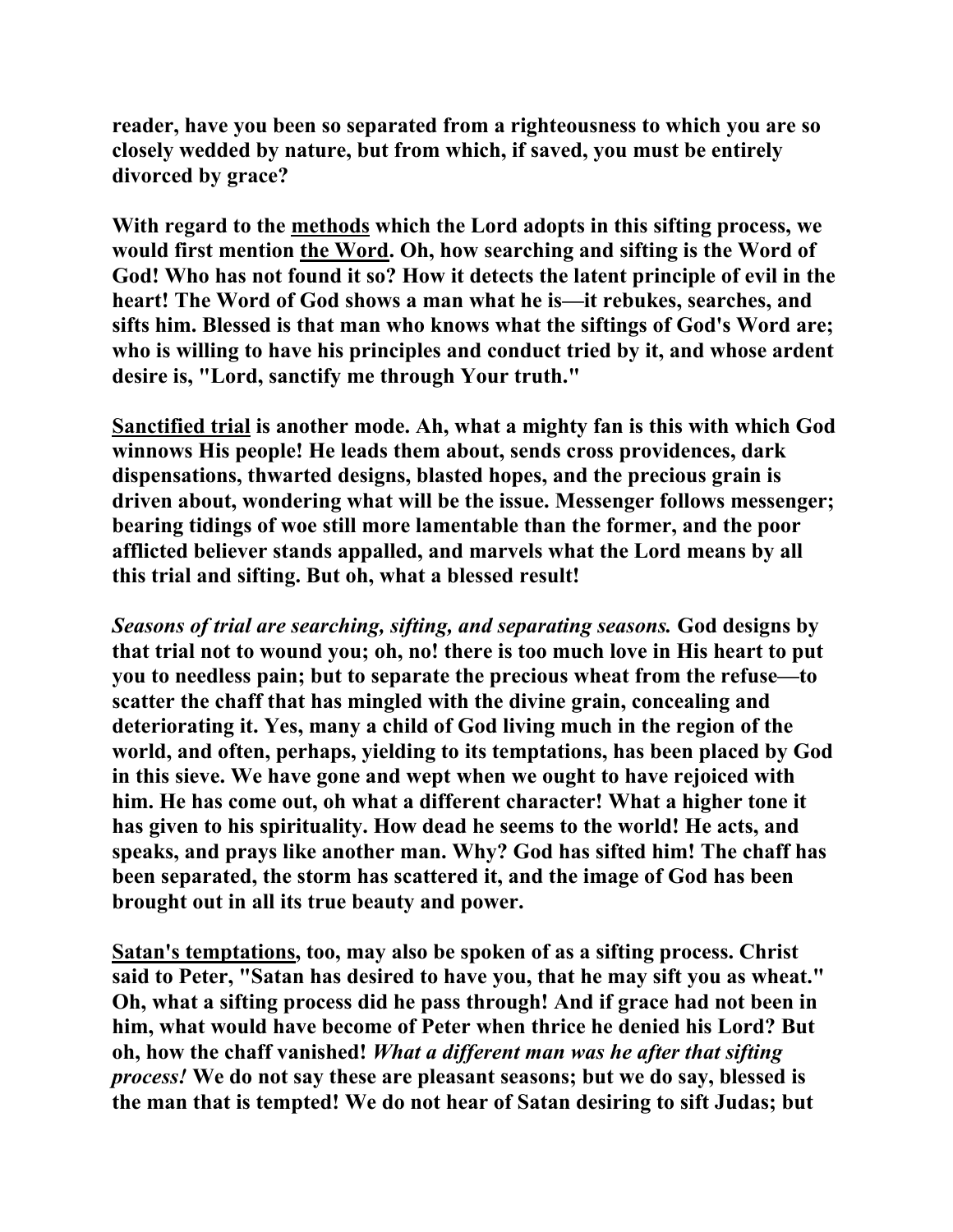**he seizes upon** *the precious grain***. There was something to sift in Peter; there was nothing to sift in Judas. If we speak to any who are the marks of Satan's fiery darts, let us meet you with this consolation***—it is only the true wheat Satan seeks to sift.* **Notwithstanding all this,** *not one grain shall perish.* **It is just the truth we need.** 

### **THE SECURITY—**

**After the great searching, there comes the declaration that allays all our alarm, and fills us with joy and gladness, "Yet shall not the least grain fall upon the earth." Not a particle of the work of God in the soul thus sifted shall perish. It is utterly impossible it should be so. It cost God too much. Peter lost not one grain when his faith was sifted: "I have prayed for you, that your faith fail not;" and you can answer; when God has carried you through dark and deep waters, have you lost anything worth retaining? You may have lost your worldliness and self-confidence; but was that worth retaining? Has Christ ever become less dear to you? Has the throne of grace become less attractive to you? Has the onward path of holiness been less dear to you? Have the saints of God become less lovely to you? Has the Word of God become less sweet to your taste? Oh no! not one grain has fallen to the earth of that Divine grace the Holy Spirit has planted in your soul.** 

**What secured it? They are the beloved of God, and He keeps them; they are the redeemed of Christ, and He secures them to eternal glory. The indwelling of the Spirit secures them. He has taken possession of them forever; and Satan and sin can no more destroy them than they can destroy the being of Jehovah. You may deem this strong language, my reader; but it is strong truth. The day is coming that will sift our Christianity, our religion, and our principles; and woe be to that man that is not held by this threefold power, which alone can keep the believer in the time of trial that is coming upon this world!** 

**The great question arises, What am I? You may have a religion; so has the Pagan. You may have your forms of religion; so has the Papist. You may have your lamp of profession; so had the five foolish virgins. But if God were now to put you into His sieve and test you by His Word, by His law, by His gospel, do you think there would be any precious grain left? Anything that would smooth your last illness, disarm death of its sting, and rob the grave of its terrors? Do you think there would be anything left but the chaff? Oh, search your heart, dear reader! Put the question honestly to your conscience, "What is sin to me? What is God's dear Son to me?" Try yourselves by Jesus. Oh, if you are nothing but chaff, your religion nothing but chaff, your hope nothing**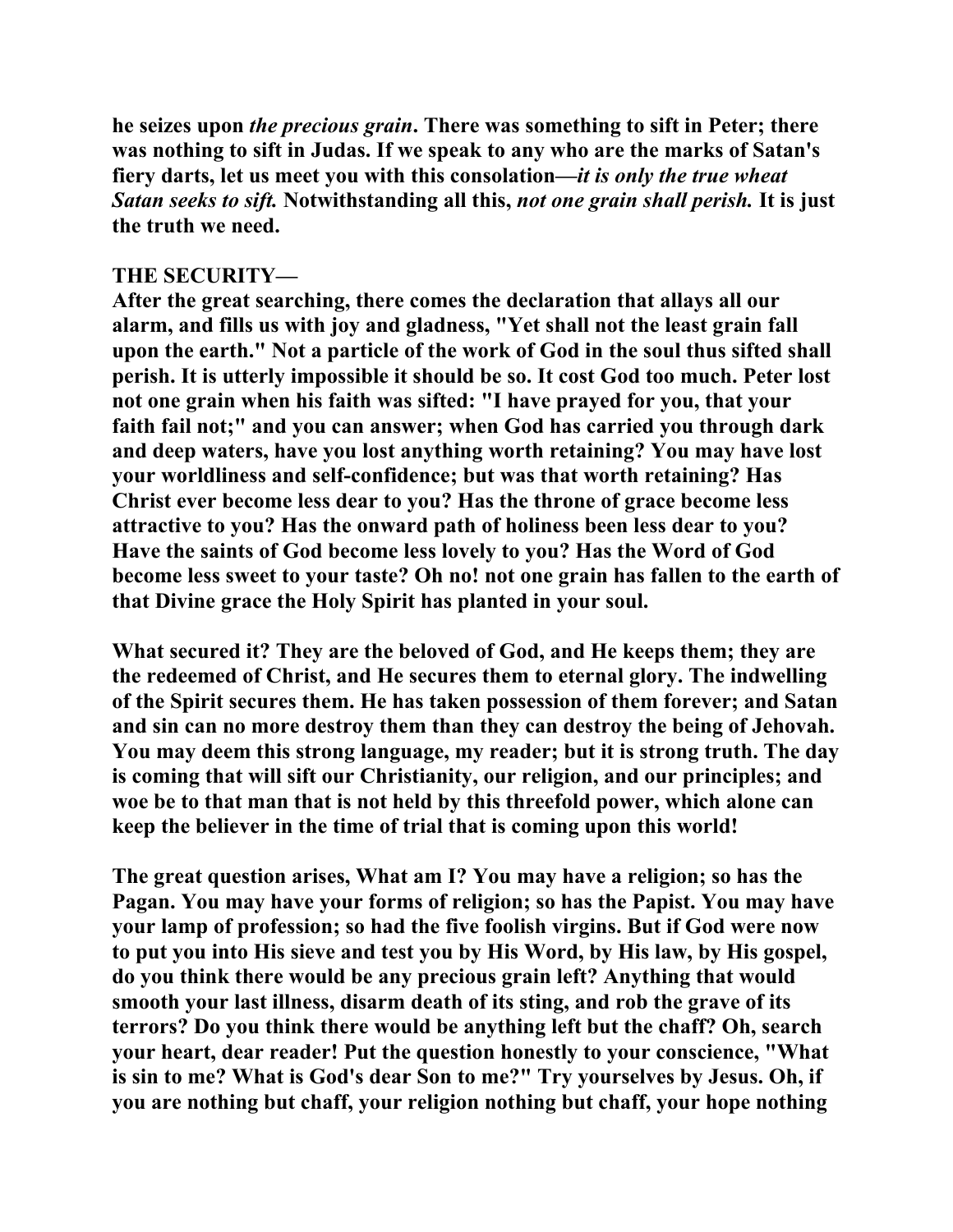**but chaff, what will be the solemn issue?** 

**To God's saints would we say—do not shrink from the Lord's siftings. It is but the precious seed the Lord tries. "Search me, O Lord, and try me. I want to be honest and real. I desire whatever is not like Christ to be consumed."** 

**Oh, what a volume of meaning is contained in that word "yet." "Yet shall not the least grain fall upon the earth"—not a particle shall perish; but it shall be preserved and treasured up, and every grain will the Lord place in His garner in the world of everlasting glory. God grant, dear reader, that this may be our happy experience!** 

# **"Christ Our Joy"**

**"You have sorrow now, but I will see you again; then you will rejoice, and no one can rob you of that joy." John 16:22** 

**In a preceding chapter of this work we adverted to the removal of Christ from His disciples as constituting a cause of deepest sorrow. We purpose, in the present chapter, to speak more fully of the joy with which our blessed Lord sought to counterbalance that grief. It is couched in the promise, "I will see you again." And yet, in the first gush of their sorrow, how entirely they overlooked the blessings enshrouded in this dark cloud! On His return to the Father His whole priesthood, as an Intercessor, depended. His great work of advocacy, the baptism of the Holy Spirit, and all the untold blessings which should accrue to the Church from the abiding indwelling of the Holy Spirit, were suspended upon this one fact in our Lord's history—His retirement from His Church on earth, and His reunion with the Church in heaven.** 

**Thus, dear reader, is it with us.** *The cloud which shades us, the event which seems the most painful, is often that which, in its issue, is productive of the greatest blessing.* **But observe how our Lord sought to adapt Himself to the circumstances of His Church: "You have sorrow now, but I will see you again; then you will rejoice, and no one can rob you of that joy." Let us take each particular as it lies before us.** 

**It was no ordinary sorrow which now pressed upon their hearts. Filled as the world was with sorrow at that moment—many eyes weeping, many spirits crushed to the earth—no sorrow could be compared with that which now**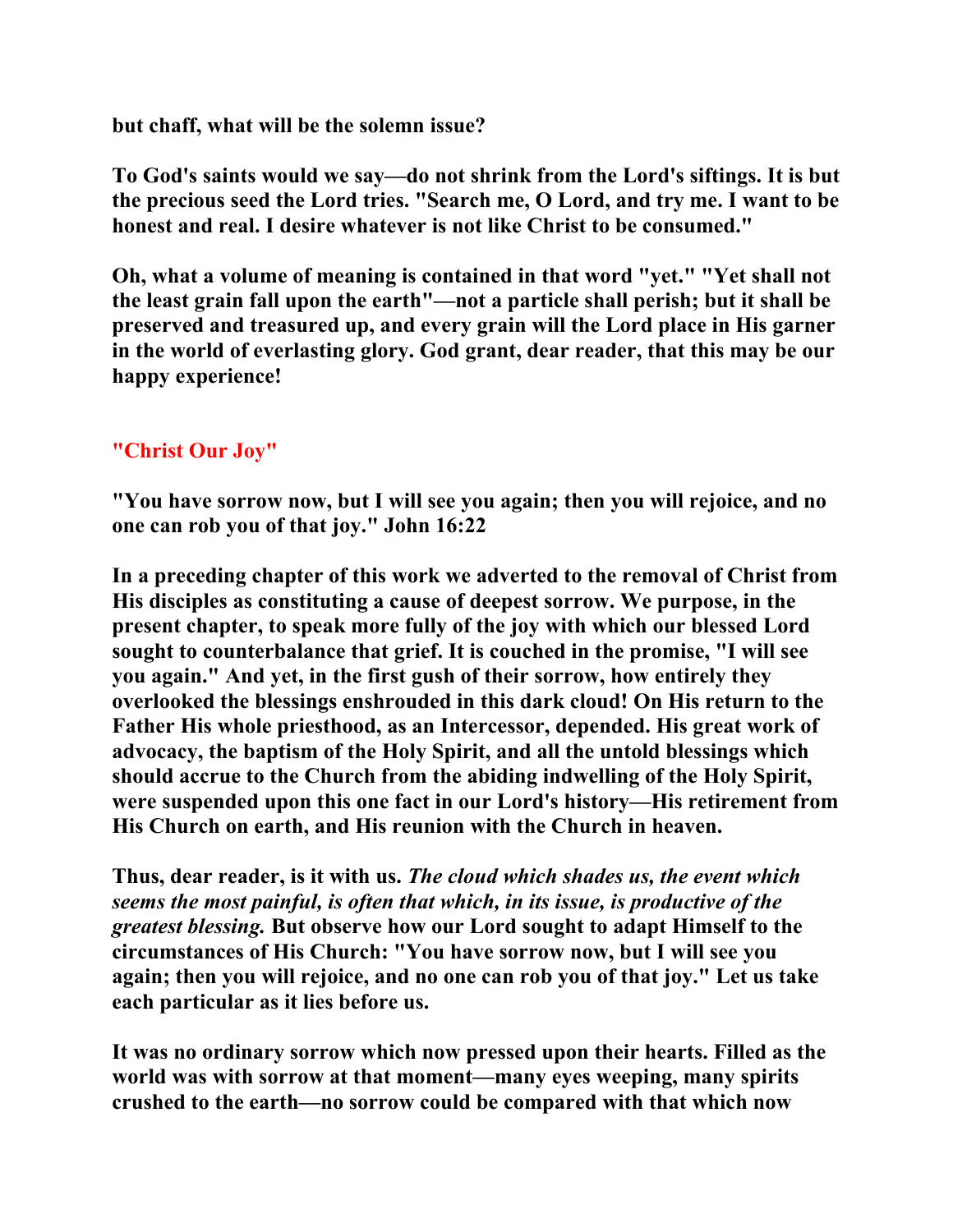**bowed the hearts of this little band of disciples. What a poor, desolate wilderness did the world now appear to them. Their sun was retiring, and their hearts, like flowers which close when the light withdraws, were draped in shadows. Thus is it with saints of God who are in the habit to sun themselves with the presence of Jesus, and to have their hearts filled with that joy and gladness which flows only and entirely from Him.** 

**When Jesus retires, the heart is closed, and no other joy can inspire and open it. Beloved, this is not unusual. What is Jesus to a spiritually enlightened, believing sinner? He is all in all. Earth would be nothing to him but for Jesus. And what would heaven be without Jesus? Christ is the sun of heaven, the glory of heaven, the bliss of heaven, the heaven of heaven. Oh, could we now part the veil—it will soon rise—what a spectacle would burst upon our view! One object, glorious and exalted, alone fixes the gaze, and myriads of happy spirits encircle Him, as satellites clustering around the sun. Every eye is fixed upon Him—every heart loves Him, and He is the theme of every song that floats from their lips. Is Jesus less dear, less precious to the saints of God on earth? Oh no! He stands to us in the relation of the Consolation of Israel, the Brother, the Friend, the Redeemer, the Intercessor. We cannot dispense with a single office that Jesus fills. We cannot part with one view the Holy Spirit gives us of His fitness and excellence. Jesus is all that we want.** 

**Is it, then, unusual that, when Christ's absence is felt, there should be sorrow? Dear saints of God, this is a test of your Christianity. There are many who can talk well of Christ, and who can repeat Scripture fluently; and yet with all this they may pass days, weeks, months, and years, and know nothing of what that sorrow is which flows from the conscious absence of Jesus. Do you ask why? Simply because they do not know what the presence of Jesus is. Satisfied with an enlightened understanding, with an external ordinance, with an orthodox creed, and knowing not what it was to hold communion and fellowship with Christ, they do not know what that sorrow is that springs from His absence. Consequently, time rolls on and they are utter strangers to this joy of the Lord.** 

**There is one feature we must not overlook—our Lord's notice of their sorrow. Was He indifferent to it? Did He close His heart to it? When did He ever do so? Dear saints of God, the Man of sorrows cannot be indifferent to the sorrows of man. The Prince of sufferers cannot turn away from the sufferings of His people. Jesus knows His people's sorrow. He is acquainted with their grief. He has, so to speak, a bottle for their tears, and a book for their sighs.**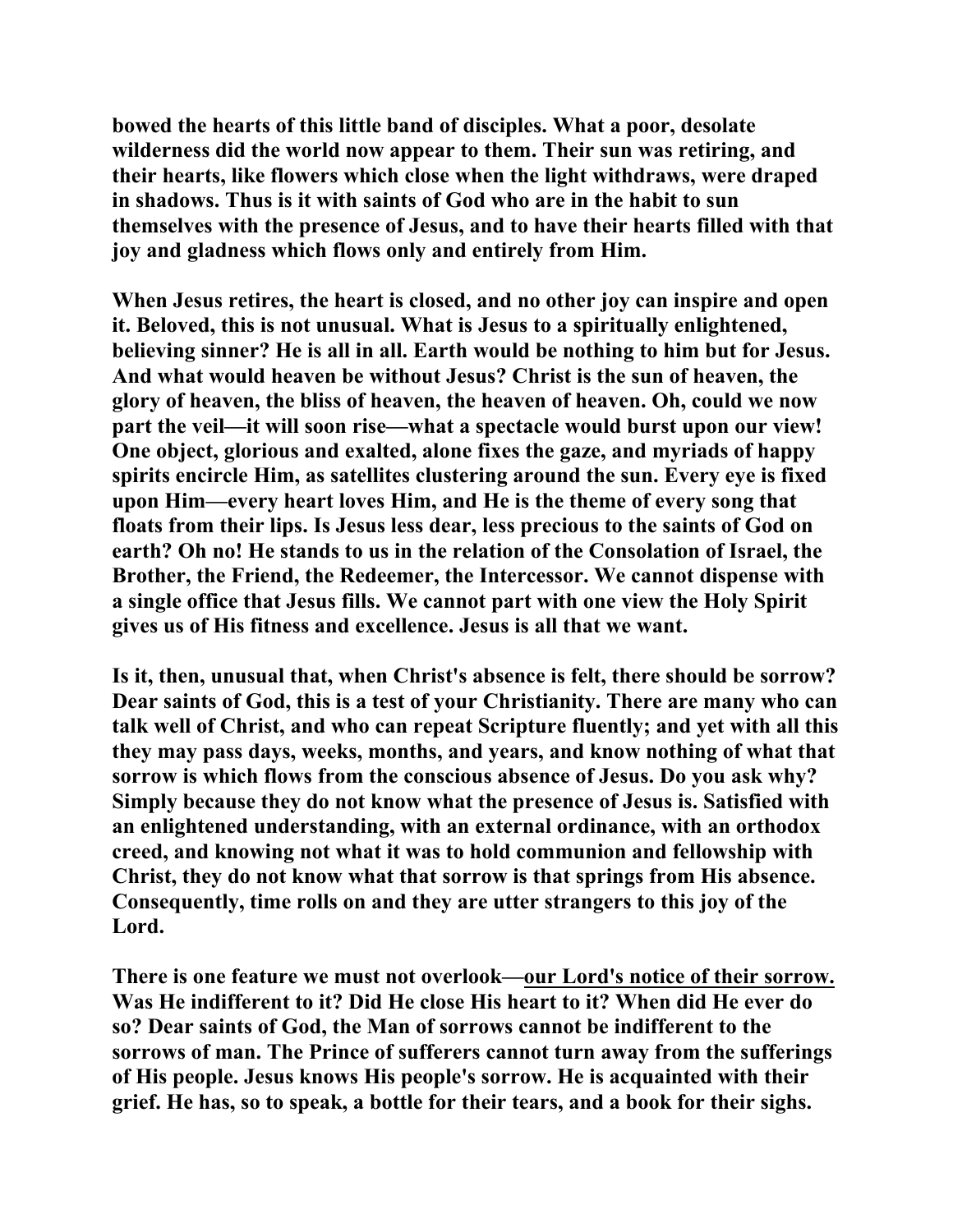**What! does He preserve them? So precious are they, that they cannot be lost, so dear are they, that they cannot be unobserved. Ah, beloved! Jesus knows our sorrow. Do you think that He is indifferent to you, you weepers at the tomb of an absent Savior—you earnest seekers after Christ, who watch for Him more eagerly and ardently than the weary sufferer watches through the slow hours of his sleepless night for the first break of day?** 

**There is yet another feature exceedingly sweet. Jesus speaks of their sorrow as being a present sorrow. "You now have sorrow." Oh yes! the sorrow of the saint of God, be it what it may, is but a** *present* **sorrow. It will soon pass away. Everything here is present. The world is a present evil world—mutability is written upon it all. Its fashions change, its pleasures change, the lusts of the world pass away, its glory fades; yes, and the sorrow of the tried believer is but a** *present* **sorrow, and will soon dissolve into happiness and glory forever.** 

**Now, observe the blessed truth by which our Lord promises them a return of joy. "I will see you again." There is a sense in which Jesus never loses sight of His people. We have lost sight of Him times without number; but we have never been out of His eye—no, not a moment: "He withdraws not His eye from the righteous." And in speaking of His vineyard, the Church, it is said, His eye is upon it from the beginning of the year to the end of the year.** 

**But here is a reference to the restored presence of Jesus in order to the restored joy of His disciples. How truly did our Lord fulfil this promise in His resurrection, "I will see you again!" He did see them again after His resurrection, and was with them forty days. What a joyous period was that! "Then were the disciples glad when they saw the Lord." Can we possibly conceive what the joy of the disciples was when they saw their Lord return back from the grave? For three days their joy was entombed, but it was buried only to rise again with increased intensity. Has the Lord ever taken a blessing that He has not more than restored? When the disciples saw His mangled and lifeless body lowered into than tomb, and the stone rolled upon it, they might have thought that in that tomb was buried all their joy forever. But when Jesus rose again, their joy rose with Him; and that joy was a richer, deeper joy than they ever knew before.** 

**O beloved! have we not experienced a joy kindred to this when our absent Savior has drawn near, and once more manifested Himself to us? Oh, how the lost joy has come back again, richer, deeper, and sweeter than before!** *The very absence of the Savior has but made His presence all the sweeter.* **Yes, "I**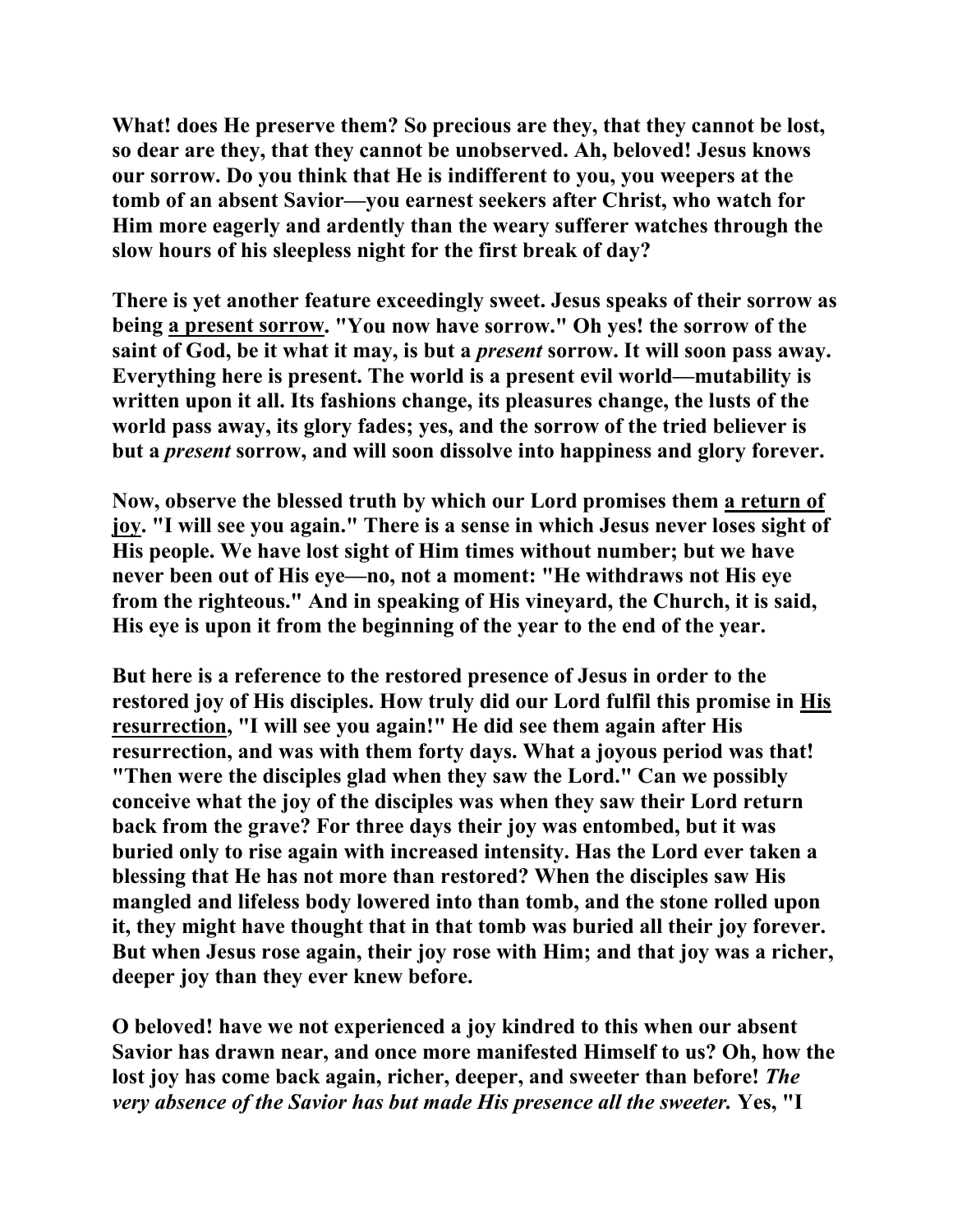**will see you again" is still the watchword of the Lord's people. "For a small moment have I forsaken you, but with great mercies will I gather you. In a little wrath I hid my face from you for a moment; but with everlasting kindness will I have mercy on you, says the Lord, your Redeemer." "Thus says the Lord, I am returned to Jerusalem with mercies." Oh, what a truth! I am returned to Jerusalem—with what? with vengeance, because Jerusalem rejected Me, and crucified Me? Oh no! "I am returned to Jerusalem with mercies." Lift up your head, poor mourner, sorrowing bitterly that you have so grieved your Lord that He has suspended His presence. Look up with this precious promise, "I am returned to Jerusalem with mercies."** 

**But this promise of our Lord is yet to receive a fuller and sublimer fulfilment. We look for His Second Coming. The words, "I will see you again," include His glorious Epiphany, when this same Jesus will personally appear in the clouds of heaven, accompanied by the saints who are dead, and to translate the saints who are living. Thus is this glorious truth stated: "Brothers, we do not want you to be ignorant about those who fall asleep, or to grieve like the rest of men, who have no hope. We believe that Jesus died and rose again and so we believe that God will bring with Jesus those who have fallen asleep in him. According to the Lord's own word, we tell you that we who are still alive, who are left till the coming of the Lord, will certainly not precede those who have fallen asleep. For the Lord himself will come down from heaven, with a loud command, with the voice of the archangel and with the trumpet call of God, and the dead in Christ will rise first. After that, we who are still alive and are left will be caught up together with them in the clouds to meet the Lord in the air. And so we will be with the Lord forever."** 

**O animating, O holy, O precious truth! O bright and cheering prospect of the coming of our blessed Lord and Savior to see us! Then, indeed, our heart shall rejoice. If the present imperfect view of Jesus fills us with such joy and gladness, oh, what will be the ecstasy of joy when we shall see Him in the clouds of heaven, and exclaim, "Lo, this is my Redeemer: I have waited for Him; I will be glad and rejoice in Him! "** 

**Now observe the permanence of this joy. "And your joy no man takes from you." How transient was the joy of the chief priests and scribes, who vainly thought that when they had slain the Prince of Life they had completely triumphed over the young religion! But oh, how short-lived was their exultation! Jesus came back to life, and, by His resurrection, confirmed and established the faith of His disciples, and no man could take their joy from**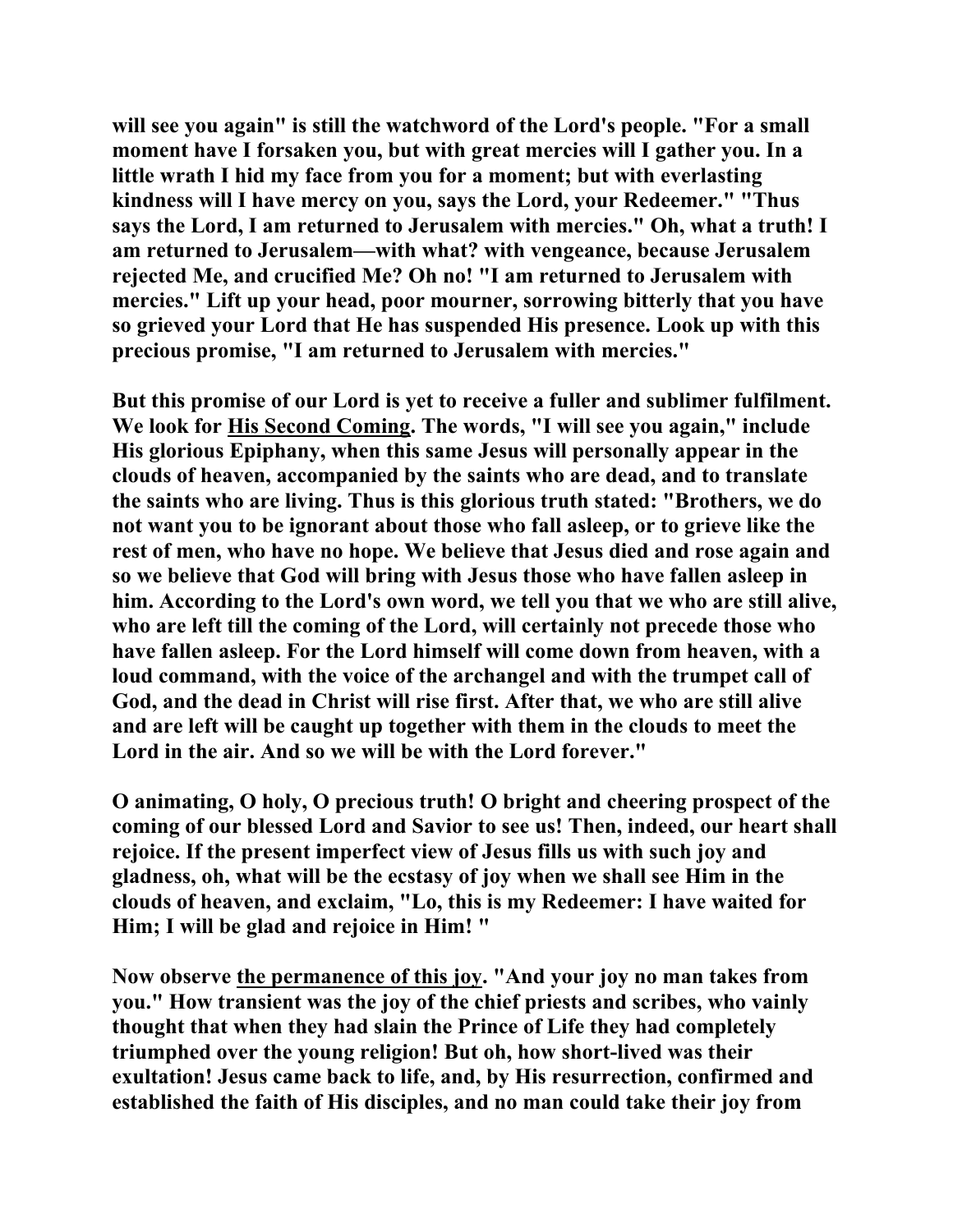**them.** 

**Our Lord seems to suppose here that the joy of His people would be imperiled; and so it is.** *Satan* **would rob us of it if he could. Perpetually is the devil suggesting such thoughts of Christ, of God, and of His word, as would greatly dampen, if not entirely destroy our joy. So would** *evil men***. But so real and permanent is the joy the Lord gives the believer, that neither Satanic suggestion, nor the persecutions of evil men, can possibly take it away. If it were possible to separate us from Christ—for He is our Joy—then were it possible to rob us of this spiritual blessing. But who shall separate the believer from the love of Christ? Your joy "no man [Greek, no power] takes from you."** 

**But have you lost the sensible experience of the joy of the Lord through the prevalence of unbelief, or unevenness of walk? Return to Jesus with David's prayer, "Restore unto me the joy of Your salvation." What does Jesus say? "I will see you again." And you shall see Jesus again with a freshly-anointed eye of faith; and, looking off from yourself to Him, your joy shall be full, and that joy no power shall take from you.** 

### **"Sin Confessed and Forsaken"**

**Then I acknowledged my sin to you and did not cover up my iniquity. I said, "I will confess my transgressions to the Lord"—and you forgave the guilt of my sin. Psalm 32:5** 

**The great controversy which God has with man is that which concerns His own holiness. God is essentially holy, and He has exhibited and shielded His holiness at the expense of His heart's dearest treasure—the sacrifice of His beloved Son, upon whom He laid the iniquities of His people. The great end of all His dealings with His saints is to bring them into the deeper experience of this truth—to know, to confess, and to forsake sin: "By this therefore shall the iniquity of Jacob be purged; and this is all the fruit to take away his sin." And this is the blessed end of His chastenings, even for "our profit, that we might be made partakers of His holiness."** 

**But there is a beautiful connection here which we wish in this chapter to illustrate—the relation of confession and forgiveness of sin: "I said, I will confess, and You forgave." A subject entering more deeply into spiritual**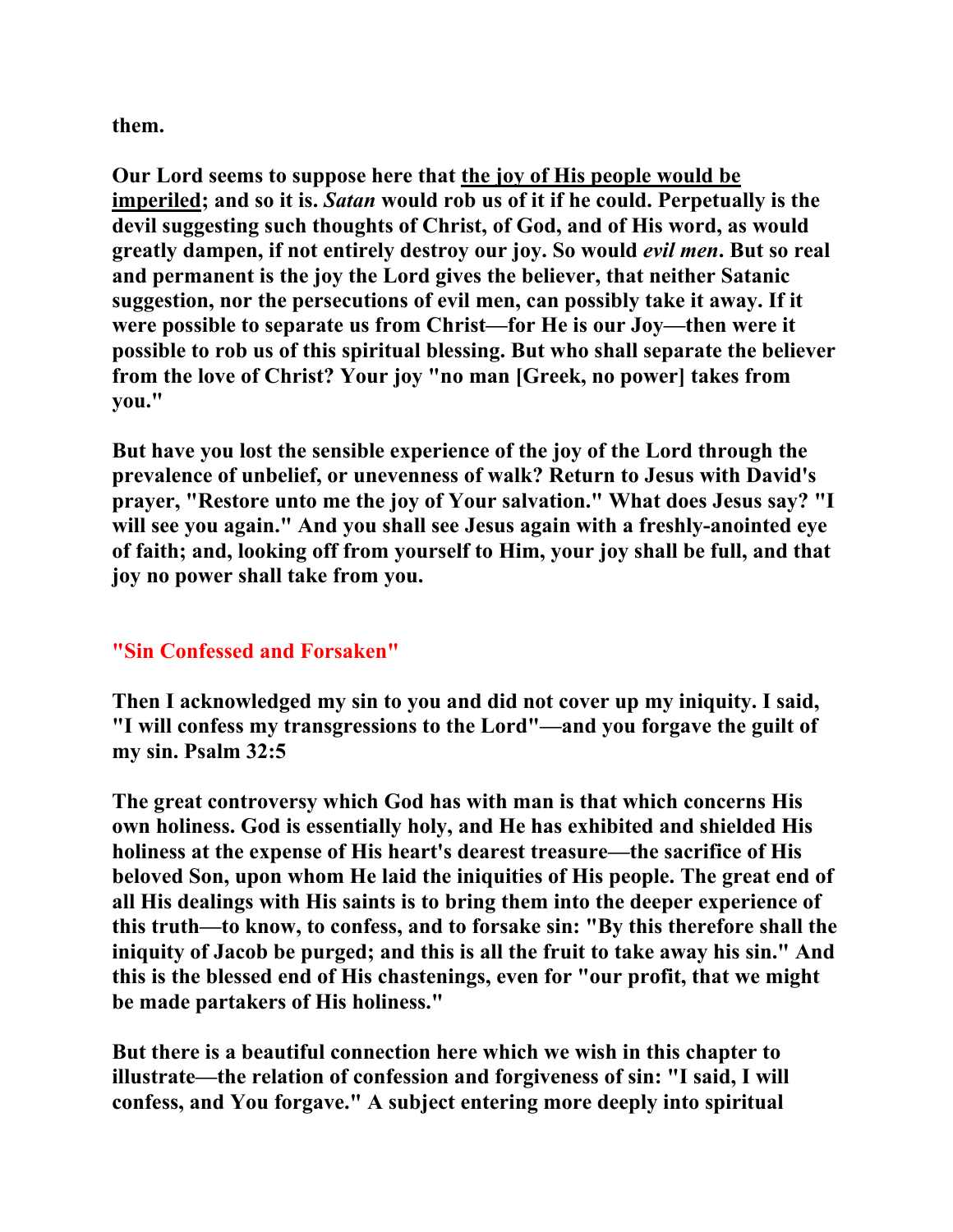**religion does not invite our attention than this. You will observe that** *a heartfelt acknowledgment of sin to God is closely connected with His full, free, and immediate remission of that sin.* **Men endeavor to sever these two by substituting a general and spurious acknowledgment of sin, and so cherish a general and spurious notion of the pardon of sin. But what God has thus joined He will never disannul. He will bring it home to the consciences of His own people, that** *a true, heartfelt acknowledgment of sin shall ever be connected with a clear sense of the full forgiveness of that sin.* **We consider the subject in its three particulars:** *penitence—confession—forgiveness.*

### **PENITENCE—**

**Language could not be stronger in expressing the deep conviction of sin as employed in this passage. David seems to exhaust the vocabulary of words: "my sin" "my iniquity" "my transgression" and, as if to crown it, "the iniquity of my sin." Here was no floating upon the surface of sin. Here was no attempt at that refining away of sin by those nice distinctions which some minds are prepared to make. Here was no scanning the sin of others, which the great mass are so ready to do, to the blinding and hindering of their own.** 

**Mark this, my reader, that** *man who is most ready to uncover the sin of another, is the most ready to conceal his own.* **The Pharisee had many stones to cast at the poor trembling woman whom they dragged into Christ's presence, but not one to cast at themselves! But when Jesus turned the light in upon their own consciences, in a moment they were silent, and went out one by one and left the guilty accuse in the presence of the Righteous and Saving One.** 

*The great mass of men know nothing of sin.* **It is appalling to think that the great and the only controversy God has with men, men are ignorant of. What is that controversy? It is sin. Why famine? why pestilence? why war? The answer is sin. If He touches you in your property, in your family, or in your person, it is because of sin, and the fruit of it all is to bring you to know and to acknowledge how exceedingly sinful you are in His sight. And you have lost the great end He had in all His dealings with you if they result not in the prostration of your whole soul before God under a sense of your vileness. For what was the** *law* **of God revealed? To demonstrate His holiness "By the law is the knowledge of sin." What is the end of the** *gospel***? To reflect His holiness still more gloriously. Bright as is the mirror of the law, the gospel is still brighter, in which we see how infinitely, gloriously holy is the Lord God. Take the sacrifice of His Son—there is the most glorious unfolding of man's sinfulness and God's holiness. When He took that sinless Lamb, that**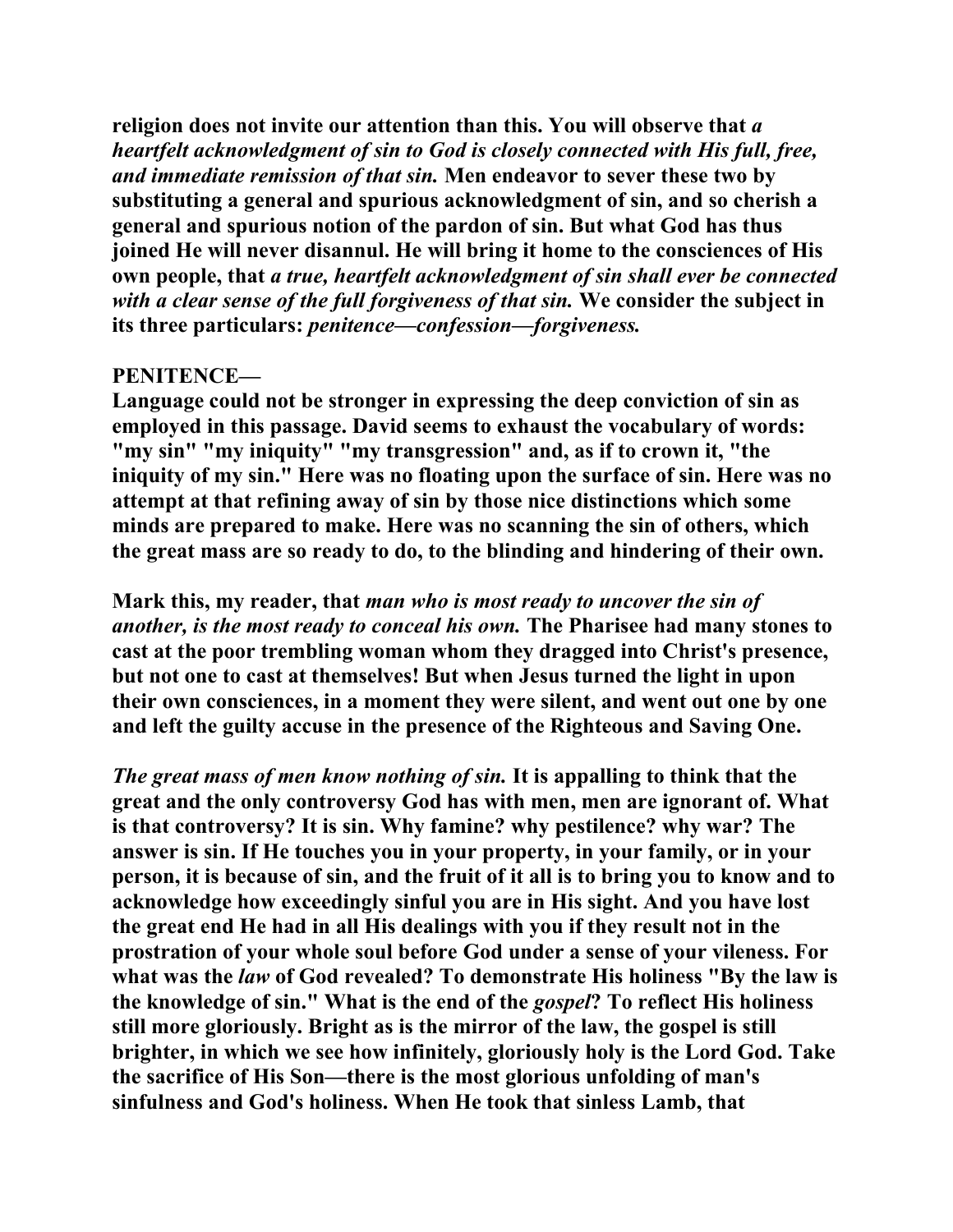**impeccable Savior, bound Him upon the altar of justice, and consumed Him with the fire of His wrath—oh, it was to demonstrate to this guilty world that He was a God of spotless holiness, and man was a hell-deserving sinner, and could not be saved but as the innocent suffered for the guilty!** 

**But now let us turn to the case of David. Oh, what music God brought out from his sorrowful soul! It is delightful to see what a personal matter David made of it. My sin—my iniquity—my transgression—the iniquity of my sin. Our sins cannot be charged to another, except only, in simple faith, to Him who bore them as our Divine Surety. The sinner is accountable to God for his own transgressions, and shall be finally dealt with—saved or condemned upon his own individual responsibility. This is one sign of true repentance for a man to see his sin to be his own, and to be brought to lay his mouth in the dust before God, and to acknowledge it, and say, "My sin."** 

**Let us now turn to the penitential acknowledgment of David of his sin to the Lord. He confessed his sin: "I said, I will confess my transgressions unto the Lord." The frequent mention by the Holy Spirit of this Christian duty, the relation in which it stands to the glory of God, and the immense blessings of which it is the channel, mark it as a matter of the greatest moment. Yet, even in the Church of God, we know of no spiritual duty upon the surface of which Christians more rest, more set aside and overlook, than this one—the confession of sin to God.** 

**We cannot but mark the hesitancy of David's mind, and consequent anguish of his soul, before he was brought to this acknowledgment: "When I kept silence, my bones waxed old through my roaring all the day long. For day and night Your hand was heavy upon me: my moisture is turned into the drought of summer."** 

**"When I kept silence,"—when he hid his sin, and refused to acknowledge it, then did all the anguish of his soul come in like a flood. Do not overlook this feature. It may be a word of comfort to some who scan this page. He was brought to this acknowledgment with great reluctance and hesitancy; it was not until God, as it were, placed him upon a rack. If you are wise and thoughtful to learn, you will see a volume of most blessed truth in this.** 

**But he was now brought to acknowledge his sin. Oh, how forcible his language! It sets forth the character of his sin: "I acknowledge my sin; mine iniquity have I not hid: I will confess my transgression;" as if he would**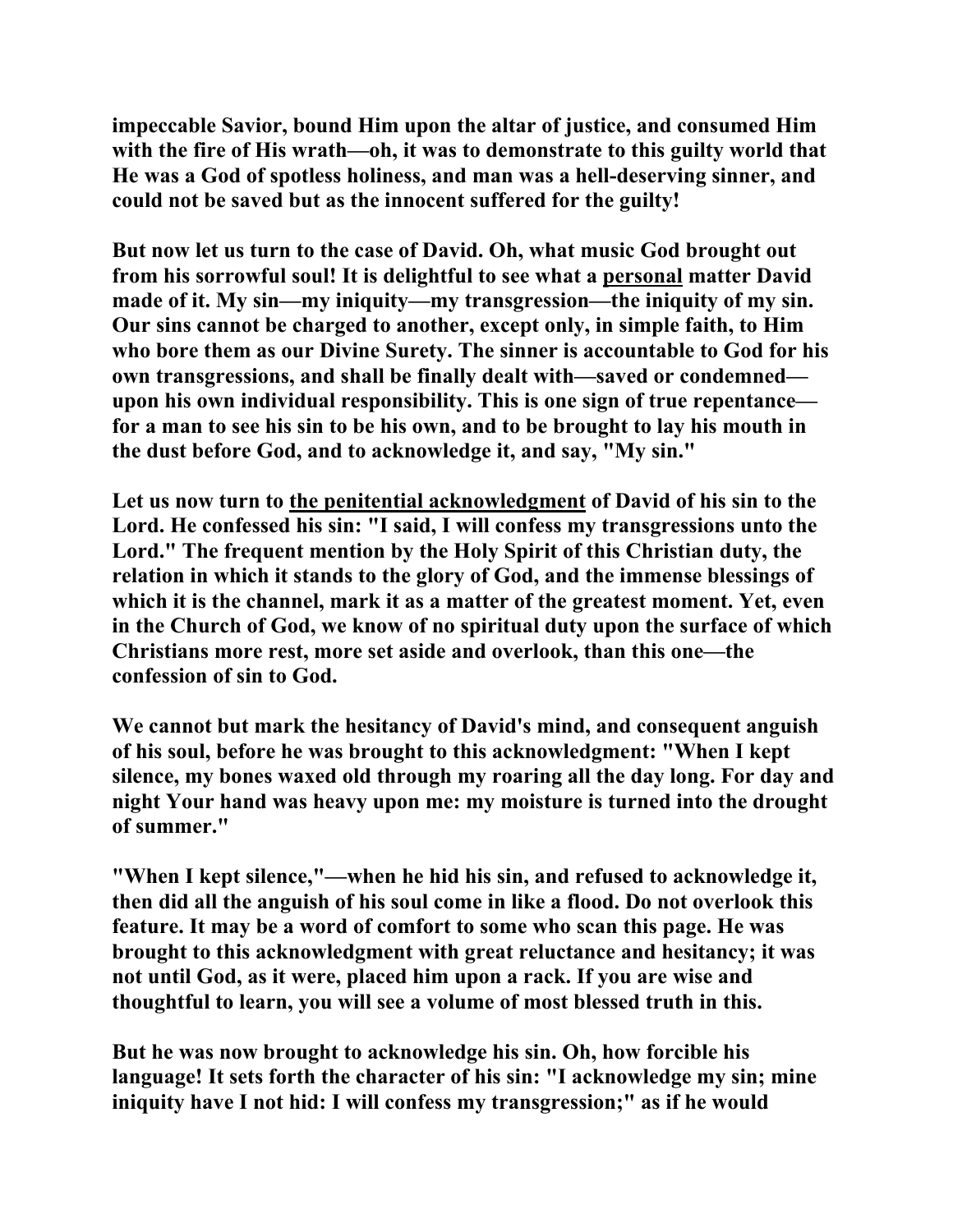**exhaust all language in setting forth the deep sense he had of the blessedness of unveiling his heart before God in confession of sin. He did not** *conceal* **his sin, as did Achan; he did not** *deny* **it, as did Ananias and Sapphira; he did not**  *extenuate* **it, as did Adam;** *but he frankly, fully, and freely acknowledged it.* **We have a striking reference to Adam's attempted concealment of his sin in Job 31:33. Job is speaking of his frank acknowledgment of sin; he says, "If I covered any transgressions as Adam, by hiding my iniquity in my bosom." Now, the whole posterity of Adam just do as he did: they wrap up their sins in their bosom—a sure evidence that they belong to him. Beloved,** *sin creates a shyness of God.* **Why did Adam wrap up his sin? He was afraid of God—he shrunk from God's presence and eye. Oh yes! there is a tendency to this in every child of God. When guilt is on the conscience, he loses the filial nearness he once had, and, as it were, hides himself from God, and does not fully confess to God his sin.** 

**In explaining what true confession of sin is, I would remark, that the confession of many is no confession at all. Do you ask me why? Because it is not a minute, honest, frank acknowledgment of sin to God. What does God say? "Blessed is the man in whose spirit there is no deceit." Here, observe, deceit is spoken of in connection with the acknowledgment of transgression. How much deceit there may be in many of us in confession of sin to God, He only knows. We cannot but think there was some latent guile in Moses' confession to God in Exodus 4. God bid him go to Egypt. Moses excuses himself: "Lord, I am not eloquent; but I am slow of speech, and of a slow tongue." This was his excuse. But God knew there was something that he had not honestly, fully confessed. What was it? God tells him, "Go, return to Egypt, for all the men are dead which sought your life." Here was the secret wherefore he hesitated to go. It was unbelieving fear—an unmanly trembling for his life.** *God will have no reserves in our confessions to Him of sin. He will have us open all our hearts to Him in the same confidence with which He has opened His.* 

**But overlook not this truth, for it is of great moment—one individual may take up the confession of another, and yet be a total stranger to true confession. It was a law, under the Levitical economy, that if a man touched only the waters of purification in which another had been cleansed, he was unclean. Now, just what the waters of purification were, is the confession of sin. A man may adopt another's confession of sin, quote his language, and counterfeit his spirit, and yet be utterly unacquainted with a genuine sense and acknowledgment of sin before God. I may breathe the publican's prayer,**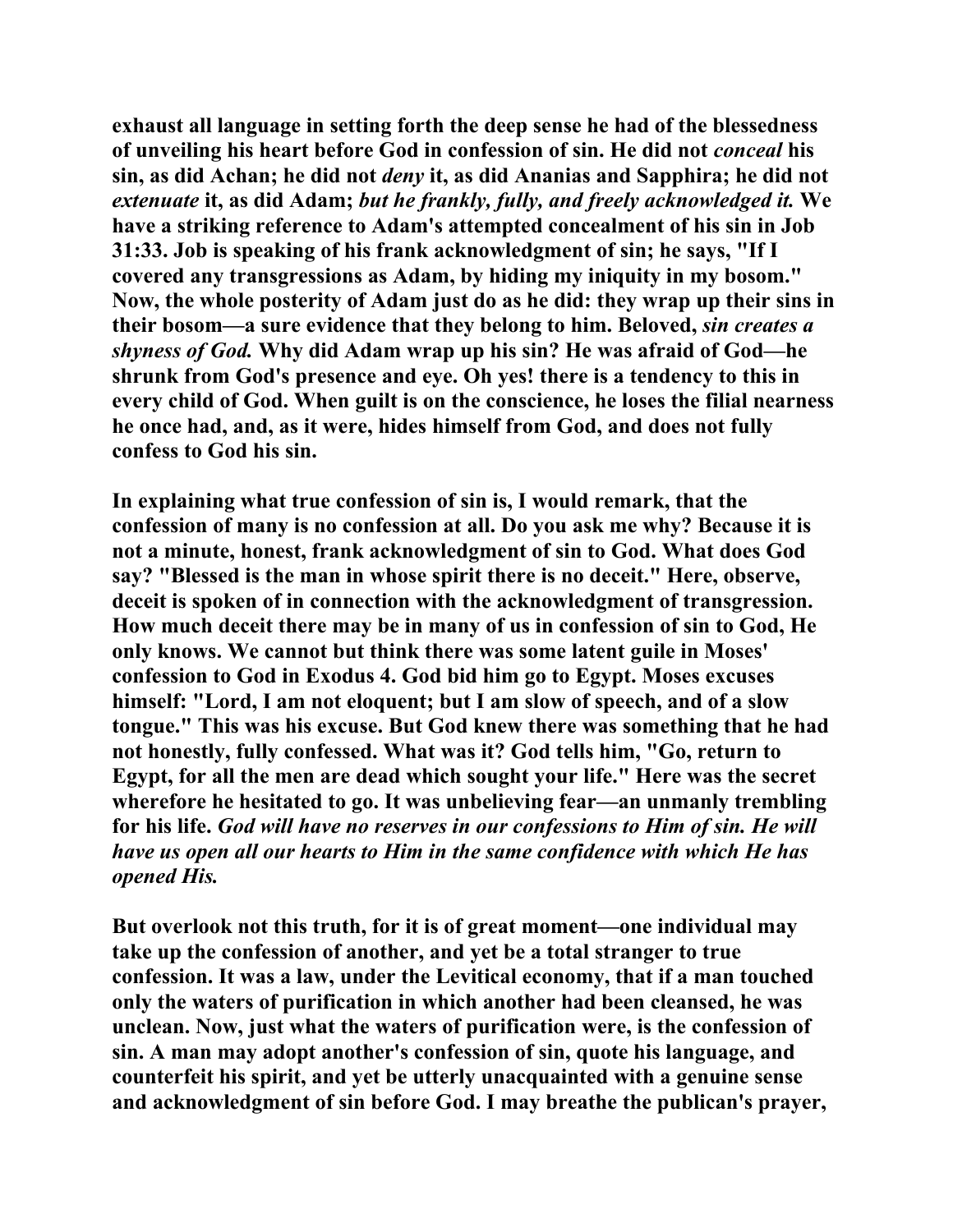**the briefest, yet the most comprehensive of all prayers; but if I have not his prostration of spirit, his profound sense of vileness, his sincere penitence, what does it avail me? On the contrary, is there not a fearful augmentation of guilt, an enormous increase of iniquity, in adopting** *a form of confession while destitute of real brokenness of heart?*

**Having endeavored to lay before the reader in what true confession of sin consists, let me place before him, in two or three points of light, the true posture of CONFESSION. We find it in Lev. 16:2I "And Aaron shall lay both his hands upon the head of the live goat, and confess over him all the iniquities of the children of Israel, and all their transgressions in all their sins, putting them upon the head of the goat, and shall send him away by the hand of a fit man into the wilderness."** *Behold the posture!* **the hands laid upon the head of the live goat, and so confessing sin. The gospel of this is glorious! What is the true posture for confessing your sin but laying your hand of faith upon Christ him self? It is beneath the cross of the Incarnate God that true confession is made—with the eye of faith upon the great oblation for that very transgression which we honestly and penitentially confess.** 

**That is a striking passage in Hos. 14:1: "O Israel, return unto the Lord; for you have fallen by your iniquity." How shall I return? comes the question from the heart. The answer is, "Take with you words." What words? Oh, take with you the words of God himself. Tell Him He has given His Son to die for sinners; tell Him there is pardon for the vilest in the blood of the Savior; and remind Him of His promises of forgiveness to the humble and the penitential soul.** 

**Beloved, great are the** *blessings* **which spring from confession of sin. Would you know the believer who has the most tender conscience, who most earnestly desires to walk uprightly, closely, holily with God? I would unhesitatingly point you to him who is much at God's confessional; who has his hand much upon the head of the Lamb; who is much where the purple stream flows; in other words, who is much in the confession of sin. He is the most searching, self-examining man; his conscience is the most tender, his enjoyment is the richest.** 

**Oh, it is utterly impossible for a child of God to be found much in the confession of sin—of what are called little sins—and not walk with a tender, honest conscience. Oh, there are no little sins! If there were a little God, if there were a little Savior, if there were a little hell, there would be little sins!**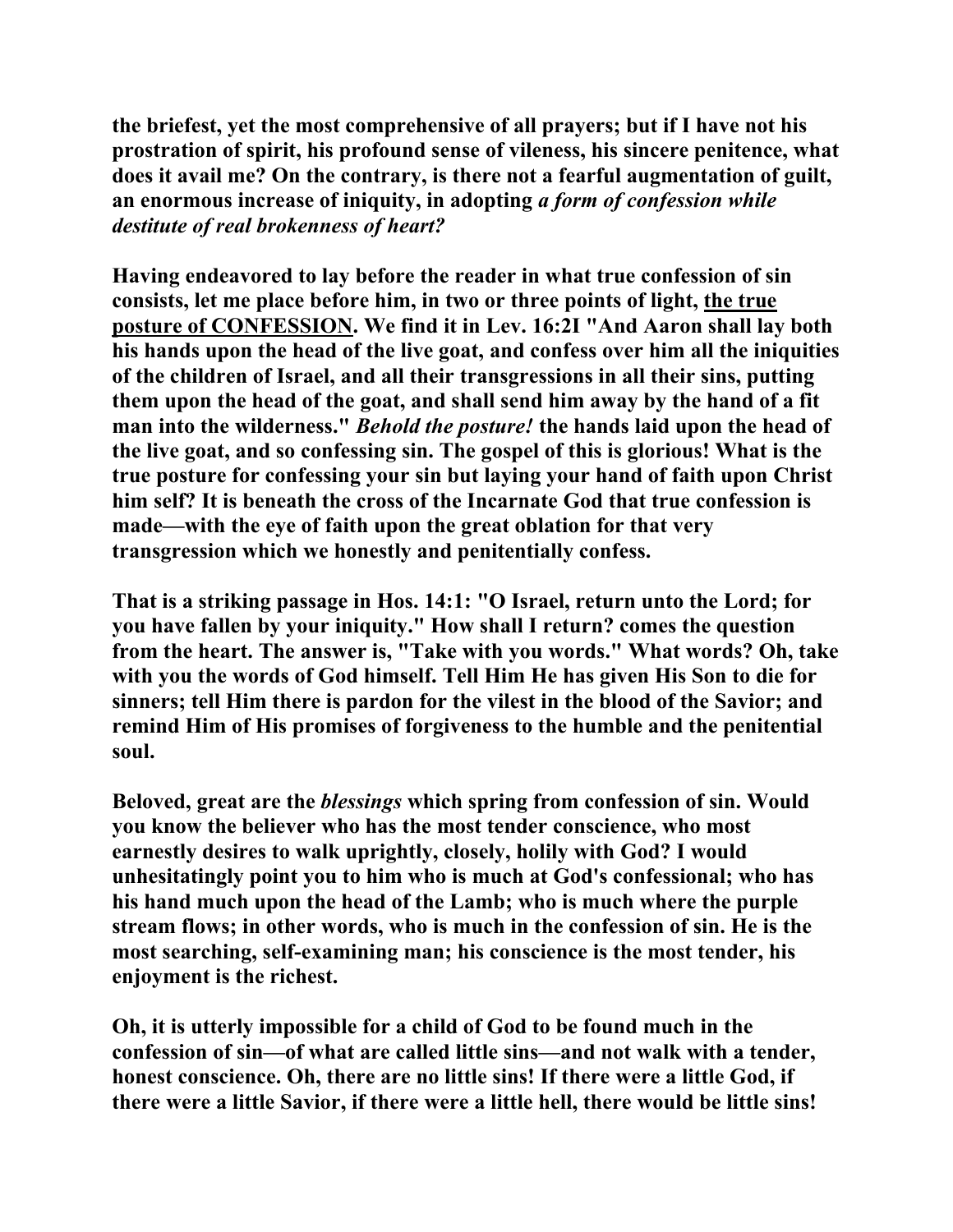**There are no little sins with God. But for a child of God to confess what are called little sins—sins which some consider as no sins, transgressions which are overlooked as the violation of human laws only, but which involve principles hostile to his own soul and to God's glory—he is the one who knows what the happy walk is.** 

#### **FORGIVENESS—**

**This brings us to the comfort which David felt in connection with, the confession of his sins. How expressive are his words: "I said, I will confess my transgressions unto the Lord; and You FORGAVE the iniquity of my sin." Ah! had he not so long kept silence, but come at once to the confession of sin, he would not have known the deep anguish he experienced. In asserting the relation which exists between the confession of sin and its pardon, let me not be misunderstood. The confession of sin is not the cause of its pardon—the moving cause is God's free, unmerited grace; it is the blood of Jesus. God pardons from the fulness of His mercy, and on the ground of the Savior's sacrifice.** 

**But the** *confession of sin is the channel by which God speaks comfort to the soul.* **There are several examples in which this is strikingly illustrated. "And David said unto Nathan, I have sinned against the Lord"—there was the acknowledgment. "And Nathan said unto David, The Lord also has put away your sin"—there was the forgiveness. That, too, is a striking passage—"I have declared my ways, and You heard me." I declared my ways—I confessed my sin; my ways have been crooked, but I declared them, and You heard me. Oh, what a God thus to bow down His ears to such an acknowledgment!** 

**Those are precious words in John's epistle, "If we CONFESS our sins, He is faithful and just to** *forgive us* **our sins." Believer in Christ! this is one of the most precious truths that could engage your thoughts—the connection between the honest and heartfelt acknowledgment of sin, and** *God's full and free forgiveness written upon the conscience.* **When was it the father rose to welcome home his child? was it not when he said, "I will arise, and go to my father, and will say to him, I have sinned?" The moment the father heard the echo of his voice, he went out, and advanced to meet and welcome back his child. If you want to know** *the sense of pardoned sin in your conscience***, you must know what the honest and sincere confession of that sin is beneath the cross.** 

**In closing, let me remark, that it is possible this subject may address itself to**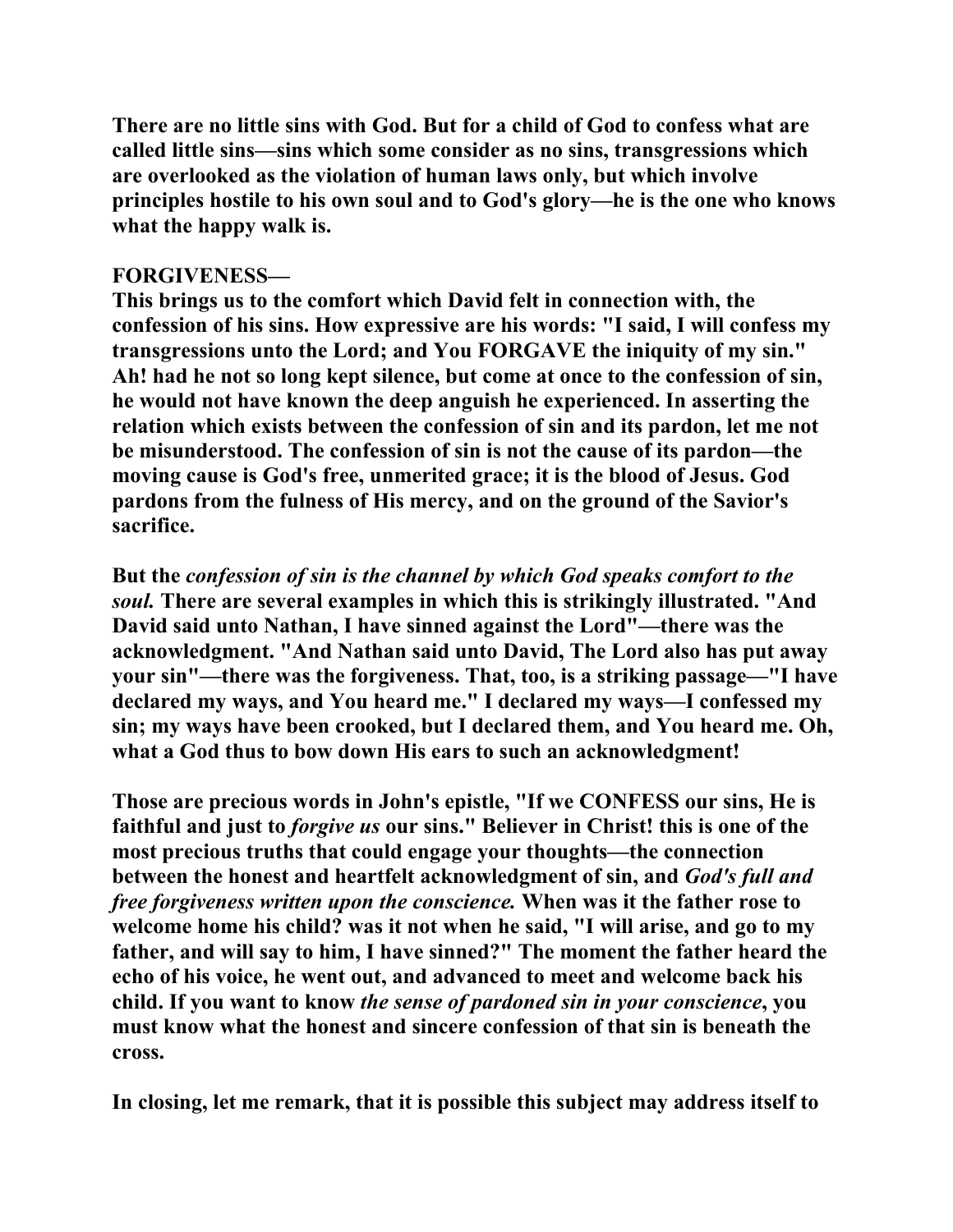**those who are living in a** *mere formal confession of sin***. Do not over look our reference to the waters of purification.** *Beware of mere cold, premeditated forms of confession!* **Multitudes use them without any enlightened sense, with no real or true acknowledgment of sin. Do not be deceived. You may read Daniel's confession over and over again without Daniel's repentance. You may repeat the publican's prayer a thousand times, and know nothing experimentally of the publican's real confession.** 

**Have you really felt your sins to be a burden? Have you truly felt the plague of your heart? If so, you will not rest in a** *mere form* **of acknowledgment, but will find thoughts, and feelings, and words welling up from the lowest depths of your soul, to express to the Lord that you feel yourself to be a poor, helldeserving sinner; casting yourself upon the mercy of God in Christ Jesus.** 

**This subject, also, may address itself to many who are entire strangers to all confession of sin whatever—who have never really bent the knee before God in prayer and contrition for sin. But oh, living and dying without a real conviction and confession of sin before God, hell must be your portion! There is no escaping this awful conclusion. No man enters heaven who has not found, beneath the cross, the ear of a sin-pardoning God; who has not laid his hand of faith on the head of the atoning Lamb, acknowledging his guilt, and accepting in faith the blood that effaces it.** 

**To God's saints would I say, In all your sins and conscious departures be beforehand with Satan. Do you ask what I mean? Satan is the great accuser of the brethren; and if you do not accuse yourself, Satan will accuse you, and you know what his accusations are! Go and accuse yourself before God; give your adversary no opportunity, but, anticipating his indictment, go and confess your sins before the Lord; and oh, you shall know what it is to meet the glance of a sin-pardoning Father, and shall know the "blessedness of the man whose transgression is forgiven, whose sin is covered."** 

**To this thought we would add a kindred one: By this confession of sin you will disarm God of His judgments; for, "if we judge ourselves," says the apostle, "we shall not be judged." If you do take the judgment-seat against yourself, you shall stay His chastening hand; for all His corrections are to this end, that you may see and acknowledge yourself to be a sinner. What was the end of all Job's trials? It was found in one brief expression: "I am vile; wherefore I abhor myself, and repent in dust and ashes." But if you are found confessing sin, not wrapping it up in your heart, but going to the slain Lamb, traveling to**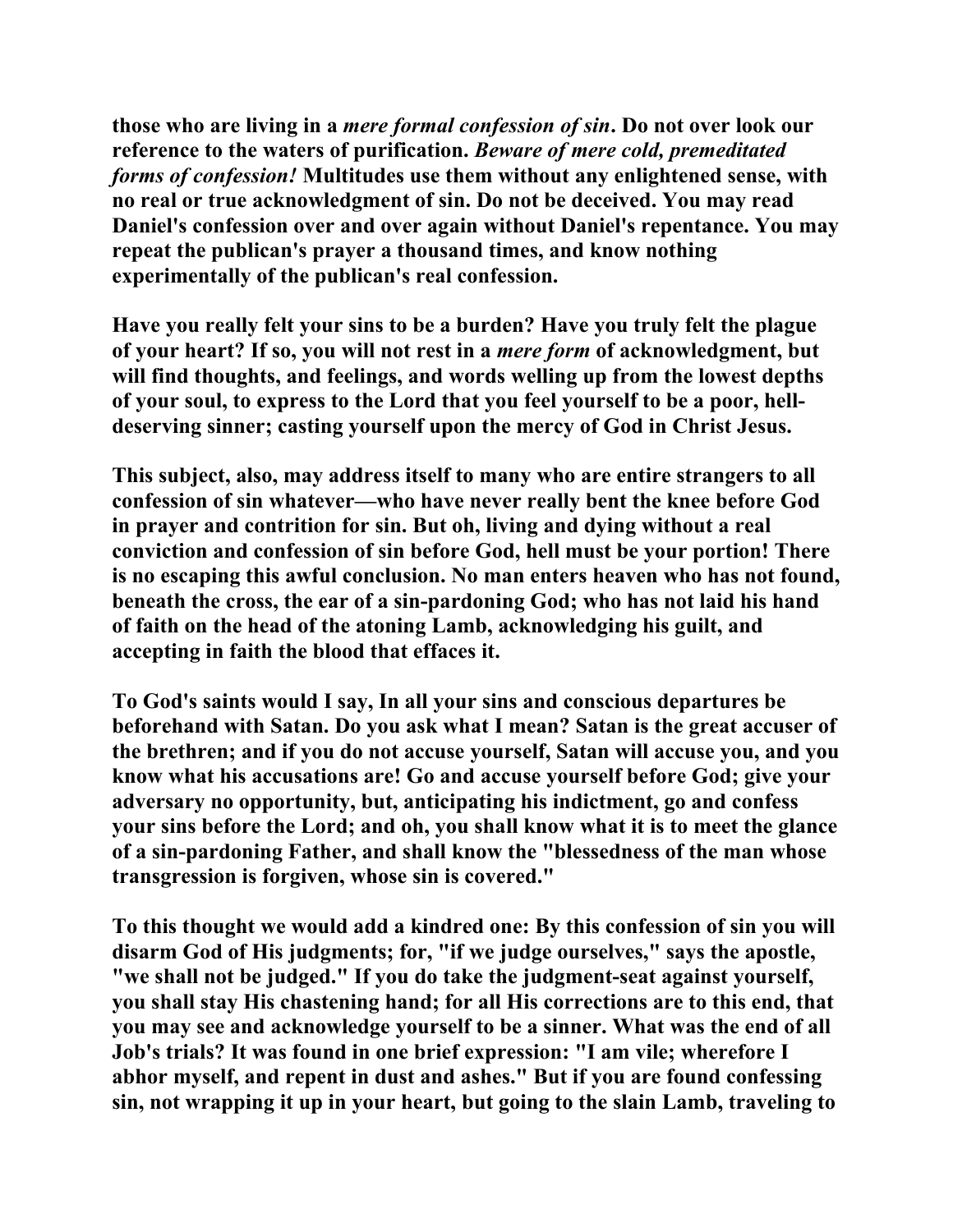**the blood of atonement, and, as a child, opening all your heart to God, God will stay His chastening hand, and, instead of covering you with the dark cloud of His anger, He will sun you with the radiant smile of His love.** 

**Then I acknowledged my sin to you and did not cover up my iniquity. I said, "I will confess my transgressions to the Lord"– and you forgave the guilt of my sin.** 

**"ONLY ACKNOWLEDGE YOUR INIQUITY." Jer. 3:13.** 

# **The Man of God under Reproach**

**Many there be which say of my soul, There is no help for him in God. Selah. But thou, O Lord, art a shield for me; my glory, and the lifter up of mine head. Psalm 3:2-3** 

**Many are saying of me, "God will not deliver him." But you are a shield around me, O Lord; you bestow glory on me and lift up my head. Psalm 3:2-3** 

**So many are saying, "God will never rescue him!" But you, O Lord, are a shield around me, my glory, and the one who lifts my head high. Psalm 3:2-3** 

**Here was a man of God in circumstances of, perhaps, one of the keenest trials that could touch the heart. What was David's position when he breathed out his soul thus to God? He was a fugitive from his throne, a wanderer from his kindred—the son of his heart, his idolized Absalom, plotting treason against the kingdom, and thirsting to imbrue his hands in his parent's blood. Leagued in this plot were his confidential counselors and bosom friends; while the feeling of the populace seemed to favor this treachery of his son. But in the midst of it all his faith triumphed, as faith, if it be the faith of God's elect, though it be tried as with fire, always will triumph.** 

**We are now about to contemplate, perhaps, one of the most instructive pages in the remarkable history of this man of God. The subject seems to present itself in two points of view: THE PAINFUL REPROACH with which the enemies of David sought to afflict his soil: "Many there be which say of my soul, There is no help for him in God;" and THE POSTURE OF HIS SOUL BENEATH THAT REPROACH: "But you, O Lord, are my shield, my glory, and the lifter up of mine head."**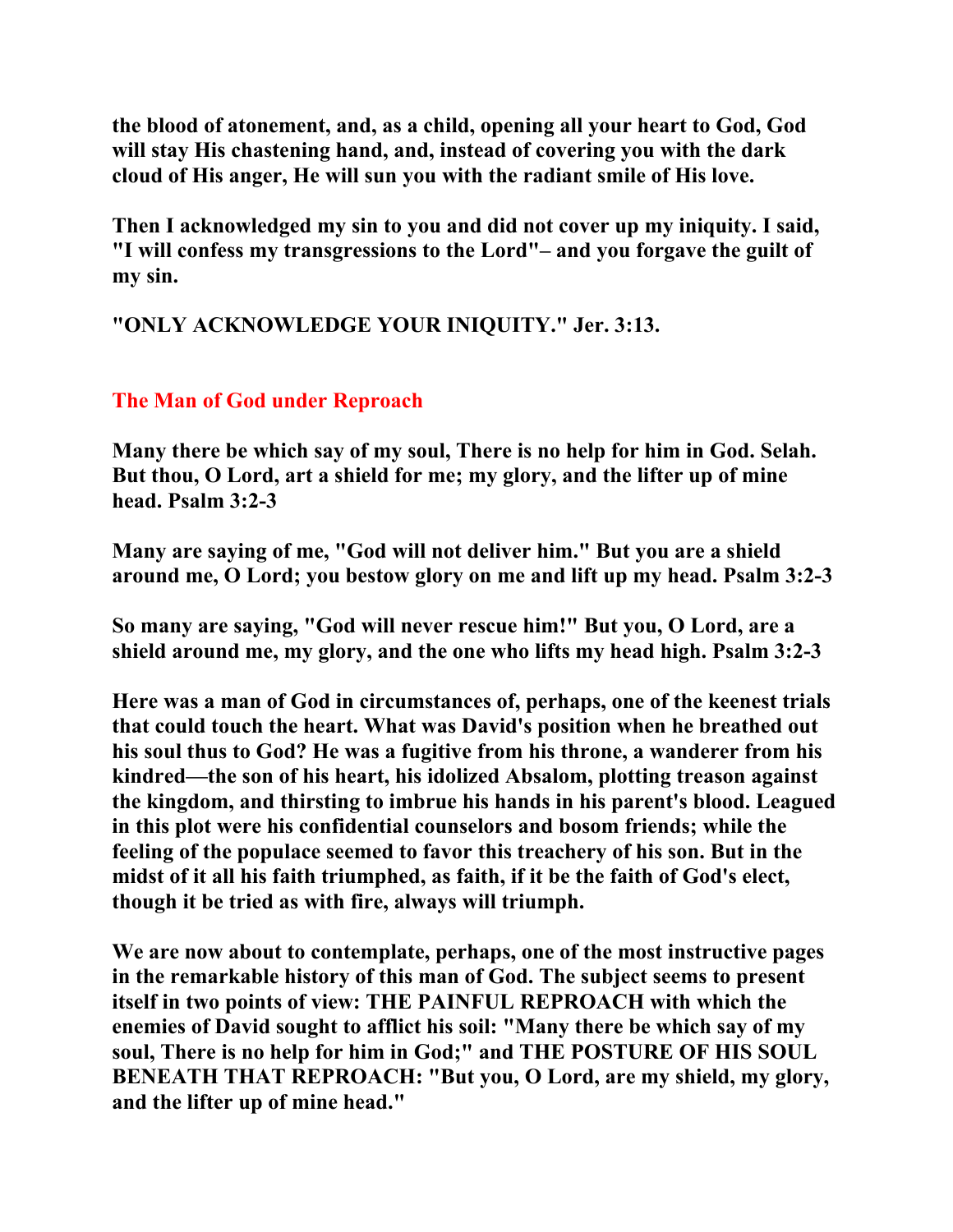**It was A PAINFUL AND MALICIOUS REPROACH with which his friends thus taunted the tried and troubled soul of this man of God. In their view his case was forlorn and desperate. They saw his son plotting the downfall of his kingdom, and seeking to walk over the murdered body of his own father to the throne. They saw the huge billows of trouble rolling over the soul of the king of Israel and, to their short-sighted view, he had no avenue for escape. But, what was to David's heart a sword piercing yet deeper than all, was the declaration that God was his enemy; that even the heart of infinite love was closed against him, and the arm of infinite power too short to reach his case.** 

**To assail his throne, to touch his person, were as nothing to David compared with limiting the love and restraining the power of his own covenant God. This was the bitterest element in the cup which now touched his lips; this the keenest thrust with which they pierced his heart: "There is no help for you in God."** 

**Now, is the case of David a solitary one? Does he stand alone, beloved, in this remarkable feature of Christian experience? Ah no! it is but a type, more or less vivid, of the experience of every man of God; of all who are partakers of the Divine life, and who share in the sure mercies of David. Where is the path trodden by a believer in Jesus that has never been trodden before? If, my reader, the footprint of no fellow traveler to glory is seen, there is yet a deeper and a broader footprint. It is not the footprint of the sheep, but of the Shepherd of the sheep. And it will be found recorded in Matt. 27:42, 43. Christ was now hanging upon the cross, suffering in your stead; and His enemies thus taunted Him, "He saved others, Himself He cannot save. He trusted in God, let Hint deliver Him."** 

**Behold the footprint of Jesus! If we see not David, we can see David's Lord tracing the very path along which He leads His own chosen and beloved flock. There hung the Son of God in the weakness and desertion of His human nature—His enemies taunting Him—betrayed by one disciple, denied by another, forsaken by all. But far beyond this,** *the darkest cloud of all was the veiling of His Father's countenance, the hiding of His Father's smile***; and now, in the depth of His soul's agony, they cast the taunt into His pale and quivering face. Oh, beloved, how deeply instructive to our soul is this part of our subject! Oh that, while we meditate, there may be the inward power of God the blessed Spirit, going with the truth, writing it upon our hearts! But turn we again to God's saints.**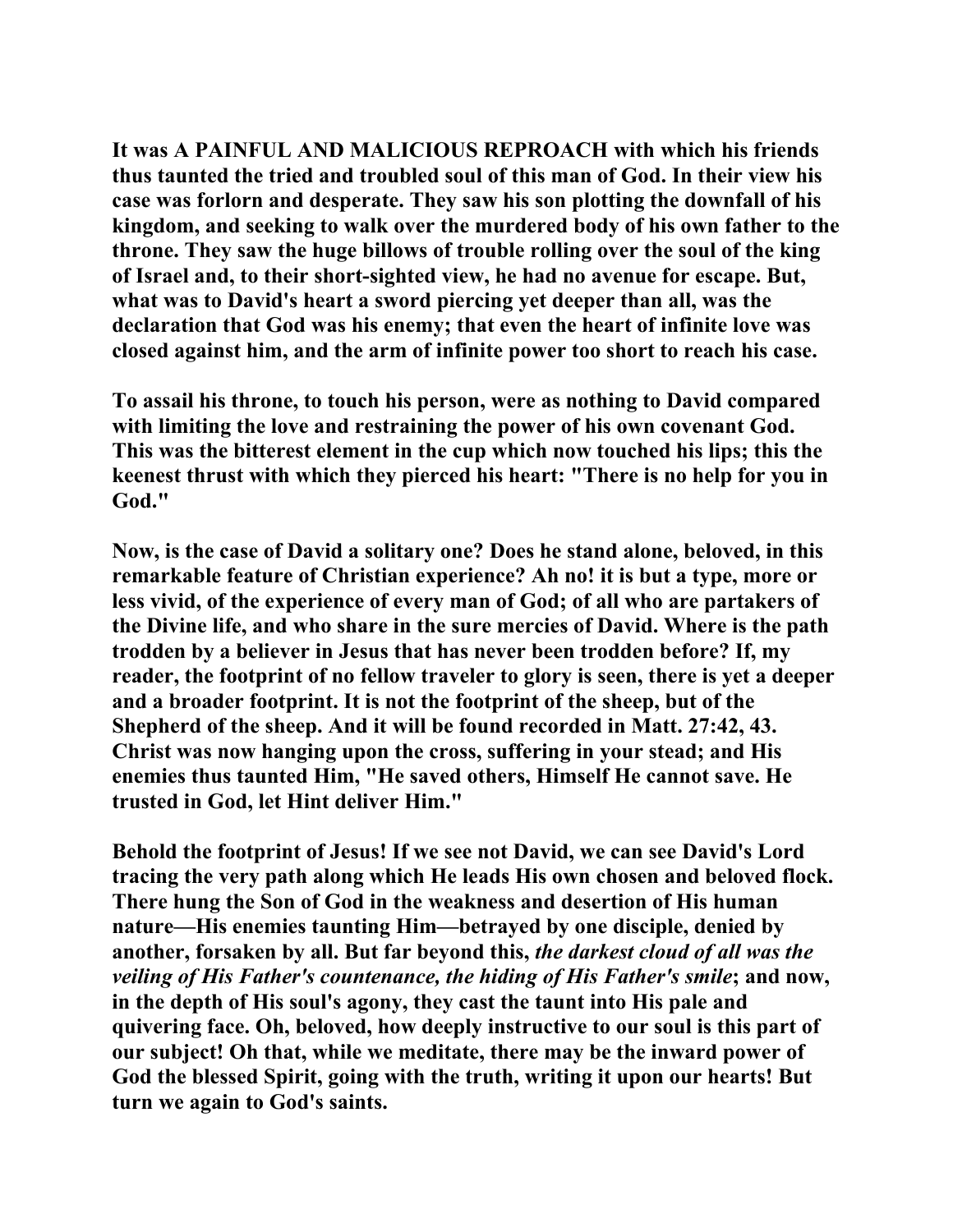**Under what circumstances are we sometimes exposed to this malicious taunt of our enemies? It is a common suggestion of Satan to poor sin burdened, Christ-seeking souls, that there is no salvation in Christ for them, though there may be for others. Doubtless, some who ponder this page can bear testimony to this truth, that such was just their case when they first set out in the Divine life. This was just their temptation and their stumbling block. "I know He saved others; I know He saved Saul of Tarsus; but will He save me? I know there is salvation in Christ for poor sinners; but will Jesus save me? My case seems so peculiar—is there salvation in Christ for such an one as I, who have stifled so many convictions, resisted so many warnings, and disregarded so many invitations?"** 

**Where did these thoughts come from? Oh, they came from your greatest enemy, who seeks to retain you in his power, and to close up your path to the cross. Taking advantage, too, of the Divine chastisements, how often does Satan** *represent God as hostile to the believer!* **He corrects us, and we thank Him that He does, for there would be lacking one of the strongest evidences of your sonship were you exempt from the discipline of the family. Thus, next to the inward witness of the Spirit, we may place the parental discipline of our God. But Satan, taking advantage of the sorrow of the trial, suggests "See how He tries you! What! Is this like a God of infinite love and wisdom? Is this like a Father?" And how ready is unbelief to second these malicious reproaches and accusations of Satan! How prompt our unbelieving heart to suggest the inquiry, "Can God—will God help one now?" Ah, how often have we echoed Satan's cruel taunt, "There is no help for you, my soul, in God."** 

**But we turn to the answer. And in doing so mark, in the outset, a most instructive fact in the experience of David under this smarting reproach. Oh, it is worthy of your profoundest study. What is the fact? He appeals to God. Where else could he flee? There was no help for him in man. The crystal cistern of** *created* **help was now flowing fast away, and was well-near dried. But he approaches God. With one breath he falsifies their accusation. They told him, "There was no help for him in God." His soul turns to that very God they denounce, and he exclaims, "You, O Lord, are my shield, my glory, and the lifter up of my head."** 

**Saints of God! I have remarked that this part of his experience is worthy of your profoundest study. To see David at the very moment when his unbelief might have succumbed to the assertion of his enemies, moving towards, and**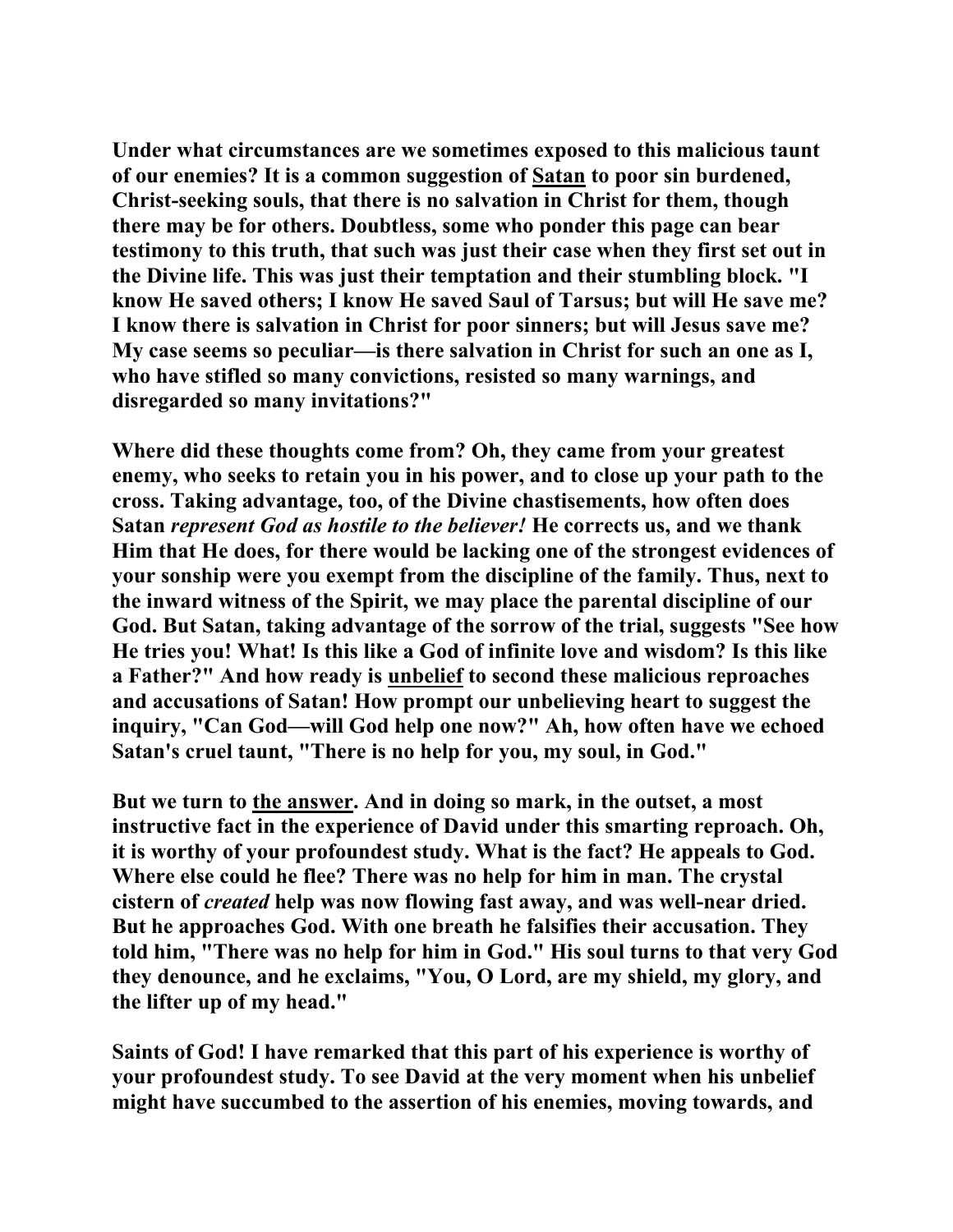**appealing to that very Jehovah whom his friends were reviling—oh, it is a most instructive and consolatory spectacle!** 

**Now, observe WHAT GOD REALLY IS TO HIS PEOPLE and oh may the Spirit lead us into this truth! Notwithstanding the malicious taunts of your enemies, what, my reader, is God really to His people? Just what He was to David: "You, O Lord; are my shield, my glory, and the lifter up of my head." Take that one piece of the Christian's armor—the shield: What a Divine protection is here! GOD is our shield.** *All the perfections of Jehovah encircle the child of God. The very heart of Jehovah encloses and encircles him. The arrow must first pierce the heart of God before it reaches the man of God.*

**And what a shield is the Lord Jesus! See how blessedly He revealed Himself to His trembling servant "Fear not, Abram, I am your shield." And who was this? It was Jesus—that same Jesus who appeared to the banished apostle in the Isle of Patmos, and said, "Fear not; I am He that lives and was dead, and ant alive forevermore." Oh, what a shield is Jesus! He has shielded us from the curse of the law—from the vengeance of justice—from the power of sin and from the very pit of hell.** 

What more? "You are my glory." What is the true glory of the believer? Not **rank, nor distinction, nor wealth, nor influence, nor gifts. Oh no! The glory of the believer is that he has God for his Father, Christ for his Elder Brother, and stands in the righteousness of the Savior, and all his boast and glory is in the Lord Jesus. But not only this, but His people desire to live for His glory. It is the highest ambition of the child of God to walk so as to fear, and to live so as to honor Him. Is the Lord our glory? Are we living for Him? Is it our glory to lay ourselves out for Him? Then, "My soul shall make her boast in the Lord."** 

**What more do the saints need? Is it deliverance? They have it—"The lifter up of my head." See how God lifted up David's. It hung with shame for Absalom. The man of valor, who had slain Goliath was now fleeing from his child, but God lifted him up. Oh, how low the head of the believer is laid at times, who can tell?** *Self-shame* **casts it down; the** *taunts of our enemies* **cast it down;**  *sorrow***, feeding like a canker-worm at the heart, casts it down; and that head seems as though it would never rise again! But God lifts it up, and bathes it in the sunshine of joy and gladness.** 

**Dear reader, thank God for all these assaults of your enemies. They come not**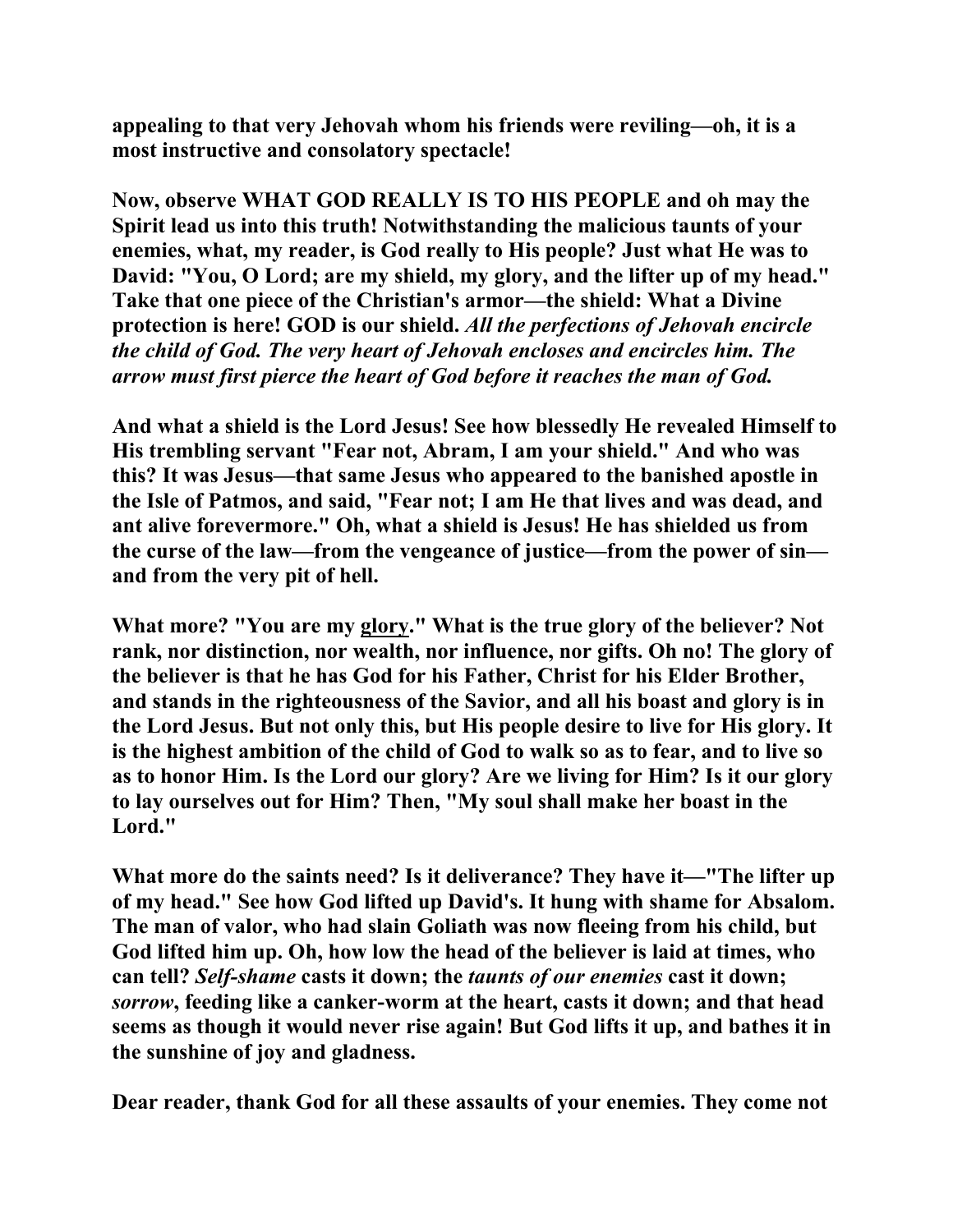**by chance, but are permitted by Him who loves you. Why are they permitted?**  *To impel you within your refuge.* **Oh, then, take your every temptation, your every false suggestion, your every trial, and let it be an argument and a plea why you should go to God; and do not forget to meet all the accusations of your enemy with God's Word.** 

**Do your enemies say, "There is no help for you in God?" God says there is help. Listen to the declarations of this: "Happy are you, O Israel: who is like unto you, O people saved by the Lord, the SHIELD of your HELP, and the sword of your excellency! And your enemies shall be found liars unto you." David proved them to be liars; Satan is a liar—unbelief is a liar—all are liars who say, "There is no help for you in God." You will not forget the sheet anchor of Luther: "God is our refuge and strength, a very present HELP in trouble." But you shall have the words of God himself: "Fear not; for I am with you, do not be dismayed; for I am your God I will strengthen you; yes, I will HELP you; yes; I will uphold you with the right hand of my righteousness."** 

**But suppose your enemy should say, "Yes, God is the help of His people when He brings them to trouble; but when they bring themselves into trouble by their own sin and folly, He leaves them"—meet them with God's own word: "O Israel, you have destroyed yourself; but in me is your HELP." Yes, there is help for you, poor believer,** *in Jesus.* **Come now to the Savior;** *take your burden to His Divine arm, your guilt to His precious blood,* **and see if there is not help in Christ for your poor, trembling, anxious soul. Oh, put your trust, saints of God, in your own covenant-God, for God will honor those who trust in Him, and will prove all your enemies to be liars; while He stands by and declares there is help for you in Himself, and so prove Himself to be a God of truth.** 

## **"Religious Progression"**

**"Brothers, I do not consider myself yet to have taken hold of it. But one thing I do: Forgetting what is behind and straining toward what is ahead, I press on toward the goal to win the prize for which God has called me heavenward in Christ Jesus." Philip. 3:13-14** 

**"No, dear friends, I am still not all I should be, but I am focusing all my energies on this one thing: Forgetting the past and looking forward to what lies ahead, I strain to reach the end of the race and receive the prize for which**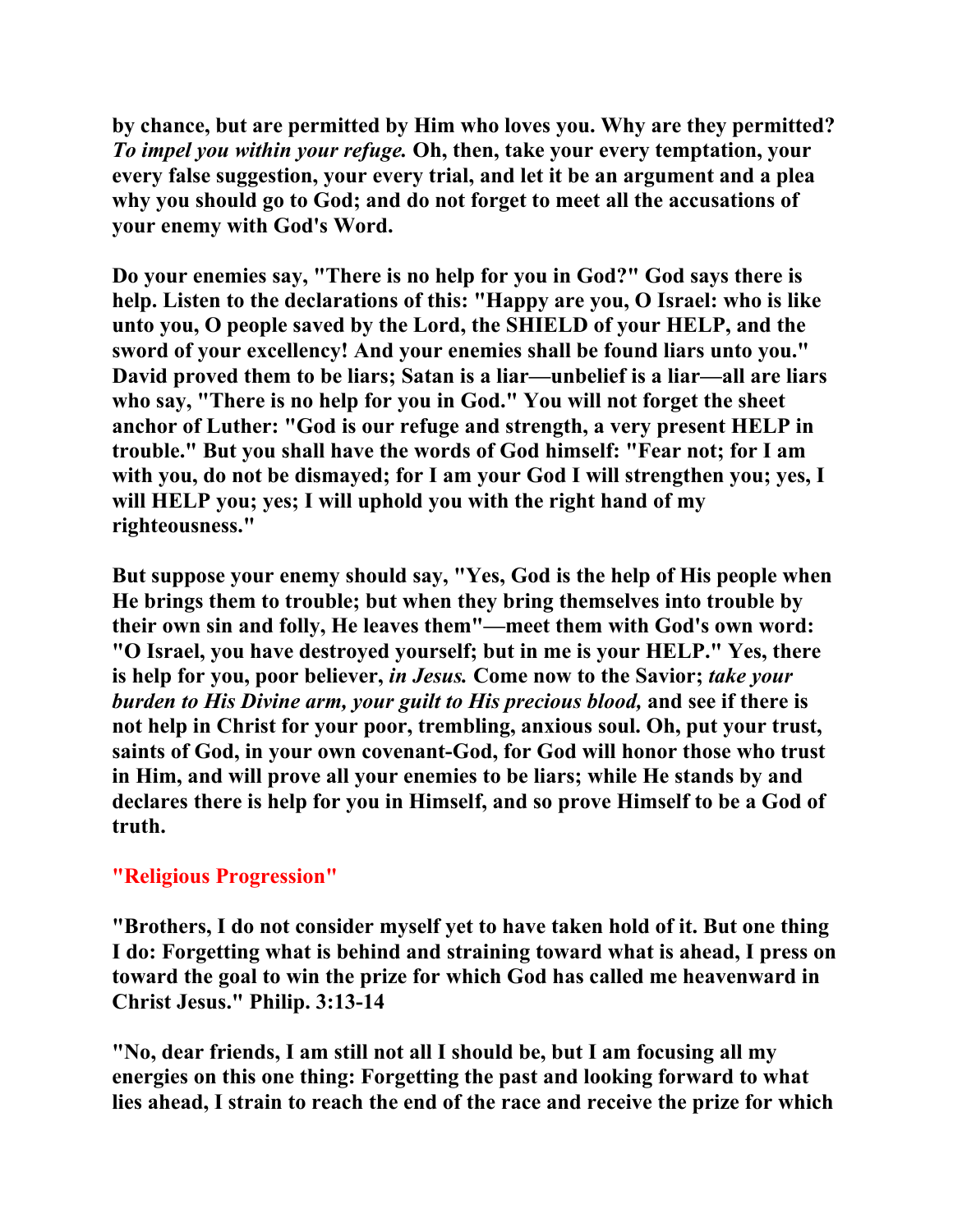**God, through Christ Jesus, is calling us up to heaven." Philip. 3:13-14** 

**We have in these words a practical comment upon a truth which often engages the anxious study of the man of God—namely,** *the difficulty of salvation***: "The righteous scarcely are saved." If any man might indolently have presumed upon the certainty of his salvation, it was Paul. So remarkable and miraculous were the attendant circumstances of his conversion, they could scarcely have left the shadow of a doubt upon his mind as to the reality of his salvation. Yet, conscious as he must have been that he had passed from death unto life, assured as he was that all who thus had passed from death unto life should enter glory, behold the noble spirit of this heavenly-minded man of God: "Brothers, I do not consider myself yet to have taken hold of it. But one thing I do: Forgetting what is behind and straining toward what is ahead, I press on toward the goal to win the prize for which God has called me heavenward in Christ Jesus." In expounding these words, let us consider THE DIGNITY—THE GOAL—THE PRIZE of the man of God.** 

### **THE DIGNITY—**

**THE DIGNITY OF THE CHRISTIAN CHARACTER is beautifully placed before us in this one phrase, "the high calling of God." Under this denomination "***the called of God***," 'the whole family' are brought, sooner or later. In their Adamic nature they are "children of wrath, even as others." In Adam, they are dead, under the curse, exposed to eternal wrath; but sooner or later, by the mighty power of God the Spirit, are they brought out of that state, and are classified as a** *called* **people.** 

**I might remark that, in a large and a very solemn sense, every man who hears the gospel is an** *outwardly called* **individual. From this truth there is no escape. No refining in theology, no plausible creed can demolish it. We should withhold from you the whole counsel of God, and be justly chargeable with blood-guiltiness, did we hold back the truth that every man and woman sitting under the sound of the gospel is, by that gospel, a called individual, and for the refusal or rejection of that call is accountable to God. We learn in Luke's Gospel, that the invitation to the great supper was sent out to** *all***—the image of the glorious gospel which the Lord, in His holy mountain, had prepared for all people." "***Many are called***, but few are chosen."** 

**Yes, my reader, nothing can release you from the solemn obligation, the awful responsibility of hearing the gospel. Your inability does not release you, your blindness of mind, your hardness of heart, do not excuse you no, if you are**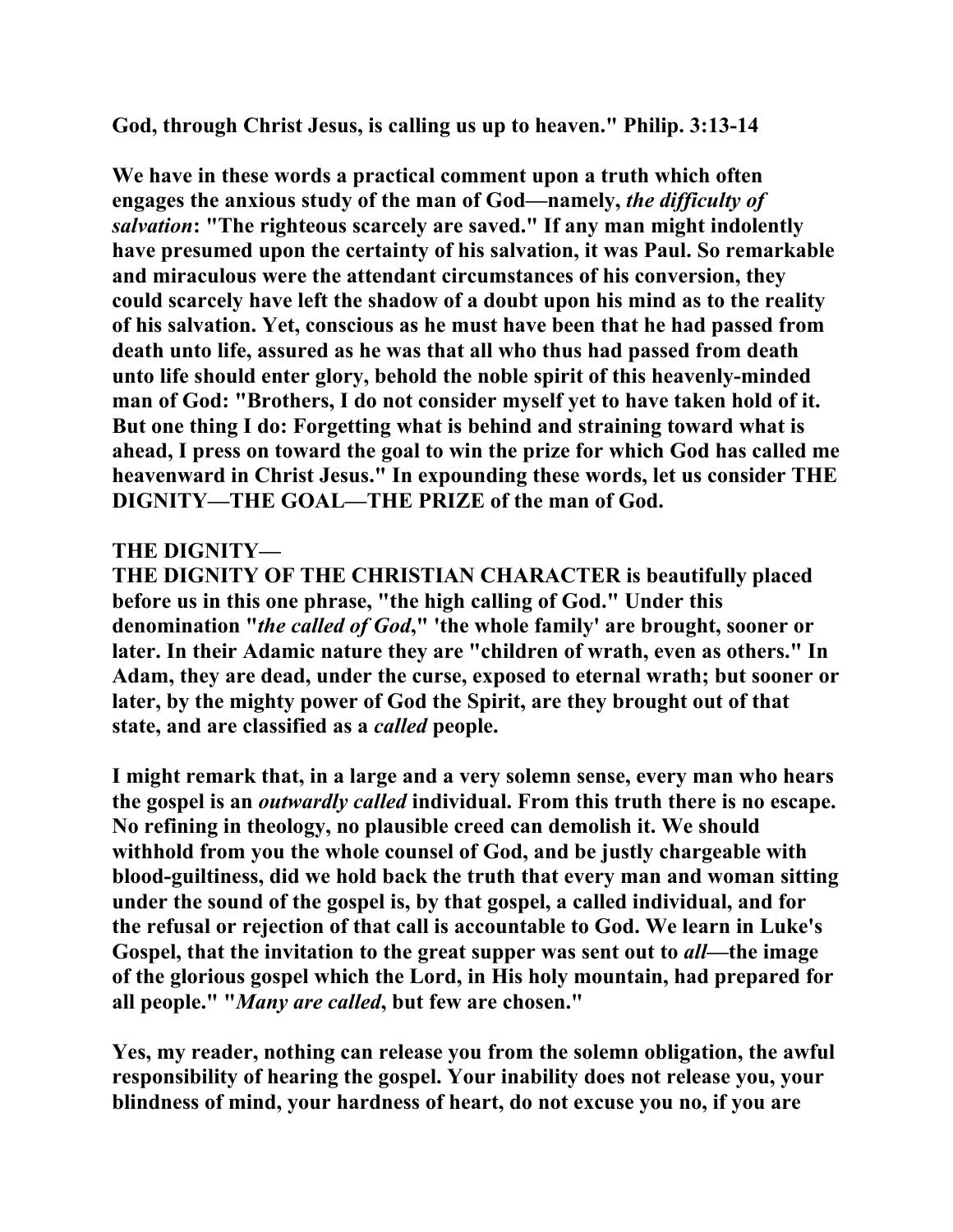**found rejecting this gospel, turning a deaf ear to the charmer's voice, trampling upon the glorious invitations of a free-grace salvation, your present excuse will but augment your future woe; and from the throne of eternal justice, where you must give an account of all the sermons you have heard, the awful voice will speak, "I CALLED, and you refused; I stretched out any hand, and no man regarded; but you have set at nothing all my counsel, and would have none of any reproof. I also will laugh at your calamity, I will mock when your fear comes." Oh, better never to have seen the light of day, or to have felt one throb of life, than to go down to everlasting punishment, having heard of Christ but to despise Him; having heard the gospel but to refuse its acceptance!** 

**But in an** *especial* **sense the saints of God are a** *called* **people. To one or two passages, in which the Holy Spirit brings out this truth so strikingly, we must beg the reader's attention. "We know," (oh yes, not because others have testified of it, but because we have felt it ourselves,) "We know that all things work together for good to those who love God, to those who are the CALLED according to His purpose." Observe, "Whom He did predestinate, them He also CALLED." We dare not break that chain, we dare not sever these links.** 

**That, too, is a striking passage in Jude, "Jude, the servant of Jesus Christ, to those who are** *sanctified* **by God the Father; and** *preserved* **in Jesus Christ, and CALLED." The apostle Peter, that dear apostle, at whose feet we would oftener sit than at any other, because he could teach us what others could not, in consequence of his fall and recovery, thus exhorts the saints; "Wherefore the rather, brethren, give diligence to make your CALLING and election sure" make it evident. Again, "Among whom are you also the CALLED of Jesus Christ," "CALLED to be saints." What truth can be clearer than this, that the saints of God are a CALLED people.** 

**It is the way God brings His banished ones to Himself. In the first Adam they are far off, "The promise is unto you, and to your children, and to all that are afar off, even to as many as the Lord our God shall CALL." Oh, how far from God were some of us when that effectual and blessed call of the Spirit reached our ears! Yet, far off though we were, we heard that call, and by God's grace we obeyed it.** 

**But look at the character of the believer's calling. Truly, it is a high calling. It is so because it is a divine and heavenly calling. It is not the calling of man, but the calling of God. It is not a calling to earthly dignity, it is a calling to a**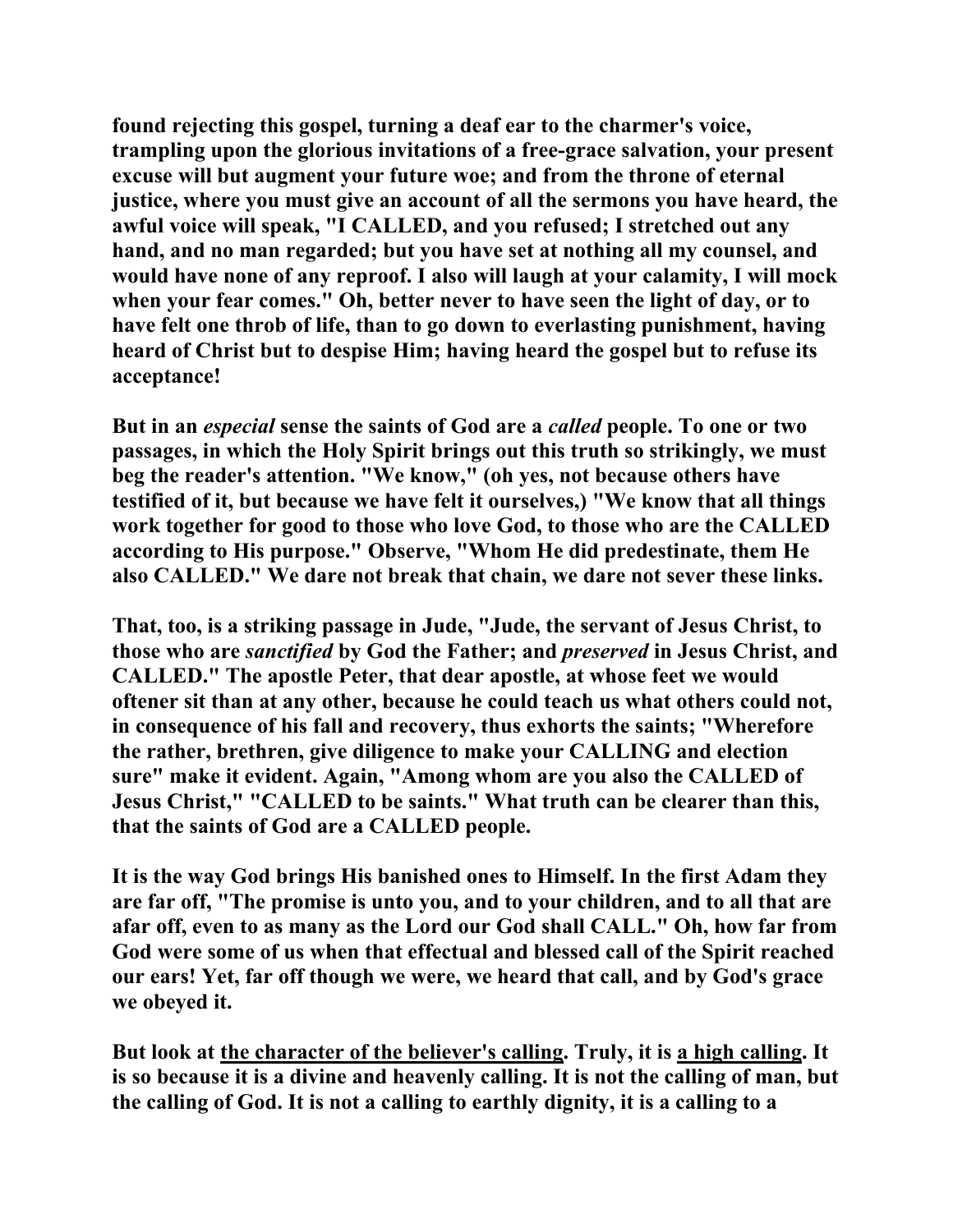**heavenly state—"the high calling of God," "called of God"—and the apostle thus addresses the saints: "Wherefore, holy brethren, partakers of the heavenly calling." Who but GOD could call us? We heard** *the outward call* **of the ministry, and resisted it; we heard** *the external call* **of the gospel, and we closed our ears against it; we heard** *the call of Providence***, and we hardened our hearts against its voice; but there came a divine and heavenly call—it came from God-I t came from heaven—it reached our hearts, and it awoke the response, "Speak, Lord, for Your servant hears."** 

**Whose voice but His can call** *the dead from the grave?* **Whose voice but His can call** *Ephraim away from his idols?* **Whose voice but His can call** *the worldling from his worldliness?* **Whose voice but His can call the** *covetous man from his covetousness?* **Whose voice but His can call** *the rebel to ground his weapons***, and become reconciled to God? It was asked of old, "Who has heard the voice of God and lived?"** 

**Oh yes; it is a heavenly calling—there is nothing of earth in it. It is heavenly in its** *origin***, heavenly in its** *nature***, heavenly in all its** *tendencies***. The** *affections* **are heavenly, the** *desires* **are heavenly, the** *heart* **is heavenly; it came from heaven, and it lifts to heaven. To what a holy relation is the believer called! Is it no honor or dignity to be called a saint? What is a saint? Take the world's definition—a fanatic, an enthusiast, all that is contemptible and ignoble in intellect! But to be called a saint is to have a place among God's holy ones; it is to be a partaker of the divine nature, to be a transcript of God's holiness.** 

**Oh, the high dignity of being a saint! of having implanted in the soul that germ of holiness that will expand until every thought of the mind, and every affection of the soul, shall be perfected in God's holiness! And what a high calling is our adoption to the relationship of children! To be called a child of God—taken into His family, and admitted to all the privileges of sons and of daughters, is the noblest relation to which the soul can be admitted.** 

**The privileges belonging to this high calling stamp its greatness. Is it no high privilege to be in a state of agreement with God?—to have the smile of your Father ever beaming down upon you? What a privilege, too, is access to God! Does God condescend to call you His child, and Himself your Father, and yet banish you from all communion? Impossible! We may live inferior to our high calling, but God never loses sight of it. He has provided for our communion, and bids us draw near. Oh, is it no privilege to take all our cares and our sorrows to our Father? to pour out our needs to Him who loves us? Esteem it,**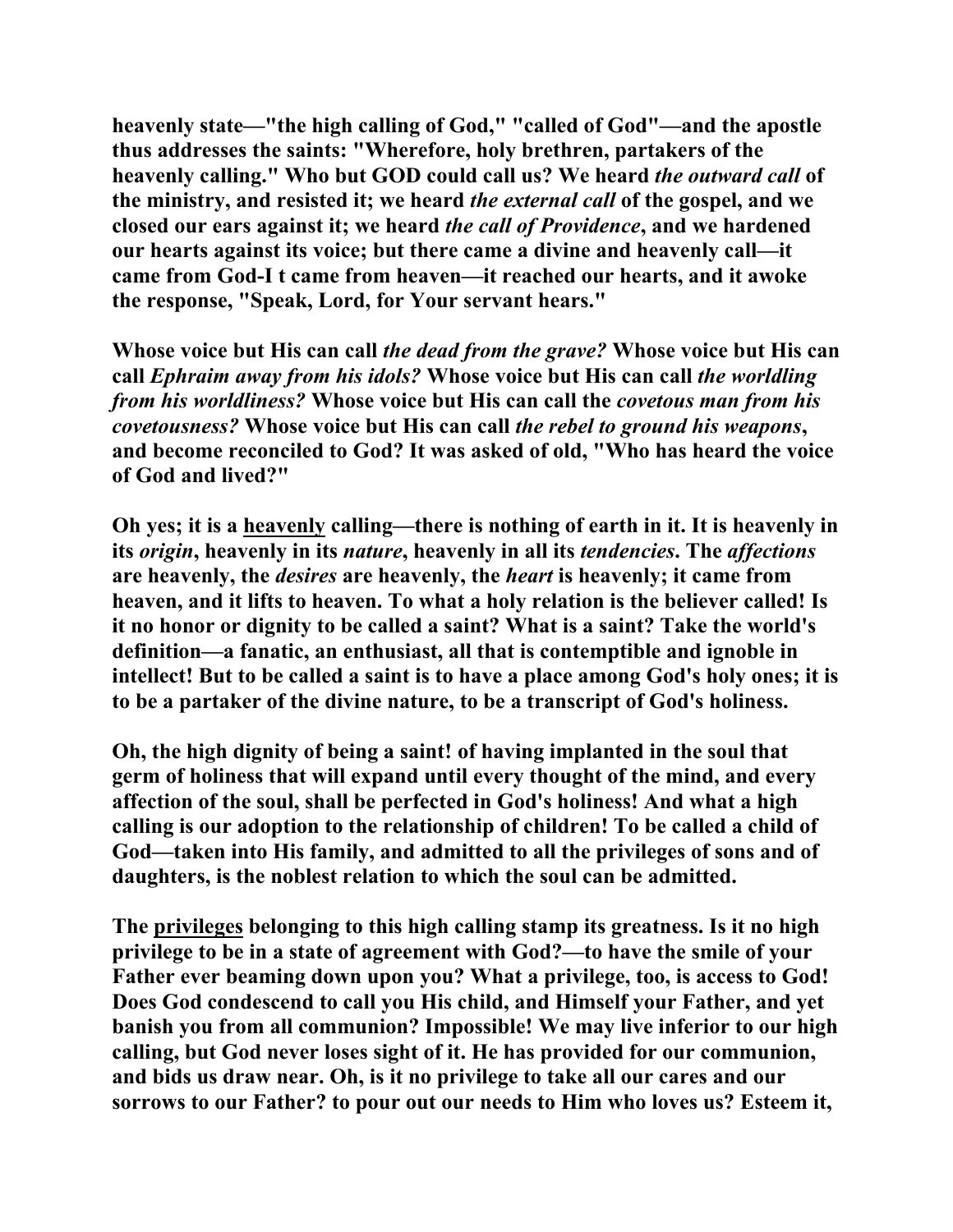**my reader, the sweetest, holiest privilege of the man of God this side heaven.** 

# **THE GOAL—**

**Let us proceed to show that** *the Lord Jesus Christ is the "mark" or goal towards which the believer should be pressing.* **Observe the state after which this man of God aimed. He strove after a loftier, holier advancement in this high and heavenly calling. See his self-renunciation "I count not myself to have apprehended." How different from the estimation which all his brethren had of him! They thought him a giant, he knew himself to be a dwarf; they regarded him as the chief of the apostles, he knew himself to be "less than the least of all saints."** 

**Learn to estimate lightly, in a sense, by the laudatory and kind opinion of man. Let it have no unholy or elevating effect upon your mind; but, when others commend you, go and lay your mouth in the dust before God. Oh, what an evidence of a man of God is this self-renunciation! No man can advance in this high calling who has not this for his starting-post. God raises us from the**  *valley***. He lifts us from the** *dust***.** *God never confers any especial honor or grace upon His children but He first lays them low.* **If God is so dealing with you now, expect an especial blessing "Brethren, I count not myself to have apprehended."** *O Lord, give us this crucifixion of self!* 

**Then observe the intensity of his soul, "This** *one* **thing I do." It was the only thing really important in his estimation—before it everything else gave way. "This one thing I do." And what was that one thing? It was advancement in his high calling—to become a holier saint, a closer imitator of Christ. All other things compared with this seemed less than nothing; and this one thing awoke the profoundest intensity of his ardent soul. Oh, were this with us the one thing, there would be less infliction of the rod, less chastening, less trial, less wounding and disappointment in the absence and failure of all others!** 

**Observe, too, his oblivion of the past: "forgetting those things that are behind." What things? His sins? Oh no! these he never forgot. His days of unregeneracy, when he thirsted for the blood of the saints? No! this he ever remembered with the deepest self-abasement. The mercies of the Lord that strewed his path? No! not one faded from his memory. What, then, would he forget?** *His past spiritual attainments; these he would not rest in.* **He seemed to say, "I will forget my past attainments—attainments in knowledge and in grace; they shall not be the limit of my spiritual progression: I will press forward as one that has not apprehended, as he who had made no attainment**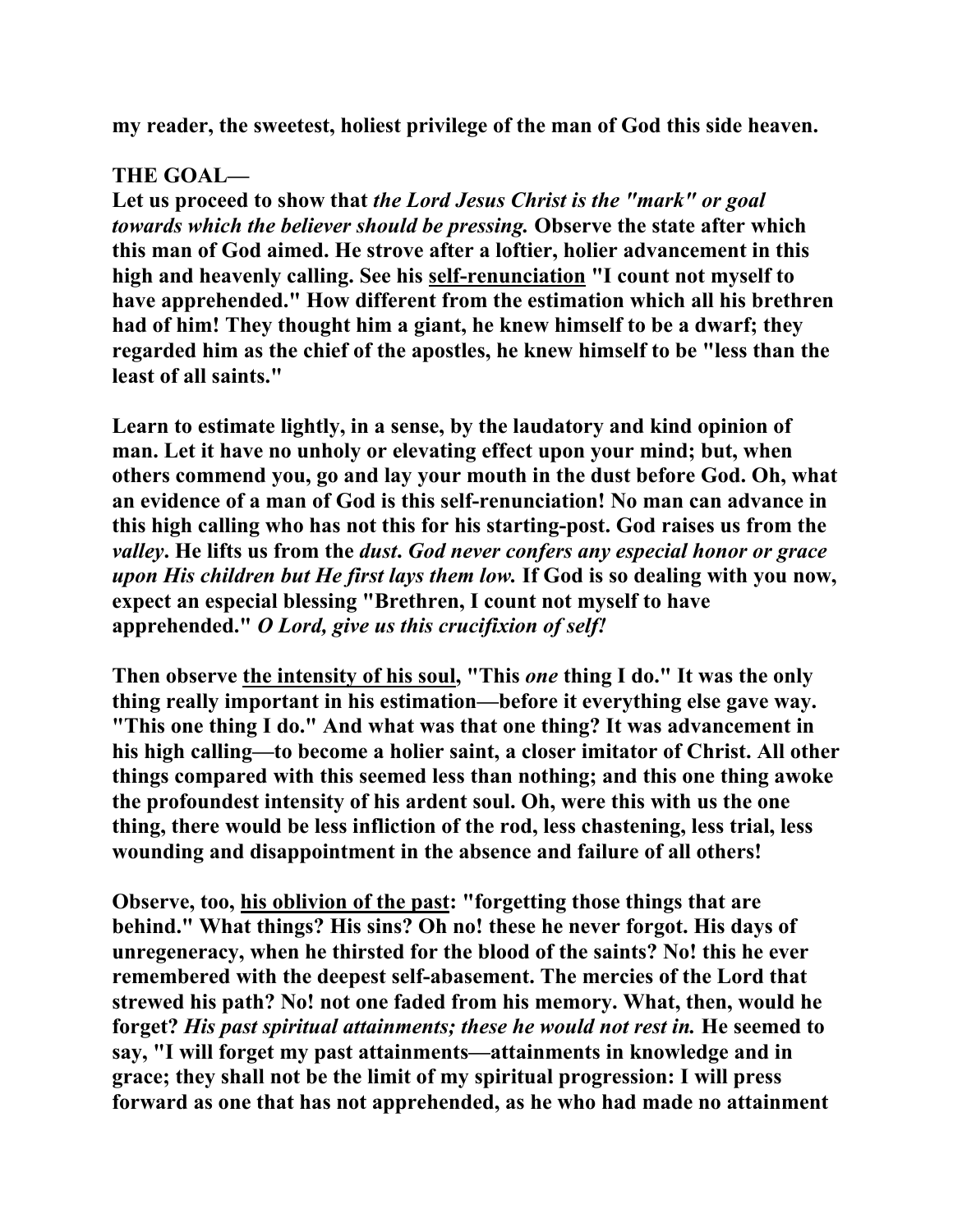**whatever in the Divine life." This was the point after which his mighty soul panted.** 

**How many Christians imagine that they have gone the length and breadth of the good land, because they have just tasted the milk and the honey, they imagine they have quaffed all the fulness God has provided? How much there is of which we, as yet, know but a little! How much we need a deeper knowledge of God—of the riches there are in Christ Jesus—of the giving up of some fond idol that has taken the place of Jesus! Forgetting the victories already won, and pressing on to still more brilliant achievements in the Christian warfare, to still profounder and loftier attainments in this high and heavenly calling, should be the one thing we do.** 

**"I press toward** *the mark***." The allusion is to him who, in the Grecian games, had his eye fixed upon the goal. His eye was not upon the prize, but upon the mark; the prize was beyond it, and so he pressed on in the race.** *What is the "mark" of the believer? What but the Lord Jesus Christ.* **Looking unto Jesus, he runs the race set before him. The original here is most expressive. The Greek conveys the idea of enlargement or scope. The Lord Jesus Christ is the scope where the believer ranges. He is the scope of both the Old and New Testament. Both point to Jesus. He is the substance and glory of both. He is the scope of the** *law***, for He is its end; He is the scope of the** *gospel***, for He is its substance; He is the scope of the** *Christian graces***, for they all spring from union to Him; He is the scope of the** *promises***, for they are all yes and amen in Him.** 

**The apostle had his eye on Jesus. He looked to Jesus while he ran: "I press toward the mark—Jesus my mark—my scope. Let us "run the race that is set before us, looking unto Jesus." How could we run without looking to Jesus, our mark? What real advance can we make looking to ourselves? But looking only to Christ, as bearing us on His heart before His Father in heaven, the most tried and the weakest child of God can press onward in the race, and attain to lofty degrees of perfection in this high and heavenly calling.** 

**This looking to the "mark" also implies an ardent desire for a close resemblance to Christ. Who can study Christ and not be, in some measure, like Him? What perfects the student in his art? A close study of his model. So our looking to Christ will, perhaps imperceptibly to ourselves, assimilate us to His image, and others beholding us will take knowledge that we have been with Christ, and learned of Him.**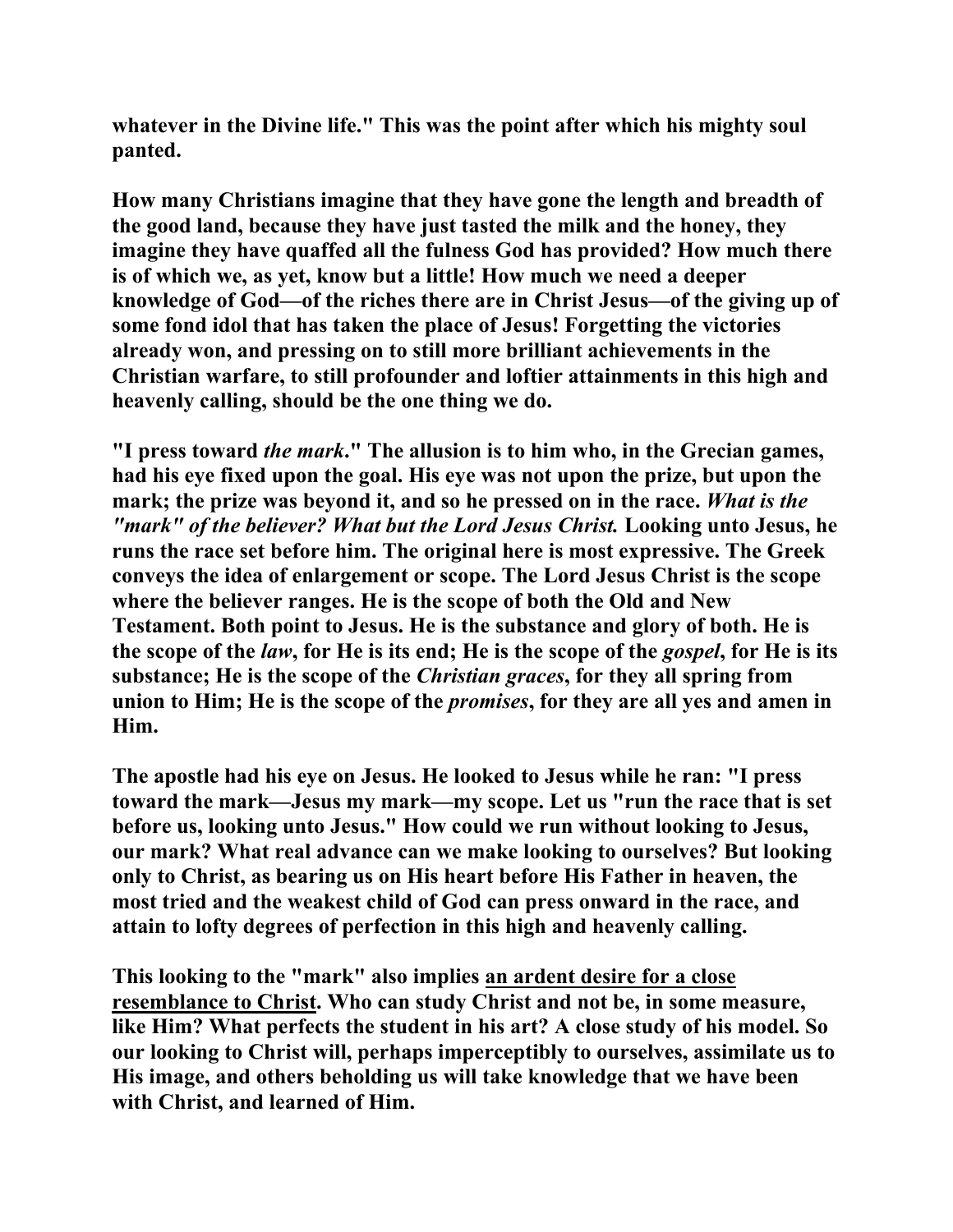**The encouragement is great. The prize is** *beyond* **the mark. First Jesus—then the prize. No crown without the cross; no heaven without the atonement. If you are looking for the prize, and not to the mark of the prize, you will never reach it. There is no path to the incorruptible crown but by Jesus. Bearing His cross, and denying yourselves, you shall know what it is to wear the incorruptible crown, "which the Lord, the righteous Judge, shall give you at that day."** 

**In conclusion, what a solemn question, agitating many hearts—"How may I know that I am called? It was an affliction that first brought me to think of my soul. God laid His hand upon the dear one of my heart; or, He touched my property; or, He touched my health. This was His voice." Well, be it so. Will you doubt your Divine calling because He called you in the storm and in the tempest? God has "other servants" whom He sends out when His gospel is resisted. He has touched you where you feel the keenest; laid you upon a bed of sickness, or "enclosed you within the house of mourning, and there you have heard His voice."** 

**"But I am still afraid I am not one of God's called ones?" Is Jesus precious to your heart? Do you mourn for sin? Ah, my reader, those tears are godly tears. The Spirit has broken up that fountain of feeling, and you weep. Is it your desire and aim to be a more holy child of God—to be a more Christ-like follower of the Lamb? Oh, then, you are one of the called ones. That which is in you came from heaven, and to heaven it ascends; it came from God, and to God it leads. It marks you to be a new creature in Christ Jesus.** 

**But, I would say, rest not in the region of doubt and uncertainty; seek advancement in the Divine life. Do not limit yourself; forget past attainments, and press onward, fixing your eye upon Christ, your Mark, your Leader, your Pattern, your Scope; and then the glorious prize shall be yours. Walk worthy of the high vocation where with you are called, you saints of God! Lay aside whatever is contrary to its heavenliness. "Walk worthy, of the Lord unto all pleasing, being fruitful in every good work, and increasing in the knowledge of God," and soon the prize will be yours!** 

**Methinks I see it prepared to encircle the brow of some who have almost reached it. Methinks I see the gemmed crown glistening before the eye of those who are ready to exclaim, "The time of my departure is at hand. I have fought a good fight, I have finished my course, I have kept the faith:**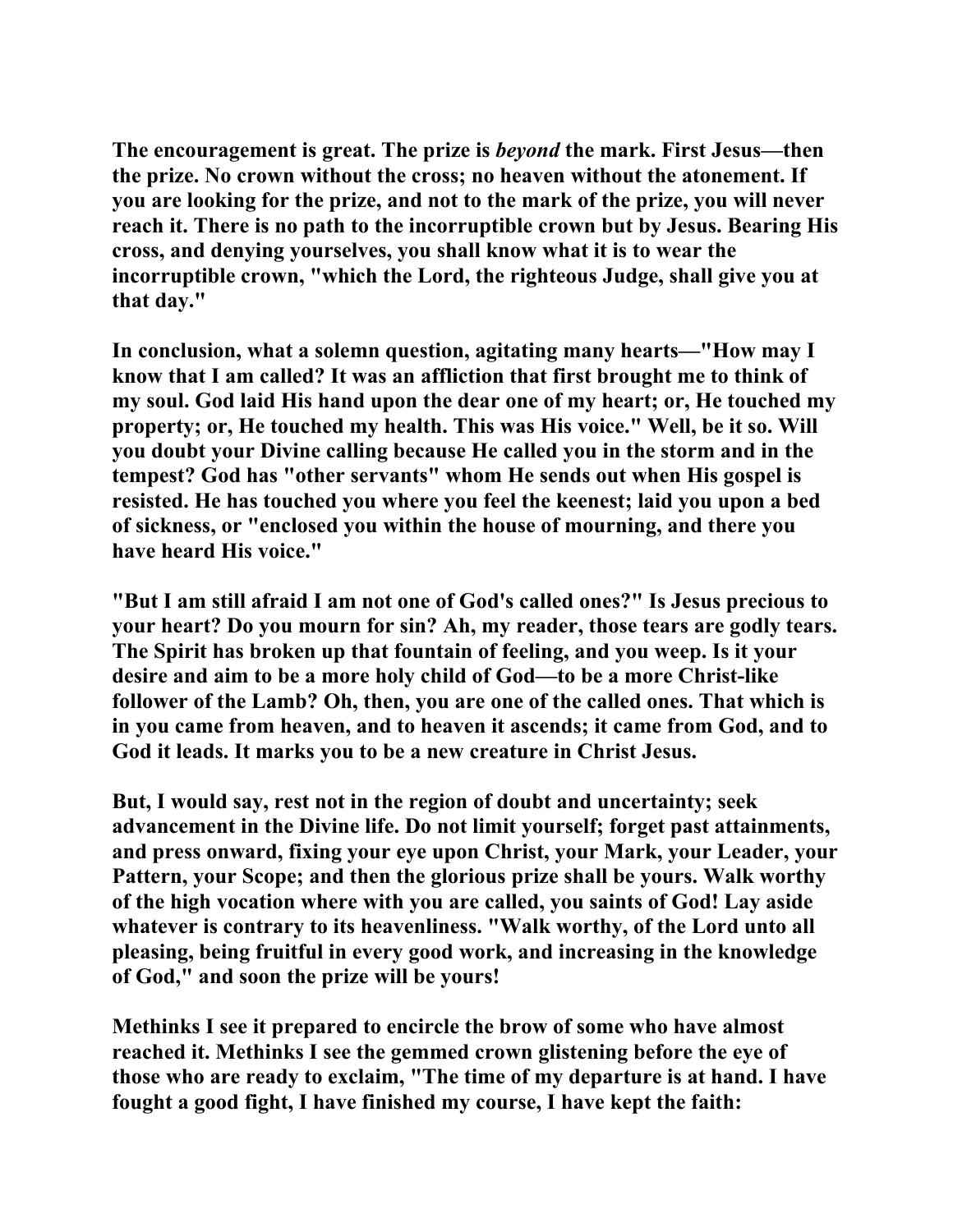**henceforth there is laid up for me a crown of righteousness, which the Lord, the righteous Judge, shall give me at that day." Yes, the prize awaits you, saint of God! And you who overcome shall sit down with the Savior on His throne, wearing that starry diadem, even as He overcame, and is sat down upon His throne.** 

### **"Good and Evil Alike From God"**

**"Shall we receive good at the hands of the Lord, and shall we not receive evil?"—Job 2:10** 

**Many religious speculatists have endeavored to represent Job as a fictitious character. But those who know anything spiritually of the truth of God in their hearts, well know that his experience so singularly corresponds with their own, that, if they accept his as mere fiction, they must denounce their own as such. If we believe the profound, spiritual, and instructive truths that compose his remarkable history to be mere figments of the imagination, illustrative of anything else than the path along which God leads all His saints in the wilderness to glory, then we must believe that all we have experienced, assimilating with his story, to be the mere hallucinations of a wild imagination. No, my reader, Job was a man of God—a man after God's own heart; and all the dealings of God with him were designed to teach the Church of God some of its most spiritual and blessed lessons to the remotest age of the world.** 

**From his peculiar history we have selected but a very small portion, yet containing a truth such as could only be gleaned from a direct revelation from God Himself. May the Spirit of truth give us, if but in the merest outline, a heartfelt experience of its holy instruction and comfort.** 

**This striking declaration of Job involves a great truth, that, in the experience of the man of God, both good and evil flow from the same Divine Source; and that if we receive at God's hand good, shall we not cheerfully accept, as from the same hand, those trying, afflictive dispensations which are not the less tokens of His love, and work out the good which their somber character conceals?** 

**"Shall we receive** *good* **at the hands of the Lord, and shall we receive evil?" The words begin, where every child of God ought, when he takes up his pen to**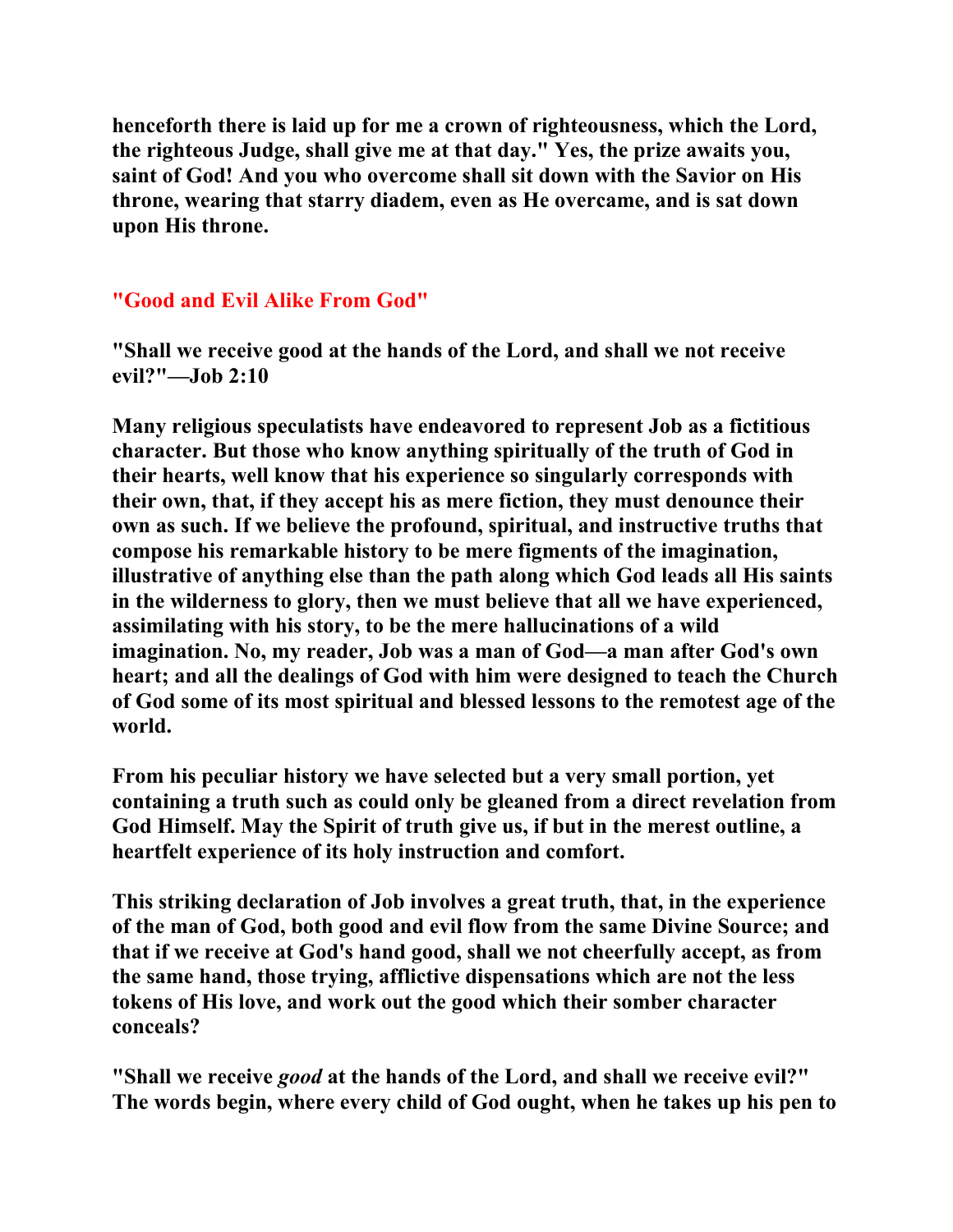**record the darkest periods of his history—with THE GOODNESS OF GOD. Some have scales only for trials; some dip their pencil only in** *dark* **colors. They are eloquent and fluent while describing God's trying dispensations; but ask them about their mercies, the bright lights in their picture, the verdant, flowery carpeting of their landscape—and, alas! they are dumb.** 

**In speaking of the goodness of God, we can find no parallel. It is so peculiar, so like itself, we are at a loss for comparison; all imagery, symbol, and type seem to vanish the moment we attempt to unfold the Divine goodness. We sometimes compare it to a** *fountain***—that fountain may dry, but the fountain of God's goodness never dries. We contrast it with the** *sun***—that sun has no light of its own, it draws every beam from God Himself, the Fountain of light—but the goodness of God is essential and eternal. Oh, how does all imagery fade into utter insignificance when we attempt to unfold what God is! Yet, we may speak of that—and what is sweeter than all, we may experience that—to which we can find no comparison, the goodness of God.** 

*The world is the recipient of God's goodness. Oh, it is an affecting thought, a solemn truth—this ungodly world is at this moment sunning itself in the beams of God's goodness, yet throwing back in His face nothing but blasphemy, infidelity, and sin.* **Does this truth find an application to your heart, my reader? Does it, like a mirror, reflect your moral image? Are you like that rock, warmed with beams and moist with dew, yet yielding no fruit? Are you like the sand that belts the ocean, washed with its waves, yet exhibiting no verdure?—and still the sun concentrates its beams upon that rock, and still the sand is washed by the ocean; and notwithstanding all the base returns you make, God's goodness fills your cup, guards your person, provides for your needs, while He receives nothing in return but ingratitude, indifference, and sin; no, a practical denial of God Himself.** 

**But it is especially of the** *believer* **we are now to speak, as receiving good at the hand of God. What a declaration is this! O beloved, who can unfold to you what is contained in these words, "We receive good at the hand of God?" Shall we attempt to assist you in considering this truth? In giving Himself to be the covenant God of His people, God gives them an infinite ocean of goodness. Faith lays her hand upon God, and says, "This God is my God;" and looking prospectively to the bright termination of life, faith adds, "and He**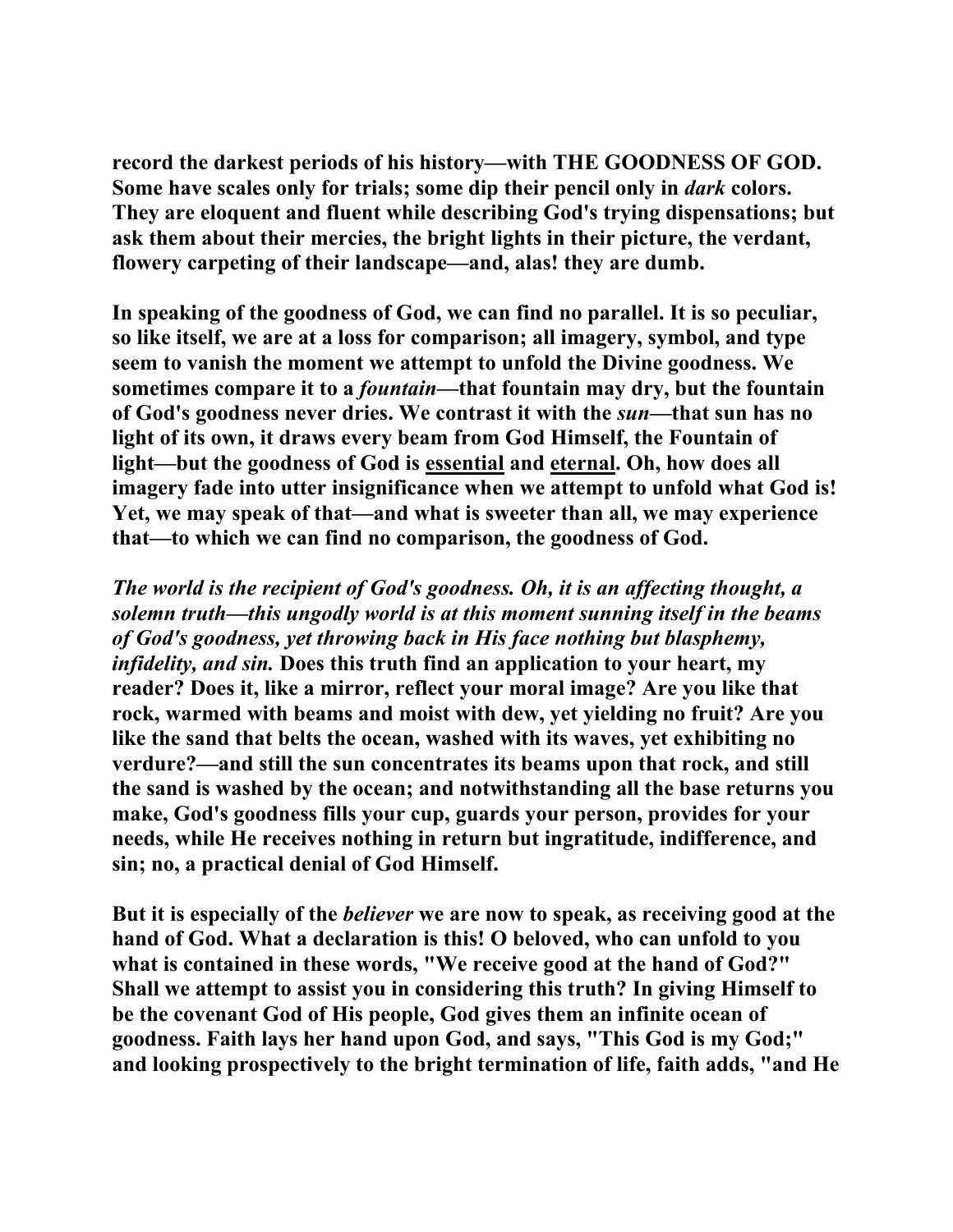**will be my Guide, even unto death."** *Oh, how little do the best of us know what we possess in possessing GOD!* **Oh, has not the thought expanded your heart while treading your weary way, "This God is my God what can I desire more?"** 

**Yes; and do not forget that God first gives His people the best and greatest. Why? To teach us that if He has given us Himself the greater, what else is there that He will withhold? This is an encouraging thought to the depressed spirit. If our faith can lay hold upon this truth—God Himself is mine, then faith argues, "What else is there that He will not give me?" Do you know this from experience? Does your heart glow with it? Is it the great lever that lifts you above your trials, above your needs? "God is my soul's portion, both now and forever. I enjoy Him now, and I know that my present enjoyment is the certain prelude of my being forever with Him." Dear reader, this one truth is the substance of all blessing—God in Christ is our God. "We receive good at the hand of God," so that, be our necessities what they may, the resources of God are adequate to them all.** 

**In having received Jesus, what good have we received! Jesus is a received good. Deem not this an unimportant truth. It lies at the very root of all your happiness. If salvation is not of** *grace***, then it is not ours. If Jesus is a gift, I receive Him as such. I receive Him as a good at the hands of God. And oh, what a good do I receive in receiving Jesus!—in whom it has pleased the Father that all fulness should dwell—Jesus, my Redeemer, who has ransomed my soul, in whom the Father has deposited all good!** *What possible good can there be that I have not in Christ?* 

**Our great sin, at least one of then, is in limiting Jesus, limiting His power, limiting His love, and limiting His graces. If I look at** *my sorrow* **and say it is too deep for Christ's sympathy, I limit Him. If I look at** *my giant corruptions* **and say, they are too great for the grace of Jesus to subdue, I limit Him. If I think** *my difficulty* **in life too insurmountable for the power of Christ, then I limit Him. But if, in simple faith, I see that, in receiving Jesus as a gift, I receive all good in Him, then am I enabled to rise superior to all my circumstances, traveling to one whom God has made Head over all things to His Church. You that know His preciousness to your hearts, testify that you have found all good in Christ; testify what peace you have experienced in the**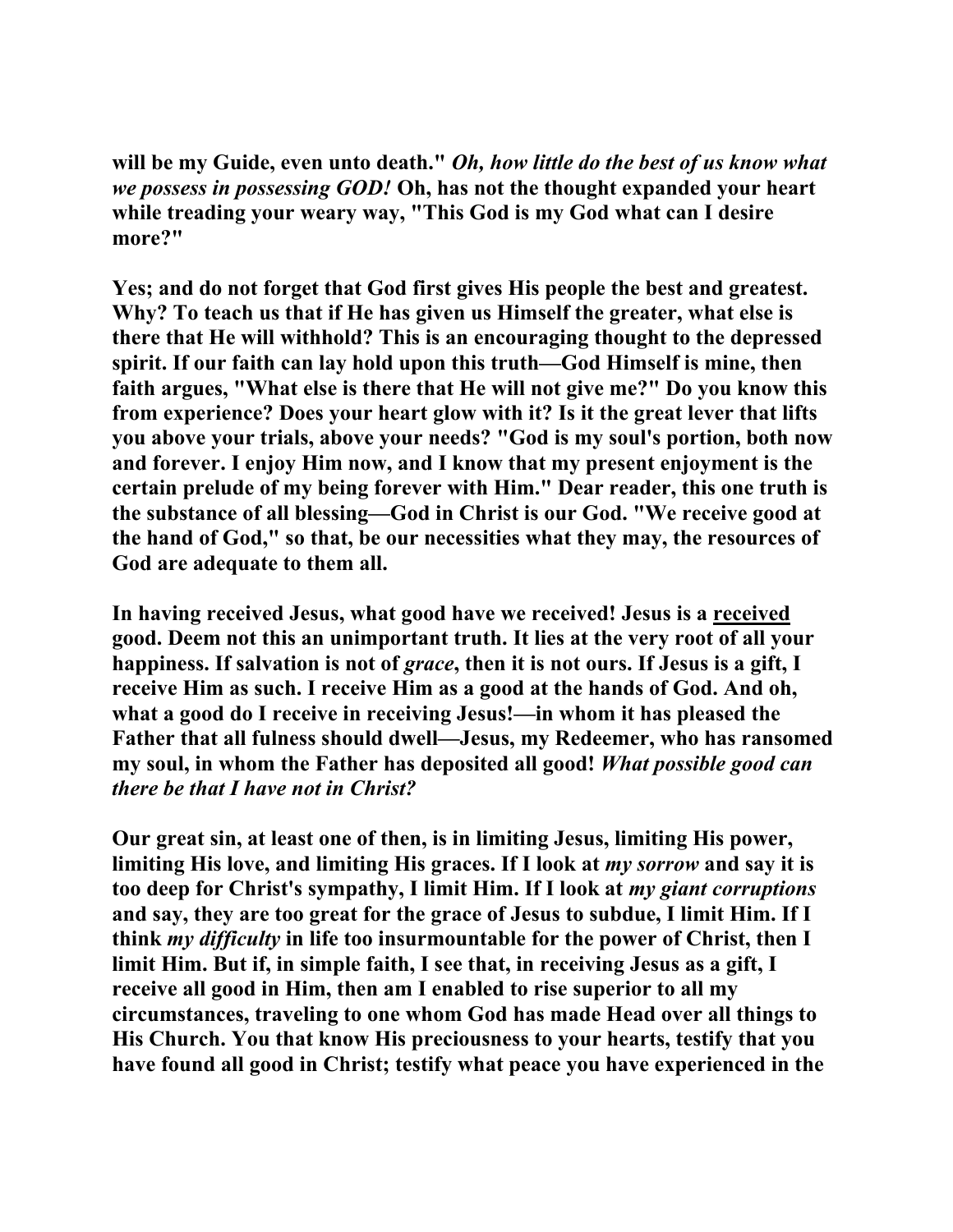**sprinkling of His blood upon your conscience, and what assured hope, springing from a sense of completeness through His righteousness.** 

**And what a good is bestowed upon us in the gift and indwelling of the Holy Spirit! "The Holy Spirit, who He has given unto us." To know that He has made our hearts His home, our bodies His temple, dwelling there amid a thousand daily slights and woundings, yet never weary, never impatient, never withdrawn—still teaching, still comforting, still sanctifying, still witnessing. Oh, what arithmetician can compute the good which we have received at God's hand?** *Beloved, taste and see that the Lord is good, good to us temporally, good spiritually, good eternally!*

**But we are to trace THE EVIL we receive to the same Source as the good: "Shall we not receive** *evil***?" Job was receiving evil at that moment. The evil alluded to here must be interpreted not of** *moral evil***—because God cannot be the author of sin. But it is that evil referred to Amos 3:6: "Shall there be evil in the city, and the Lord has not done it?"—that** *natural evil* **of which we are perpetually the subjects.** 

**Unmingled good is not the portion even of the saints of God. We have no doubt as to which weighs down the scale, for** *good infinitely transcends the evil***; but it is** *mingled***.** *Unmingled good is reserved for heaven.* **There, all is pure unmixed bliss, deepening as the ocean flows on through eternity. But here the good and the evil in our history are wisely and happily** *combined***: "Shall we receive good at the hands of God, and shall we not receive evil?" The origin and the source of all the disciplinary dealings of the believer are unfolded. They are not as from accident, but are from God.** 

**Here is a truth which ought at once to raise us above all the trying circumstances of our history. What! does the wormwood flow from the same hand that gives me the honey? What! did that** *dark cloud***, which hung over my soul, issue from the Fountain that gives me light? Did the** *stroke* **that smote me so severely come from the heart that gave me Jesus? Yes, the good and the evil alike flow from the same Divine and precious Source, even your covenant-God.** *Oh, it is a blessed truth to see all flowing from God.* **The same hand that wounds me, binding up my wound; the same hand that casts me down, lifting me up; the same covenant-God that enshrouds Himself in some dark design,**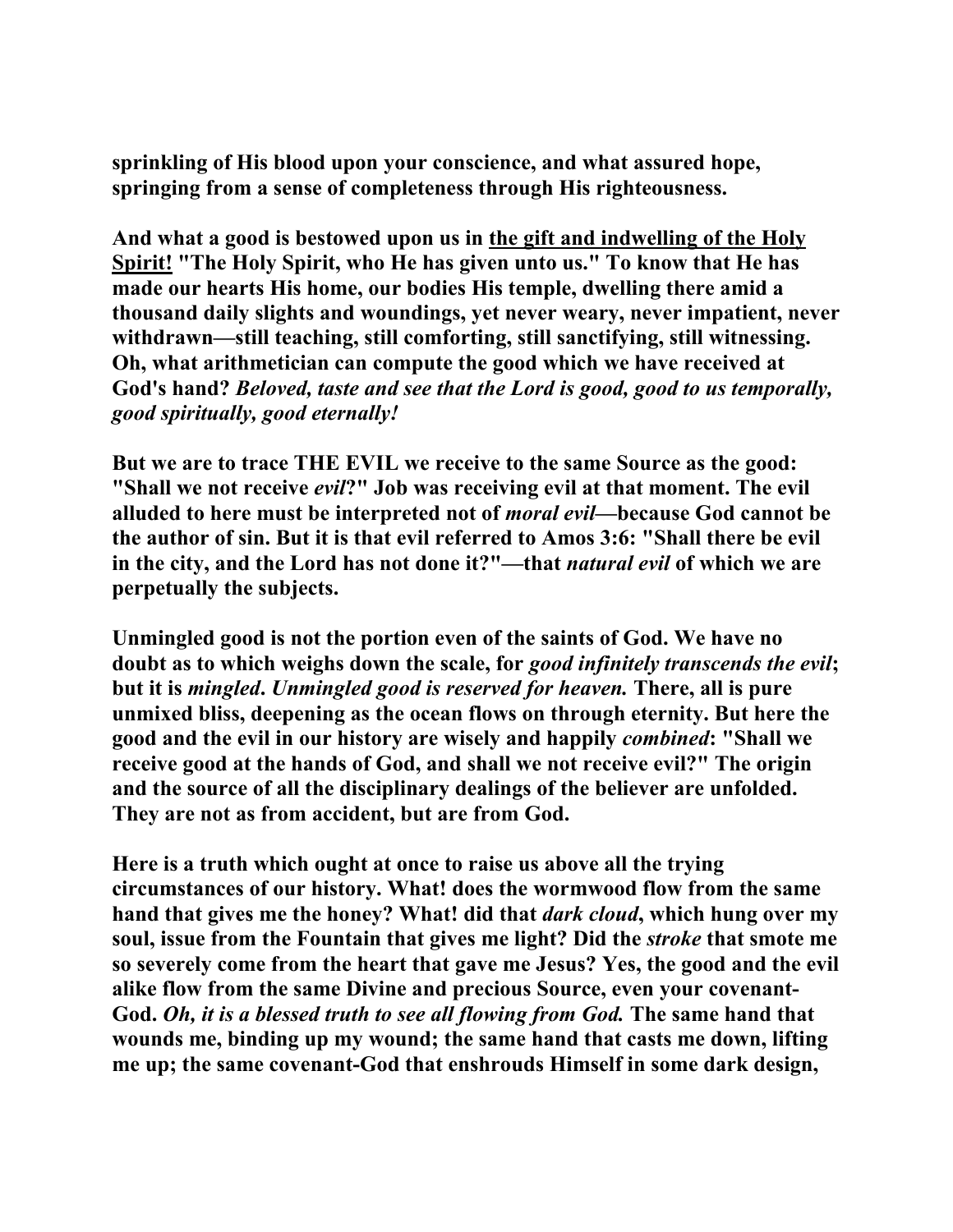**tells me He is mine at the same moment.** 

**But the question seems to place itself in this form, "Shall we not expect evil?" I do not mean that we are to be always living in gloomy anticipation of trial. Many of God's saints live in that unhappy, and, I would add, unholy mood always anticipating evil. Yet there is a sense in which we should expect it. Should it take us by surprise? We may be so absorbed in God's goodness as not to expect there will be the counterbalancing of evil. Shall we not be unprepared for it when it comes? Shall we only have a cup for the good, and not for the evil?** 

**Shall we doubt the wisdom of God, shall we impeach the truth of God, shall we suspect the love of God when the evil comes? Shall we think that every perfection of God is embodied in the good, and the evil is to set forth and unfold no part of God's character and administrative government? Shall our faith lose its hold upon God as the Fountain of goodness, the moment He sees fit to remove the good and send the evil? God forbid!** 

**See what it is that makes even the evil God sends to be good—***because He sends it.* **And when does it really become good to us? It is when God so sanctifies it that it works good in us. When God employs it to correct and remove our sins, oh, what good have we then found it! When it makes us more like God in His holiness; when it creates a void which God Himself fills; when the spirit of prayer is roused, and Jesus, the sympathizing Brother, becomes more precious to our souls, oh, what good is then educed from our evil! And for this negative good we praise Him.** 

**Let us learn from this subject to welcome all our Father's varied dealings, be they couched in good or evil. All are good. The curse removed, and sin cancelled by Jesus, there is no real evil even in the most afflictive dispensation of our God. Accept, then, your sorrow, receive your trial, welcome your affliction as a good—enveloped, hidden, and invisible now; but afterwards to shine forth as the sun, when the storm-cloud that draped it melts into light and beauty. "Not my will, O my Father, but yours be done."** 

*Before long, our good will be unmixed and unmingled.* **No sin will embitter our happiness, no sorrow will becloud our joy. Our "sun shall no more go down,**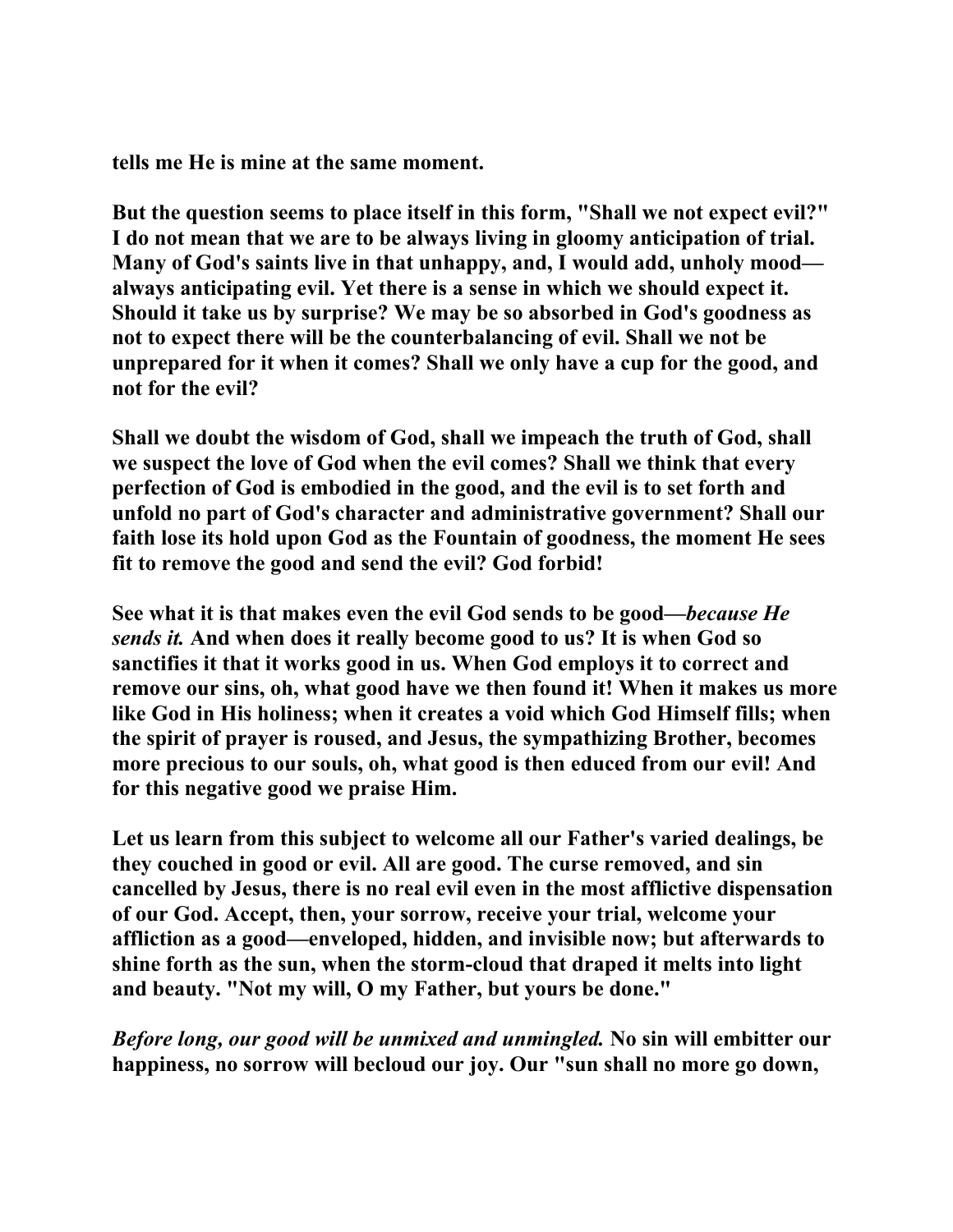**neither shall the moon withdraw itself: for the Lord shall be an everlasting light, and the days of our mourning shall be ended."** 

### **Spiritual Sight**

**"What do you want me to do for you?" Jesus asked him. The blind man said, "Lord, I want to see." "Go," said Jesus, "your faith has healed you." Immediately he received his sight and followed Jesus along the road. Mark 10:51-52** 

*Spiritual blindness***, as a consequence of the fall, has smitten the entire human race. Not that they are conscious of it. A spiritually blind man does not know his blindness. He imagines he sees—declares that he sees, and denounces you as ignorant if you affirm the contrary. And yet he is blind. "And Jesus said, For judgment I am come into the world, that they who see not might see, and that they who see [who imagine they see] might be made blind"—be blinded to their own righteousness. And when this spiritual sight is restored, then comes the knowledge of former blindness: "This one thing I know, that, whereas I was blind, now I see."** *A consciousness of former blindness is an evidence of present sight.* **Here is one of the unmistakable marks of a "man of God"—he is one who sees.** 

**Let us first contemplate CHRIST'S COMPASSIONATE INQUIRY, "What do you want Me to do for you?" That our Lord was perfectly acquainted with the case of this poor man none can doubt. He did not, therefore, propose the inquiry from any** *ignorance* **on His part. Is there not something in this fact deeply instructive and encouraging—that the case of the petitioner was minutely, perfectly known to the Son of God? Have you a need, my Christian reader, that Jesus does not know? Have you a trial that has not first tried His heart? Are you battling with a corruption of which He is not sensible? Methinks there is something in this individual and perfect knowledge of our case that is vastly encouraging. I draw near to Christ with the thought, "He knows what is in man, for He created him, and He is acquainted with all the circumstances of my individual case." Sweet thought! Place the crown on His Godhead, for were He not** *absolutely God* **you would know nothing of the sweetness of this truth.**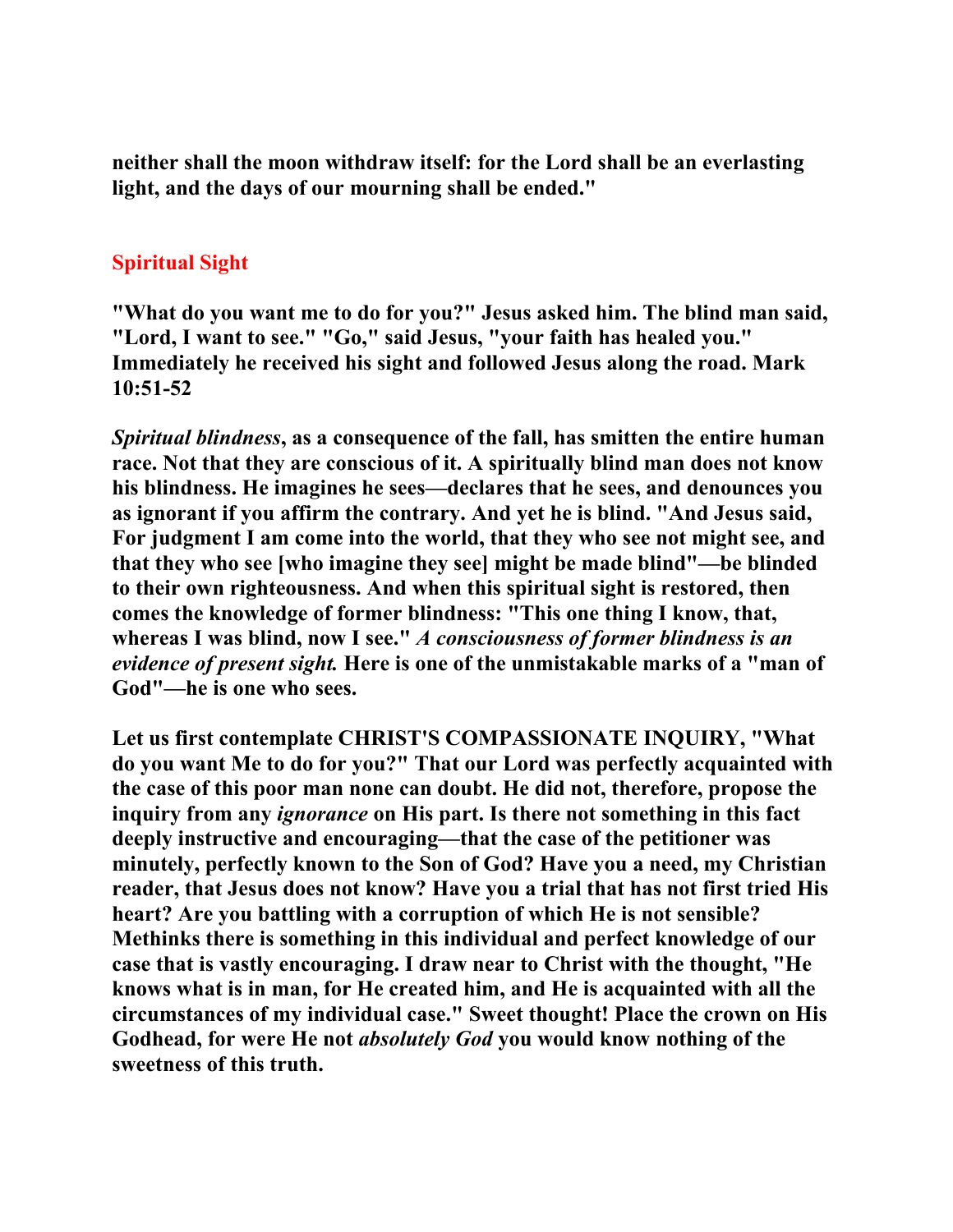**But the question arises, Why this inquiry? One or two answers will suffice. Although Christ knows all His creature's needs,** *He often appears not to know them until made known to Him in prayer.* **So costly and precious is prayer in His sight!** *He is often mute until His people speak.* **True prayer is the breathing of the Divine life in the soul of man. It is but of little moment what the wording is; it may be simple, hesitating, and ungrammatical to a human ear yet it is the voice of God's blessed Spirit, and is eloquent with Him, and prevails. I would be far from undervaluing a stated ritual where infirmity pleads for it, but in all prayer let us see that we do not straiten the Spirit: "Where the Spirit of the Lord is, there is liberty."** 

**Beloved, the Lord will hear His people's cry, be the mode of its presentation what it may.** *Believing* **prayer is all powerful with God. Prayer is the utterance of poverty—the cry of need. See what it was wrung the cry from David's lips, "The sorrows of death compassed me, and the pains of hell got hold upon me: I found trouble and sorrow. Then I called upon the Lord; O Lord, I beseech you, deliver no soul." The Lord laid the pressure upon David, trouble and sorrow, and then he cried.** *Blessed trouble, hallowed sorrow, that stirs us up to take hold upon God!* **Little, often, do we envision what intent the Lord permits a need or sends a trial. "Let me hear your voice, for sweet is your voice," is the message from God of your trouble.** 

**The case of Jonah is another instance worthy of your devout consideration: "I cried, by reason of my affliction, unto the Lord, and he heard me." My reader, if you will honestly examine your walk with God, I think you will discover this marked feature, that, until God has placed upon you some pressure, has touched you where you feel the keenest, your voice has been too much as a strange voice to God.** 

**Another reason for Christ's inquiry: He would call especial notice to the compassion and power He was about to display in the case of the petitioner. It is thus the Lord awakens expectation. His work shall not be done in a corner, that all men may behold His wonders, and glorify God. Going to God on the basis of the atonement, the blood in the hand of faith, every chamber of God's heart will open, and all the treasures of His wisdom and grace will be at our command. But, before He unlocks the treasury, He will bring us into David's**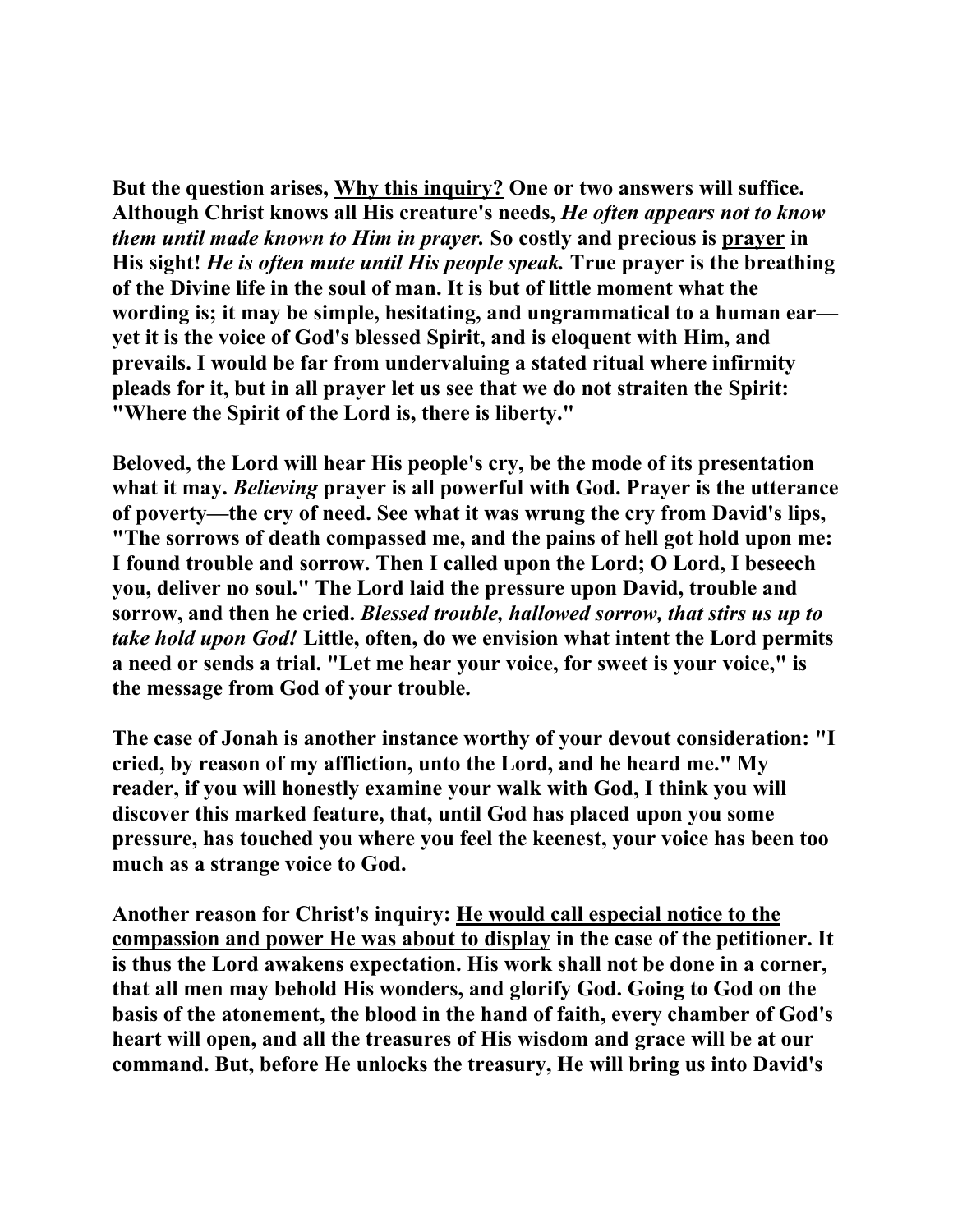**experience, "My expectation is from Him." He will cause us to make known our need, that in Him might be our expectation.** 

**You will mark, too, the speciality of His request. It was not a general one. We too much deal with generalities in prayer. We often lose a particular request in a multitude of general ones. We generalize too much in prayer, asking many blessings, and yet not feeling the deep conviction of the need of any one in particulars. But learn instruction from this petitioner. The Creator of all worlds was before him; a blank card, as it were, was placed in his hand— "What do you want me to do for you?" He might have filled that card with innumerable petitions; but no! he felt the need of one, and that one swallowed up all others.** 

**What if the Lord had offered him wealth, rank, estate? he would have exclaimed: "Lord, this is not what I need, and what I crave at Your hand; it is, that I might receive my sight. I am blind, open my eyes that I may see." My dear reader, what is it that we all need, but spiritual sight? When the Holy Spirit convinces a sinner of sin, he needs Jesus. What will you place before a poor inquirer asking for salvation but Jesus? His plaintive, earnest cry is, "I want Jesus—I want to see my interest in Christ—my adoption in the family of God. I want to see God in Christ as my reconciled God and Father." This experience and this cry tests the reality of a man's spiritual conviction. When the Holy Spirit creates in the soul a desire for salvation, the cry is, "Give me Christ, or I die!''** 

**And what is the desire of the more advanced believer? Is it not that he might see** *more of Jesus***, more of the hatefulness of sin? He desires to see more glory in Christ's person, more tenderness in His heart, more efficacy in His blood. His prayer is, "Open my eyes, let the scales fall from them; anoint them with fresh eye-salve, that I may see more clearly God, and Christ, and truth."** 

**Now mark THE PERFECT CURE. In the first place, Jesus recognizes and crowns his faith. What spiritual mind is not struck with the marvellous power of this poor man's faith? Observe how emphatically he acknowledges Christ's divine Messiahship: "Jesus Son of David," "Lord," "Jehovah." The multitude contemptuously styled Him, "Jesus of Nazareth;" but this man, enlightened by a ray from the throne of God, his spiritual eye already opened, he places**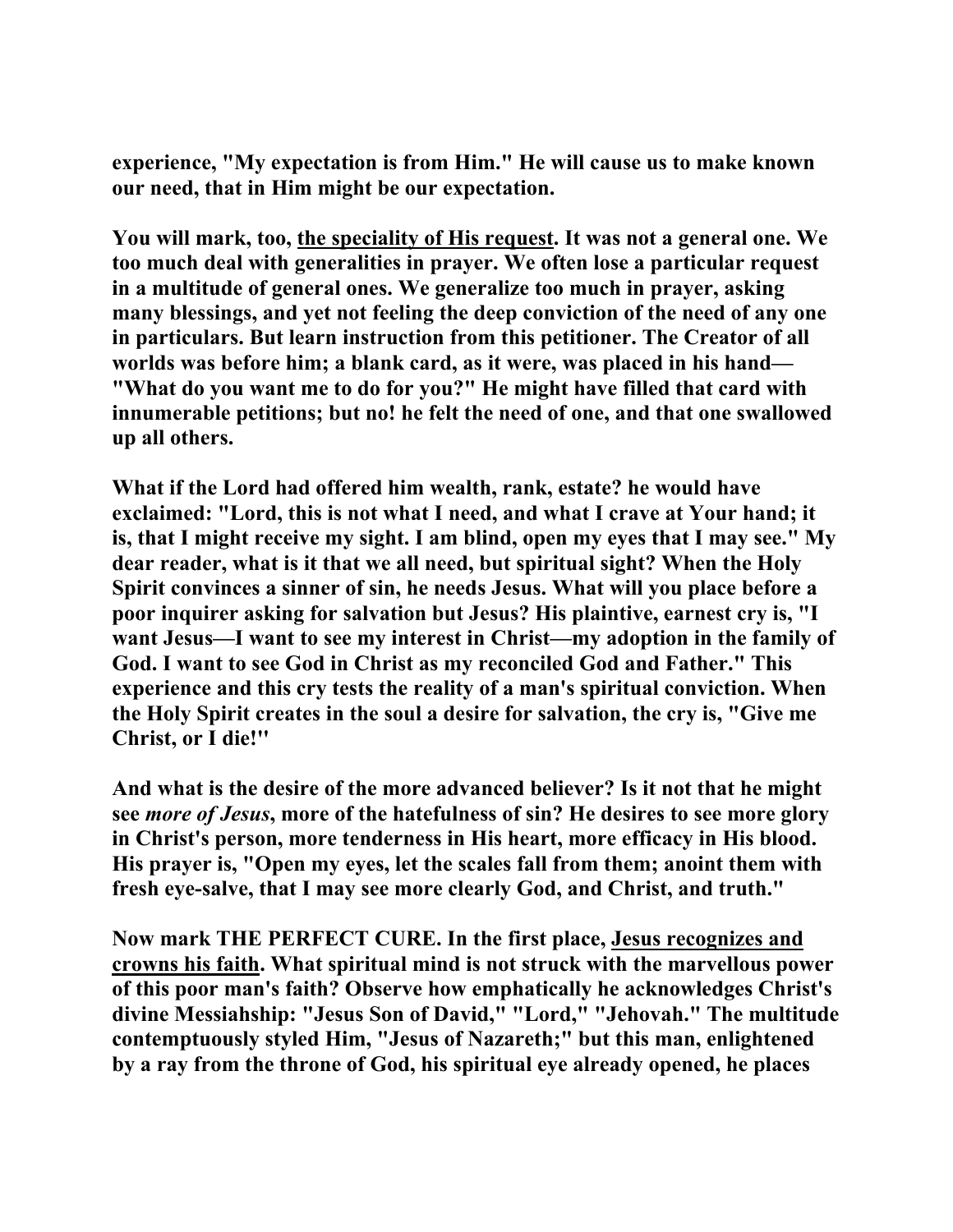**the diadem upon His deity, and crowns Him "Lord of all."** 

**You will then mark the working of His faith. He doubted not the willingness of Christ. What does the Lord Jesus require on the part of the petitioner? Is it gift? is it sacrifice? is it penance? Oh no! All He asks is, "do you believe that I am able to do this? Do you believe that I am willing to grant this? Only, believe either in my power or my love." My reader, what is your request? Come, nothing doubting; let but your faith, though with trembling hand, crown Christ's willingness and power, and you shall have to the uttermost all that you need and all that you ask.** 

**The grant was instantaneous: "Immediately he received his sight." Why should there be delay? Why postpone the cure? He had touched the spring of Christ's heart, and he was instantly cured. Oh, happy Bartimeus! What a Being of power and of glory bursts upon your gaze! On whom but the compassionate Savior does your new-born vision rest? So is it when the Eternal Spirit opens the eye of the soul to see spiritual things—the first object the believing sinner sees is Jesus! The scale falls, the veil is uplifted, and JESUS stands before the enraptured soul—the loveliest, the dearest Being in the universe! My reader, have you so seen Jesus? Has Christ been revealed to you?** 

**Then mark the grateful acknowledgment. Jesus said unto him, "Go your way: I have granted you your request, I have poured the light of day upon your eye, and you see." "No," exclaims the grateful man, "not my way, Lord, but Yours. Love and gratitude constrain me to follow You wherever You go. You are my all to You would I cling. Let we go where You go, let me dwell where You dwell, and let me be with You, and that forever."** *See how powerful is the drawing of Divine love!* **Having received his petition, does he return to find the garment he had cast away? No, he seems to say, "I have found a better garment, the righteousness that completely justifies me: I do not need the robe that impeded my coming to the Savior—it was the emblem of my poverty and blindness, I have obtained one the emblem of my new-born state, and henceforth I will walk with Jesus in white, for He has clothed me with the garment of salvation, He has covered me with the robe of righteousness."** 

**My reader, are you so following Jesus in the way—His way? Have you cast**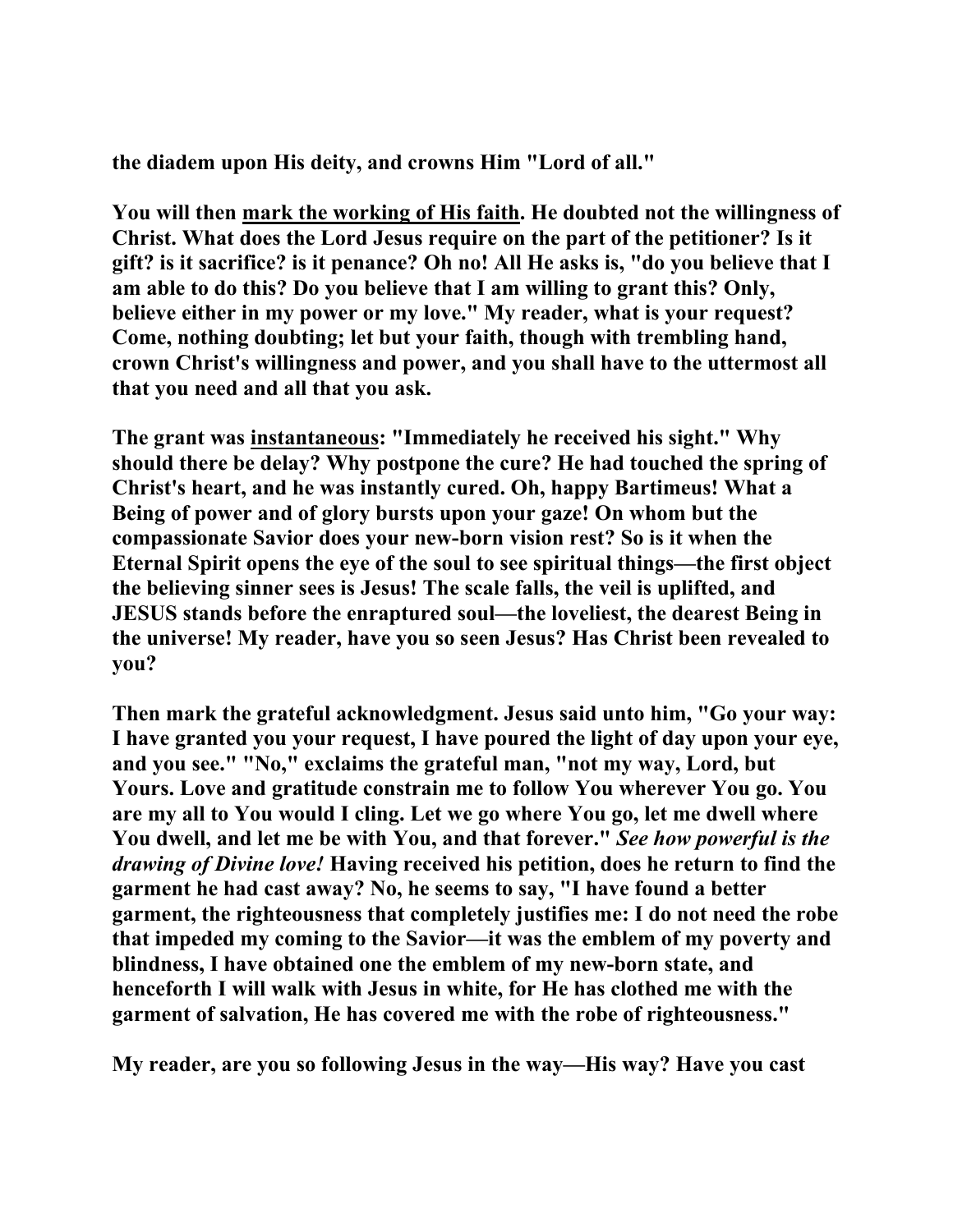**from you the filthy garments, and are you clothed with change of clothing? Place no confidence in your baptism, in keeping your religious days, in your sacraments. See, oh see, that you have the root of the matter in you. It is a narrow way, though a way of holy liberty; and as sure as you are found walking this narrow way, just as sure will it conduct you to everlasting glory, where you shall exchange the humiliation and burden of the cross, for the deathless splendor of the crown.** 

**May the Holy Spirit bless this His oven truth! May He bring you to see how empty the world is, how sinful your heart is, how worthless your own righteousness is! And seeing Jesus to be "made of God unto you wisdom; righteousness, sanctification, and redemption," may you henceforth follow Him in the way, until you arrive where He is—in heaven's eternal glory!** 

# **"Readiness for the Lord's Coming"**

**Then the five foolish virgins asked the others, "Please give us some of your oil because our lamps are going out." Matthew 25:8** 

**The fall of man has not utterly annihilated all that was originally lovely in our nature. Among the instincts of our humanity which still exert a powerful influence within us is, the abhorrence which we feel of what is false and fraudulent. A forged check, a counterfeit will, a false deed, awakens in our minds a feeling of abhorrence; an instinct of honor and integrity rises up in opposition to the fraud. But those is something yet more appalling in the thought of a man obtaining his religion by fraud—stealing his religion coming into the possession of what he terms a religion, not properly, nor justly, nor truly.** 

**Now there is this remarkable feature in the Word of God, that while all its delineations and descriptions carry us back to remote ages, yet they vividly and indelibly depict characters that exist at the present moment. They present our nature possessing the same features, the same principles, which it ever did. Here we have a description of a certain class of individuals that were possessors of religion; but when the grand moment arrived which tested its reality, it was found that they possessed none—and that, following the**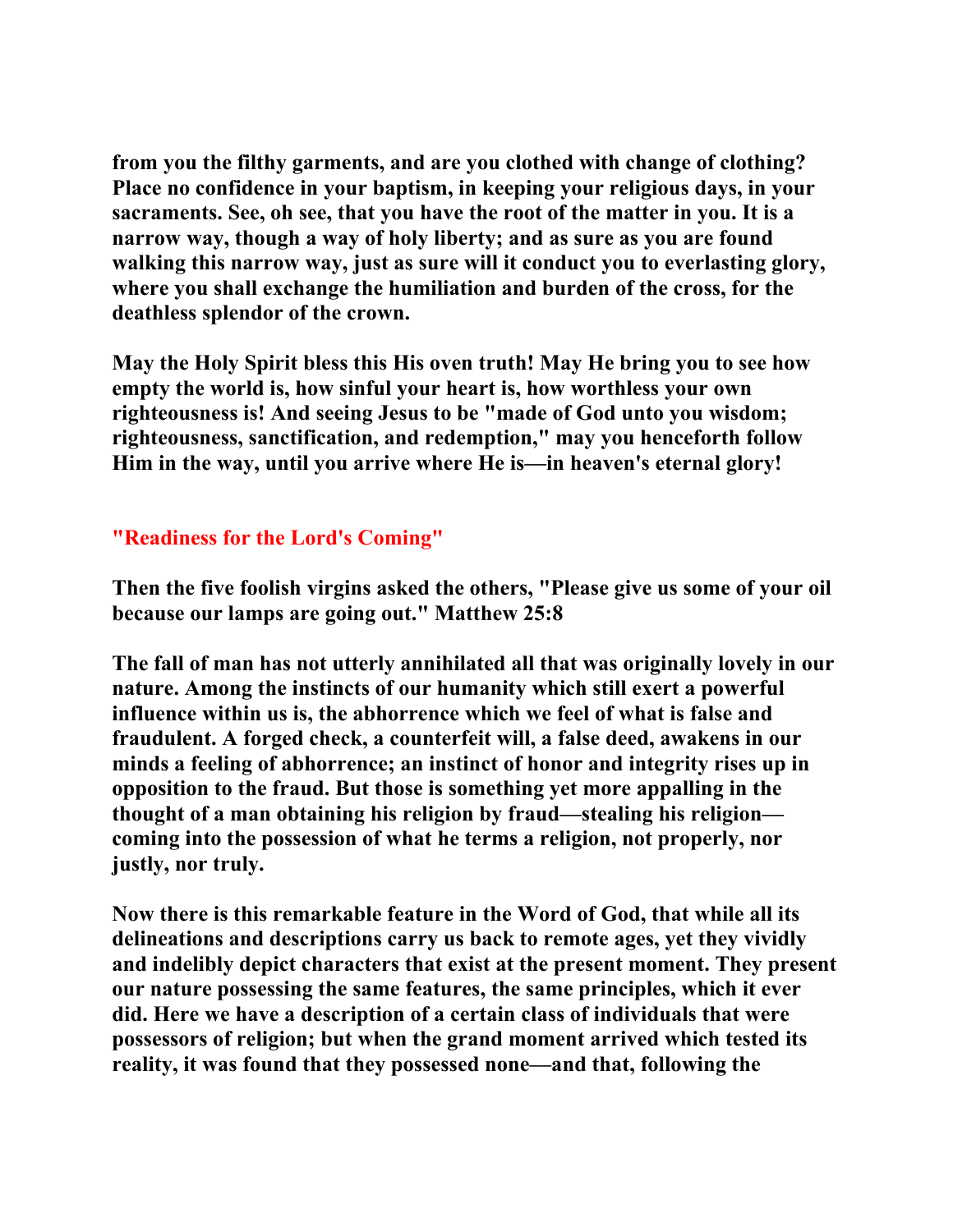**instincts of their fallen humanity, they thought of borrowing their hope, their plea for entrance into heaven, from others.** 

**Now it is the solemn conviction of our minds that this constitutes** *a large class* **in the present day; that there are numbers who have professed Christ, but who have taken their religion** *on hearsay***; who have it, so to speak, secondhand; who have not themselves passed from death unto life; have not become regenerated by the Spirit; have not become personally acquainted with the Lord Jesus; and who have not, in the lamp of their religious profession, one particle of that sacred oil, that divine grace; which will be found to burn, and to burn brightly, and to burn forever, when the summons shall come to call them hence.** 

**Our prayer, dearly beloved, is, that the truth of God which we are about to illustrate to you may be heart-searching; that we may unfold it with all earnestness and fidelity; that you may be led to ascertain whether your religion is a heartfelt and experimental religion; whether your hope is a scriptural and well founded hope; or whether you are not now in the state of the virgins who said, "Give us of your oil, for our lamps are gone out." I wish to direct your attention to—CHRIST'S SOLEMN SURPRISE—MAN'S BORROWED LIGHT—and, THE SOUL'S ETERNAL DARKNESS.** 

### **CHRIST'S SOLEMN SURPRISE—**

**The text evidently refers to a surprise on the part of Jesus Christ; and we wish to illustrate this striking fact, by reference to two or three stages of the Christian's experience. There are many cases in the believer's history when Christ, as it were, takes him by surprise. Take, for example, conversion. Real conversion is a surprise of Christ. Who among us—probably there are but few, if any who, reverting to their conversion, can say that it was preceded by any very striking indication that the Lord Jesus was about to bring them to Himself. In the majority of cases, conversion is a work of surprise; it is preceded by nothing that indicates the approach of such a moral revolution of the soul. In most instances it is rapid, as was the case of Saul of Tarsus on his way to Damascus. Christ surprised him on his way.** 

**Was it not so with you, my reader? Did not Jesus surprise you, when first your heart was touched? when first your conscience was roused when first**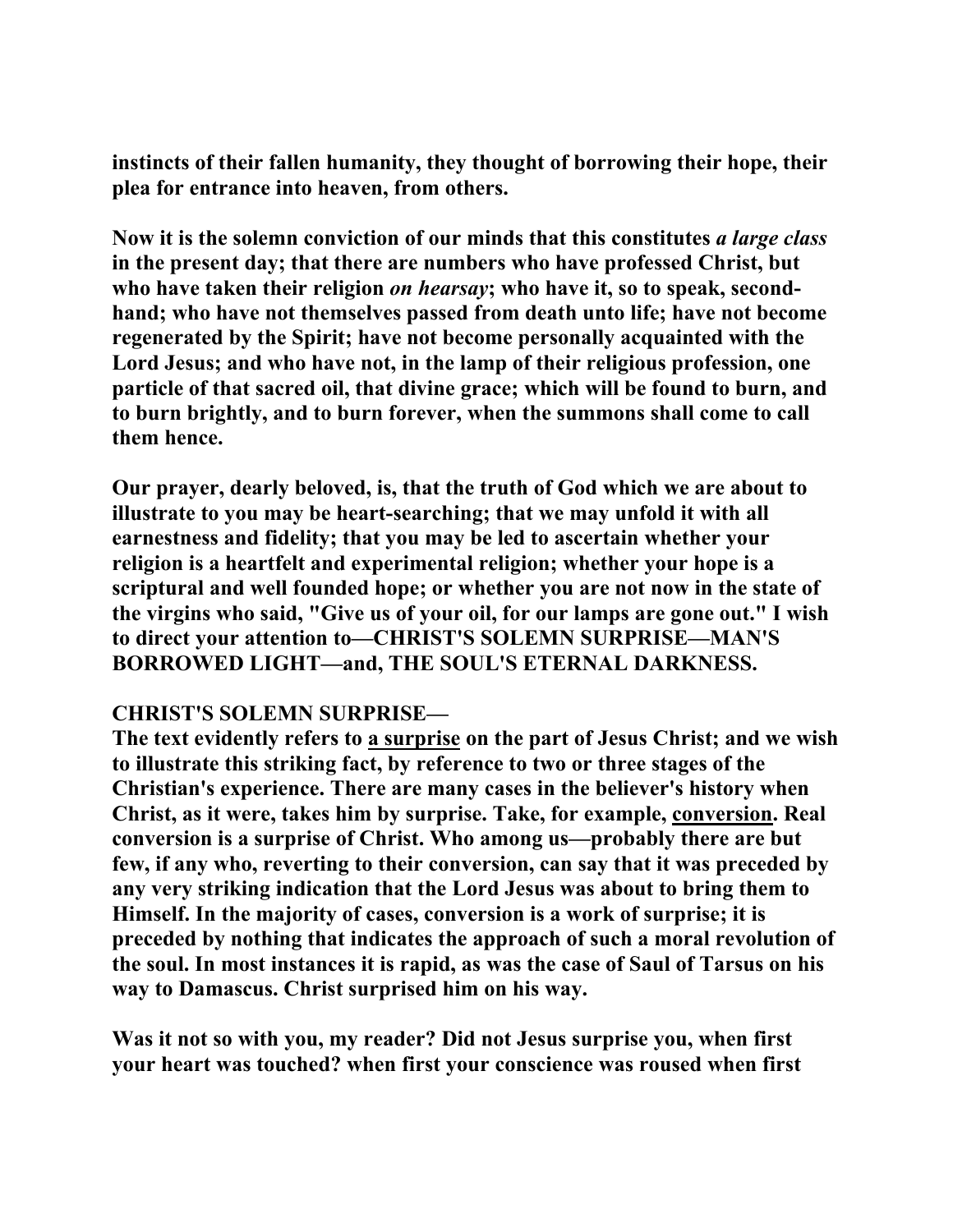**your spirit was humbled? when first your will was bent to the will of God? Was not that a gracious surprise, when Jesus drew near, dried your tears, and bound up your broken heart? O yes, we must testify that that was a gracious surprise, when Jesus, in the sovereignty of His grace, approached and spoke peace to our hearts, light to our minds, enkindled joy and gladness within.** 

**There are gracious surprises of Christ in the experience of the believer in subsequent stages of his history, when Christ draws near, and manifests Himself to his soul. And I trust, beloved, that you are not a stranger to these.** *Oh, let not your religion be a religion unmarked by the gracious manifestations of Christ!* **What a gracious surprise was it when Christ joined the two disciples on their journey to Emmaus! Their hearts were filled with grief and gloom; they were ruminating on scenes which had just been transacted at Jerusalem; and as in sadness they were wending their way, Jesus drew near, and walked and talked with them. They found His company so pleasant, so sweet, that when they reached their homes they constrained Him that He should abide with them. Ah, how often, believer, when sad and lonely, Jesus has drawn near, and spoken to you!** 

**What a gracious surprise of the Lord Jesus was it when Mary met Him at the tomb! While looking for her absent Lord, her heart bursting with grief, Jesus drew near, and manifested Himself. We might illustrate this blessed truth by many such examples, all concurring to show that the child of God is privileged to look for these blessed manifestations, these gracious surprisals. Let none for a moment suppose that there might not be that same close communion between Christ and our hearts now that there was of old.** 

**Then there comes a solemn time when the man of God experiences surprise in Death—that solemn moment when the Lord Jesus sends for His dear servant, and bids him come home. I suppose that, let Death come when he may, he takes us by surprise. There may be previous premonition, there may be the slow decay, the gradual taking down of the earthly tabernacle—the pain, the fever, the convulsion, all indicating that life is ebbing—yet when Death comes to a man, with a slow, stealthy footstep, unseen, unheard, it surprises him. Oh, see that he does not surprise you in your sins, in your rebellion against God! Better never to have been born than to have been surprised by Death in enmity against Jehovah.**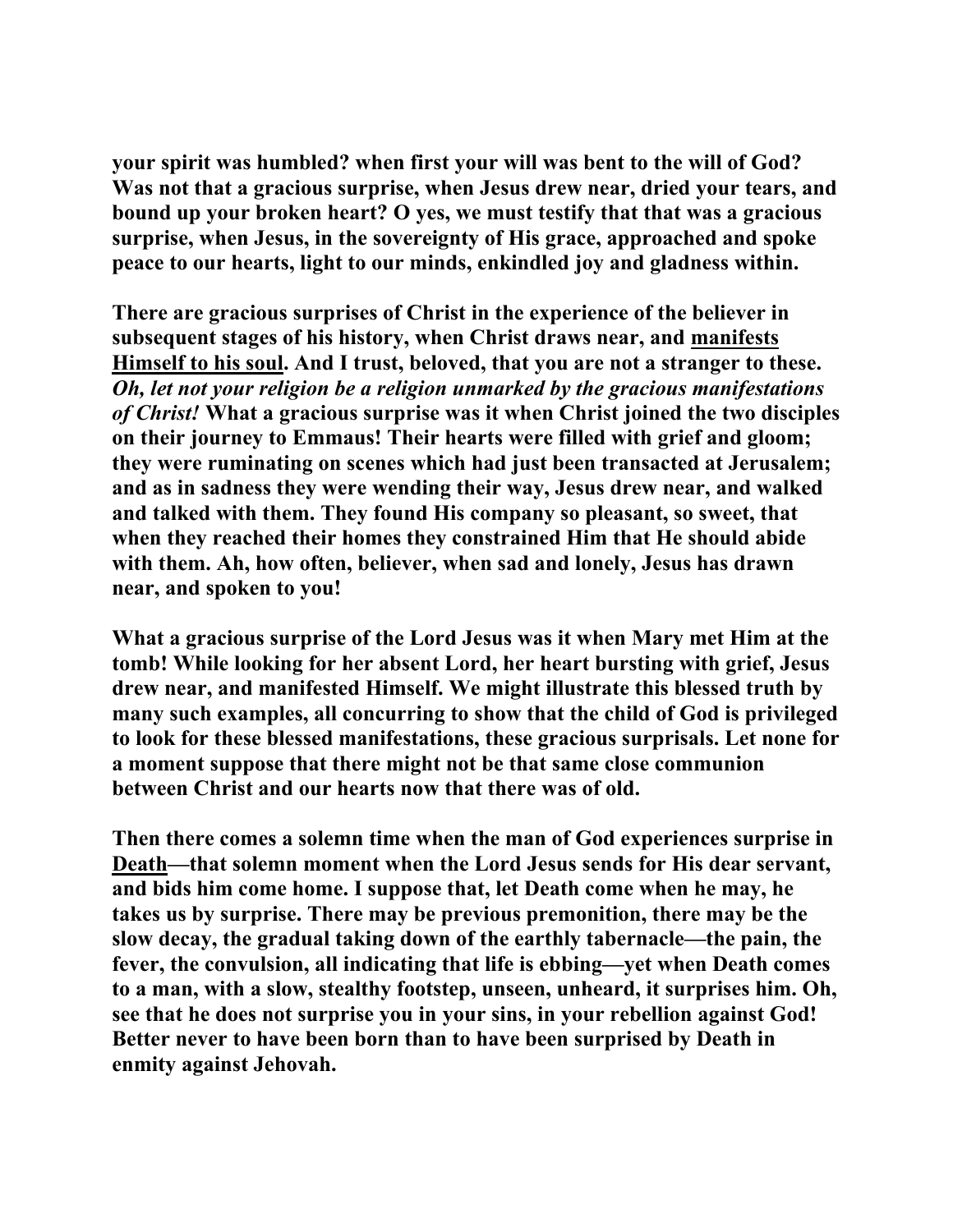**But death to the believer is the surprise of Christ. It is Christ that comes for him—Death's victim, and yet Death's conqueror. Oh, what a gracious surprise of Christ, then, will that be, when your Savior stands by your dying bed, speaks words of comfort to your heart, lights up hope in your soul, strengthens you by His grace, and assures you that in treading that lonely valley, He is by your side. Believer, are you fettered by the thoughts of death? Learn to look at it as the blessed moment when Christ will come down to His garden, pluck the fair flower, and, placing it in His bosom, bear it to His paradise on high.** 

**Then comes the great and solemn event, the closing drama in the world's history. The Lord Jesus Christ is to come again—the Bridegroom is to appear, and publicly espouse His beloved Church. It is written that Jesus Christ shall presently cleave the heavens and appear again, surrounded by all those who sleep in Him. I speak not of this event with a view of unfolding the details of that day. With regard to the mode of Christ's coming, there may be diversity of opinion; but that Christ will come publicly to espouse His beloved Church is a fact which, I suppose, those who differ as to the mode of His appearing are all united in. And what a glorious, what a sublime, what an awesome fact is this! Christ is to appear** *personally***; the very Person that was impaled on Calvary's cross will be seen cleaving the clouds of heaven. "Every eye shall see Him." The eyes that are now fixed upon this page will look on the face of the coming Savior—the coming Judge. Every individual shall stand around the great white throne, in the center of which sits the Lamb of God. What a sublime fact is that!** 

**Do you make the subject of the coming of the Lord one of meditation, and prayer, and hope? Or, are you found dismissing it from your mind perchance from your creed? To us who have gone to the burial-place, and laid our departed ones there, in hope that they slept with Jesus, that their disembodied spirits were nestling in the bosom of the Lamb, how precious is this truth! You who weep, and weep in hope that the coming of Christ will restore them to you again, you shall behold them in glory, shall rush into their warm embrace, and gaze once more on the loved ones from whom you parted on Jordan's bank.**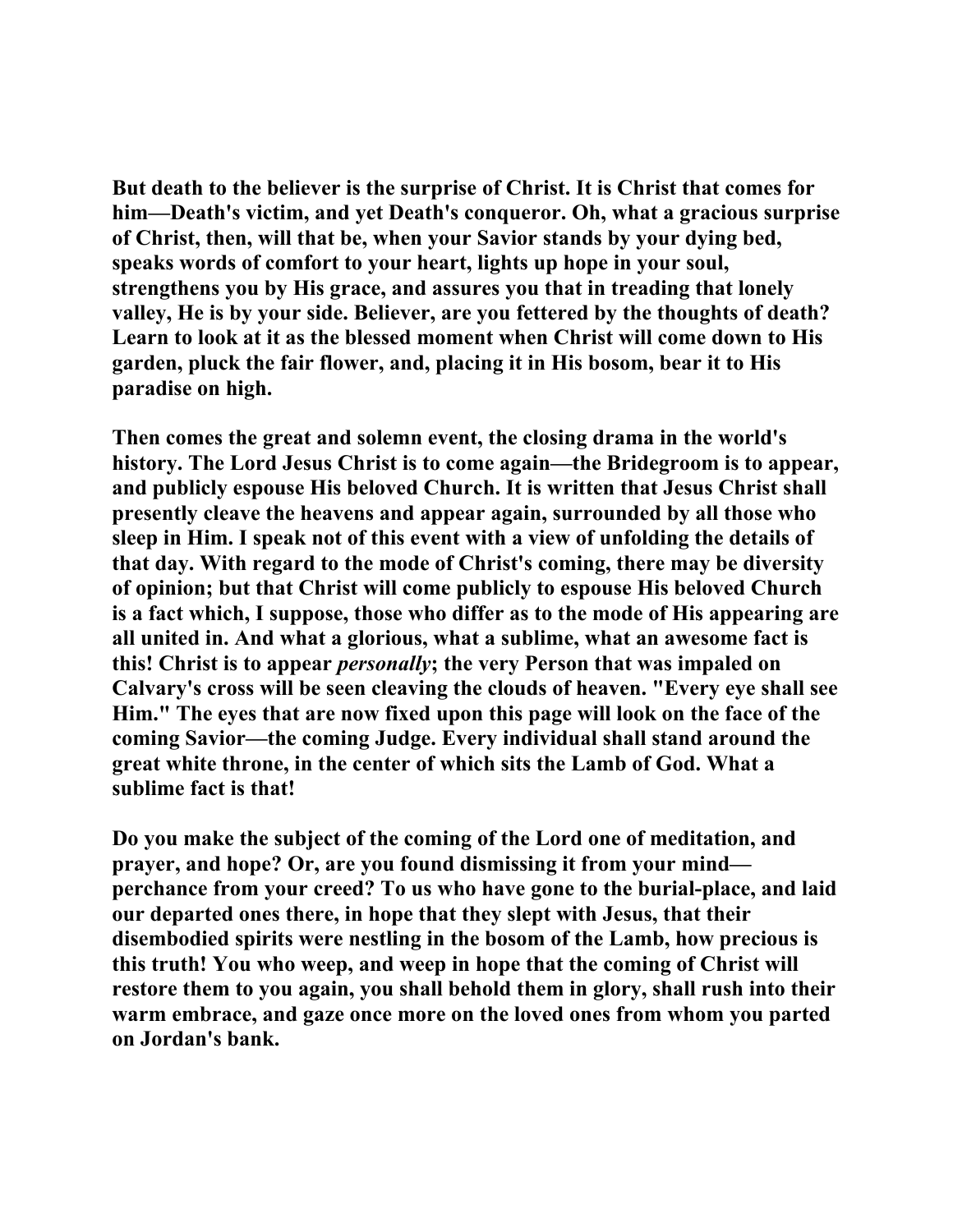**Oh, treasure in your believing heart this blessed hope, and when next you go and shed the tears of sacred memory over the turf that covers them, blend with your grief the fond thought, that Jesus will come again in person; and that those who sleep in Him, He will bring with Him. Comfort your bereaved hearts with these words.** 

**And, then, when the Lord Jesus Christ shall thus appear, we are told that the human race will be divided into two classes—represented by the five wise and the five foolish virgins. Let us for a few moments look at one of these classes. We are all agreed as to the "wise virgins." They are the true sons of God; they are sincere believers in Christ; they are those who have been wise unto salvation; who have been truly born again of the Spirit; who have seen the worthlessness of their own righteousness, and have accepted the righteousness of Christ. In a word, they are those who have not only confessed Christ, and loved Christ in the world, but they have received into their hearts the grace of God, which has renewed them, sanctified, and kept them to the end. These are the "wise."** 

**They are the "foolish" who had in their hands the lamp of the Christian professor, without the golden oil of Divine grace; who, when the hour came that brought their hope to the test, found themselves deficient: "And the foolish said unto the wise, Give us of your oil; for our lamps are gone out." A religious professor may have much apparent spiritual life and intelligence—he may be well acquainted with the Bible—he may be well up in the evidences of Christianity—his intellect may be illumined—his judgment informed with regard to truth, and yet may be found to have** *borrowed his religion from another.*

**He has derived it from the reading of religious books, or from the fellowship of Christians: He has a taste for religious literature, and his mind is interested and elevated, and yet an hour may come which shall prove that that man borrowed his spiritual light and knowledge—derived it, not from the direct teaching and enlightening of the Word and Spirit of God, but from another's lamp! He can master the most subtle points of truth, he can explain difficulties, harmonize discrepancies, silence scepticism—and yet he does not know this truth experimentally, "I am a lost sinner, and Christ is a gracious and loving Savior."**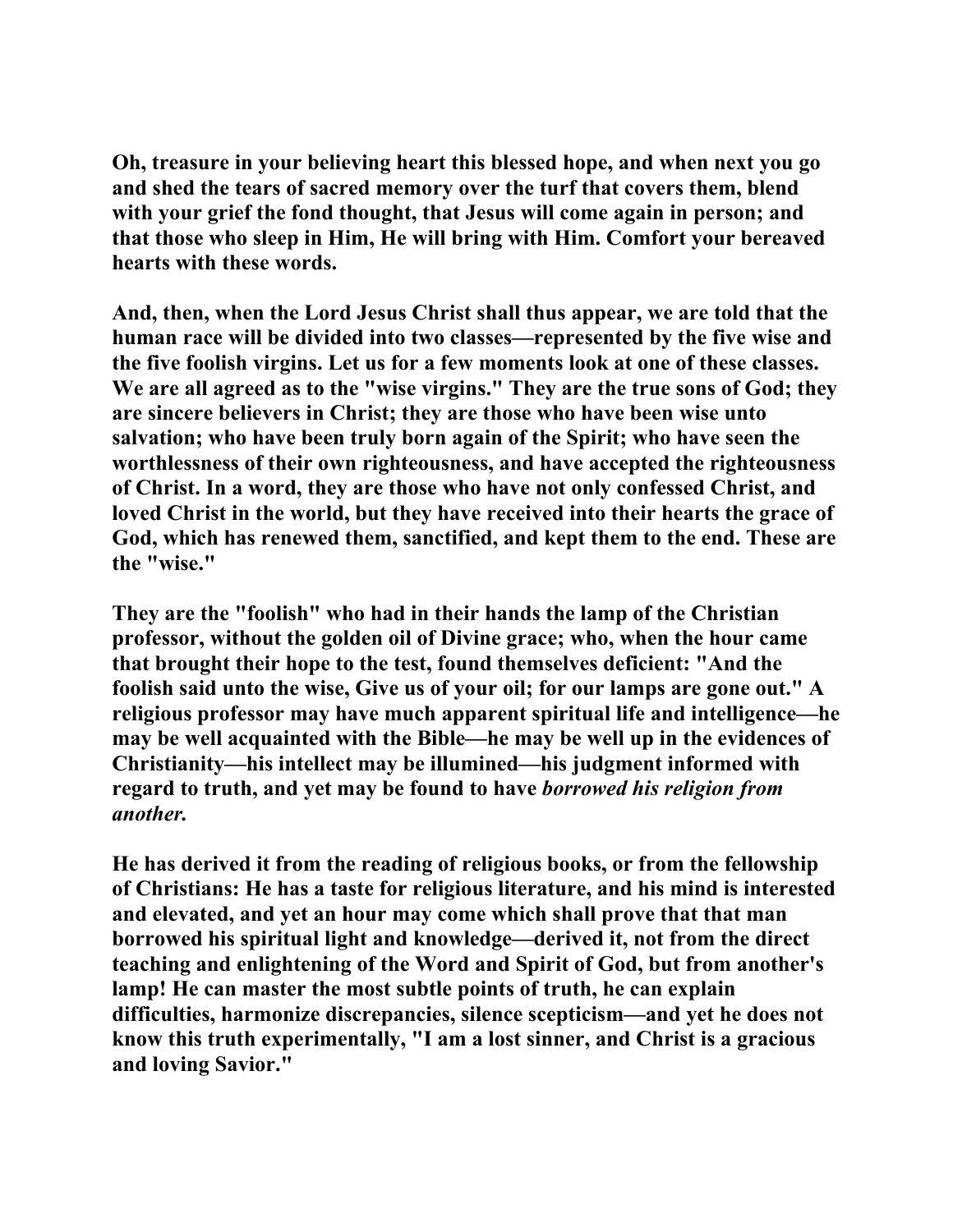**He has received his spiritual knowledge from others, and not from the experimental teaching of God the Holy Spirit. Beware that you have not your religion from books, from sermons, from fellowship with others. Search yourself, and see whether the Divine Spirit has instructed you—whether Christ has been formed in your heart the hope of glory. "And the foolish said unto the wise, Give us of your oil"—give us of your experimental communion with the Savior—"for our lamps are gone out." The light which is only in the intellect, the truth which only informs the judgment, is like the expiring lamp that fails when its bright shining luster is most needed in the dark valley of the shadow of death.** 

**Oh, how many a man can speak of Christian experience fluently—can quote the language of pious Christians—seems to have traveled the various stages of the believer's life—takes his place at the Table of the Lord; but when the hour of trial comes, it will be found that that man has transferred to himself the Christian experience of others, and has been building himself up with the spurious hope that he was experimentally acquainted with Christ; whereas the awful discovery bursts upon him—that he never experienced in his own heart those spiritual exercises of which he could so glibly speak. Oh, it is an appalling thought, my reader, how far a man may go in acquaintance with Christian experience, and yet be destitute of one particle of vital religion!** 

**Now we reach a very solemn conclusion—"Our lamps are gone out," or, as the marginal reading is, "our lamps are going out." Just at the moment, the solemn crisis of Jesus' coming, they found their lamp began to wane, and its light to expire. The light of intelligence, the light of sacraments, the light of a religious profession; began to grow dim, until the last spark went out. "Our lamps are going out." This often transpires before death. In the day of dark adversity, the day which tries a man, brings him into trouble, touches him, perhaps; in his health, perhaps in his property, or yet more deeply touches him in the feelings of his nature—takes from him a lovely child, a beloved wife, a dear parent and the man, thus smarting under the rod of God, disputes His right to take away his health or property—to come into his garden and pluck that blooming flower, and break that beauteous stem; his heart rises in rebellion; and in the dark hour of adversity his lamp fails and goes out, and the man finds that his religion was not a religion for the stern, solemn hour of**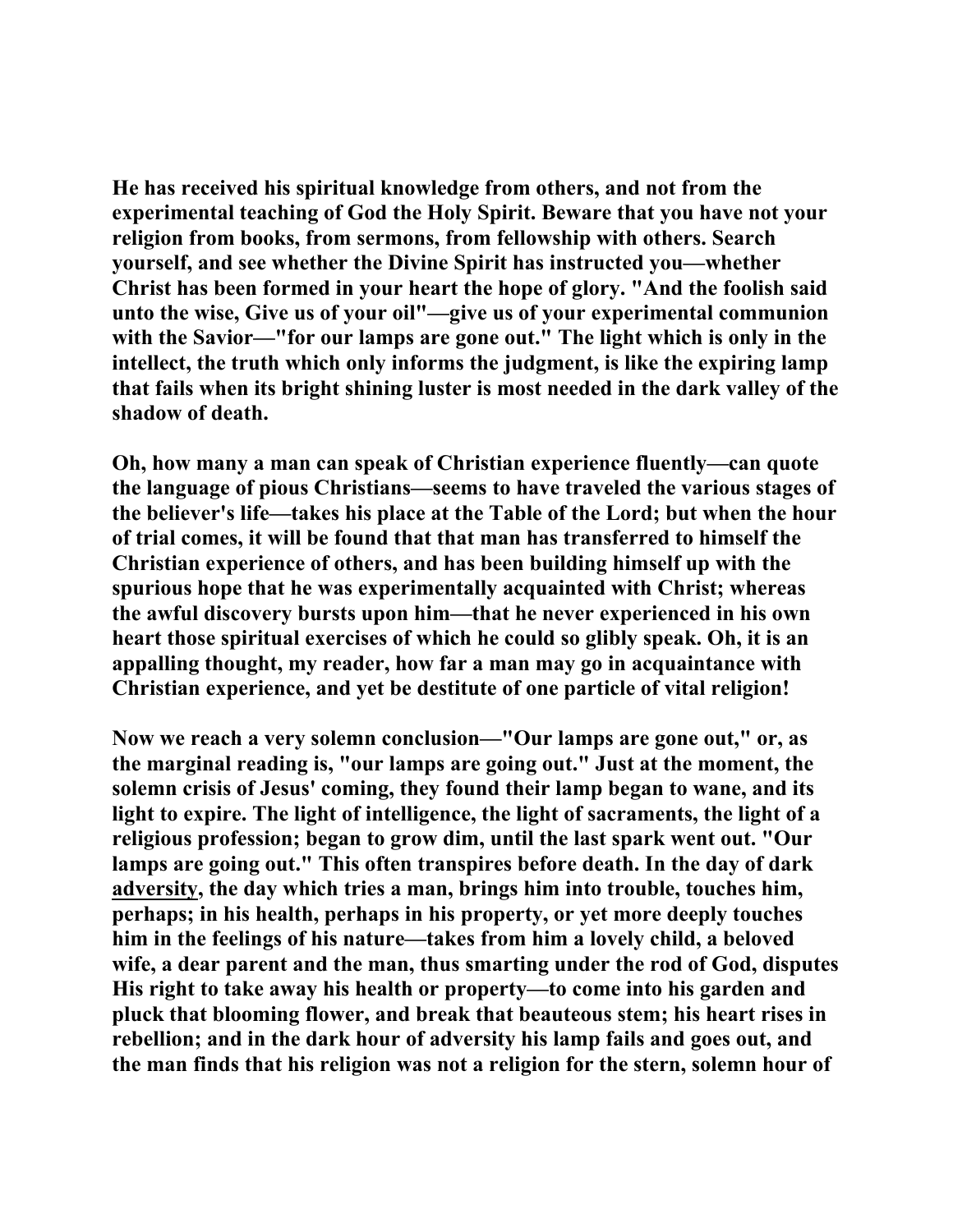#### **affliction.**

**Many a man's lamp, too, goes out in the hour of temptation. It did well for him when no temptations beset him; but when they present themselves, he finds his religious principles and hope to fail. The past few years have presented many examples of men who stood high in religious profession, but who have come into contact with erroneous doctrine, false worship, and the temptations to fraud, and the lamp which burned so brightly has been extinguished; proving that their light was not derived from real conversion, from a heartfelt experience of the truth as it is in Jesus.** 

**But if a man's hope proves itself spurious, a borrowed thing only, it will most assuredly prove so when life is fast ebbing, and death comes in its wake. A deathbed is a great and solemn test of our religious profession and hope. We are fast speeding to that point. In a little while it will not be what the Church thinks of you; or what the world thinks of you. The great question will be, "Am I in Christ?" In that hour—that precious hour to the child of God—how delightful to have the** *reality***, and not a** *mere profession***; then the light that burned, perhaps, so dimly and obscurely in your religious life, so faintly indeed that few were attracted by its beauty, then will that light blaze up and brighten with increased luster; and the grace that** *renewed* **you, the grace that**  *kept* **you, the grace that** *followed* **you to the last stage of life will then be your happy experience in strengthening and supporting you, when heart and flesh are failing.** 

**Learn from this subject that if there are multitudes that have borrowed their religion, this but proves the genuineness of the religion of others. There are those, and multitudes too, who, thanks be to God, possess the reality therefore let not the skeptic, let not the libeler fling in the face of God's saints the cruel taunt of the irregularities that mark the life of some professors. Remember that if there are some who walk in the light of others, this but proves that others have the real light; so that you gain nothing by holding up the religious inconsistencies of those who profess the Savior.** 

**We derive from this subject a most important and instructive inference, that there is no such thing in the Christian Church as works of supererogation. It is the doctrine of a false Church, the Church of Rome, that a man may have**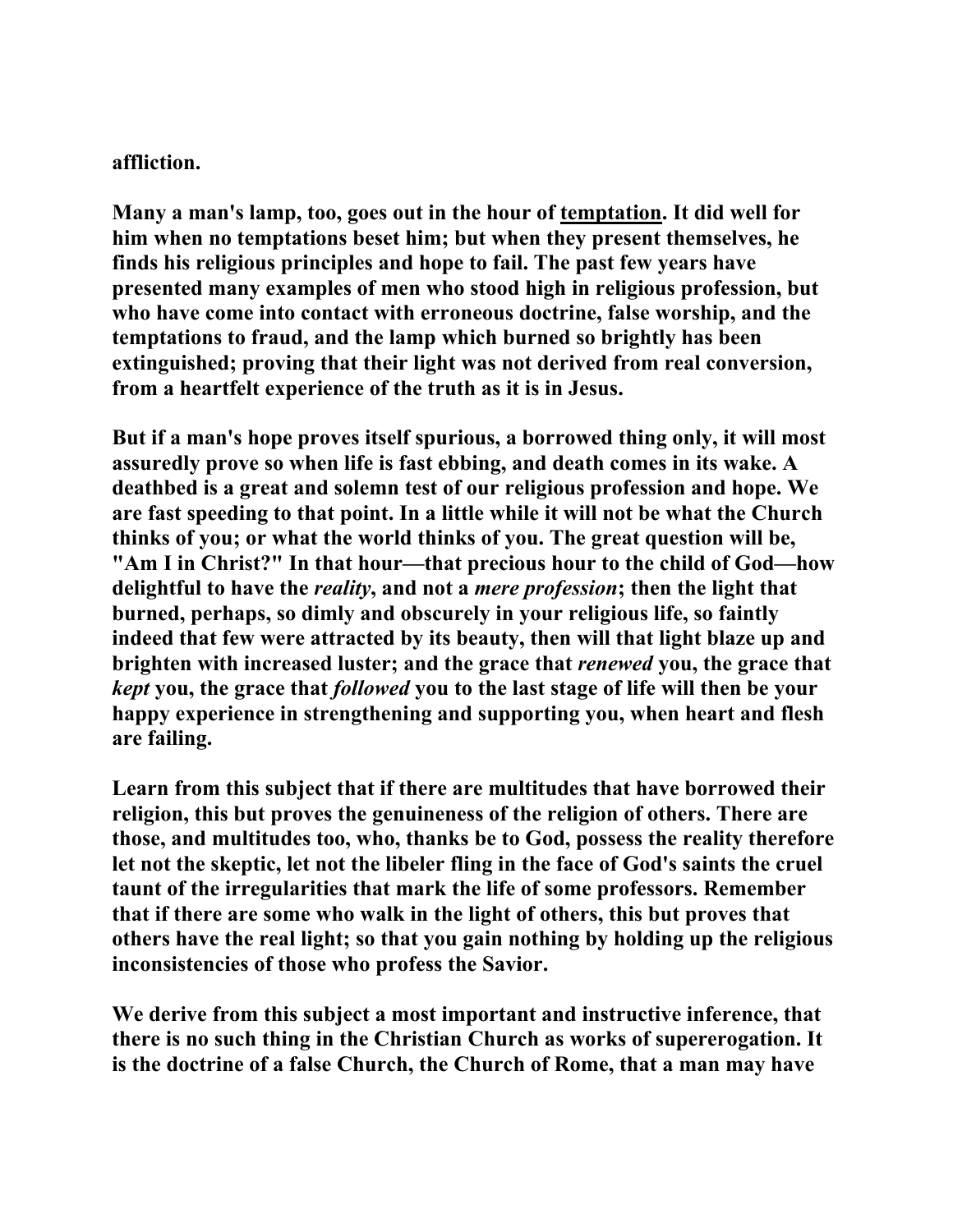**grace enough for himself and a little to spare for another. Our subject teaches, that the Church of God is scarcely saved, is just saved, and that no believer has any measure of grace over and above what he needs for himself, in order to impart it to others, be they ever so dear.** 

**In conclusion,** *see that your light is not borrowed***; let it not be a** *reflected* **but a solar light; not taken from hearsay, but a light beaming down from Jesus, streaming from His cross. And let it be a serious matter with you, not how you are judged by human opinion, but that you are walking with Jesus, and that your light is burning brighter and brighter.** 

**One word more. Jesus waits to pour this precious oil of saving grace abundantly into your heart. He welcomes all. Come, then, you who feel your need; approach in your emptiness and poverty, there is grace enough in Christ for you, fulness of renewing grace, fulness of sanctifying grace, fulness of preserving grace, and of that grace that will keep your hearts loyal to Jesus, and bring you at last to glory.** 

**Believer in Jesus! keep well trimmed, brightly burning, and uplifted high, the lamp of a true, holy, undimmed profession of Christ. He, whose appearing you love, will anoint you with fresh oil day by day. We have need of watchfulness, lest the supplies slack and the light grow dim. Our Lord has set you upon this holy work of watchfulness: "What I say unto you, I say unto all, WATCH." Watch against the world, it is seductive; watch against the creature, it is ensnaring; watch against Satan, he is subtle; watch even against lawful things, they may be unnecessary; watch against your own heart; for it is more sinful, treacherous, and dangerous than all.** 

**Look for the first signal and sign of His approach, who has said, "Behold, I come quickly!" O precious thought! O blessed hope! The certain, speedy coming of our Lord. He comes to end our sorrows, to annihilate the last remains of sin, to reunite us with the saints in glory, and to have us with Himself forever. "He that has this hope in him purifies himself, even as He is pure." Walk only in the light of Jesus. Live not upon the grace, or faith, or strength of another. Let your grace, or your faith, or your love be ever so small, yet, if it be but real, if it be but true, it will land you in glory. It may be but as the "smoking flax," yet there is the divine spark there, and it shall**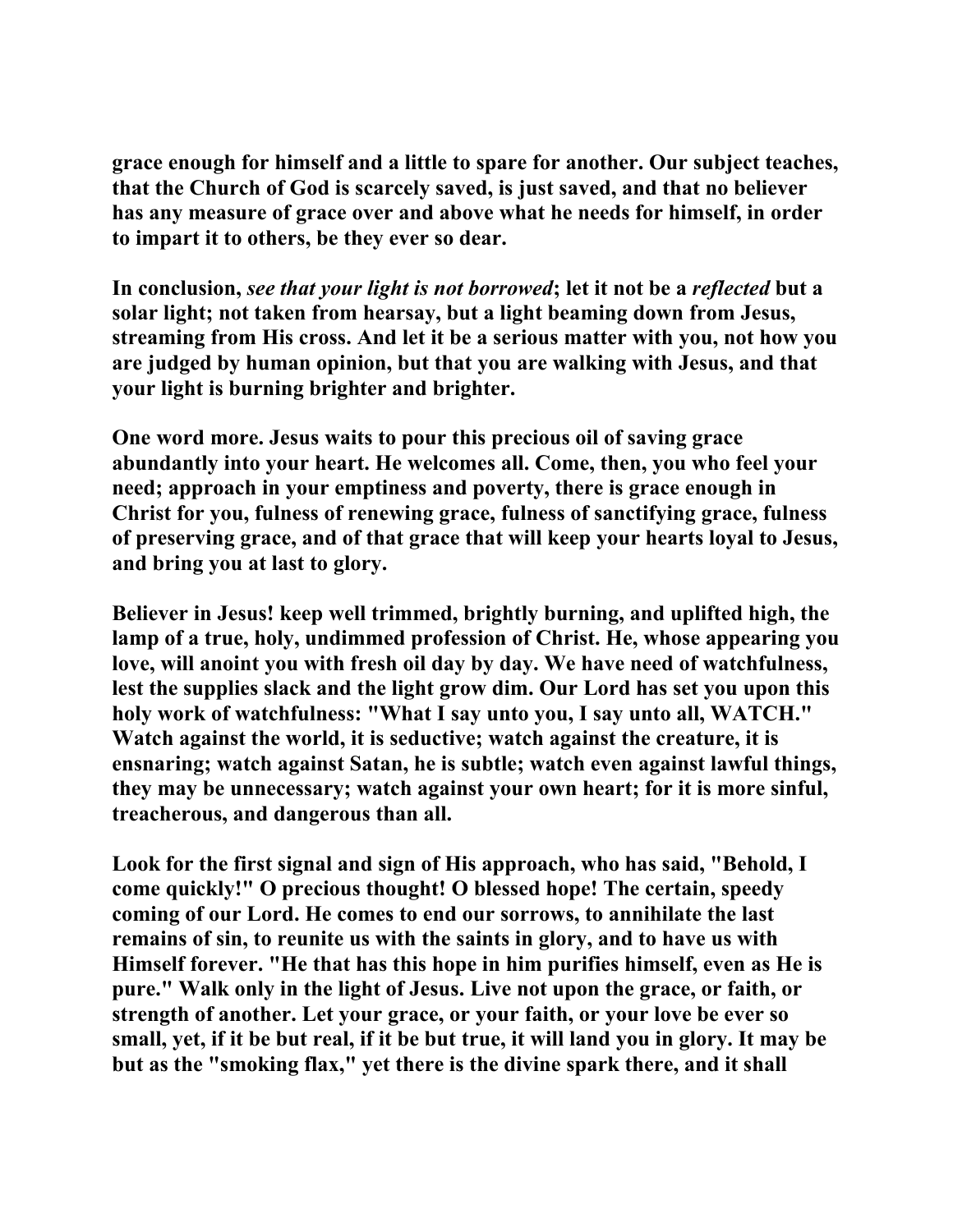**never be extinguished; while the graceless lamp of Christian profession, which blazed before** *men***, will expire in eternal darkness when the Lord comes. Oh to be a real, humble follower of Christ! Lord, let our love be divine, our grace real, our profession true, our hope a good hope, a living hope, shining more and more unto the perfect day!** 

**"Could Christians watch ten thousand years Before their Lord Himself appears, Yet, as He then shall come at last, It was wise, through all such ages past, To have watched and waited, and to have borne The scoffer's jest, the worldling's scorn. But those who watch not in the day, Will surely sleep the night away."** 

**"Lord, make me at all hours awake, And, self-denied, Your cross to take, Robed for Your nuptial feast in white, With lamp in hand, and burning bright; Nor lack of precious oil be mine When the loud cry, Arise and shine! Proclaims You come in bridal state, And when preparing is too late!" (German poet)** 

### **"The Man of God Divinely Prospered"**

**"The keeper of the prison paid no attention to anything that was under Joseph's care; because the Lord was with Joseph, and whatever he did, the Lord made it to prosper." Genesis 39:23** 

**If ever God was in human history, it was that of Joseph. Perhaps in no inspired record of the saints does there appear so little of man; and so much of God, as in his whole career, from its obscure and lowly commencement to its exalted and honorable close, was a continuous comment upon the words which introduce this chapter of our work, "Lord was with him, and whatever he did, the Lord made it to prosper." Let us meditate briefly upon these two**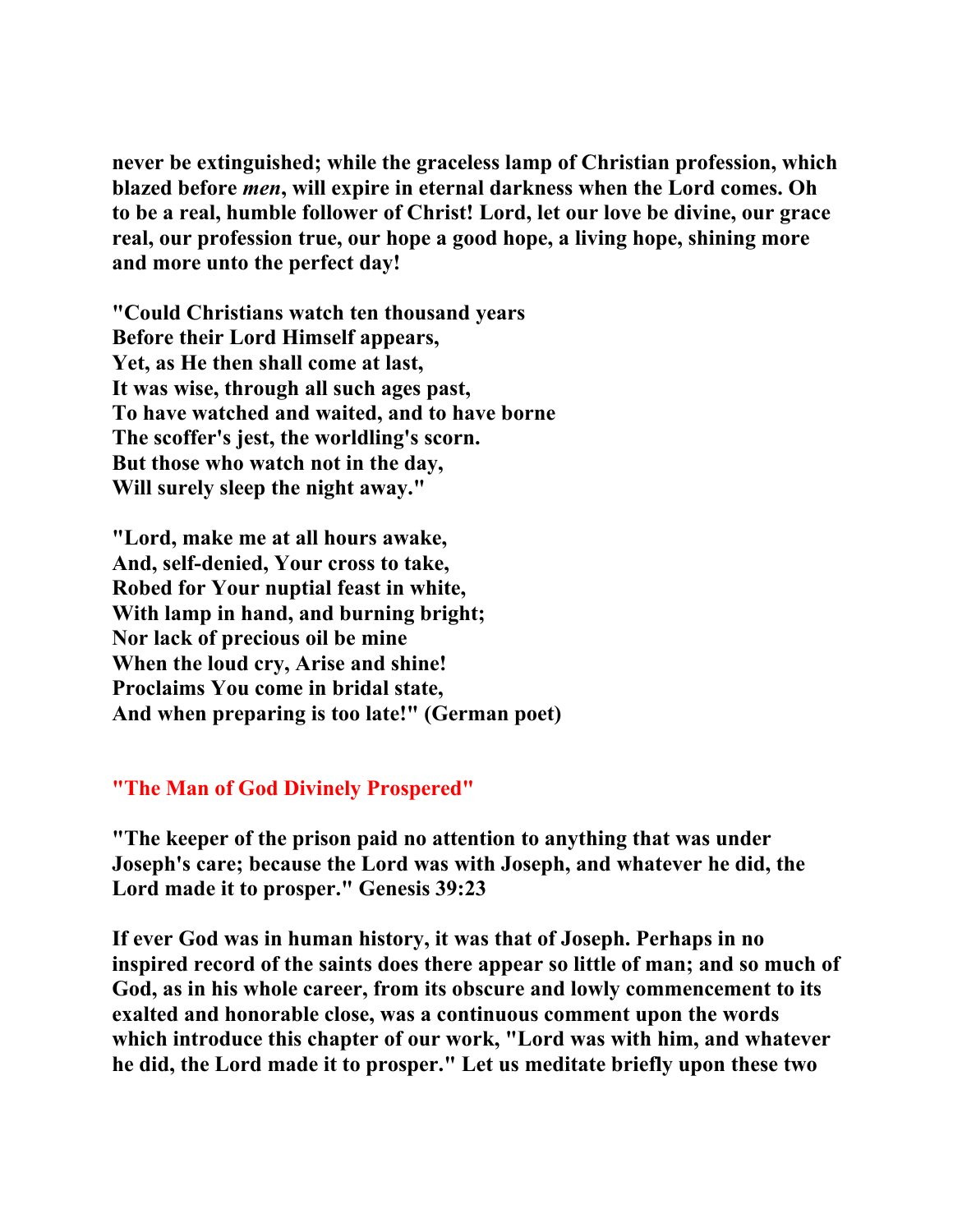# **particulars—THE LORD'S PRESENCE WITH THIS MAN OF GOD, and ITS CONSEQUENT INFLUENCE UPON HIS DESTINY.**

## **THE LORD'S PRESENCE WITH JOSEPH—**

**A more privileged state it is impossible to conceive—***the Lord with His people***. Less than the reality and the consciousness of this will not suffice the true man of God. It was, doubtless, the assurance of this that bore up the patriarch throughout his chequered and eventful history. And here we may observe, in passing, that no reflective, ingenuous mind can trace his history, and rise from its study with the conviction that that history is a cunningly-devised fable the whole a fiction and a myth.** 

**"The Lord was with Joseph," and this was the secret of his marvellous life. The Lord was with him, protecting his life when that life had been virtually sacrificed by his brethren; the Lord was with him when sold as a slave to the Egyptian merchants; the Lord was with him, preserving him amid temptation in Potiphar's house; the Lord was with him, cheering the loneliness of his prison; the Lord was with him as the interpreter of Pharaoh's vision; the Lord was with him in each step of his subsequent career—his sun and his shield, and his exceeding great reward.** 

**Beloved, is the Lord really less with His people now? Oh no! Look at this truth for a moment in a few particulars. The Lord is with His saints, ordaining and shaping their every step. The man of God advances in no uncertain, unprepared path in life. His whole career, from his cradle to his grave, is a divinely-constructed map, prepared in the eternal mind, purpose, and counsel of Jehovah. Nothing is left to contingency. There is no crook in his lot, no divergence in his path, no event that bends, or shades, or burdens it but the Lord is in it—ordering, arranging, and controlling all. It is, in truth, not his way, but the Lord's way by which he is led. "Show me now YOUR way," is the prayer of the man of God.** 

**The Lord is with His people in temptation. Were we exempt from this part of our heavenly discipline, we should be exempt from one of the most touching illustrations of the Divine presence, power, and love. In nothing do we more exhibit our powerlessness than in this. The mightiest saints have succumbed before the weakest foe when left by God to learn, by sad experience, their self-**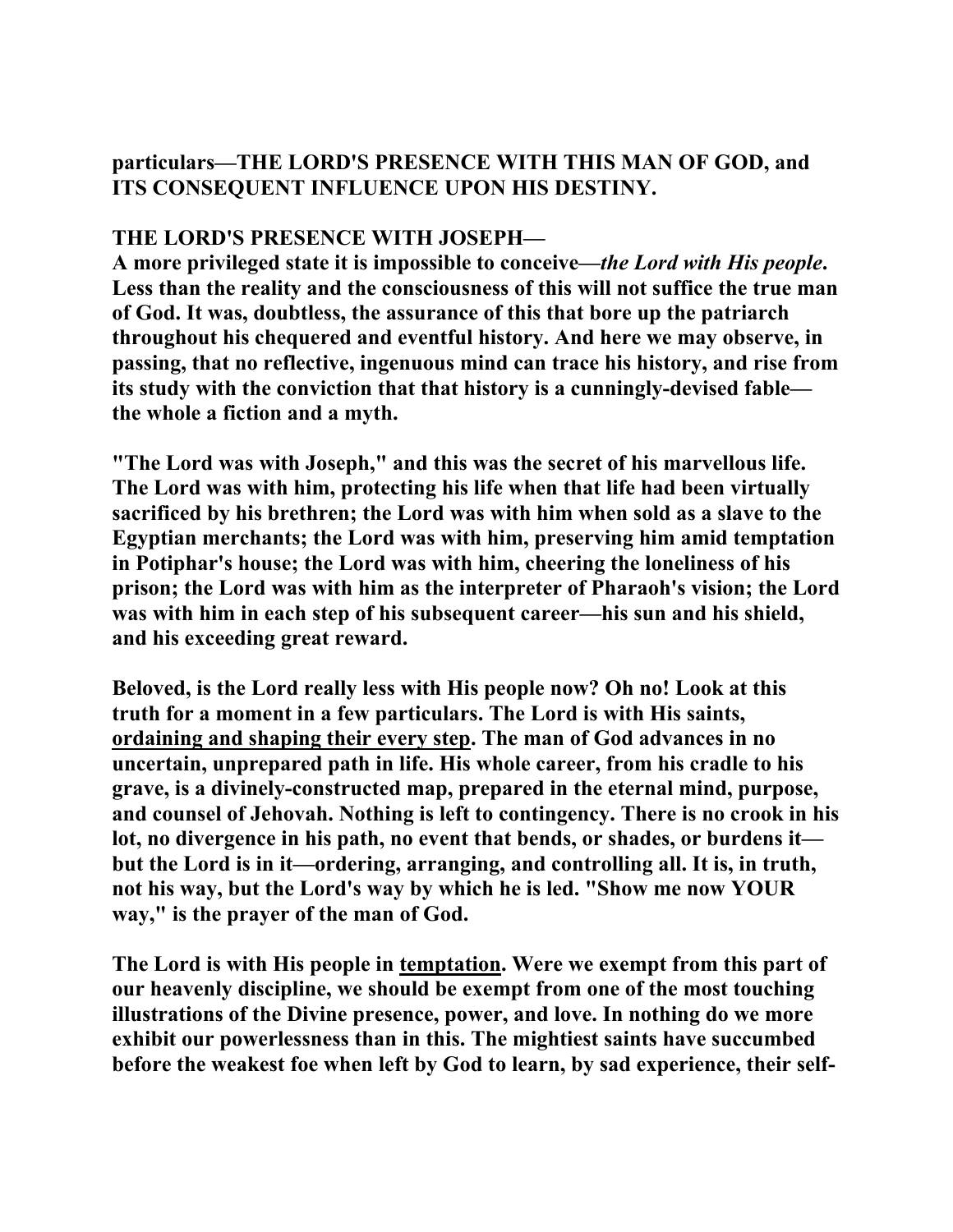**impotence. Nothing but the power of God can keep a man of God after he has been made a new creature in Christ Jesus. "Kept by the power of God," is written, as upon the forehead, of every upheld, holy, consistent man of God. The Lord is with us in temptation, subduing its heat, lessening its power, quenching its darts, and delivering us out of its fiery ordeal; restraining, overruling, blessing. "The Lord knows how to deliver the godly out of temptation." Fear not, then, O man of God, the quiver and the dart; both are under the control of Jesus, the once tempted One.** 

**The Lord is with His people in adversity. Exempt from this, we should be equally exempted from a page in our history forming one of the most luminous in its record of Divine love and sympathy and support. The inheritance of the saints in this life is that of adversity—their inheritance in the life that is to come that of endless bliss.** 

*The worldling has all his 'heaven' in this world. He has nothing to anticipate but a "fearful looking for of fiery indignation," which will devour the Lord's adversaries. My unconverted reader, your future is "written in mourning, lamentation, and woe." Your home will be hell; your 'god' will be Satan; your companions will be lost spirits; your "forever" an immortality of woe, of suffering, and of banishment from God, "where the worm never dies, and the flame is never quenched."* 

**But affliction is the present lot of the saints. Beyond the present it never reaches. It distills no moisture, casts no shade, infuses no bitter in the future bliss of the glorified. It is a present thing, momentary, passing forever away. But there is this accompanying soothing, sanctifying truth***—the Lord is with His people in adversity.* **And to be assured of this, to know it from personal and blest experience, is worth all the tribulation through which we have to pass in entering the kingdom of eternal glory.** 

**If the presence of a friend in sorrow is so sweetening, if the silent sympathy in adversity of one we love is so soothing, oh, it is the ideal of bliss on earth, the consciousness that, when the cloud of woe is darkling over us, and the waves of tribulation are swelling around us, and the waters are coming in upon the soul, the Lord is with us, to comfort, support, and deliver us. "When you pass through the waters, I will be with you; and through the rivers, they shall not**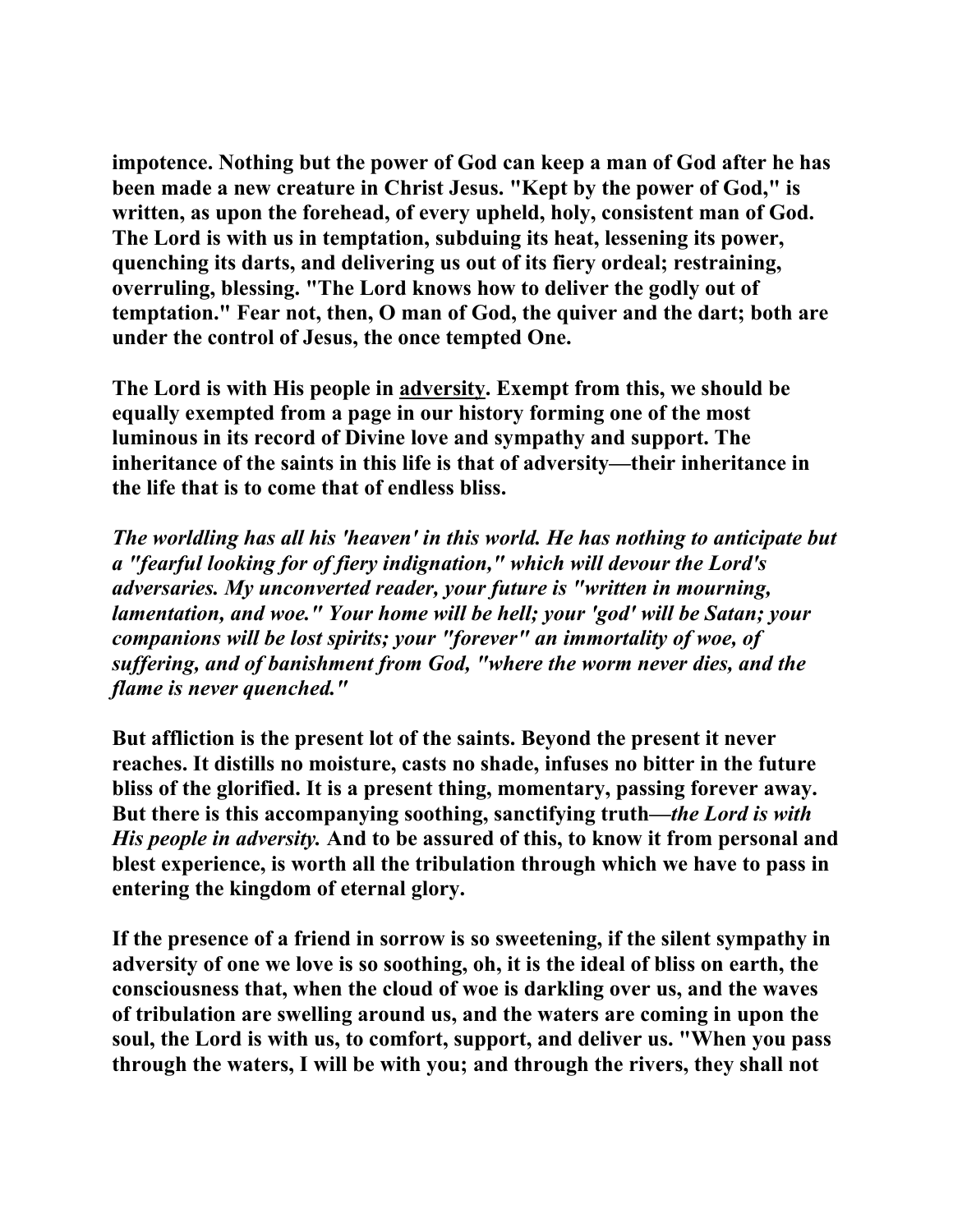**overflow you. When you walk through the fire, you shall not be burned; neither shall the flame kindle upon you." Sweet affliction! precious trial! that, like the surging billow, uplifts the soul, and casts it upon the Rock that is higher than us!** 

**Oh, is there any circumstance, or stage, or place in which the Lord is not as truly with His saints as He was with Joseph? He is with us to counsel our perplexities, to guide our feet, to supply our need, to deliver us from the power of our enemies, to keep us from all evil, and to bring us home to glory. Oh, to be assured that the Lord is with us, we will not fear what man can do unto us. Precious presence of the Lord. It is a shield of adamant, a garden of delights, a tower of strength, a portion of heaven come down to earth. What is heaven the heaven of heaven? Is it not the full, the perfect, the unclouded presence of the Lord? And what is the Lord's visible presence with us here, but the pledge, the foretaste of heaven—what but heaven and earth kissing each other? It is thus the man of God becomes familiar with the country to which he is journeying, with the home in which he will forever dwell, with the companions with whom he will eternally associate, and with the glorious Lord, whose presence will constitute his highest heaven!** 

**Oh, what a profound significance of meaning is in these words, "The Lord was with Joseph."** *To have Jehovah with us is to be encircled by every divine perfection, to be encompassed by a wall of fire which no foe can penetrate, to dwell in the munition of rocks, our bread and our water sure, to have ever at our side a flowing spring in drought, the shadow of a great rock in the heat, a table in the wilderness, the divine cloud and fire safely conducting our journey homeward.*

**"Such honor have all the saints." Child of God! though less signally and manifestly, yet not less really or blessedly, is God with you in all your history. Let faith deal with this truth in all its battles and its trials. You may seem and feel at times alone. The sun may withdraw itself, and the stars of night may be draped in cloud, and dark, and dreary, and lonesome may be your way; nevertheless, let faith, whose most brilliant achievements are when it is the most opposed to sense, grapple with thus truth. "I am kept, guided, watched over, encircled by the Unseen God. The Lord is with me, and I will endure as seeing Him who is invisible."**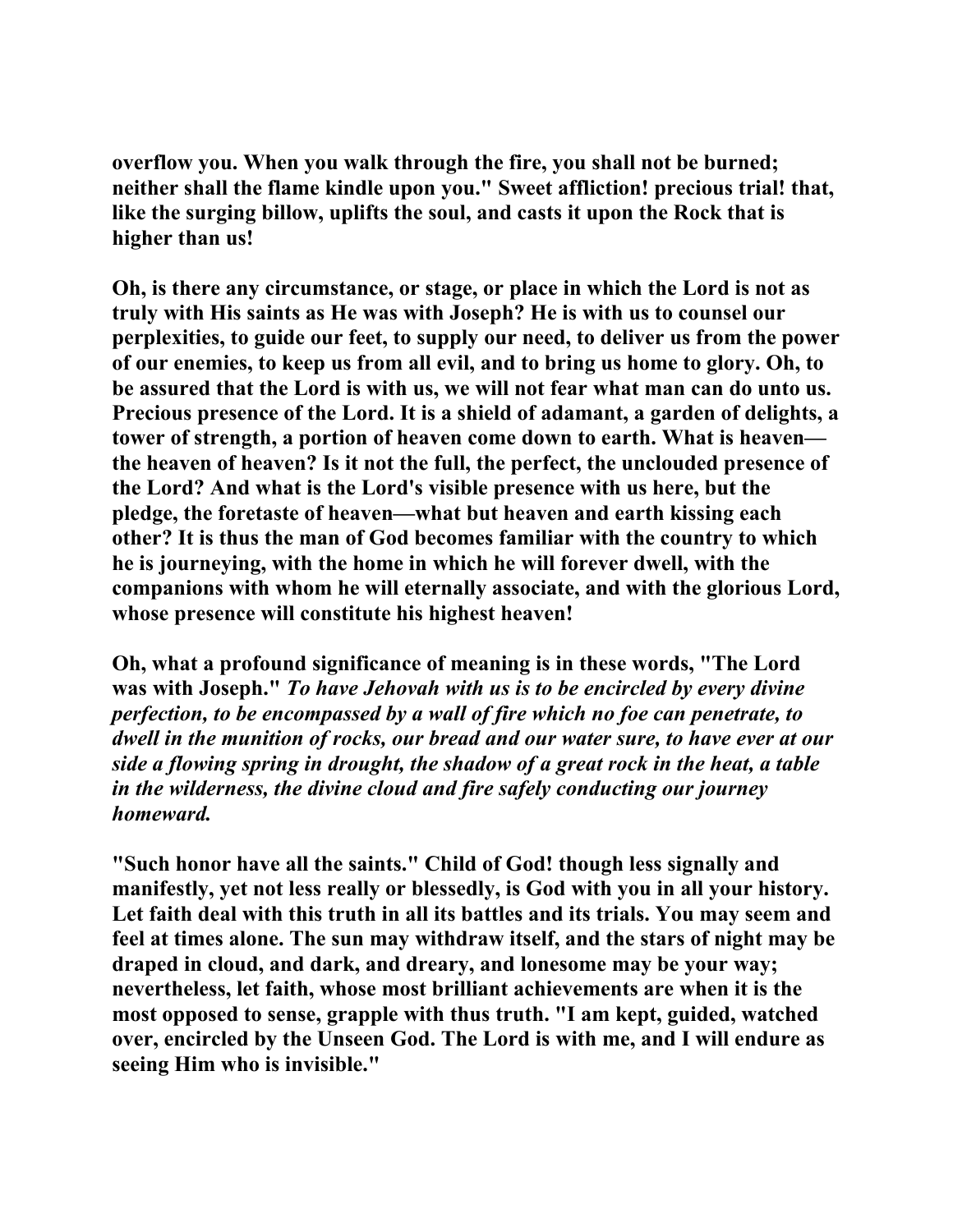**We now turn again to Joseph. We marvel not that, after this declaration of the Divine presence encompassing him, it should be added, "whatever he did, the Lord made it to prosper." And it was truly and literally so: everything he touched seemed transmuted into gold; everything he undertook was conducted to a successful issue; all his thoughts and enterprises were crowned with the Divine favor and blessing.** 

**"Whatever he did, the Lord made it to prosper." We learn from this, the only source of true prosperity—the Lord's blessing. Promotion comes not from the east nor from the west; in vain we rise up early, sit up late, and eat the bread of carefulness;** *futile and fruitless will be all our schemes, and plans, and toil, if God does not make it to prosper.* **He alone can lift up our ways when they are depressed, make straight our path when encompassed with difficulties, pluck our feet from the net which entangles them, and conduct to a successful and honorable issue all your thoughts, enterprises, and labors.** 

**Take the prosperity of Joseph as a type and pledge of your own. Acknowledge the Lord in all your ways as He did; let God's fear rule you as it ruled him; be afraid only of sin, and shrink only from compromising Christ's crown, and dishonoring Christ's name; and the Lord will be with you, and that which you do, He will make it to prosper. He will exalt you to wealth, distinction, and usefulness in this life; and in the life to come, to honor, immortality, and glory!** 

**"Father! for pleasant paths on earth My spirit yearneth not; For loving kindred's clasping hands, And home, I ask You not. I would forego all anxious thought, And cast on You my care, Content to see Your love in all To trace You everywhere."** 

**"Teach me to listen for Your voice, When the world's storm howls loud; Help me to look for light from You**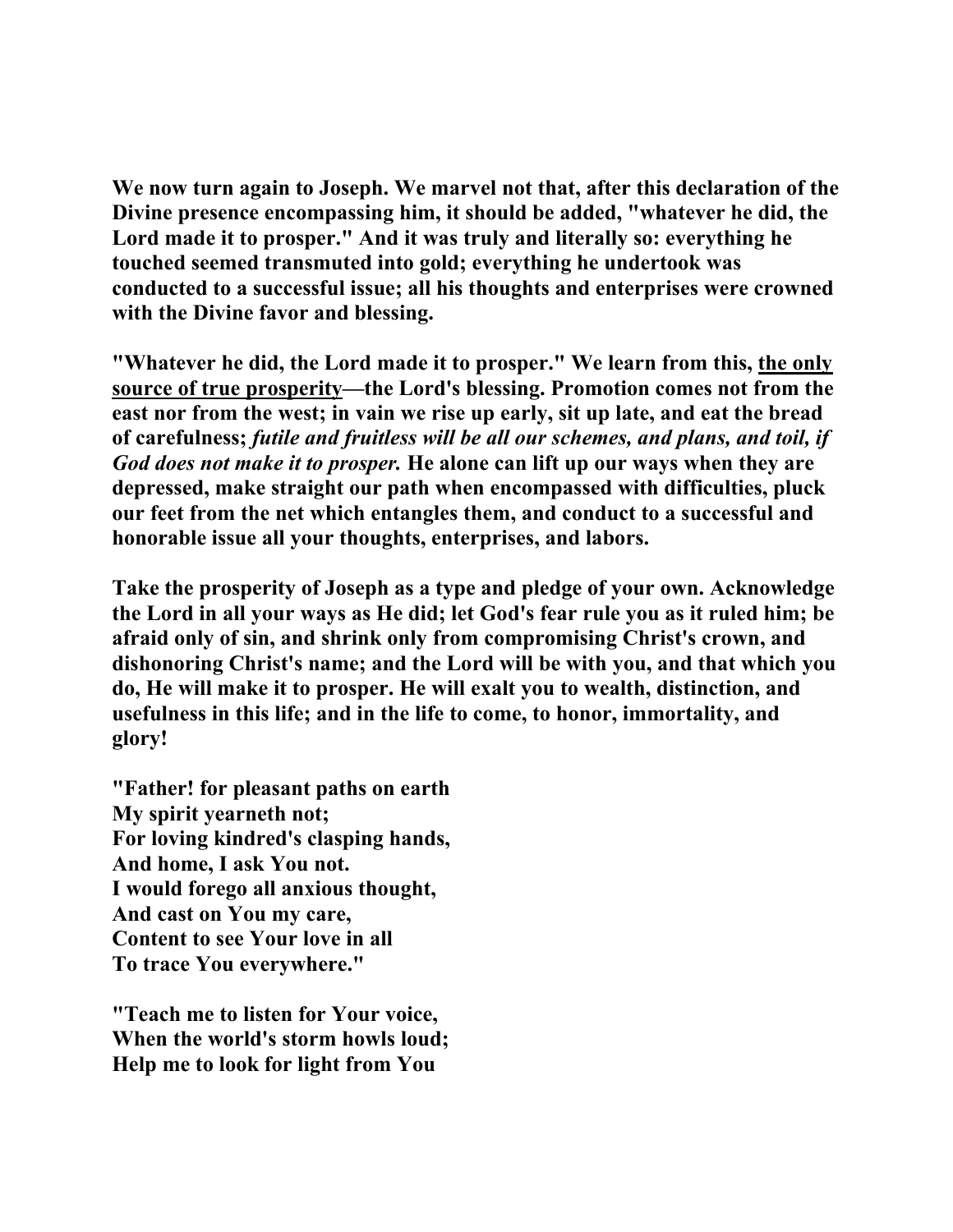**Beneath the darkest cloud. To feel Your hand the tempest rules, That You can hear and save, That You have set a bound unto The wildest, stormiest wave."** 

**"The tempest yet was never so loud To drown the soul's faint cry; Nor cloud so dark to hide Your child From Your all-seeing eye. Lighten mine eyes, that I may read Each page of life to me And from each passing hour receive A message, Lord, from Thee."** 

**"Lead me to seek, with patient prayer, Your counsel for my stay, And look to You to guide my steps In Your appointed way. With glad and grateful heart accept The work Your wisdom wills, And bless the hand that but in love The cup of sorrow fills."** 

**"Seeking what path You'd have for me What heart to cheer or bless, Even as I would ask of Thee For comfort in distress; Content to share in other's joy; And if this may not be, Still happy that my chequered lot Was chosen, Lord, by Thee."—Anna Shipton.** 

#### **"Integrity and Uprightness"**

**"Let integrity and uprightness preserve me; for I wait on You." Psalm 25:2I.**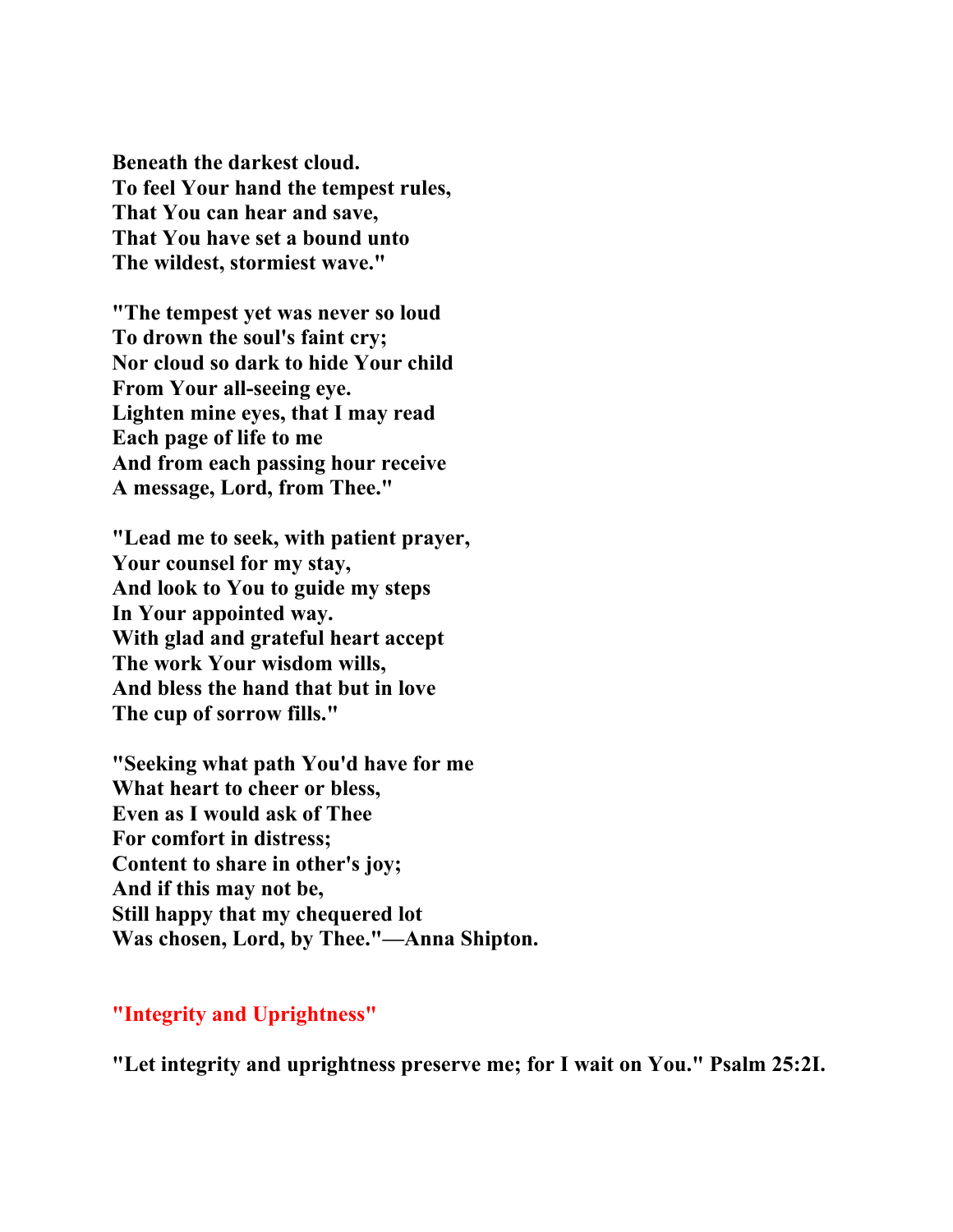**"May integrity and uprightness protect me, because my hope is in you." Psalm 25:21** 

**A stronger characteristic of a true man of God than that which this prayer of David involves can scarcely exist. Its absence in many who bear this honored name must forcibly strike every careful observer of the age. It is impossible to survey attentively the world, without perceiving how much is transpiring that is utterly destitute of the holy, elevated principles prayed for and aimed after in this touching petition of the psalmist. Speak of the crime as mildly and as gently as you may—call it error of judgment, breach of confidence, the temptation of wealth, self-interest, an eye to the main chance, worldly policy the Word of God classes all instances of defalcation, embezzlement, violated trust, dishonest dealing, simulation, and false returns under one denomination—THEFT; the reverse of that "integrity and uprightness" which should govern the minutest transaction, secular and religious, of the man of God.** 

**The solemn law of the Decalogue, "you shall not steal" thunders its tones in the ears of every violator of the precept, whether he rob man or God. In endeavoring to meet this alarming and growing evil of the age— DISHONESTY—by an exposition and enforcement of the prayer of David, we shall, at the outset, take the higher ground of dishonesty towards God. To this the prophet Malachi refers in these remarkable words to the Jews, "You have robbed God." Startled by the charge, they inquire, "How have we robbed Him?" The prophet replies, "In tithes and offerings."** 

**Let us proceed to examine and apply this subject, both in its divine and human relationships. Wherein do we rob God? God has a claim upon our entire being: "All souls are mine." The surrender of affection to Him as the first and greatest Being in the universe, as our Creator, Benefactor, and Preserver, must be paramount and supreme. "You shall love the Lord your God with all your heart, and with all your soul, and with all your mind. This is the first and great commandment." When this undivided and supreme love to God is withheld—when the creature's affection is alienated from Him, and surrendered to another and an inferior being—the creature loved, rather than the Creator—there is a robbing of God. My reader, do you so love God? Are**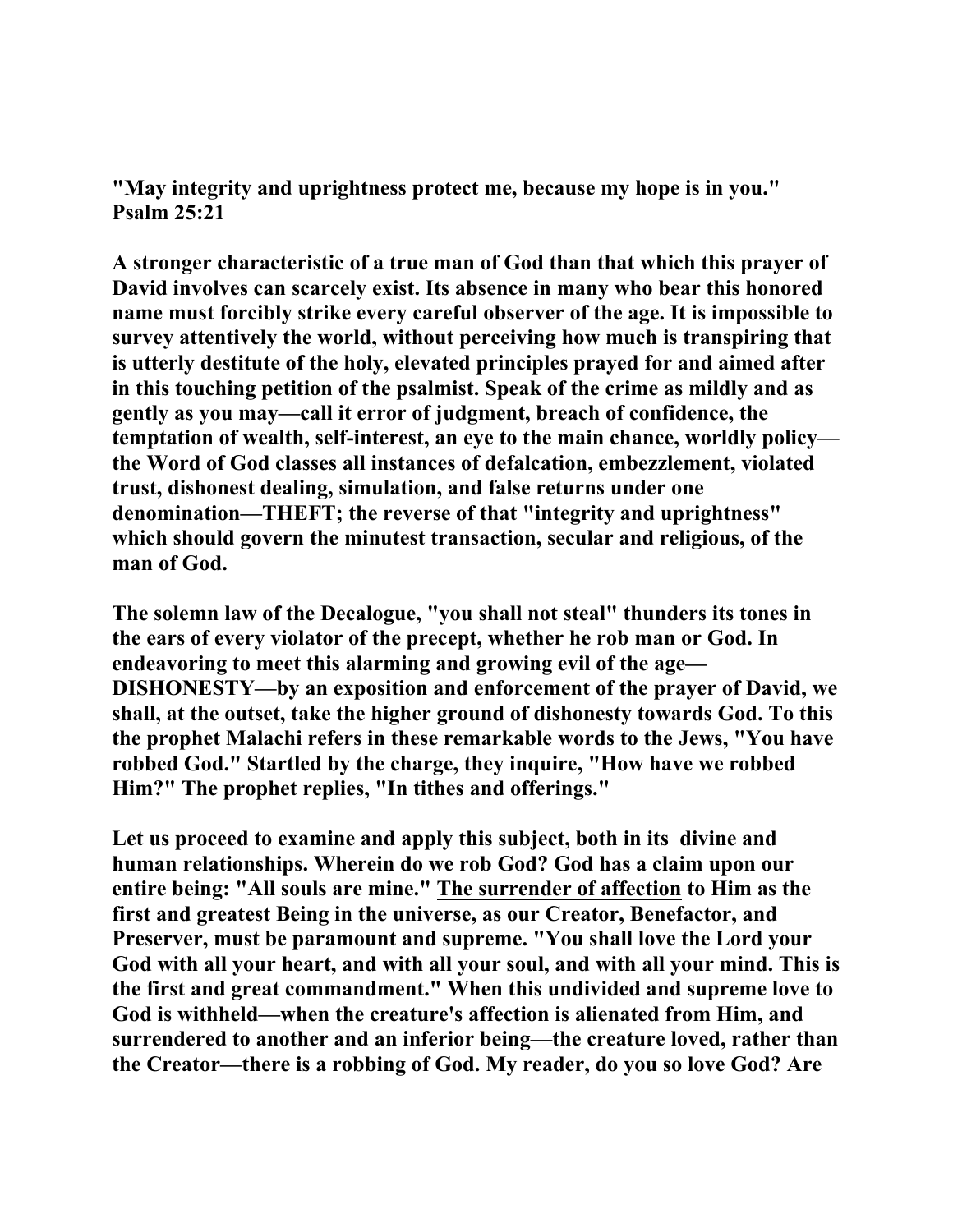**you dealing honestly with Him in your affections? Is God the supreme Sovereign of your heart? No love less than this will He accept. We repeat, when we give our affections to the world, to the creature, to self, positively and supremely—stopping short of entire self-consecration, we withhold from God His just due, and are chargeable before Him with the crime of spiritual robbery.** 

**Again, God has the prior claim to our talents; and when the varied faculties and powers with which He has endowed us, and which were furnished for His glory, are not renewed by His Spirit, and devoted to His service, but are employed in the promotion of our self-interest; sensual gratification, perchance, as weapons of direct hostility to His being, His government, and His truth, we stand in His presence chargeable with the crime of robbing God. Oh, how great the responsibility, how solemn the account, how tremendous the doom of those whose intellectual powers mold the thoughts and influence the passions of others, but mold and influence them only for evil.** 

**If the productions of which we are the authors—and which, while we live, exerted a baneful influence upon the popular mind, and, when we are dead, survive to perpetuate that influence yet more extended and disastrous in generations to come—are such as to pervert the great end of their creation, then, as rational and intellectual beings, we dishonor God by withholding from Him the glory of our consecrated talents and endowments.** *While to be a benefactor of mind is the highest privilege God can confer, to be a perverter and destroyer of mind is the deepest of crimes, and involves the direst of punishments.* **Let Christians pray for those who mold the thoughts and opinions of the popular mind, that the power they exert may be healthful, ennobling, and saving.** 

**And are there not many who rob God by withholding from Him the consecration of their temporal substance? There will never be a deep conviction of the criminality of this sin until men everywhere learn that they are not** *proprietors***, but** *stewards* **only of what they possess. "You are not your own" is a precept equally applicable to property as to person. Our Lord's parable of the talents was designed, among other lessons, to teach this, its chief and practical one, that, whether it be the one talent or the ten, the Divine Lord is the Giver of both, and holds each individual responsible, as a steward,**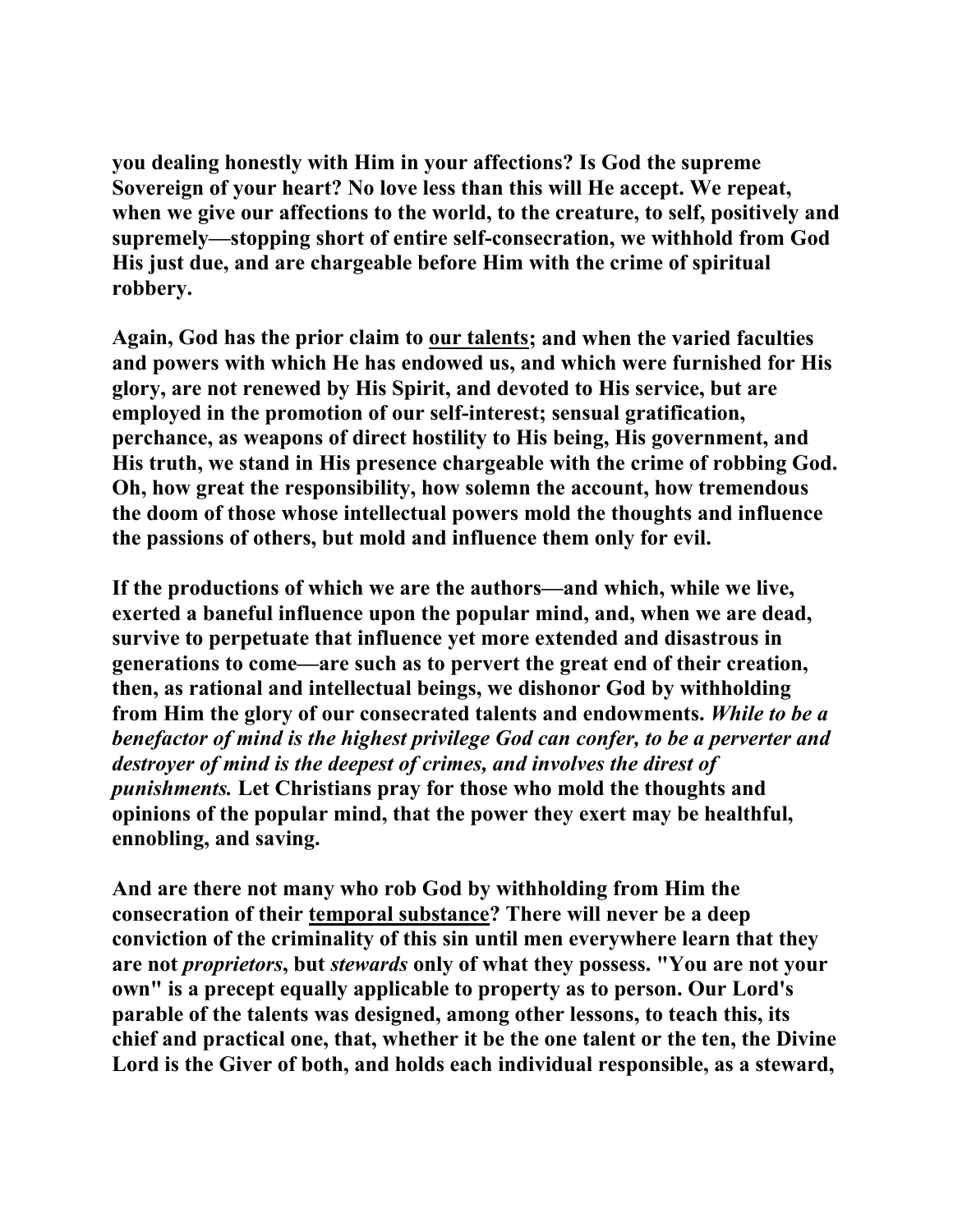**for the manner in which he has disposed of his talents.** 

**The possession of property involves a fearful responsibility—a responsibility which must be measured by the amount of wealth possessed. It may, perhaps, be difficult accurately to determine, from the teaching of the New Testament scriptures, the exact amount of income each individual should devote to Christian and benevolent purposes; nor is this absolutely necessary. The Christ-loving disciple will be a law to himself in this matter. He will not grudgingly and carefully graduate his benevolence by any financial law, however clearly defined, which he may find in the Scriptures; he will rather consecrate his entire wealth, be it much or little, as not his own but the Lord's; and while he "honors the Lord with the first fruit of all his increase," he will not limit his charity to this, but will consider it his privilege, as an honest and prudential course would dictate, to give the utmost elasticity to a law which claims** *all we are, and all we have, for Christ.* **Oh, let us be careful that we do not rob God by withholding from Him our worldly substance.** 

**Again, we may rob God of His own by a misuse of time. Time is a solemn and priceless gift, and involves a responsibility and an account of a most tremendous character. It is the preface to eternity—brief, it is true, yet, as the preface indicates the character of the volume, so the present is the foreshadowing in each one's history of the future. Time is a feather falling from the pinion of eternity, as it sweeps on in its boundless, endless course, hurrying us with rapid flight to that eternity from where it came. What sin, what madness, then, to abuse a privilege so solemn—to misuse a blessing so precious. To employ it in vain pleasures and frivolous pursuits—to use it in senseless puerilities, sinful engagements—to devote it too absorbingly even to literary and elegant pursuits—the studies of the antiquarian, the researches of the historian, the fascination of art, to discoveries of science—may verge upon the crime of robbing God of one of His most costly loans.** 

**All these absorbing engagements are limited to the present, and have no essential relation to the soul's certain and solemn future. Oh, you killers of time! How will the ghost of your murdered hours haunt and upbraid you through the interminable centuries of eternity! Oh, what would you not then give for one hour of that precious period of your existence which now you waste and fritter and destroy in vain, useless, and sinful trifles, chimeras, and**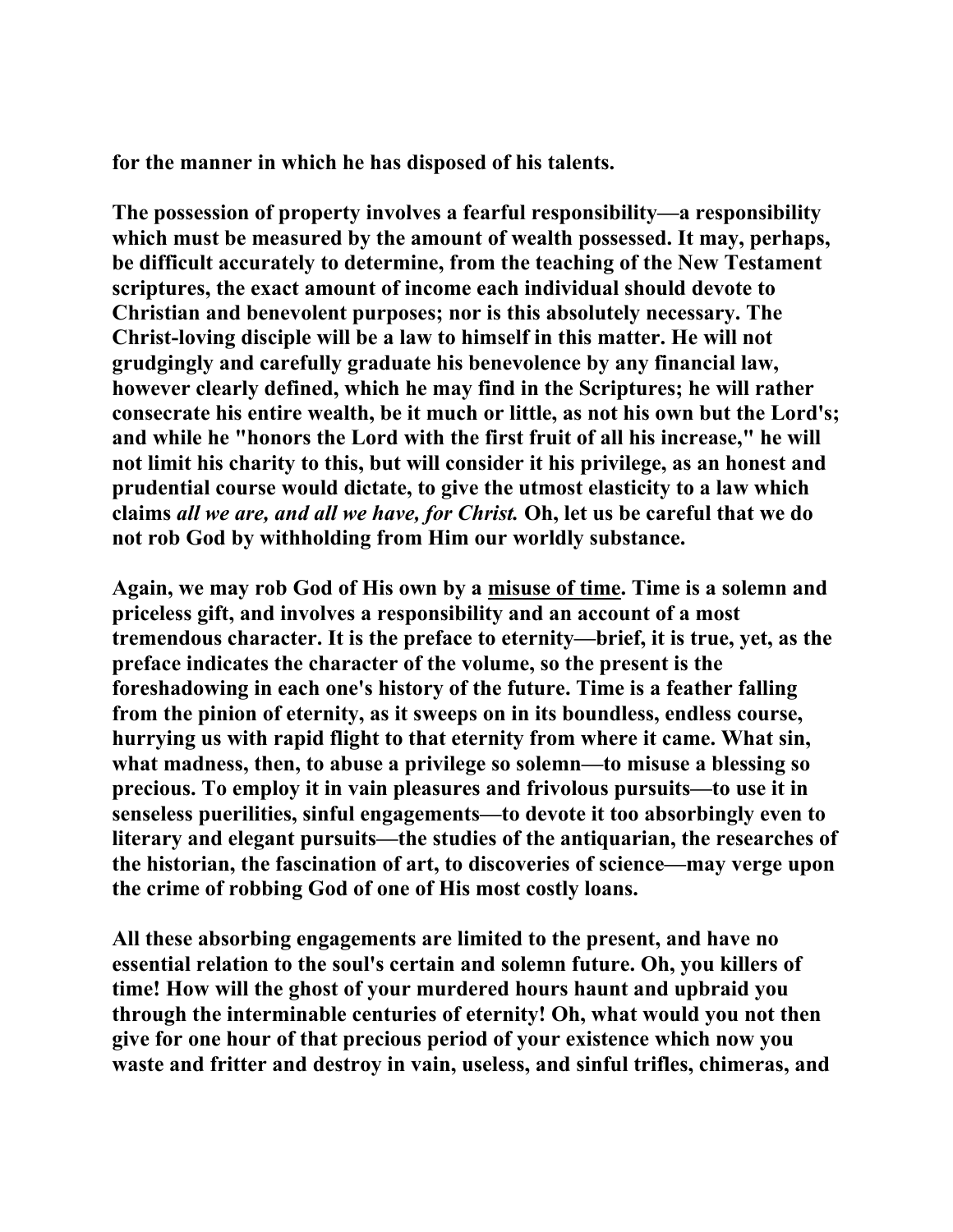**shadows. Remember, you rob God when your TIME is not consecrated to His glory. Ponder well the inspired precept, "Redeeming the time, because the days are evil." Consider, the apostolic exhortation "Brethren, the time is short."** 

**God is robbed by us when we attempt to supplant Him in the work and in the glory of our salvation. The salvation of man is pre-eminently the work of God. "Salvation is of God"—devised, achieved, and bestowed by Him. Redemption is a divine act, undertaken and accomplished by Incarnate Deity. Had not Christ our Savior been essentially and absolutely God, He could not have offered an atonement to the moral government of Jehovah, blending the honor and glory of God with the full, free salvation of the guiltiest of the human race.** 

**Essentially connected with man's salvation is God's glory. To no work was the Divine honor solemnly committed, in no enterprise was it so fully embarked as in saving lost man. God, therefore, is jealous of His glory in man's salvation, not a particle of which will He gave to another. If, then, we attempt to uprear the Babel of our own righteousness in unbelief and scorn, rejecting the righteousness of Christ; if we seek the way of life other than that which God has opened to us through the crucified Savior, thus climbing up some other way into heaven, we then are found robbers of God! We rob Him of the glory which belongs alone to Him; we rob Him of the work which He only can achieve; we rob Him of the honor which only is His most righteous due; and we rob our own souls of their eternal glory.** 

**And then there are others who commit robbery by stealing their religion: We have spoken, in a preceding chapter, of a borrowed religion, we refer now to a stolen one. God seems to refer to this species of religious theft in these remarkable words, addressed to the prophets of old, "Therefore, behold, I am against the prophets, says the Lord, who STEAL my words every one from his neighbor," (Jer. 23:30.) How easily, and yet how unsuspectingly may we be guilty of this sin. You have, perchance, a godly parent, a pious husband, wife, or child, and, imperceptibly to yourself, you become familiar with their Christian vocabulary, learn their tones, and acquire the habit of speaking their words. You become, in some measure, by association, molded into their habits, assimilated to their religious usages, and thus are beguiled into a**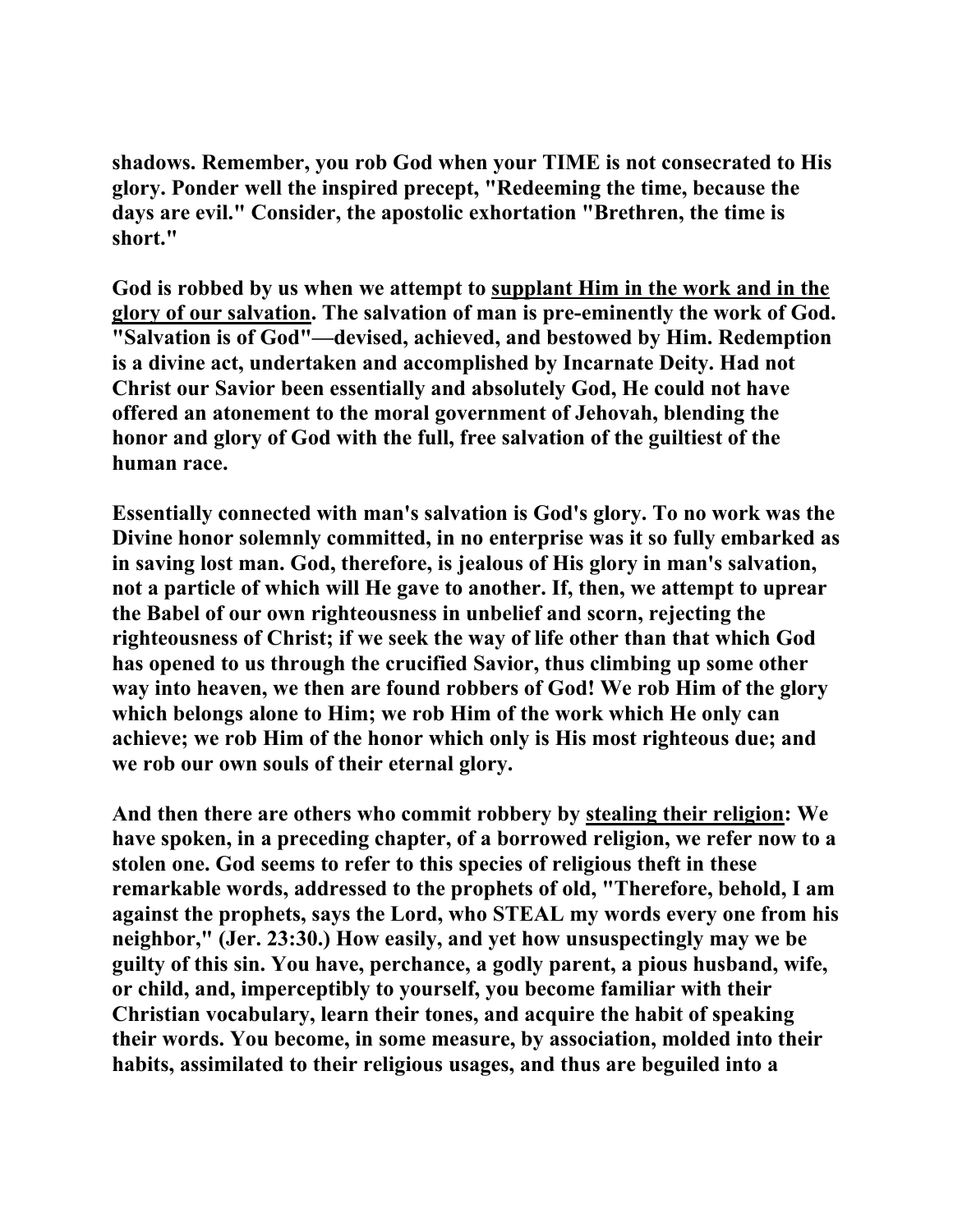**religious phraseology and demeanor not your own, learned, if not secretively obtained, from those with whom we associate. In all this you have never felt yourself a lost sinner, guilty, condemned, and ready to perish. You have learned nothing of the plague of your own heart, nothing of the need, the worth, and the preciousness of the Savior; you are traveling to death and eternity in a false disguise, having a name to live while yet you are dead. "Do not be deceived, for God is not mocked."** 

**And may not even the Lord's own people verge closely upon this sin of robbing God? If there is any withholding from God His just return of praise, thanksgiving, and devotion; if, beguiled by self-seeking, self-pleasing, selftrust, we give Him not all the honor and glory which is His most righteous due; if we retain the property, the talents, the service, which belong not to ourselves but to Christ—then are we guilty of withholding from God a part of His purchased possession. And in what other light must we view the unsteady, even unholy walk of any child of God, but this?** 

**In every act of unbelief, in every wilful departure, in every instance of selfpleasing, we take from the Lord the glory belonging to His great and holy name. If we refuse to bring into His house our tithes and offerings of faith, and love, and prayer, and service—if we only make Him to serve with our sins, departures, and backslidings—then may our God justly and indignantly say to us, "YOU HAVE ROBBED ME." Dear Lord! deliver us from this sin!** 

**We now turn to the particular sin which David deprecates, and against which he prays: "Let integrity and uprightness preserve me." It is** *a many-headed monster sin.* **It exhibits itself unmistakably in the crime of the public defaulter—in the fraudulent trustee—in the dishonest seller—in the shrewd purchaser—in the artful borrower—in the usurious lender—in the deceptive quality of the manufacturer—in the false measurement and weight of the retailer. But why enumerate?** 

**It is a sin of so Protean a form, that it often rears its hideous head where the most skillful eye would least expect to behold it. So subtle and insinuating, so disguised and plausible a sin is it, that** *the best of men need the most wakeful vigilance and prayer lest they become ensnared into its commission!* **"Let him that thinks he stands, take heed lest he fall." Let all who are entrusted with**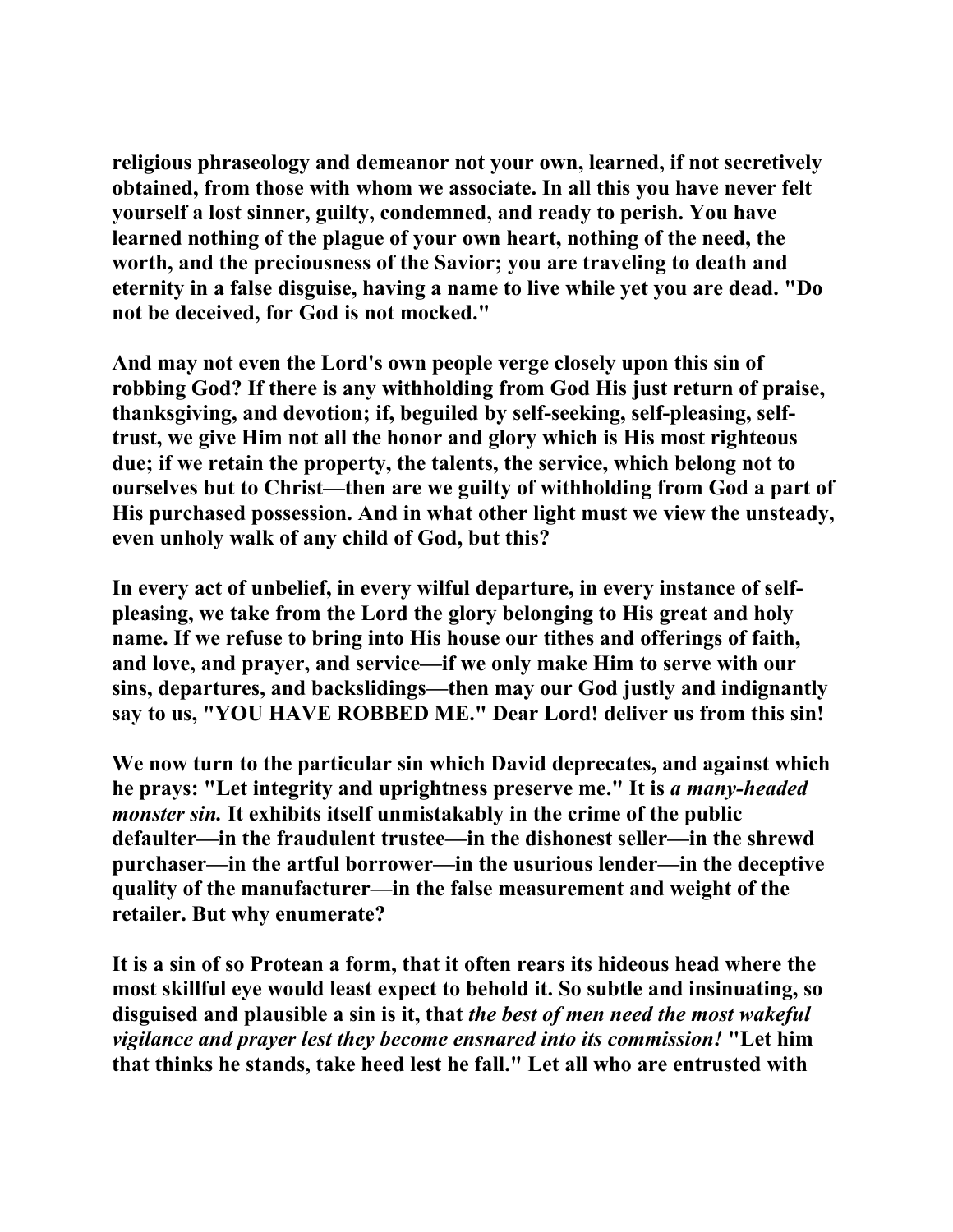**public or individual confidence, to whose hands the funds of charity, or the property of the widow and the orphan, are confided, be doubly watchful against the sinful promptings of their own hearts, the snares of irresponsible power and of possessed wealth.** 

**"Better is a little with righteousness, than great revenues without right." Of such a one—the defaulter, the defrauder, the man of ill-gotten wealth inspiration says "He has swallowed down riches, and he shall vomit them up again God shall cast them out of his belly." Around the widow and the orphan God has thrown an especial shield. Woe to those who oppress the one or defraud the other! "A Father of the fatherless, and a Judge of the widow, is God in His holy habitation."** 

**In conclusion—study the prayer of the true man of God, anxious to keep his garments unsullied amid a thousand snares, "Let integrity and uprightness preserve me."** *Let all beware of the sin of covetousness—it has drowned many souls in perdition. Whether it be Achan's wedge of gold, Naboth's vineyard, Ananias and Sapphira's withheld possession, the sin is essentially the same—the sin of COVETOUSNESS—which ranks in the catalogue with sin's darkest crimes.* 

**If that giant in grace, David, the king of Israel; needed to pray for integrity and uprightness in all his transactions, how much deeper is our need! He prayed like a man of God, conscious of his weakness, who trembled lest he should fall, and who felt that nothing short of a Divine hand could hold him up. "Covetousness and truce-breaking "—one of the signs of the last days—is a fretting sore, not only in the body politic, but in the professing Church of God.** 

**The sin of dishonesty derives not its character, its turpitude, or measurement from the object defrauded, or the amount of the fraud—the principle is the same whether the party robbed be a parent or a bank, the amount of the fraud large or small. Human jurisprudence may, and perhaps justly, allow of shades of guilt, and award degrees of punishment in acts of peculation, deception, and fraud; but in the sight of God every violation of His commandment of the Decalogue, "You shall not steal," involves a guilt and a punishment; if penitence is not felt, and forgiveness is not awarded, alike the**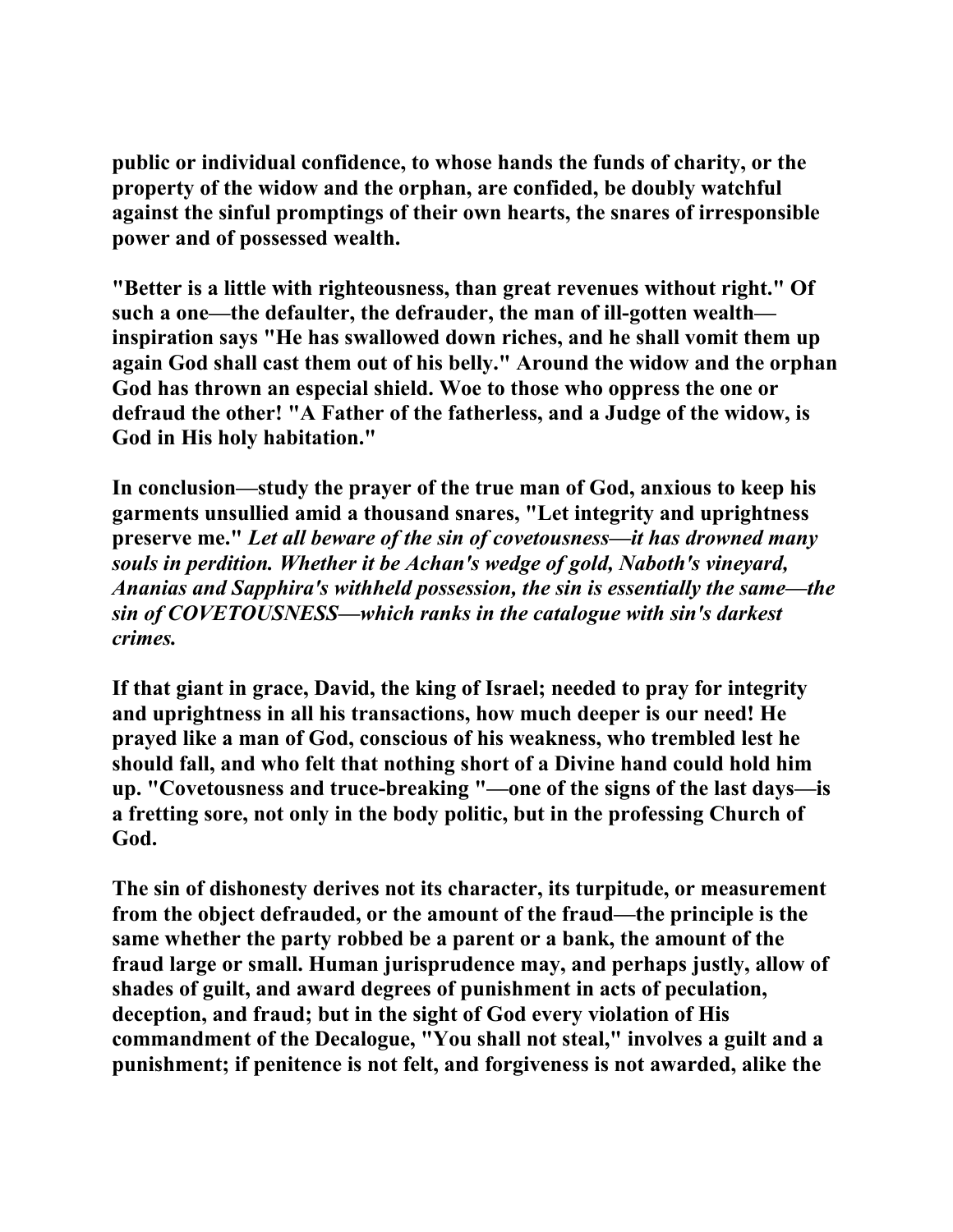**same.** 

**But there is forgiveness for the penitent. The only instance recorded in Scripture of forgiveness at the last and latest hour is that of a penitent thief. See him contrite, confessing, praying See him turn his dying eye to the crucified Savior! Listen to his acknowledgment and his petition.** *Behold him washing in the Fountain that flowed warm and cleansing at his side.* **Reader! have you been guilty of a like crime? Has the Holy Spirit wrought in you contrition and self-abasement, ingenuous confession and desire of restitution? Behold the Lamb of God!** *Bathe in the purple stream;* **and thus washed, thus cleansed, thus forgiven, go, and sin no more!** 

**Lord! "give me neither poverty nor riches; feed me with food convenient for me, lest I be full, and deny You, and say, Who is the Lord? or lest I be poor, and steal; and take the name of my God in vain."** 

## **The Departure of the Man of God**

**"And Israel said unto Joseph; Behold, I die; but God shall be with you, and bring you again unto the land of your fathers." Genesis 48:21** 

**We have followed the man of God through some of the most instructive stages of his spiritual course. The last, most important, and solemn one yet awaits our study—his departure to his heavenly rest. We instance the death of Jacob as affording an appropriate and impressive picture of this event. He was a man of God, pre-eminent for his piety, remarkable in his history, and not the less so for the circumstances and manner of his death. So honored was he among saints, that Jehovah condescended to associate his name with His own, and to designate Himself as especially the "God of Jacob."** 

**In all the prominent events of his long and chequered life, the patriarch had the closest dealings with God. And there are, perhaps, but few recorded narratives in which we have so much of God as in the narrative of Jacob's life. Oh, it is blessed and instructive to see Jehovah thus dwelling with men conversing with men—admitting them to His confidence, and lavishing upon them His love. If thus so close was the intimacy of the saints with God under**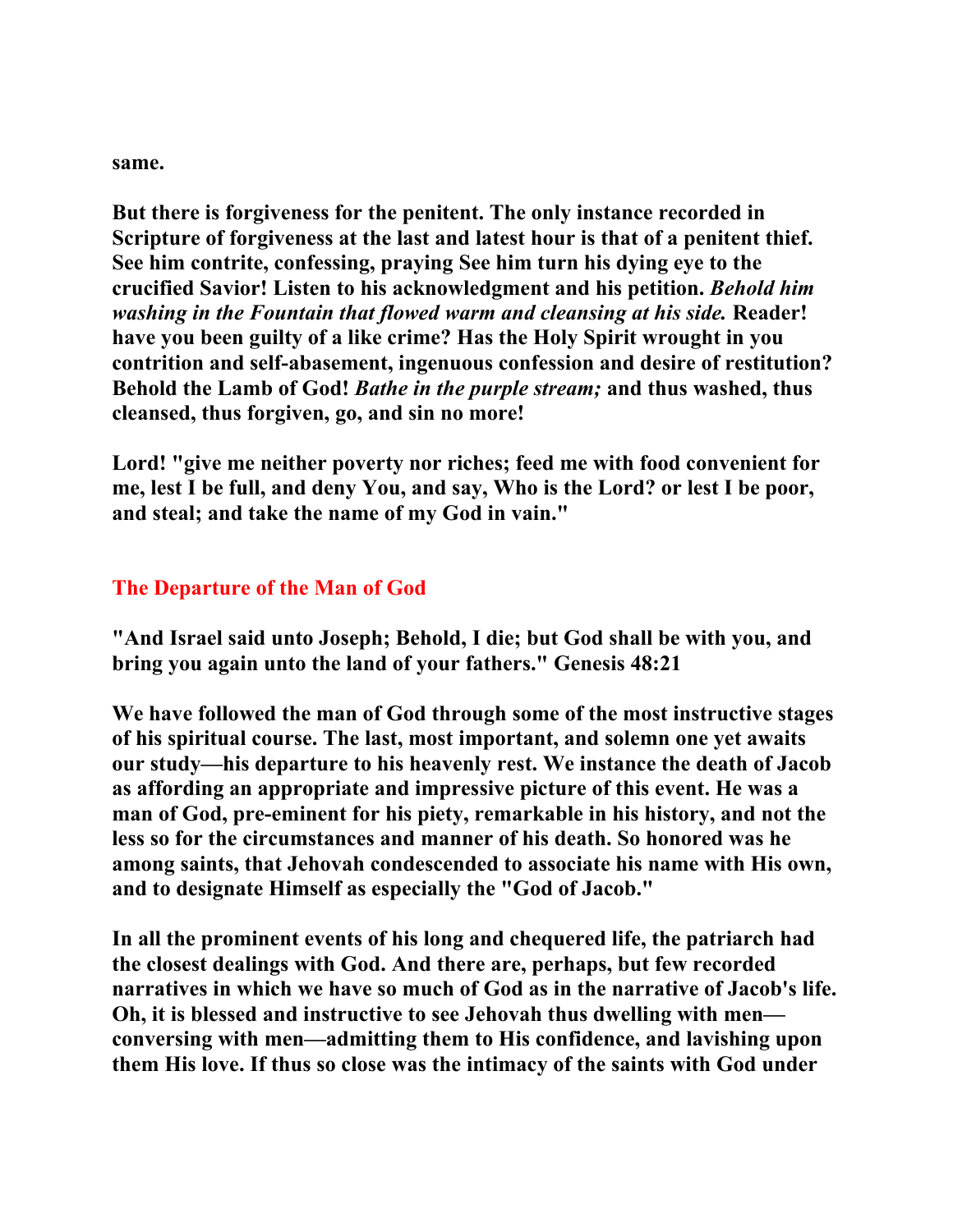**the old and typical dispensation of the Church—if this was the manner of their walk, the closeness of their communion, how much more filial and confiding should be our fellowship with the Father, who approach Him through the blood and righteousness of Christ! With a new and a living way, so divine, so accessible, so simple—with the blood of Christ in our hand—with the Person of Christ interceding at the right hand of God in heaven—with the name of Christ ever privileged to present as the plea of every petition, and the pledge of every blessing, oh, marvel of marvels, that our walk with God is so distant, our approach so servile, our transactions so few and so distant! But we now turn to the deathbed of the man of God. "And Israel said unto Joseph, Behold, I die; but God shall be with you, and bring you again unto the land of your fathers."** 

**Let us, in the first place, direct our thoughts, devout and solemn, to this picture of the dying patriarch: "And Israel said unto Joseph, Behold, I die." He was nearing that goal of life to which the whole human family are traveling, and at which we must all eventually and inevitably arrive. Some reach it by a short and rapid stage. Early in life their spirits are summoned to eternity; and while it is yet day, their sun goes down. Others reach it in the meridian of life. Immersed in its cares and anxieties, its busy thoughts and enterprises, in a moment they reach the goal, and in that very day their thoughts perish. Others, like the aged patriarch around whose dying bed in imagination we are now gathered, reach it with hoary hairs bowed down under the weight of many long years, they at last arrive at the appointed goal, and the weary wheels of life stand still.** 

**There is a time to die—a time foreordained, fixed, and appointed in each man's individual history. "Man dies and wastes away; man gives up the spirit, and where is he?" We all strangely imagine, that when weave gone hence, a great change will pass over the present scene of life—that the history of the world will change, that the engagements and the pursuits of men will slacken, or terminate altogether. No, my reader, no! When we leave this world, the tide of life will roll on as it rolls on now. The world will fulfil its appointed destiny—man will be as eager in the toil for wealth, and in the chase of honor, and in the pursuit of pleasure, as now. Battles will be fought and won, empires will rise and fall, and all things will go on as now they do, while we are slumbering beneath the sweet clods of the valley.**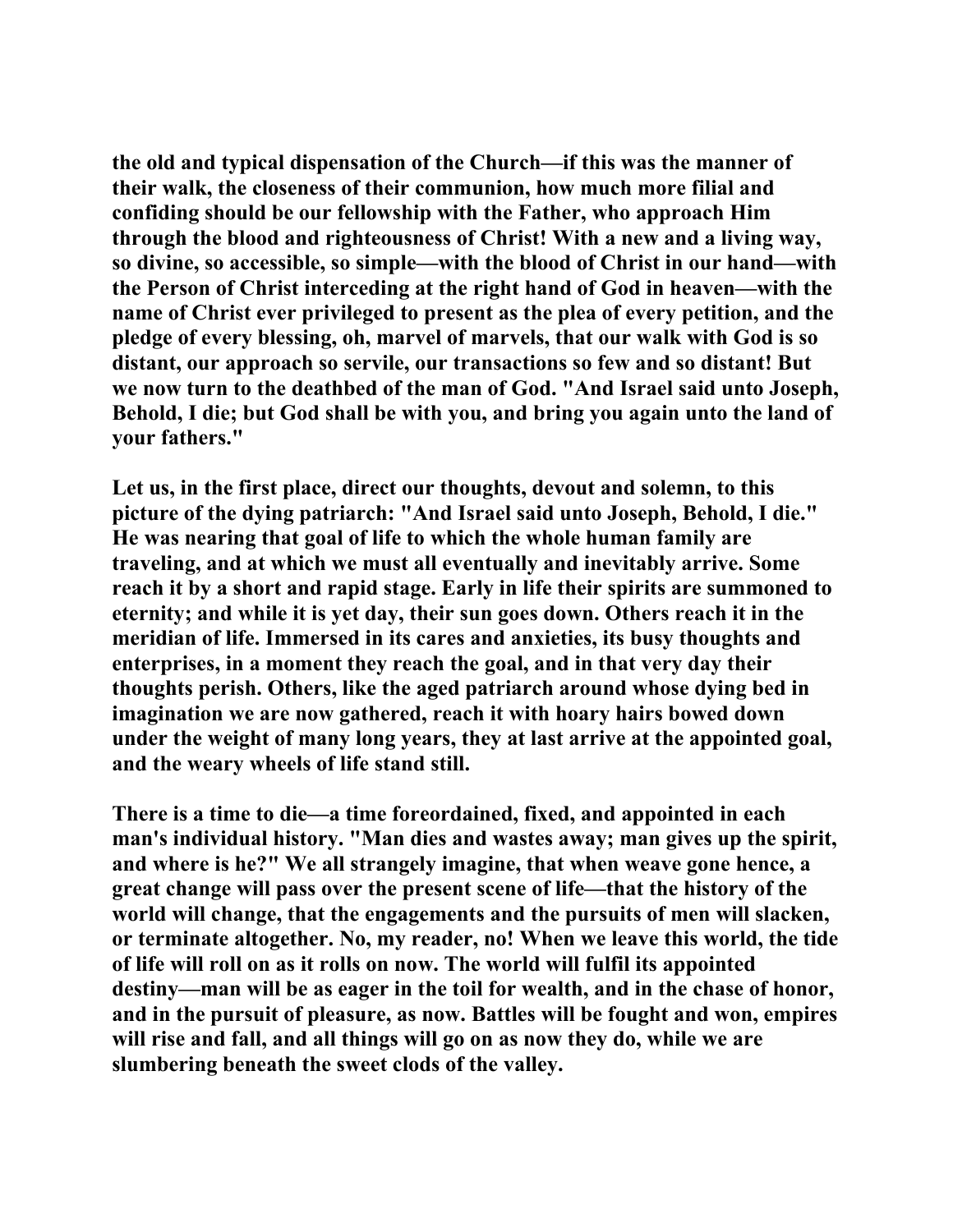**"The storm that waves the wintry sky No more disturbs our calm repose, Than summer evening's latest sigh, That shuts the rose."** 

**And now let us turn our thoughts to some of the peculiar features in the last scene of the aged patriarch, gathering from those who instruction, comfort, and hope, which, in anticipation of our own departure, may be strengthening and consolatory. The first feature that arrests our attention is, his calm, quiet dignity in death. "And one told Jacob, Behold, your son Joseph comes unto you; and he strengthened himself, and sat upon the bed." He was at that moment in dying circumstances—life was fast ebbing—its weary wheels revolved slower and slower; but when they brought to him the intelligence that Joseph was on his way to pay his last tribute of filial reverence and love, lo; the dying saint acquires new strength, and sits upon his bed.** 

**It is a picture of quiet, holy dignity worthy of the occasion. Oh, if there be true quietness, real dignity, holy sublimity, it is in the departure of the dying believer. With what a new character does death appear invested? In what a new point of light is it viewed? What dignity, composure, and hope clothe that solemn crisis of our being! In the case of a man of God, we may truly say that no act of his life is like that of his departure. For a dying saint to sit erect in his bed, gather up his remaining strength to testify to the supports, to the succorings, and the hopes of that hour, presents a picture of dignity and repose which has no parallel in the history of man!** 

**Observe his dying testimony "God, who fed me all my life long unto this day, the Angel which redeemed me from all evil." What a glorious dying testimony is this! From whose lips but those of a man of God could it breathe? Who could bear such a testimony for God but one who was acquainted with God, who had had during life, close dealings with God. And now that he was about to yield back his spirit to the God who gave it, with his latest breath he testifies to the Divine faithfulness and love, compassion and mercy, which had encompassed him through life.** 

**Be assured of this, that the testimony of a departing saint for God, and his**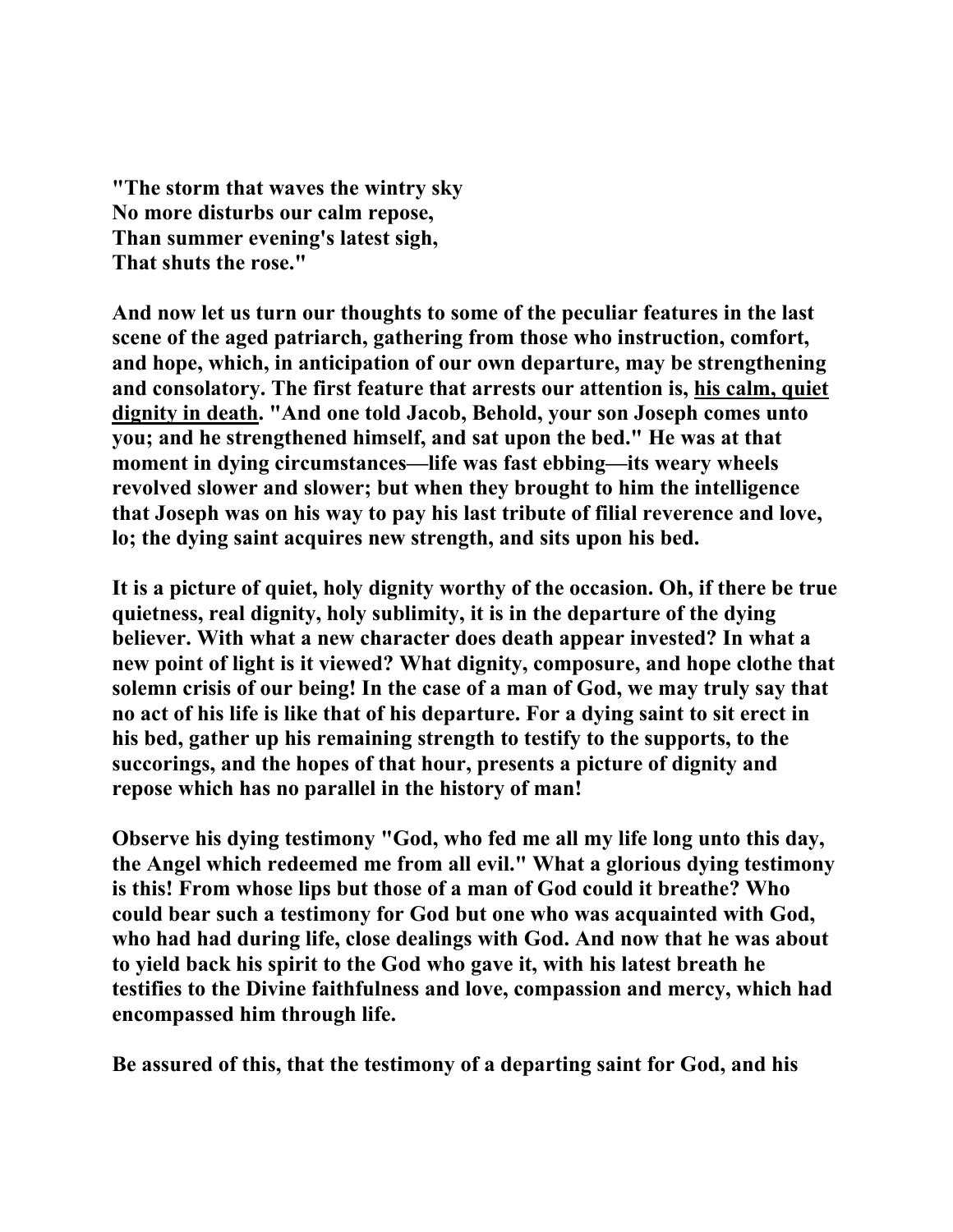**witness for Christ, is the most honoring, as it is the most solemn, of his whole life. And do not for a moment doubt, that, when life's close approaches, grace will be given you to testify to the faithfulness and loving-kindness of your covenant-God, and to the goodness, and graciousness, and tenderness of Jesus, the Angel who redeemed you from all evil. Oh, what an honor conferred upon a dying saint, thus intelligently, calmly, and believing, to confirm the truth of the Bible, in the witness he is enabled then to bear to God's faithful, unchanging love, and to the Divine grace and mighty power of Jesus, the "angel of the covenant," in redeeming the soul and body from all evil.** 

**There is another beautiful feature in this departure which, in its spiritual and gospel import, is truly precious to those who believe. What was it that shed a luster so bright around his dying pillow—which tended so much to smooth and calm his spirit's transit to eternity—which imparted to that death so much elasticity and vigor? It was the presence of Joseph! Joseph was with him, and the sweet assurance that his beloved and faithful son was there to cheer his heart, and to administer to his comfort, to receive his dying blessing, and to assure him of the fulfilment of his latest requests, must have imparted a peculiar soothing and repose to his departing hour. Turn to the gospel viewpoint of this.** 

**To have Christ, the true Joseph, with us when we die—to have the consciousness that the Savior treads with us the valley side by side—to have the Conqueror of death smoothing the dying pillow, quelling every fear, removing every doubt, dissipating every cloud, oh, this will not be dying!**  *Death is no death to a man of God conscious of the Savior's presence.* **Why should you for a moment doubt that this will be your case? We have now our dreary stages in life-seasons in which we seem not to realize the presence of Christ; but we believe that when one of His precious jewels is about to be gathered into glory, that when one of His ransomed ones is about to go hence, that there is a peculiar manifestation, an especial visitation of the Lord Jesus Christ in that solemn hour; and that no believer in Jesus, not one redeemed with His precious blood, shall pass through that solemn, that awful moment, shall tread that dreary valley, unsustained, uncheered, unconsoled by the voice and smile and presence of the Savior.** 

**My unconverted reader, do not, I beseech you, think of death. Do not**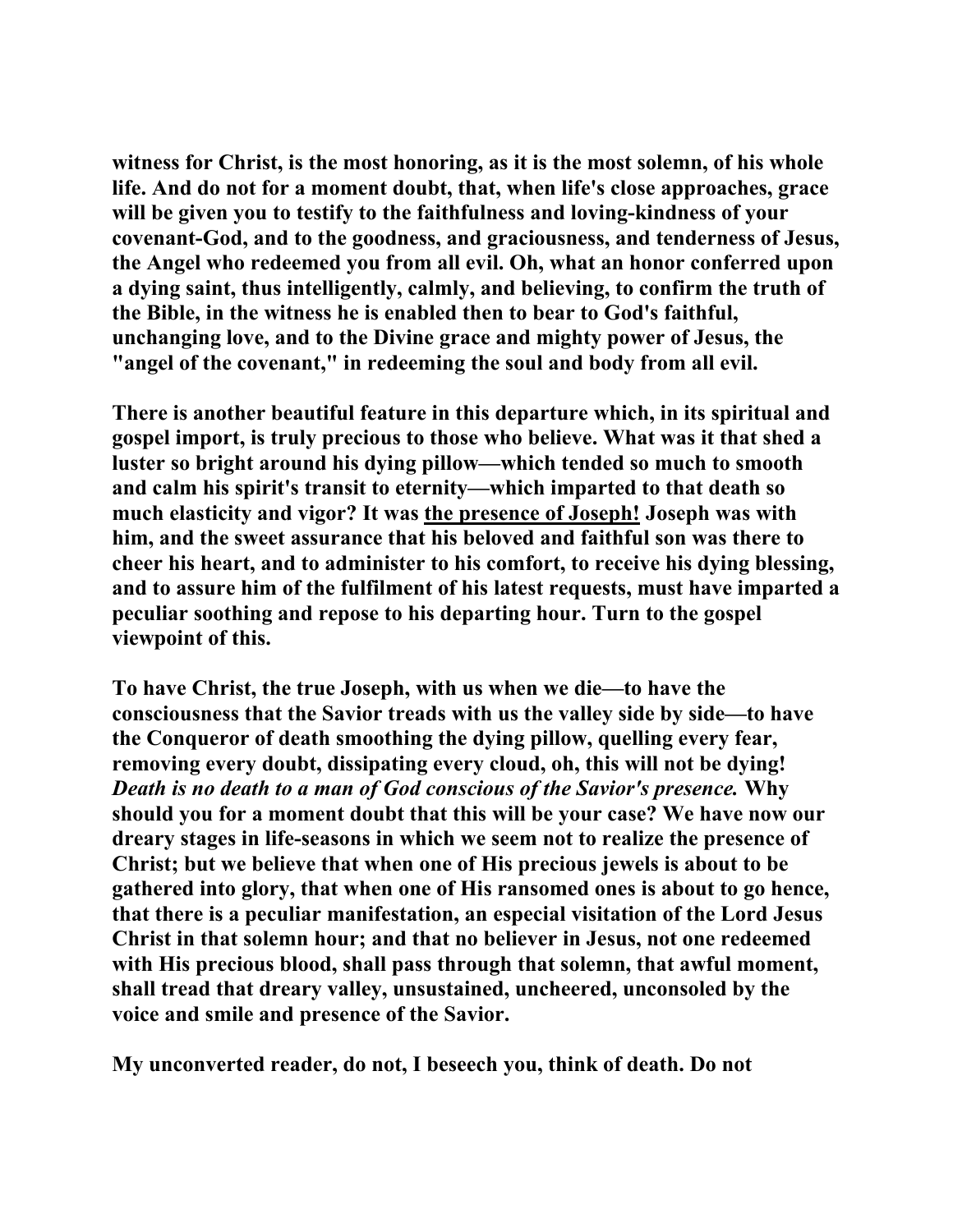**anticipate the solemn hour without the certain conviction that you will have Christ with you then. You must have Christ with you now—you must have faith in Jesus now—you must realize union with Him now, order to anticipate with calmness, confidence, and hope that you will have His sustaining an soothing presence then. Oh, postpone not the seeking of Jesus to the solemn moment of the spirit's departure into eternity! Seek to know Christ, and to have union with Christ now; and you may be quite sure that when you die, the Savior will be with you.** 

**And there is something very touching and beautiful in one of the patriarch's dying sayings. He pauses in the blessing he was breathing on his children, and gives utterance to this aspiration and exclamation of his soul: "I have waited for Your salvation, O Lord." Beloved, what will be the spirit's aspiration, and the heart's longing and breathing, when we come to die? Will not this be the sum and substance of all, "I have waited for Your salvation, O Lord I have long looked for this hour; I have anticipated this solemn period of my release from corruption and death; I have panted and thirsted for this full salvation from indwelling sin, from the taint and infirmity of the flesh, and from all the sorrows and trials of this present life; I have waited for Your salvation, O Lord."** 

**Oh, to have a soul waiting for Christ, in the attitude and posture of one looking for and expecting the coming of the Lord. What a holy attitude is this! And should not this be the posture of our soul day by day, "Lord, I am waiting for Your summons, for my full redemption, for my complete salvation, for Your coming to receive Your servant to Yourself?" Oh, cultivate that blessed, holy state of mind, of waiting for God's salvation. When your soul is about to go hence, may the Lord grant that, with like confidence, assurance, and hope, you may be enabled to say with the departing patriarch, "I have waited for Your salvation, O Lord, and now it is come!"** 

**There is something deeply instructive and beautifully touching in the directions the dying patriarch gave with regard to his burial: "And he charged them, and said unto them, I am about to be gathered unto my people: bury me with my fathers." With some individuals it is a matter of but little moment where their own dust, or that of those they love; reposes. But when we remember that the body of the believer is a temple of the Holy Spirit—that**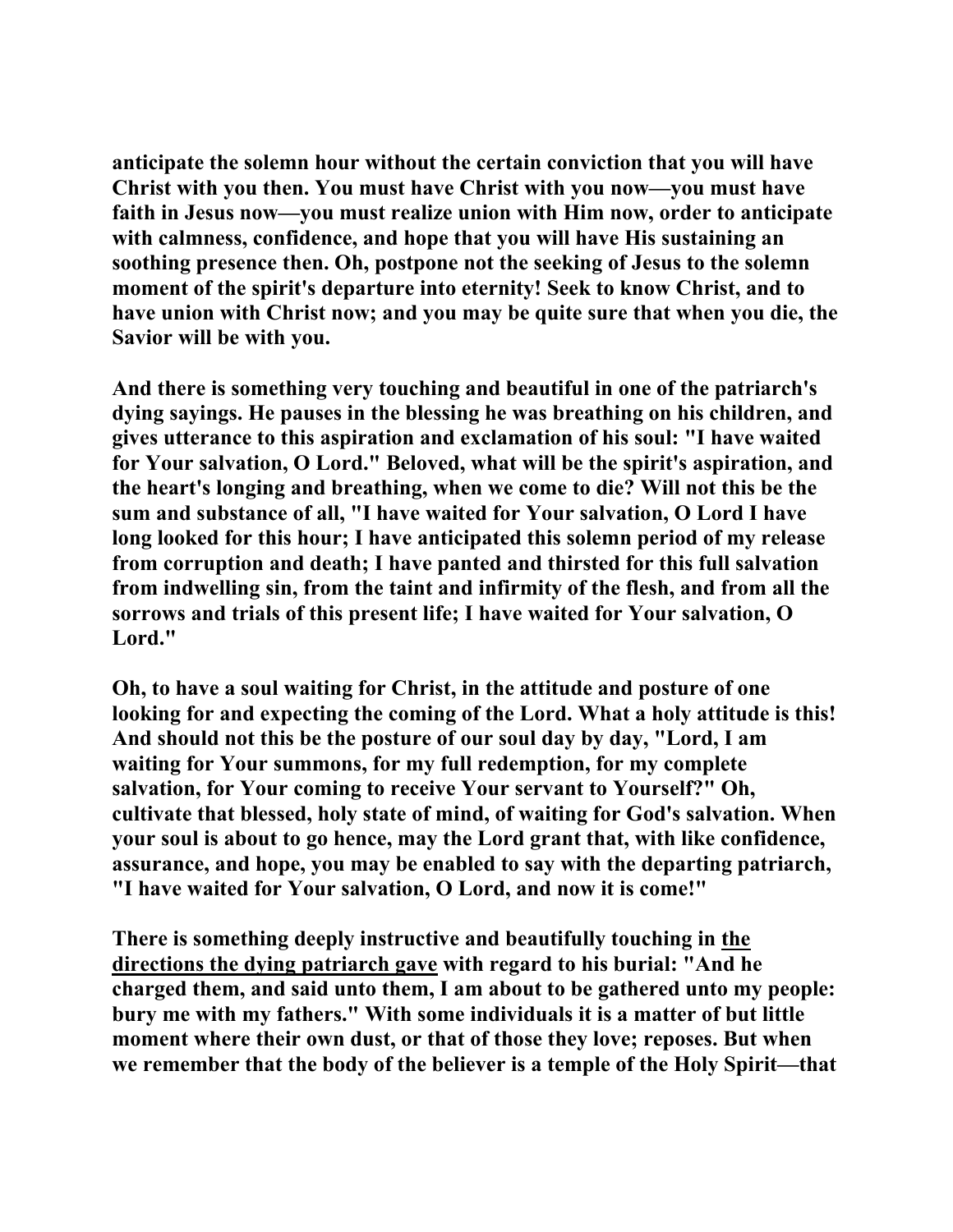**the body is as much redeemed by Christ as the soul—that the 'mortal' is as precious to the Savior as the immortal—that it shall be raised again, every particle—that it shall be restored, vivified, and retenanted by the spirit that once made it its home, we feel a sympathy with the desire of the believer that his ransomed dust should slumber with the sleeping dead in Christ. But if we bear in mind that Jacob's soul yearned for Canaan—that the thought of being buried in a heathen land was distasteful, painful, gloomy to his departing spirit—that he was looking forward, in fact, to the goal, the promised land, in that solemn hour, it gives additional force to his dying request, "Bury me with my fathers."** 

**When we depart hence, and the thought of our interment crosses the mind, let it be associated with the blessed anticipation that our body shall rise again in the "first resurrection," and occupy the promised land, the heavenly Canaan. Oh yes, we love to cherish the sacred thought of sleeping among the holy dead! It is a delightful charming reflection, that we shall He side by side with departed Christian heroes; and that when the archangel's trump shall awake the slumbering dust, we shall join the morning song of the first resurrection.** 

**There were two predictions of the dying patriarch worthy of our study. The first one is remarkable and instructive, beautiful and soothing. He sought to comfort Joseph, in the anticipation of his departure, by the assurance, that though he died, God would be with him: "Behold, I die, but God will be with you." Enough? He could desire no more. And may not every departing man of God employ the same language? See how wonderfully it applies to the Church of God. The Church of God is constantly called to mourn the departure of her ministers, her strong and distinguished pillars, her warm and zealous friends and supporters. And when thus a useful minister of Christ dies, when a prominent standard-bearer in the army of Christ falls, and when a strong pillar of the Church is removed by death, our hearts begin to fear and tremble, and we inquire, "Who will, or can, supply his place in the Church of God? Who will uplift that standard and wave it before the foe? Who will be able to carry on that important enterprise thus suddenly arrested? Who will fill this gap, battle for this principle, witness for this truth?"** 

**The answer is—"God will be with you." "Enough, blessed Lord," we exclaim. "You take away ministers, remove earnest and zealous agents, and stern,**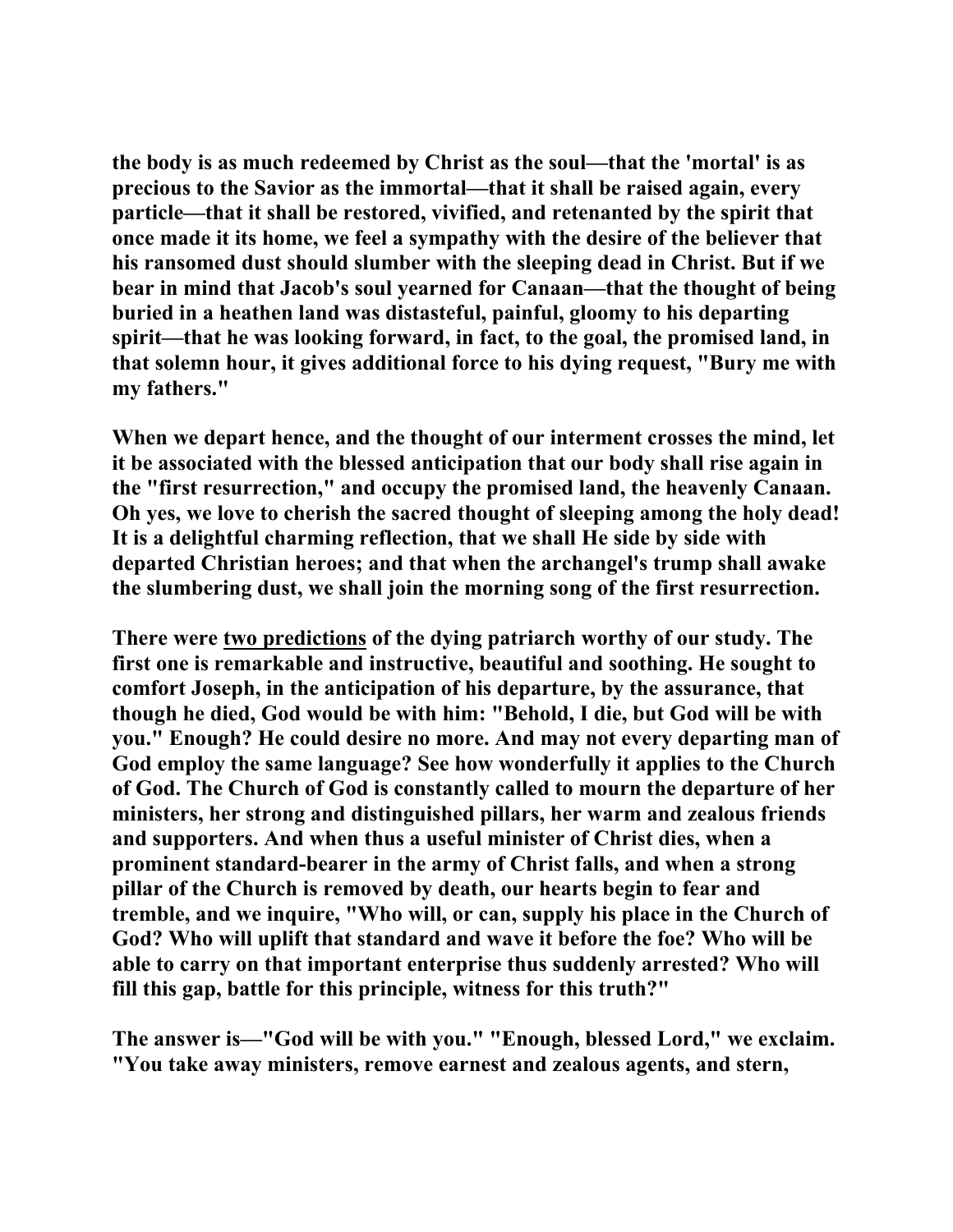**strong pillars of the Church; but You live still, and will never leave Your Church destitute." Let this always comfort us when we hear of the removal by death of God's servants, the pillars of the Church, the witnesses of the truth, God will be with His Church, will guide His Church, will protect His Church, will lead her on from battle to battle, and from victory to victory, never leaving nor forsaking her in all times of trial, desertion, and bereavement." I die; but God will be with you."** 

**And how replete with comfort and consolation is this assurance in the season of domestic bereavement! How the heart often trembles even in the anticipation of the departure of the head of the family. What can meet that solemn hour, and that irreparable exigency, but an assurance like this? Though God may remove the heads of our families, or its more prominent and useful members, He will still remain, the God of all the families of Israel, the widow's God, and the Father of the fatherless. "I die; but God will be with you."** 

**May we who are parents, and whose spirits are ofttimes shaded and saddened with the thought, "What will become of my family when God calls me home? how will they battle with life? how escape its snares, and temptations? who will be their friend and guardian?" Take hold by faith of this precious truth, "Our covenant-God will guide, counsel, and shield them; be their Friend, Provider, and Father." "I die; but God shall be with you."** 

**With what dignity and composure may the dying parent bequeath this precious legacy to his family weeping around him, "I, your parent, protector, counselor, and friend, am about to die; but my God, my own covenant-God, will be your God, your Father, your Friend; and to that covenant-God, who has led me all my journey through, and to the Angel of the covenant who has redeemed my soul from all evil, I now believingly, confidently, commit you." This is one of the blessings of faith in Christ—this is one of the glorious attributes of Christianity—this is one of the marvellous features of true religion. Oh, take hold of the covenant, Christian patent; often comfort your heart with this precious truth; it will uplift that leaden load that presses you to the earth, in anticipation of your departure from the loved ones of earth. God will be with them, and this involves every blessing.**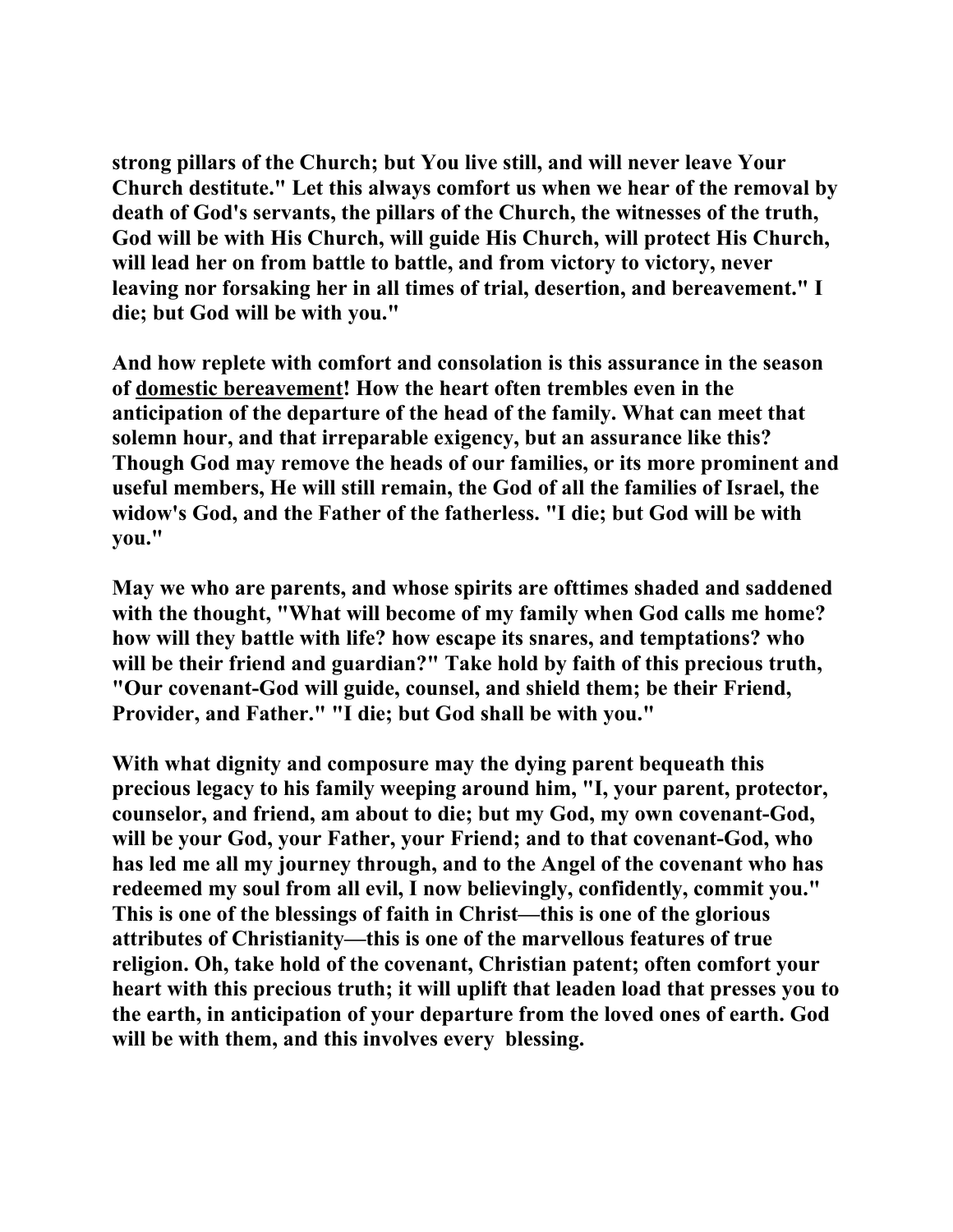**This consolatory truth will apply equally to the death of friends. How often are we filled with sadness and fear when we think what a vacancy the death of such and such a one would produce, what a void in human life would be created, what a spring would be dried! These are common occurrences—how are we to meet them? By taking hold of God, and in no other way. There is not another being in the universe, who can supply this vacancy but God in Christ. And if our faith will but take hold of the covenant-promise of the covenant-God, we may with confidence and calmness anticipate these vacancies, these sad changes, when God sees fit in His providence to make them.** 

**We must dwell for a moment on the second prediction of the dying patriarch: "And bring you again into the land of your fathers." Now, here we see a striking illustration of the power of real faith. The dying patriarch looked down through the vista of years to the deliverance of Israel out of the land of Egypt; and though it was foreshadowed years before the prediction would be accomplished, yet his faith clung to it, looked forward to it, rested in it, that God would appear on behalf of the Israelites, and bring them out of Egypt, through the wilderness, into Canaan. And God did it. And what is the spiritual import of that prediction? Most blessed!** 

**God will bring His whole Church out of this Egypt, this iron furnace, this land that is strange to us, this place of exile, into the good, the promised land above. Yes, faith can look forward to that blessed hour, that glorious day, when He will deliver His Church from her present Egyptian exile and bondage, and bring her home to heaven. We no equally apply this precious truth to our pious relatives and friends who survive us. Oh, is it not a reflection sweet and soothing to one whom death sunders from godly children, pious relatives and friends, "I die; I am about to be removed from you, but God will bring you into the land of your fathers, and we shall meet all again in heaven. We shall re-assemble in glory before long; the separation is temporary, and but for a little while, and then comes the blessed and eternal re-union, and we meet to part no more.** 

**Do not deem this a mere poetical thought, fanciful and ideal. It is an element of revealed religion, the hope of the gospel of Christ. The religion of Jesus is the only religion that assures us of the future, and unseals to us, in some measure, what that future will be. This prospect is an element of Christian hope—it springs from faith in Christ—that, though death sunder for a while**